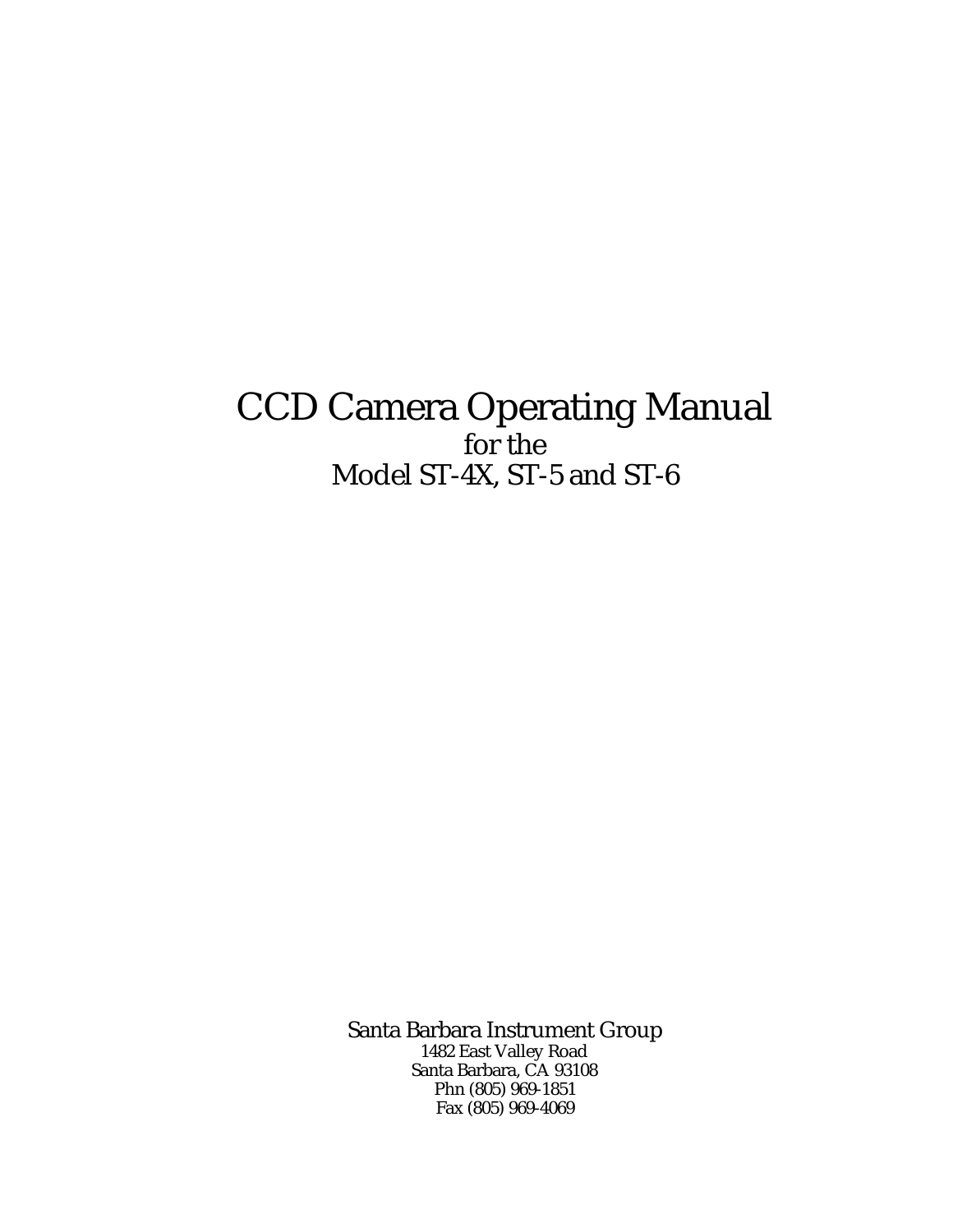Note: This equipment has been tested and found to comply with the limits for a Class B digital device pursuant to Part 15 of the FCC Rules. These limits are designed to provide reasonable protection against harmful interference in a residential installation. This equipment generates, uses, and can radiate radio frequency energy and if not installed and used in accordance with the instructions, may cause harmful interference to radio communications. However, there is no guarantee that interference will not occur in a particular installation. If this equipment does cause harmful interference to radio or television reception, which can be determined by turning the equipment off and on, the user is encouraged to try to correct the interference by one or more of the following measures:

- Reorient or relocate the receiving antenna.
- Increase the separation between the receiver and the equipment.
- Connect the equipment into an outlet on a circuit different from that to which the receiver is connected.
- Consult the dealer or an experienced radio/TV technician for help.

Changes or modifications not expressly approved by the party responsible for compliance could void the user's authority to operate the equipment.

Also note that user must use shielded interface cables in order to maintain product within FCC compliance.

CCDOPS Manual Revision 2A January 1996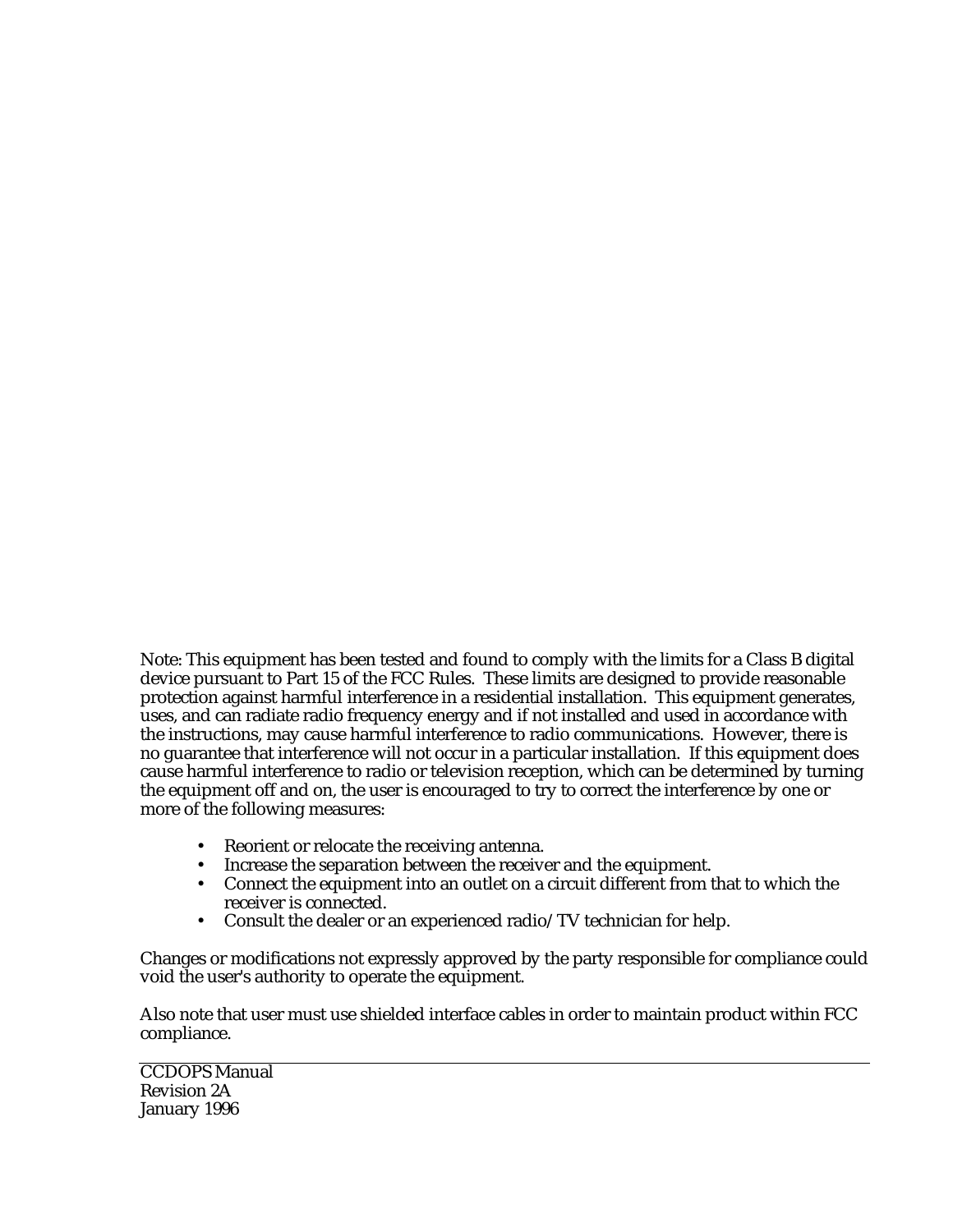# **Table of Contents**

| 1.   |        |  |  |  |  |  |
|------|--------|--|--|--|--|--|
| 1.1. |        |  |  |  |  |  |
| 1.2. |        |  |  |  |  |  |
|      | 1.2.1. |  |  |  |  |  |
|      | 1.2.2  |  |  |  |  |  |
|      |        |  |  |  |  |  |
| 2.   |        |  |  |  |  |  |
| 2.1. |        |  |  |  |  |  |
| 2.2. |        |  |  |  |  |  |
|      | 2.2.1  |  |  |  |  |  |
| 2.3. |        |  |  |  |  |  |
| 2.4. |        |  |  |  |  |  |
|      | 2.4.1. |  |  |  |  |  |
|      | 2.4.2. |  |  |  |  |  |
|      | 2.4.3. |  |  |  |  |  |
|      | 2.4.4. |  |  |  |  |  |
|      | 2.4.5. |  |  |  |  |  |
| 2.5. |        |  |  |  |  |  |
| 2.6. |        |  |  |  |  |  |
|      |        |  |  |  |  |  |
| 3.   |        |  |  |  |  |  |
| 3.1. |        |  |  |  |  |  |
| 3.2. |        |  |  |  |  |  |
| 3.3. |        |  |  |  |  |  |
| 3.4. |        |  |  |  |  |  |
| 3.5. |        |  |  |  |  |  |
| 3.6. |        |  |  |  |  |  |
| 3.7. |        |  |  |  |  |  |
| 3.8. |        |  |  |  |  |  |
| 3.9. |        |  |  |  |  |  |
|      | 3.9.1. |  |  |  |  |  |
|      | 3.9.2. |  |  |  |  |  |
|      | 3.9.3. |  |  |  |  |  |
|      | 3.9.4. |  |  |  |  |  |
|      | 3.9.5. |  |  |  |  |  |
|      | 3.9.6. |  |  |  |  |  |
|      |        |  |  |  |  |  |
| 4.   |        |  |  |  |  |  |
| 4.1. |        |  |  |  |  |  |
| 4.2. |        |  |  |  |  |  |
| 4.3. |        |  |  |  |  |  |
| 4.4. |        |  |  |  |  |  |
| 4.5. |        |  |  |  |  |  |
|      |        |  |  |  |  |  |
| 5.   |        |  |  |  |  |  |
| 5.1. |        |  |  |  |  |  |
|      | 5.1.1. |  |  |  |  |  |
|      | 5.1.2. |  |  |  |  |  |
|      | 5.1.3. |  |  |  |  |  |
|      |        |  |  |  |  |  |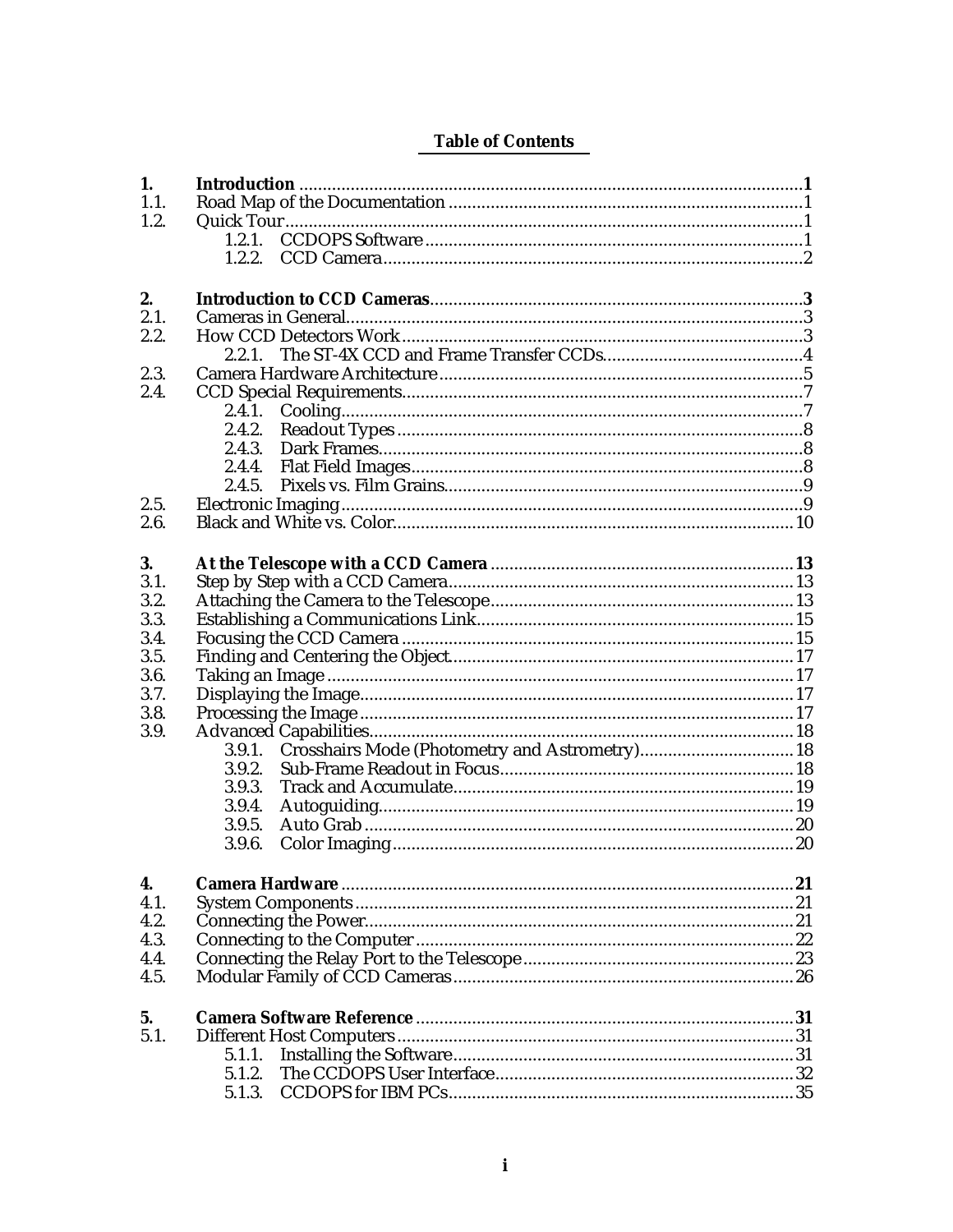|      | 5.1.4. |  |
|------|--------|--|
| 5.2. |        |  |
|      | 5.2.1. |  |
|      | 5.2.2. |  |
|      | 5.2.3. |  |
|      |        |  |
|      |        |  |
|      | 5.2.4. |  |
|      | 5.2.5. |  |
|      |        |  |
|      |        |  |
|      |        |  |
|      |        |  |
|      |        |  |
|      |        |  |
|      |        |  |
|      |        |  |
|      |        |  |
|      | 5.2.6. |  |
|      | 5.2.7. |  |
|      |        |  |
|      |        |  |
|      |        |  |
|      |        |  |
|      | 5.2.8. |  |
|      |        |  |
|      | 5.2.9. |  |
|      |        |  |
|      |        |  |
|      |        |  |
|      |        |  |
|      |        |  |
|      |        |  |
|      |        |  |
|      |        |  |
|      |        |  |
|      |        |  |
| 6.   |        |  |
| 6.1. |        |  |
| 6.2. |        |  |
| 6.3. |        |  |
| 6.4. |        |  |
|      |        |  |
| 6.5. |        |  |
| 6.6. |        |  |
| 6.7. |        |  |
|      | 6.7.1. |  |
|      | 6.7.2. |  |
|      | 6.7.3. |  |
|      | 6.7.4. |  |
|      | 6.7.5. |  |
|      | 6.7.6. |  |
| 6.8. |        |  |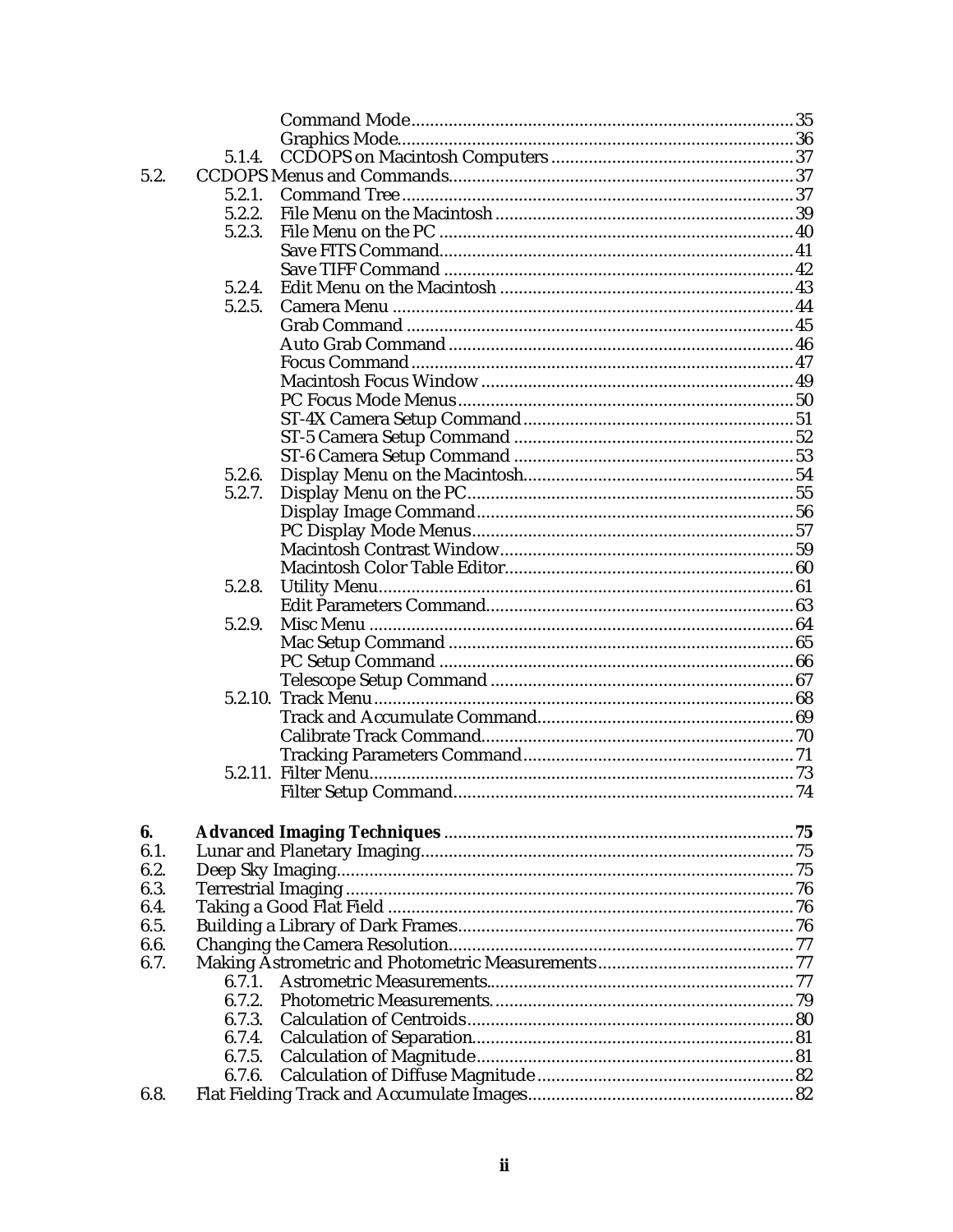| 6.9.        |        |  |
|-------------|--------|--|
| 6.10.       |        |  |
| 7.          |        |  |
| 7.1.        |        |  |
| 7.2.        |        |  |
| 7.3.        |        |  |
| 7.4.        |        |  |
|             | 7.4.1. |  |
|             | 7.4.2. |  |
|             | 7.4.3. |  |
| 7.5.        |        |  |
| 8.          |        |  |
| 9.          |        |  |
| A.1.        |        |  |
| A.2.        |        |  |
| A.3.        |        |  |
| <b>B.</b>   |        |  |
| B.1.        |        |  |
|             | B.1.1  |  |
|             | B.1.2. |  |
| B.2.        |        |  |
| B.3.        |        |  |
| <b>B.4.</b> |        |  |
| $C_{\cdot}$ |        |  |
| C.1.        |        |  |
| C.2.        |        |  |
|             |        |  |
|             | C.2.2  |  |
| C.3.        |        |  |
| D.          |        |  |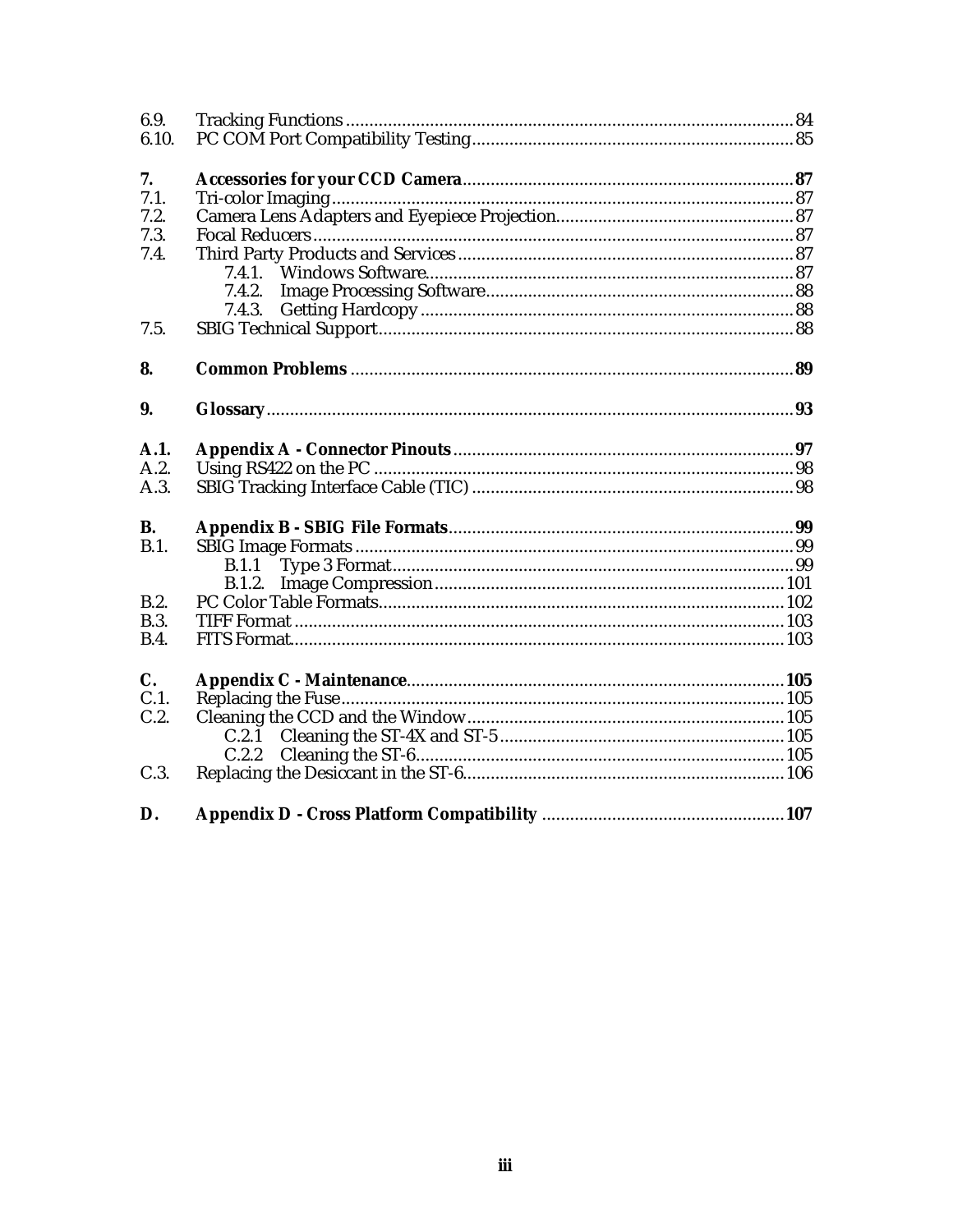# **1. Introduction**

Congratulations and thank you for buying one of Santa Barbara Instrument Group's CCD cameras. The model ST-4X, ST-5 and ST-6 represent the state of the art in CCD camera systems with their low noise and advanced capabilities. We feel that these cameras will expand your astronomy experience by being able to easily take images like the ones you've seen in books and magazines, but never seen when peeking through the eyepiece. SBIG CCD cameras offer convenience, high sensitivity (a typical deep-sky image is only two to ten minutes), and advanced image processing techniques that film just can't match. While CCDs will probably never replace film in its large format, CCDs allow a wide range of scientific measurements and have established a whole new field of Astronomy that is growing by leaps and bounds.

# **1.1. Road Map of the Documentation**

This manual describes the ST-4X, ST-5, and ST-6 CCD Camera Systems from Santa Barbara Instrument Group. For new users to the field of CCD Astronomy, Sections 2, 3 and 4 offer introductory material about CCD Cameras and their uses in Astronomy. Users who are familiar with CCD cameras may wish to skip section 2 and browse through sections 3 and 4, reading any new material.

Thoroughly experienced SBIG customers may wish to jump right into section 5 which gives detailed and specific information about the SBIG software. This section is written more as a reference than as general reading. Sections 6 and 7 offer hints and information about advanced imaging techniques and accessories for CCD imaging that you may wish to read after your initial telescope use of the CCD camera. Finally, section 8 may be helpful if you experience problems with your camera, and the Appendices provide a wealth of technical information about these systems.

# **1.2. Quick Tour**

This section is a quick guided tour of the CCD Camera System you have just purchased. If you're like most people you want to get started right away and dispense with the manual. Use this section as a guide for learning about your new system.

## **1.2.1. CCDOPS Software**

Follow the instructions below to run the CCDOPS software and display and process sample images included on the distribution diskette.

- For this quick tour you can run the CCDOPS software from the distribution floppy disk or you can install the software on our hard disk (refer to Section 5.1.1).
- On the Macintosh you can double-click on the CCDOPS icon. On the PC you should make the CCDOPS floppy or directory the active directory then give DOS the CCDOPS command.
- Use the Open command in the File menu to load one of the sample images.
- On the Macintosh the image is displayed automatically. On the PC you then use the Image command in the Display menu to display the image.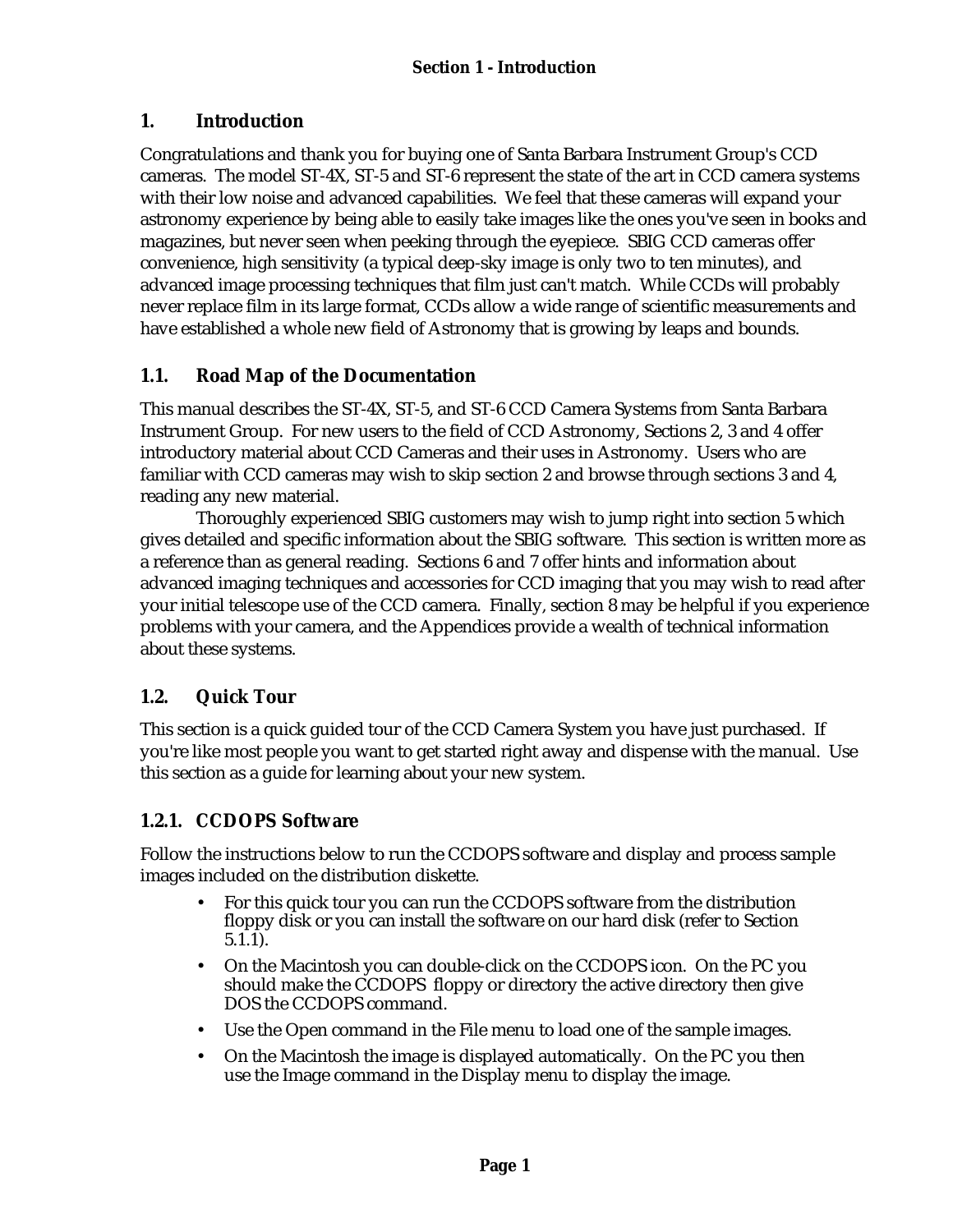- Try using the crosshairs. On the Macintosh use the Show Crosshairs command in the Display menu. On the PC hit the 'X' key. Use the mouse or arrow keys to move the crosshair around in the image and see the pixel values.
- Quit the crosshairs and try inverting the image. On the Macintosh you check the Invert checkbox and then click the Do It button in the Contrast window. On the PC you hit the Esc key to quit the Crosshairs mode, then hit the 'N' key.
- Try the photo display mode. On the Macintosh use the Photo Mode command in the Display Menu. On the PC you exit the display mode by hitting the Esc key and then use the Display Image command again, this time selecting the Photo Display mode instead of the Analysis mode.
- Load up the other sample images and display them using the photo display mode.

#### **1.2.2. CCD Camera**

Unfortunately there really aren't many shortcuts you can take when using the CCD camera to capture images. The instructions below refer you to various sections of the manual.

- Insert the CCD Camera into the telescope and focus on a star (refer to Sections 3.2 and 3.3).
- Find some relatively bright object like M51, the Ring Nebula (M57) or the Dumbbell Nebula (M27) (refer to section 3.5).
- Take a 2 minute exposure using the Grab command with the Dark frame option set to Also (refer to Section 3.6).
- Display the image (refer to Section 3.7).
- Process the image (refer to Section 3.8).

If you happen to have purchased a camera lens adapter for your CCD Camera you can use that to take images in the daytime. Additionally you could make a small pin-hole aperture out of a piece of aluminum foil after wrapping it around the camera's nosepiece.

- Shut down the f stop all the way to  $f/16$  or  $f/22$ .
- Set the focus based upon the object and the markings on the lens.
- Take a 1 second exposure with the Grab command.
- Display the image (refer to Section 3.7).
- Process the image (refer to Section 3.8).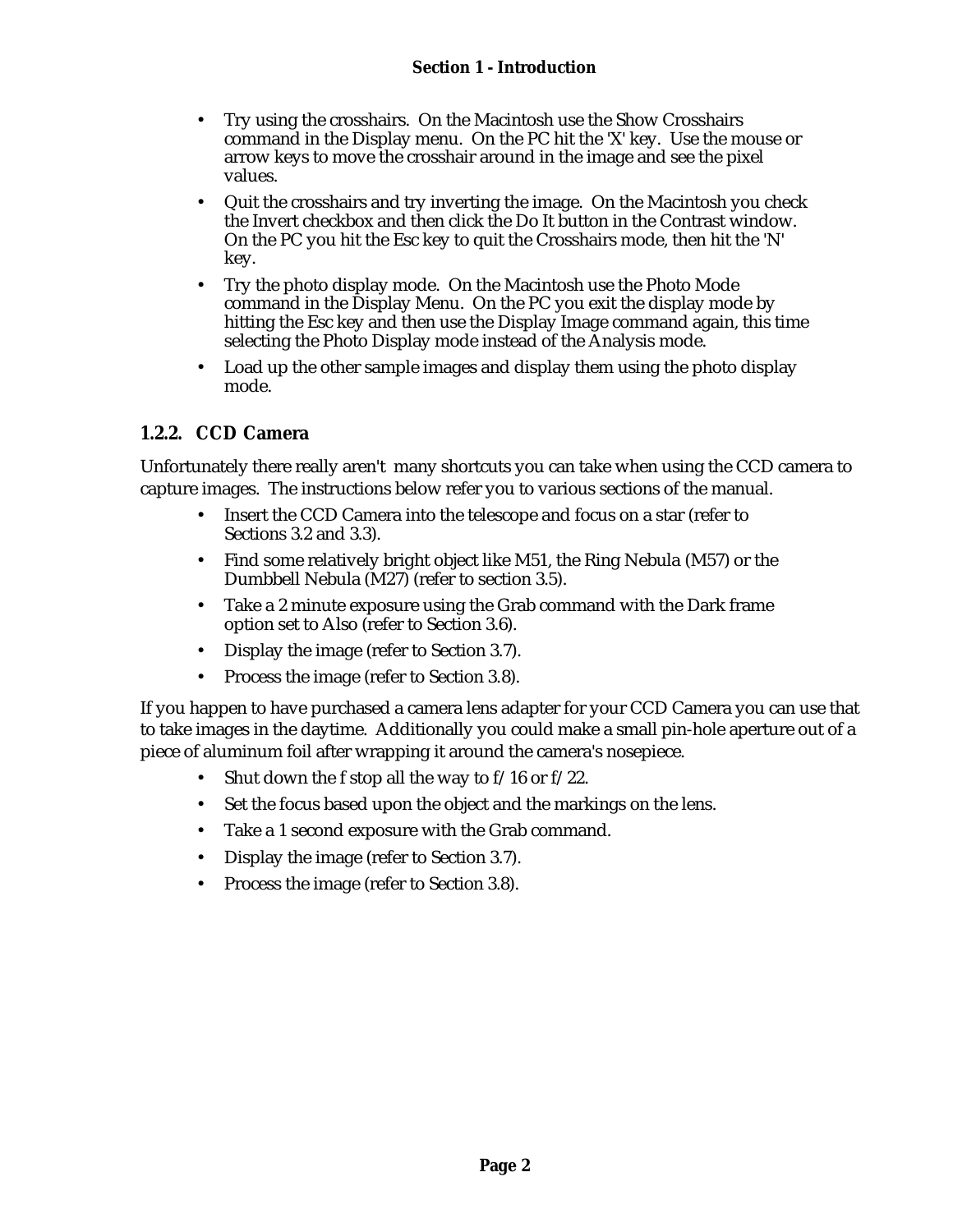#### **2. Introduction to CCD Cameras**

This section introduces new users to CCD (Charge Coupled Device) cameras and their capabilities and to the field of CCD Astronomy and Electronic Imaging.

#### **2.1. Cameras in General**

The CCD is very good at the most difficult astronomical imaging problem: imaging small, faint objects. For such scenes long film exposures are typically required. The CCD based system has several advantages over film: greater speed, quantitative accuracy, ability to increase contrast and subtract sky background with a few keystrokes, the ability to co-add multiple images without tedious dark room operations, wider spectral range, and instant examination of the images at the telescope for quality. Film has the advantages of a much larger format, color, and independence of the wall plug (the SBIG family of cameras can be battery operated in conjunction with a laptop computer, though). After some use you will find that film is best for producing sensational large area color pictures, and the CCD is best for planets, small faint objects, and general scientific work such as variable star monitoring and position determination. It is for this reason that we designed our cameras to support both efforts, as a stand-alone tracker, in the case of the ST-4, and as a tracker/imaging camera in the case of the other SBIG CCD products.

## **2.2. How CCD Detectors Work**

The basic function of the CCD detector is to convert an incoming photon of light to an electron which is stored in the detector until it is read out, thus producing data which your computer can display as an image. It doesn't have to be displayed as an image. It could just as well be displayed as a spreadsheet with groups of numbers in each cell representing the number of electrons produced at each pixel. These numbers are displayed by your computer as shades of gray for each pixel site on your screen thus producing the image you see. How this is accomplished is eloquently described in a paper by James Janesick and Tom Elliott of the Jet Propulsion Laboratory:

"Imagine an array of buckets covering a field. After a rainstorm, the buckets are sent by conveyor belts to a metering station where the amount of water in each bucket is measured. Then a computer would take these data and display a picture of how much rain fell on each part of the field. In a CCD the "raindrops" are photons, the "buckets" the pixels, the "conveyor belts" the CCD shift registers and the "metering system" an on-chip amplifier.

Technically speaking the CCD must perform four tasks in generating an image. These functions are 1) charge generation, 2) charge collection, 3) charge transfer, and 4) charge detection. The first operation relies on a physical process known as the photoelectric effect - when photons or particles strikes certain materials free electrons are liberated...In the second step the photoelectrons are collected in the nearest discrete collecting sites or pixels. The collection sites are defined by an array of electrodes, called gates, formed on the CCD. The third operation, charge transfer, is accomplished by manipulating the voltage on the gates in a systematic way so the signal electrons move down the vertical registers from one pixel to the next in a conveyor-belt like fashion. At the end of each column is a horizontal register of pixels. This register collects a line at a time and then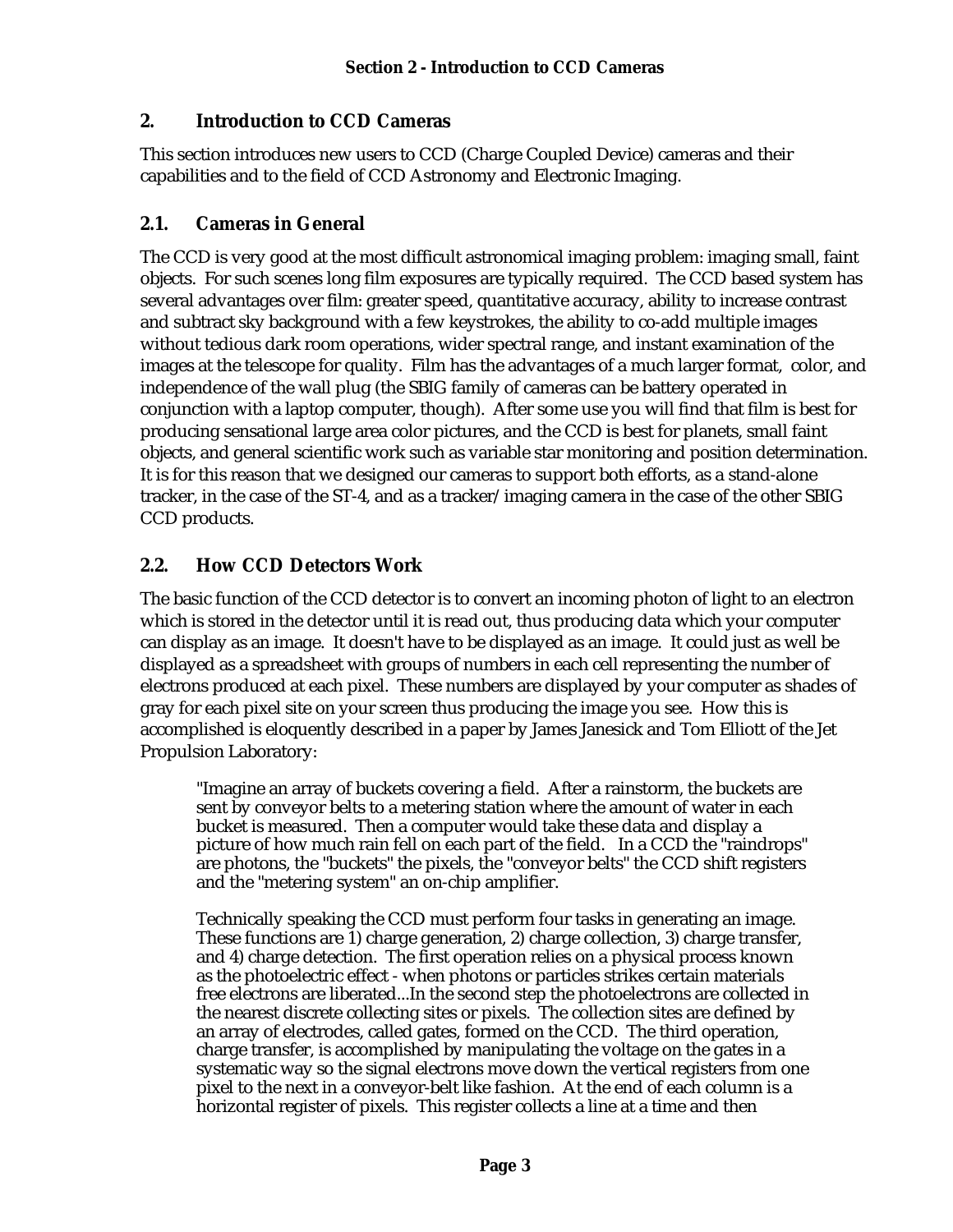transports the charge packets in a serial manner to an on-chip amplifier. The final operating step, charge detection, is when individual charge packets are converted to an output voltage. The voltage for each pixel can be amplified offchip and digitally encoded and stored in a computer to be reconstructed and displayed on a television monitor."<sup>1</sup>



*Figure 2.1 - CCD Structure*

#### **2.2.1. The ST-4X CCD and Frame Transfer CCDs**

In the ST-4X, the CCD is read out electronically by shifting each row of pixels into a readout register at the Y=0 position of the CCD, and then shifting the row out through an amplifier at the X=0 position. The entire array shifts up one row when a row is shifted into the readout register, and a blank row is inserted at the Y=164 position. Note that the CCD elements are still collecting light as they step up to the readout register.

The ST-5 and ST-6 CCD cameras use a more advanced CCD which is known as a frame transfer CCD. In these devices all active pixels are shifted very quickly into a pixel array screened from the light by a metal layer, and then read out. The ST-4X CCD minimizes the effect of not having a frame transfer buffer by reading out the array relatively quickly, reading 30,000 pixels in about 0.7 seconds. As long as the CCD exposure is greater than about one second this technique will reduce streaking of the stars to acceptable levels.

Planets pose a particular problem to the ST-4X CCD since they are so bright that exposures of 1 second at f/10 are badly overexposed. The ST-4X has a "Half Frame" mode for planets and bright stars to solve this problem. In the Half Frame mode the upper half of the CCD is used as a frame buffer for a bright object positioned in the lower half of the CCD as shown below in Figure 2.2. A short exposure can be taken and the bottom half of the array shifted rapidly up to the upper half. The 82 lines of short exposure data can then be readout at the normal rate. This method works quite well, and uses enough pixels such that 0.5 arcsecond per pixel scale factors can be achieved while viewing an entire planet.

<sup>1</sup> <sup>1</sup> "History and Advancements of Large Area Array Scientific CCD Imagers", James Janesick, Tom Elliott. Jet Propulsion Laboratory, California Institute of Technology, CCD Advanced Development Group.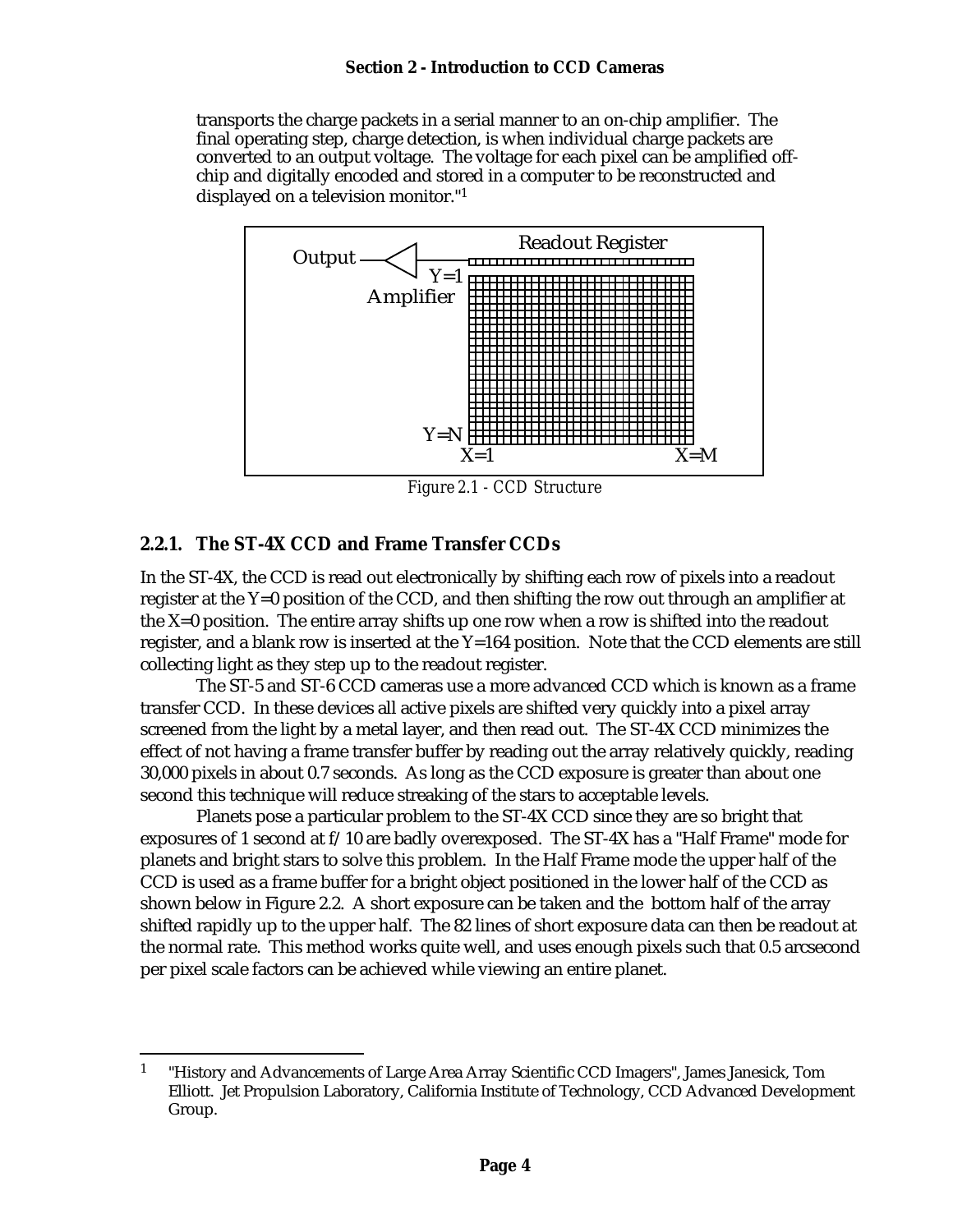

*Figure 2.2 - ST-4X Half Frame Positioning*

When using the original ST-4 for a long exposure, a glow was present in the upper left corner of the image, near pixel (1,1). This was due to an electrical luminescence in the readout electronics that could saturate the array in the corner in exposures several minutes long. This glow has been essentially eliminated in the ST-4X.

#### **2.3. Camera Hardware Architecture**

This section describes the SBIG CCD camera from a systems standpoint. It describes the elements that comprise a CCD camera and the functions they provide. Please refer to Figure 2.3 below as you read through this section.



*Figure 2.3 - CCD System Block Diagram*

At the "front end" of any CCD camera is the CCD sensor itself. As we have already learned, CCD detectors are a solid state image sensor organized in a rectangular array of regularly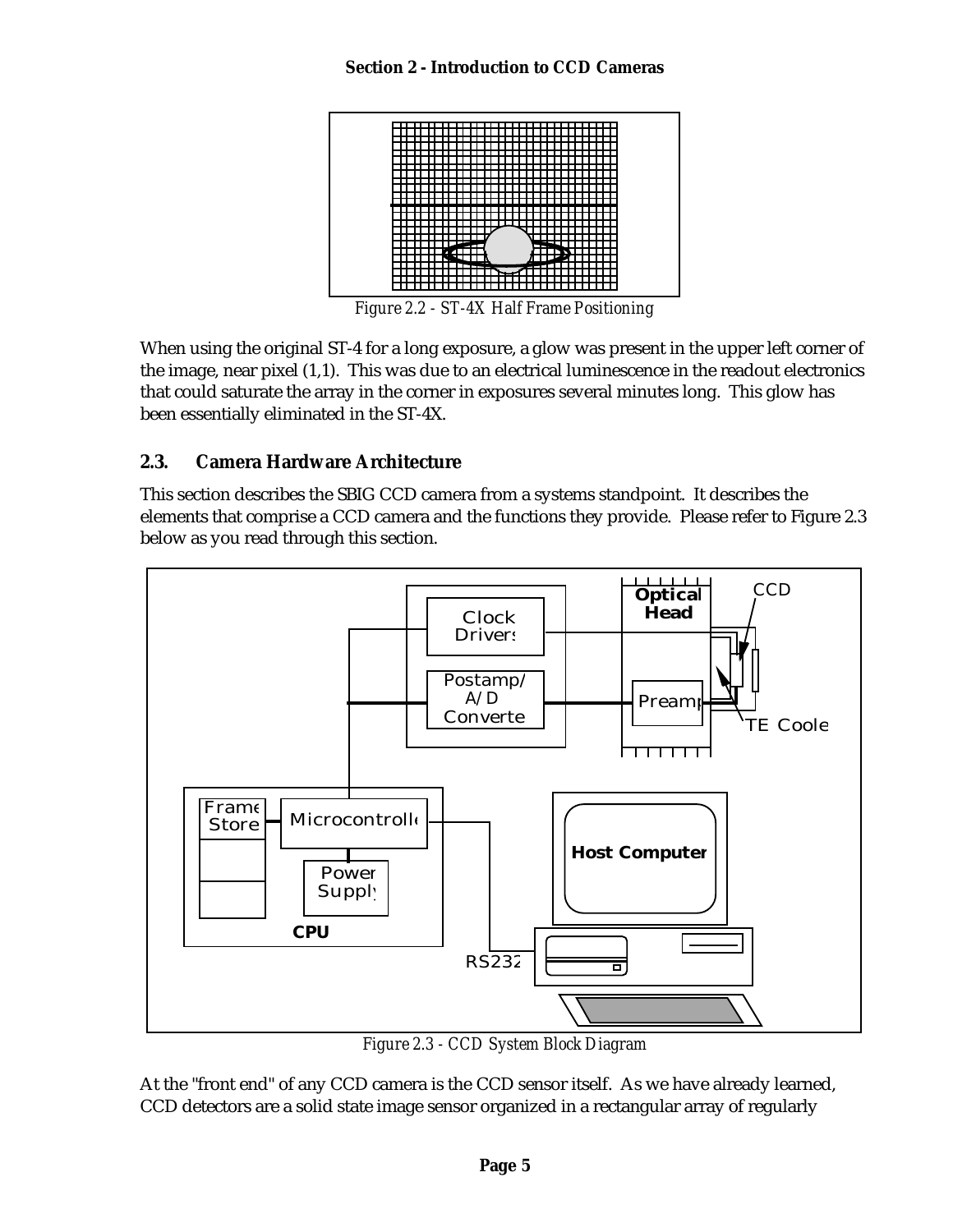spaced rows and columns. Table 2.1 below lists some interesting aspects of the various CCDs used in the ST-4X, ST-5 and ST-6 cameras.

|                                       |                   | Array                       | Number of        |                       |  |  |
|---------------------------------------|-------------------|-----------------------------|------------------|-----------------------|--|--|
| Camera                                | CCD.              | <b>Dimensions</b>           | Pixels           | <b>Pixel Sizes</b>    |  |  |
| $ST-4X$                               | TC <sub>211</sub> | $2.6 \times 2.6$ mm         | $192 \times 164$ | $13.75 \times 16 \mu$ |  |  |
| $ST-5$                                | TC255             | $3.2 \times 2.4 \text{ mm}$ | 320 x 240        | $10 \times 10 \mu$    |  |  |
| $ST-6$                                | TC <sub>241</sub> | $8.6 \times 6.5 \text{ mm}$ | 375 x 242        | $23 \times 27 \mu$    |  |  |
| Table 2.1 - Camera CCD Configurations |                   |                             |                  |                       |  |  |

The CCD is cooled by mounting it on the cold side of a thermoelectric (TE) cooler. The TE cooler pumps heat out of the CCD with its own internally generated heat and dissipates it into a heat sink which forms part of the optical head's mechanical housing. In SBIG cameras this waste heat is dumped into the air using passive radiators, making the design and operation of the heads simple and not inconvenienced by requirements for liquid recirculation cooling.

Since the CCD is cooled below 0°C, some provision must be made to prevent frost from forming on the CCD. SBIG cameras have the CCD/TE Cooler mounted in a windowed hermetic chamber sealed with an O-Ring. The hermetic chamber does not need to be evacuated, another "ease of use" feature we employ in the design of our Optical heads. Keeping the size of the hermetic chamber small (in the case of the ST-4X and ST-5) or using desiccant in the chamber (ST-6) keeps the total amount of moisture that can condense small.

Other elements contained in the optical head include the preamplifier and an electromechanical vane (in the case of the ST-6). The vane makes taking dark frames a simple matter of pushing a button on the computer. We refer to this as a vane rather than a shutter because it does not perform the task of timing the exposure, it merely blocks the light from the CCD to facilitate taking dark images. Timing of exposures in SBIG cameras is based upon the clocking scheme applied to the CCDs.

As far as the ST-4X and ST-5 are concerned, that's all of the system components contained in the optical head unit, owing to its small size. The Clock Drivers and the Post-Amp/Analog to Digital Converter reside in different places in the ST-4X/ST-5 and the ST-6. The Clock Drivers adapt the logic-level signals from the CPU's microcontroller to the voltage levels and sequences required by the CCD. Clocking the CCD transfers charge in the array and is used to clear the array or read it out. The Postamp further amplifies and conditions the CCD's output signal for digitization by the Analog to Digital Converter  $(A/D)$ . In the ST-6 both the clock drivers and the  $A/D$  are contained on a board in the optical head. In the ST-4X and ST-5 these electronics are on a board in the lower half of the CPU.

This leaves to be discussed only the elements in the CPU, namely the Microcontroller, the Frame Store, and the Power Supply. The microcontroller is a 9.2 MHz 80188 microcontroller, based upon the 8088 microprocessor used in the IBM PC. It controls the operation of the CCD camera at the lowest level, receiving commands from the Host Computer and executing sequences of instructions to control and acquire images. The frame store allows holding three images in the CPU (a light image, a dark image, and a double-precision accumulation image). Finally, the power supply takes the supplied 12 Volts and produces the various regulated voltages required by the CPU in addition to a variable output supply for powering the TE Cooler.

Although not part of the CCD Camera itself, the Host Computer and Software are an integral part of the system. SBIG provides software for its cameras that support both the IBM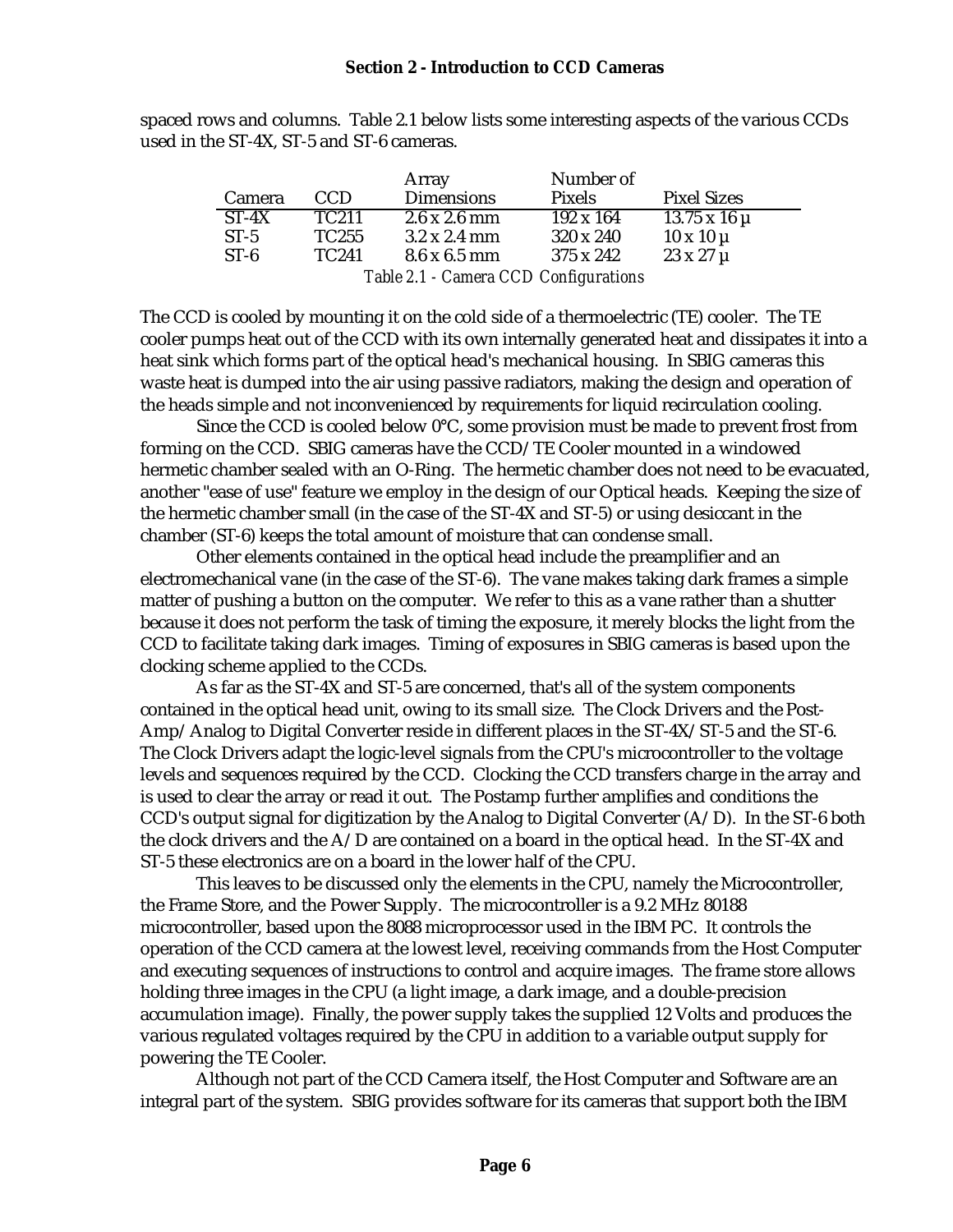PC (and Compatible) and Macintosh computers. The software allows image acquisition, image processing, and auto guiding with ease of use and professional quality. Many man-years and much customer feedback has gone into the SBIG software and it is unmatched in its capabilities.

# **2.4. CCD Special Requirements**

This section describes the unique features of CCD cameras and the special requirements that CCD systems impose.

# **2.4.1. Cooling**

Random noise and dark current combine to place a lower limit on the ability of the CCD to detect faint light sources. If the CCD is producing more electrons from its own internal processes than is produced by photons from a distant object, the signal from the object is said to be "lost in the noise", and will be impossible to display without sophisticated image processing software. The same is true if the immediate environment is producing the noise. There are several sources of noise, both internal and external which can contribute to this problem. Noise here refers to the "gritty" look of short exposure images.

Internally, the CCD generates thermal noise and readout noise caused by the operation of the electronics on the chip. In unusual circumstances, radio frequency interference can contaminate the CCD just as it can affect your television set or radio, but this is rarely a problem in normal operating environments. Power lines, switches turning on and off, spark plugs, even cosmic rays will register if conditions are right. Of course, there is one external source of "noise" you do not want to eliminate - the photons coming from the object you are imaging! So the trick is to eliminate unwanted sources of electron production in the chip and thus make the detector more sensitive to the remaining source of electron production by incoming photons. As you can imagine, the reduction of unwanted noise is important for the best performance of the CCD. The user will naturally have to do his or her best to reduce external sources of noise in the environment. The internal noise of SBIG cameras is kept to an absolute minimum by using state of the art technology.

Dark current is thermally generated electrons in the device itself. All CCDs have dark current which can cause each pixel to fill with electrons in only a few seconds at room temperature even in the absence of light. By cooling the CCD, this source of noise is reduced, the sensitivity increased, and longer exposures are possible. In fact, for every 8°C of additional cooling, the dark current in the CCD is reduced to half. All SBIG cameras use a thermoelectric (TE) cooler to cool the CCD. The ST-4X and ST-5 have a single stage cooler whereas the larger format ST-6 utilizes a two stage cooler. The ST-5 and ST-6 have temperature sensing thermistors on the CCD mount to monitor the temperature, and the CPU controls the temperature at a user determined value for long periods. As a result, exposures hours long are possible, and saturation of the CCD by the sky background typically limits the exposure time. The temperature regulation feature of the ST-5 and ST-6 also means that one dark frame can be used for similar exposures on several nights.

The sky background conditions also increase the noise in images, and in fact, as far as the CCD is concerned, there is no difference between the noise caused by dark current and that from sky background. If your sky conditions are causing photoelectrons to be generated at the rate of 100 e<sup>-</sup>/pixel/sec for example, increasing the cooling beyond the point where the dark current is roughly half that amount will not improve the quality of the image. This very reason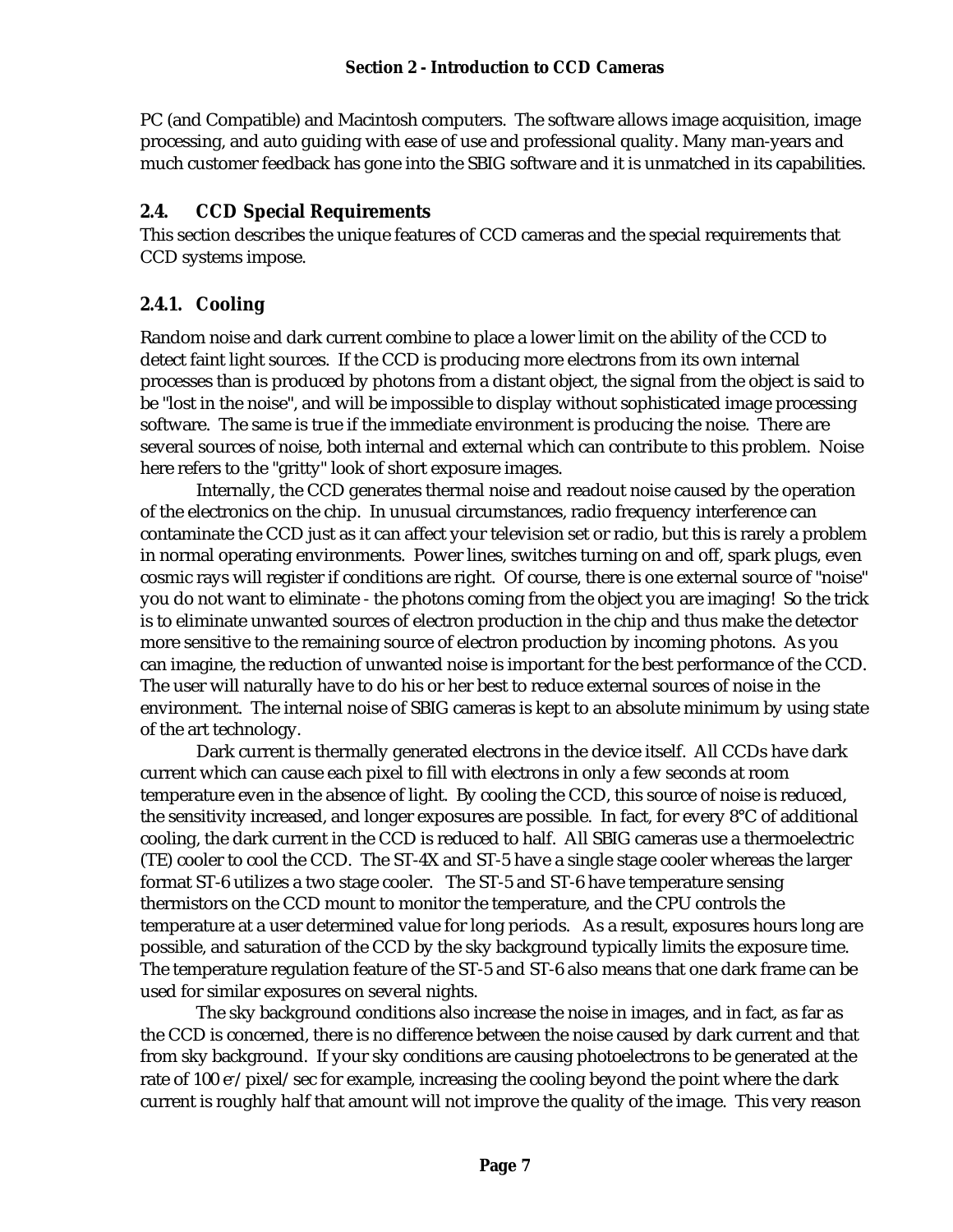is why deep sky filters are so popular with astrophotography. They reduce the sky background level, increasing the contrast of dim objects.

## **2.4.2. Readout Types**

In order to read out the values of the charge stored in the pixels as they are shifted to the readout amplifiers, the charge is stored temporarily on a capacitor. This capacitor converts the optically generated charge to a voltage level for the output amplifier to sense. When the readout process for the previous pixel is completed, the capacitor is drained and the next charge shifted, read, and so on. However, each time the capacitor is drained, some residual charge remains.

This residual charge is actually the dominant noise source in CCD readout electronics. This residual charge may be measured before the next charge is shifted in, and the actual difference calculated. This is called double correlated sampling. It produces more accurate data at the expense of longer read out times (two measurements are made instead of one). If the accuracy of the data is not critical, as in finding objects or focusing, the extra time spent in double correlated sampling is not necessary. In this case a rapid readout mode may be available which ignores the small residual charge.

## **2.4.3. Dark Frames**

No matter how much care is taken to reduce all sources of unwanted noise, some will remain. Fortunately, however, due to the nature of electronic imaging and the use of computers for storing and manipulating data, this remaining noise can be drastically reduced by the subtraction of a dark frame from the raw light image. A dark frame is simply an image taken at the same temperature and for the same duration as the light frame with the source of light to the CCD blocked so that you get a "picture" of the dark. This dark frame will contain an image of the noise caused by dark current (thermal noise) and other fixed pattern noise such as read out noise. When the dark frame is subtracted from the light frame, this pattern noise is removed from the resulting image.

## **2.4.4. Flat Field Images**

Another way to compensate for certain unwanted optical effects is to take a "flat field image" and use it to correct for variations in pixel response uniformity across the area of your darksubtracted image. You take a flat field image of a spatially uniform source and use the measured variations in the flat field image to correct for the same unwanted variations in your images. The Flat Field command allows you to correct for the effects of vignetting and nonuniform pixel responsivity across the CCD array.

The Flat Field command is very useful for removing the effects of vignetting that may occur when using a field compression lens. It is difficult to visually tell the difference between a corrected and uncorrected image if there is little vignetting, so you must decide whether to take the time to correct any or all of your dark-subtracted images. It is however always recommended for images that are intended for accurate photometric measurements.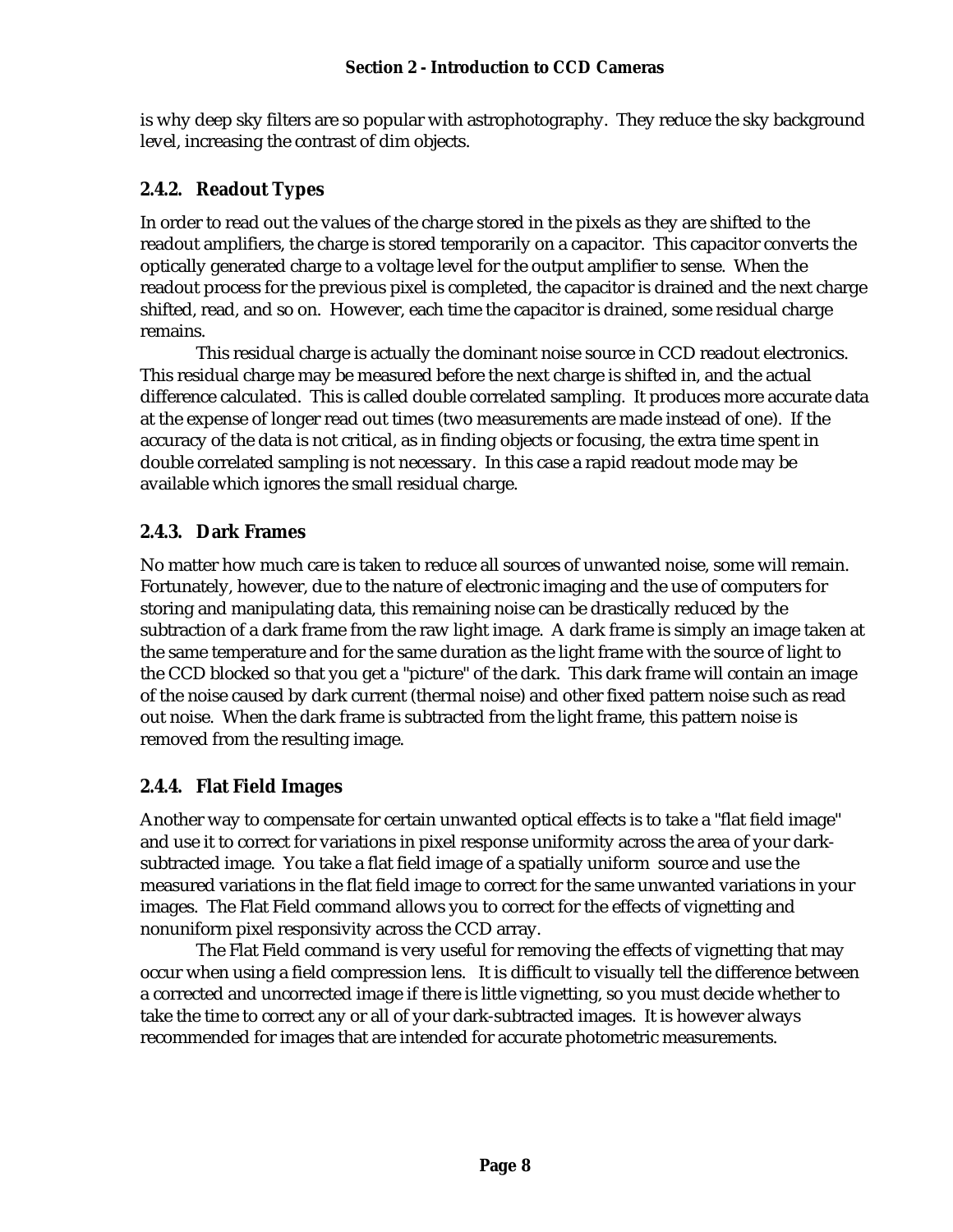# **2.4.5. Pixels vs. Film Grains**

Resolution of detail is determined, to a certain degree, by the size of the pixel in the detector used to gather the image, much like the grain size in film. The pixel size of the detector in the ST-4X is 13.75 x 16 microns (1 micron = 0.001mm  $\approx$  0.04 mil). In the ST-5 the pixels are 10 x 10 microns. In the ST-6 the pixels are 23 x 27 microns. Film grain ranges from several hundredths of a micron to several microns depending on the film speed and quality of the emulsion. However, the effects of seeing are probably the limiting factor in any good photograph or electronic image. For example, on a perfect night with excellent optics an observer might hope to achieve sub-arcsecond seeing. More often, however, with the average night sky and even very good optics, seeing may be limited to several arcseconds and you would probably be very satisfied with seeing of one or two arcseconds.

Using an ST-5 camera with 10 micron pixels, an  $8" f/10$  telescope will produce a single pixel angular subtense of one arcsecond, seeing permitting. A 10" f/3 telescope will produce images of 2.6 arcseconds per pixel. If, however, seeing affects the image by limiting resolution to 3 arcseconds, then you would be hard pressed to see any resolution difference between the larger and smaller pixels as you are mostly limited by the sky conditions.

Another important consideration is the field of view of the camera. For instance, while the ST-5 has smaller pixels than the ST-6, its area is also smaller, resulting in a corresponding smaller field of view at a given focal length. For comparison, the diagonal measurement of a frame of 35mm film is approximately 40mm, whereas the diagonal dimension of the ST-5 chip is approximately 4mm. The relative CCD sizes for each camera and their corresponding field of view in an 8" f/10 telescope are given below:

| <b>Camera</b>                    | <b>Array Dimensions</b>       | Diagonal        | Field of View at 8" f/10 |  |  |
|----------------------------------|-------------------------------|-----------------|--------------------------|--|--|
| $ST-4X$                          | $2.64 \times 2.64$ mm         | $3.73$ mm       | 4.5 x 4.5 arcminutes     |  |  |
| $ST-5$                           | $3.20 \times 2.40$ mm         | $4.00$ mm       | 5.6 x 4.2 arcminutes     |  |  |
| $ST-6$                           | $8.63 \times 6.53 \text{ mm}$ | 10.8 mm         | 14.6 x 11 arcminutes     |  |  |
| 35 <sub>mm</sub>                 | 36 x 24 mm                    | $43 \text{ mm}$ | 62 x 42 arcminutes       |  |  |
| Table 2.2 - CCD Array Dimensions |                               |                 |                          |  |  |

A subtle effect is that, at the same focal length, larger pixels collect more light from nebular regions than small ones, reducing the noise at the expense of resolution.

# **2.5. Electronic Imaging**

Electronic images resemble photographic images in many ways. Photographic images are made up of many small particles or grains of photo sensitive compounds which change color or become a darker shade of gray when exposed to light. Electronic images are made up of many small pixels which are displayed on your computer screen to form an image. Each pixel is displayed as a shade of gray, or in some cases a color, corresponding to a number which is produced by the electronics and photo sensitive nature of the CCD camera. However, electronic images differ from photographic images in several important aspects. In their most basic form, electronic images are simply groups of numbers arranged in a computer file in a particular format. This makes electronic images particularly well suited for handling and manipulation in the same fashion as any other computer file.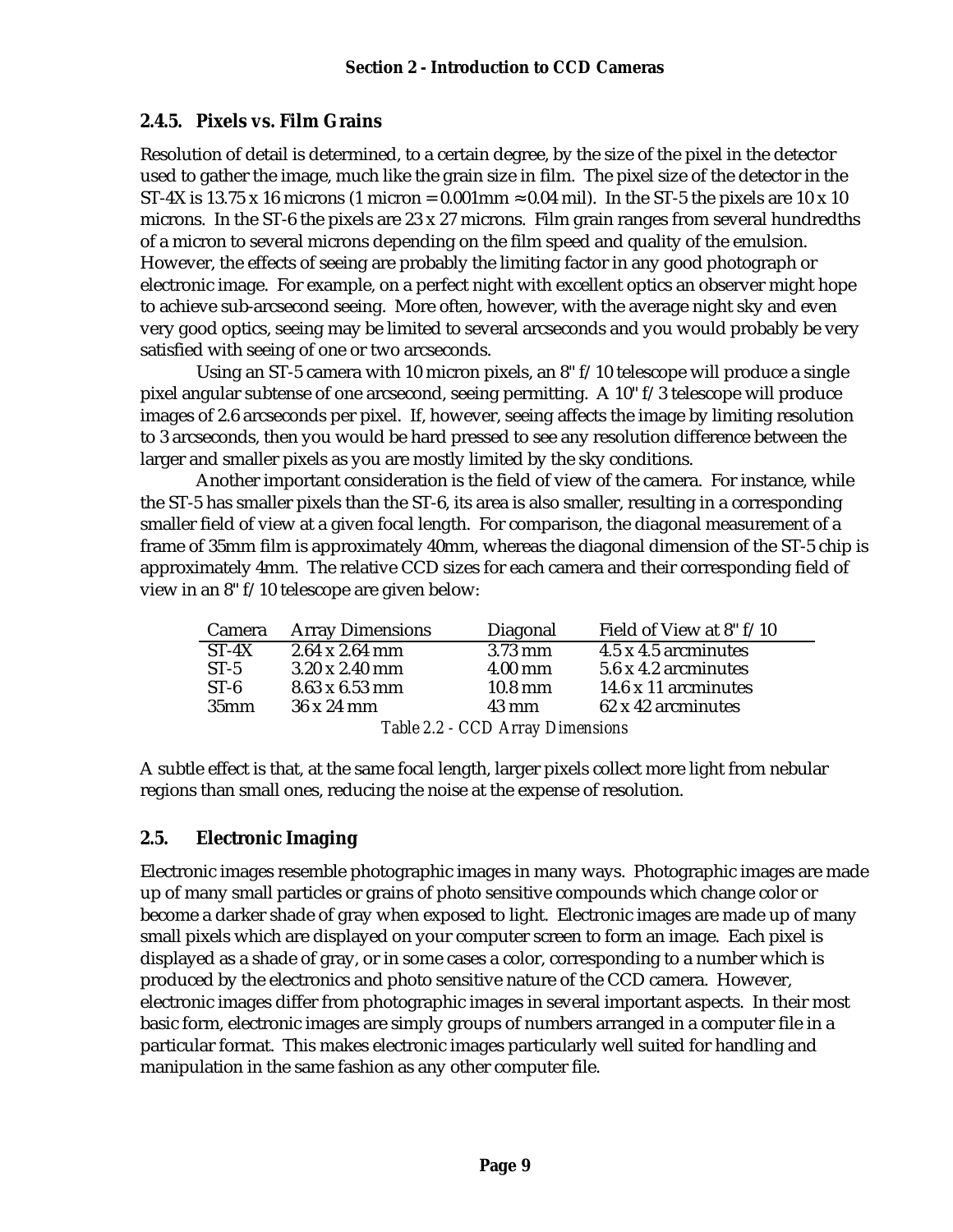#### **Section 2 - Introduction to CCD Cameras**

An important aspect of electronic imaging is that the results are available immediately. Once the data from the camera is received by the computer, the resulting image may be displayed on the screen at once. While Polaroid cameras also produce immediate results, serious astrophotography ordinarily requires hypersensitized or cooled film, a good quality camera, and good darkroom work to produce satisfying results. The time lag between exposure of the film and production of the print is usually measured in days. With electronic imaging, the time between exposure of the chip and production of the image is usually measured in seconds.

Another very important aspect of electronic imaging is that the resulting data are uniquely suited to manipulation by a computer to bring out specific details of interest to the observer. In addition to the software provided with the camera, there are a number of commercial programs available which will process and enhance electronic images. Images may be made to look sharper, smoother, darker, lighter, etc. Brightness, contrast, size, and many other aspects of the image may be adjusted in real time while viewing the results on the computer screen. Two images may be inverted and electronically "blinked" to compare for differences, such as a new supernova, or a collection of images can be made into a large mosaic. Advanced techniques such as maximum entropy processing will bring out otherwise hidden detail.

Of course, once the image is stored on a computer disk, it may be transferred to another computer just like any other data file. You can copy it or send it via modem to a friend, upload it to your favorite bulletin board or online service, or store it away for processing and analysis at some later date.

We have found the best way to obtain a hard copy of your electronic image is to photograph it directly from the computer screen. You may also send your image on a floppy disk to a photo lab which has digital photo processing equipment for a professional print of your file. Make sure the lab can handle the file format you will send them. Printing the image on a printer connected to your computer is also possible depending on your software/printer configuration. There are a number of software programs available which will print from your screen. However, we have found that without specialized and expensive equipment, printing images on a dot matrix or laser printer yields less than satisfactory detail. However, if the purpose is simply to make a record or catalog the image file for easy identification, a dot matrix or laser printer should be fine.

## **2.6. Black and White vs. Color**

The first and most obvious appearance of a CCD image is that it is produced in shades of gray, rather than color. The CCD chip used in SBIG cameras itself is color blind and the pixel values that the electronics read out to a digital file are only numbers representing the number of electrons produced when photons of any wavelength happen to strike its sensitive layers.

Of course, there are color video cameras, and a number of novel techniques have been developed to make the CCD chip "see" color. The most common way implemented on commercial cameras is to partition the pixels into groups of three, one pixel in each triplet "seeing" only red, green or blue light. The results can be displayed in color. The overall image will suffer a reduction in resolution on account of the process. A newer and more complicated approach in video cameras has been to place three CCD chips in the camera and split the incoming light into three beams. The images from each of the three chips, in red, green and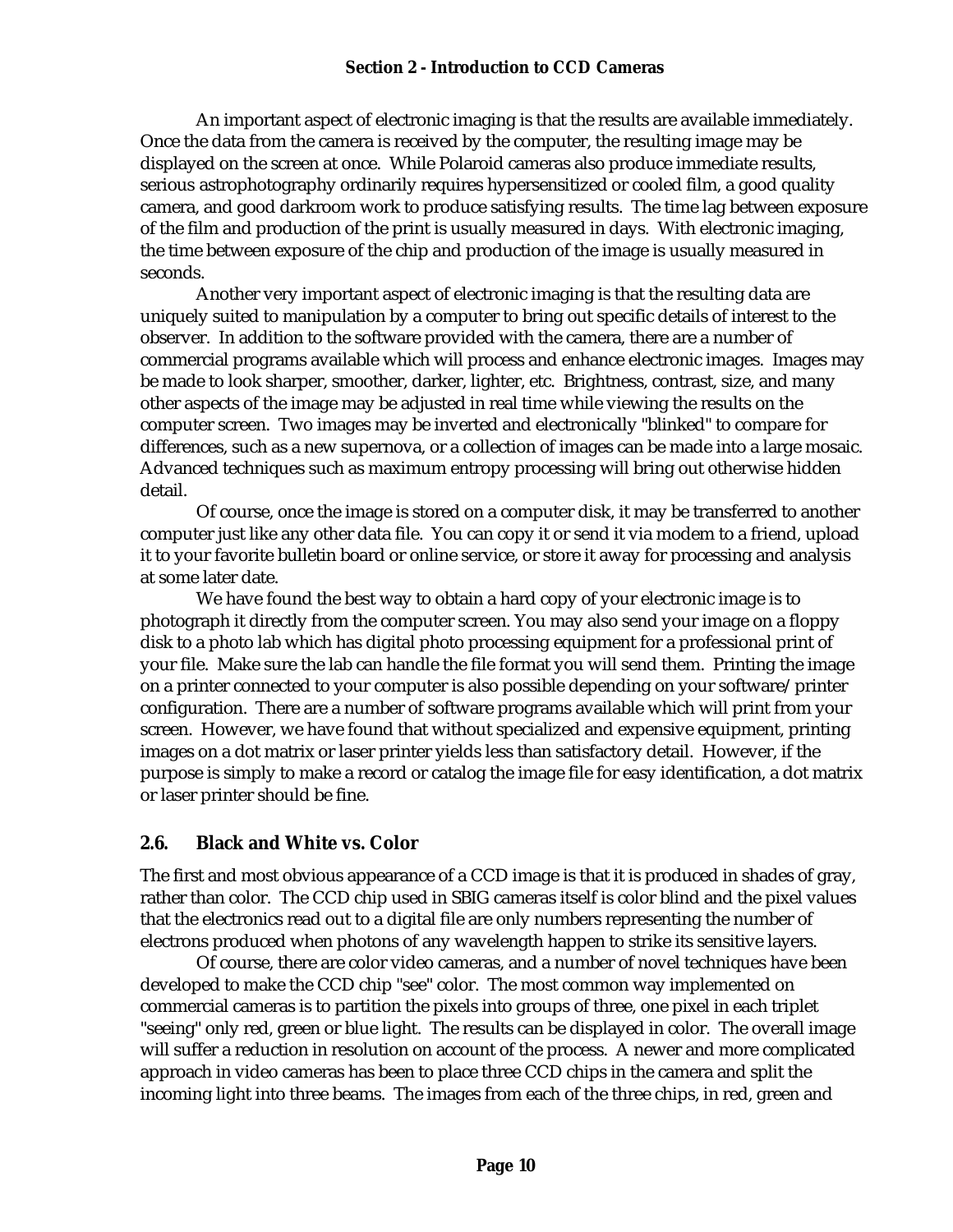#### **Section 2 - Introduction to CCD Cameras**

blue light is combined to form a color image. Resolution is maintained. For normal video modes, where there is usually plenty of light and individual exposures are measured in small fractions of a second, these techniques work quite well. However, for astronomical work, exposures are usually measured in seconds or minutes. Light is usually scarce. Sensitivity and resolution are at a premium. The most efficient way of imaging under these conditions is to utilize all of the pixels, collecting as many photons of any wavelength, as much of the time as possible.

In order to produce color images in astronomy, the most common technique is to take three images of the same object using a special set of filters and then recombine the images electronically to produce a color composite or RGB color image. SBIG offers as an option a color filter wheel. The accessory is inserted between the telescope and the CCD head. An object is then exposed using a red filter. The wheel is turned until the green filter is in place and another image is taken. Finally a blue image is taken. When all three images have been saved, they may be merged into a single color image using SBIG or third party color software.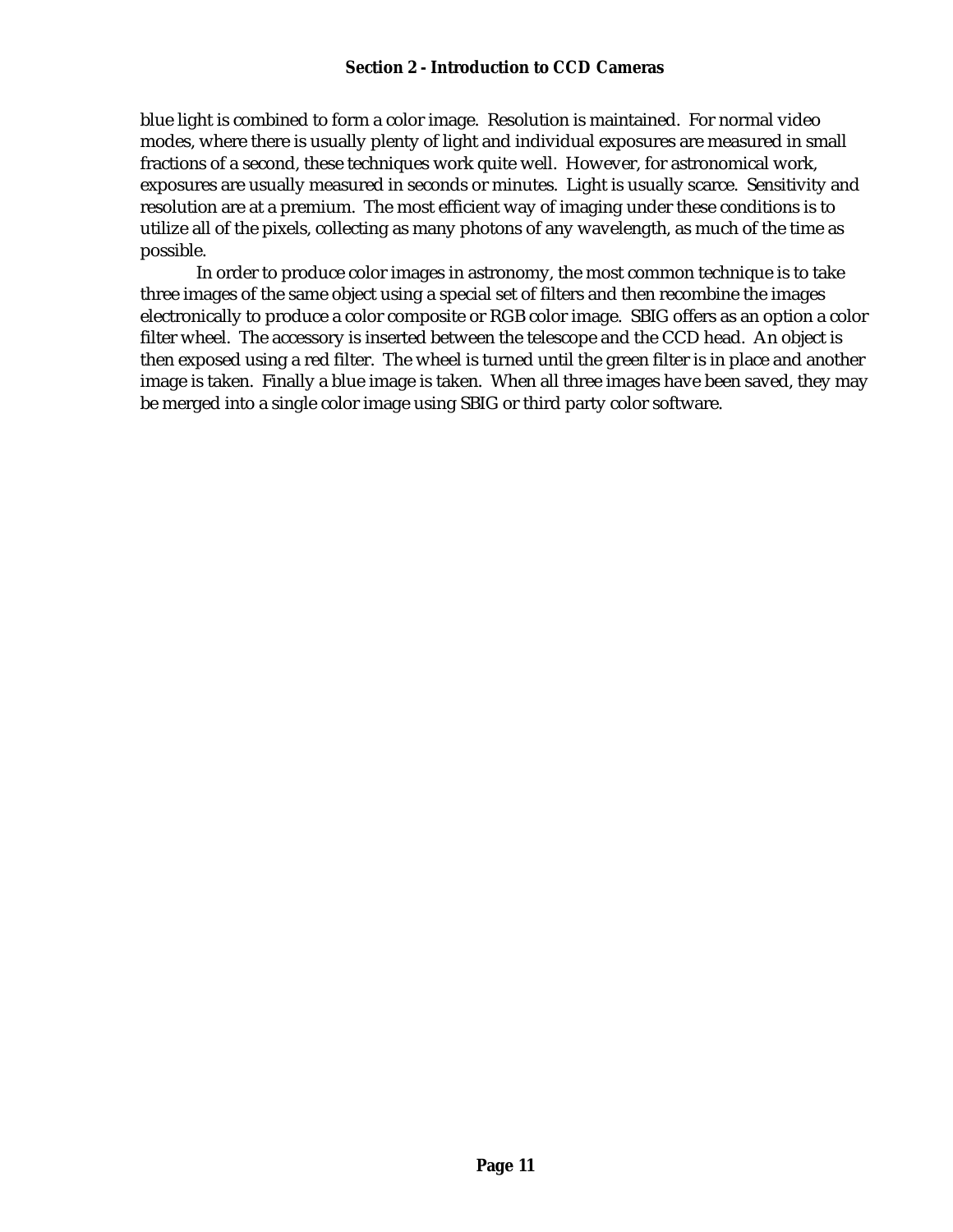## **3. At the Telescope with a CCD Camera**

This section describes what goes on the first time you take your CCD camera out to the telescope. You should read this section throughout before working at the telescope. It will help familiarize you with the overall procedure that is followed without drowning you in the details. It is recommended you first try operating the camera in comfortable surroundings to learns its operation.

# **3.1. Step by Step with a CCD Camera**

In the following sections we will go through the steps of setting up and using your CCD camera. The first step is attaching the camera to the telescope. The next step is powering up the camera and establishing a communication link to you computer. Then you will want to get in focus, find an object and take an image. Once you have your light image with a dark frame subtracted, you can display the image and process the results to your liking. Each of these steps is discussed in more detail below.

# **3.2. Attaching the Camera to the Telescope**

All SBIG cameras are similar in configuration. The CCD head attaches to the telescope by slipping into the eyepiece holder. A fifteen foot cable runs from the head to the CPU box, which is usually on the ground near the telescope. A ten foot cable connects the host computer's serial port to the CPU box. The CPU is powered by a wall transformer although operation from a car battery is possible.

| <b>Important Note:</b> | Never connect or disconnect the CCD head from the CPU box unless the power<br>switch on the rear side of the CPU box is turned OFF. Damage to the CCD head,<br>or the CPU could occur. |
|------------------------|----------------------------------------------------------------------------------------------------------------------------------------------------------------------------------------|
|                        |                                                                                                                                                                                        |

Referring to Figure 3.1 below, connect the CCD head to the CPU connector marked "CCD HEAD" with the supplied cable. Next, connect the serial cable to the COM connector along the same front panel of the CPU box and connect the opposite end to the serial port of your computer.

Insert the CCD Camera's nosepiece into your telescope's eyepiece holder. You should fully seat the camera against the end of the draw tube so that once focus has been achieved you can swap out and replace the camera without having to refocus. You should orient the camera so that the CCD's axes are aligned in Right Ascension and Declination. Use Figure 3.2 below showing the back of the optical heads as a guide for the proper orientation.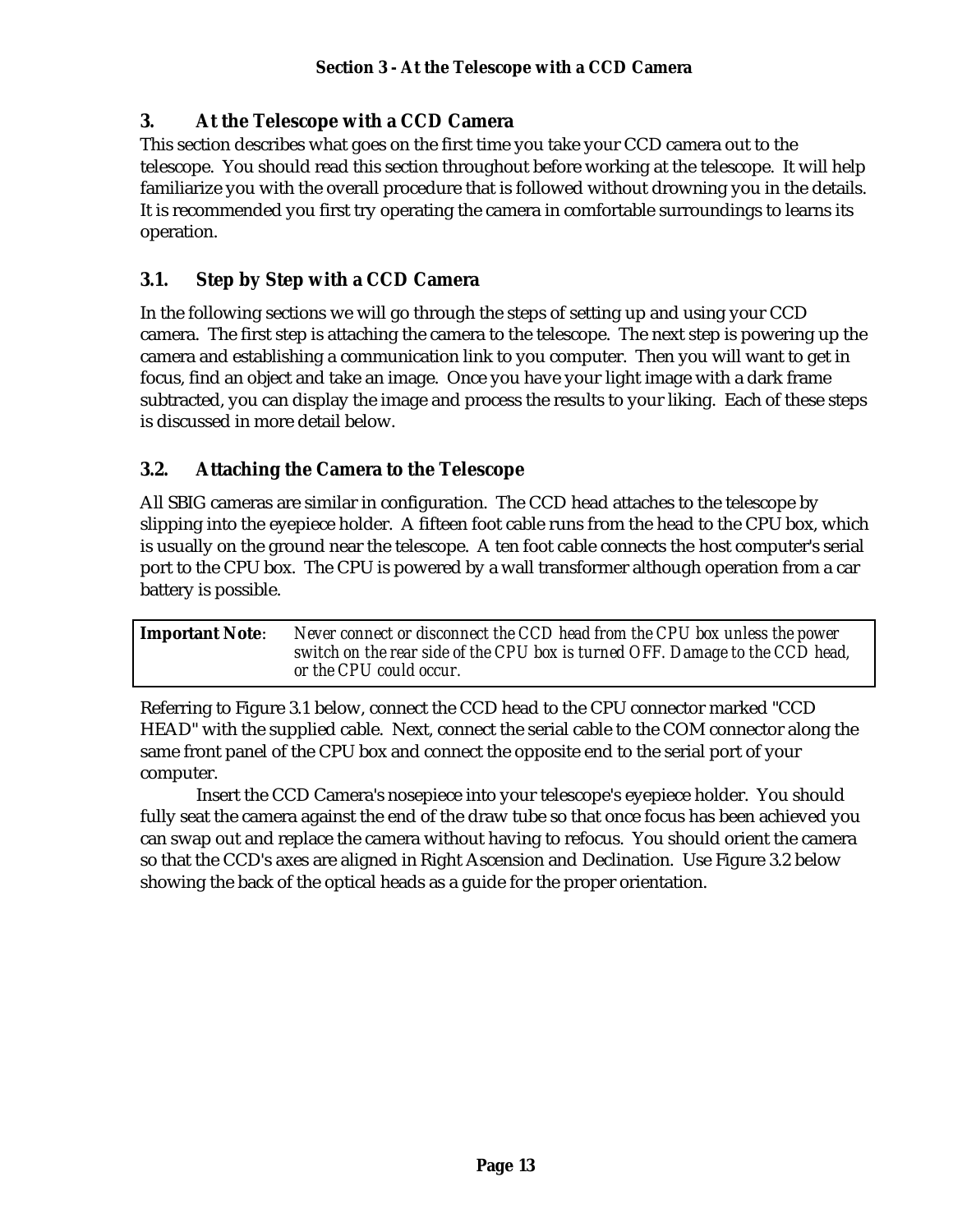

*Figure 3.1 - CPU Connections*

Next connect the power cable and plug in the transformer. Turn on the CPU by pressing the power switch on the back panel of the CPU box. The red LED in the power switch should glow indicating power has been applied to the unit. When power is applied to the unit, the CPU section is automatically reset. You can manually reset the CPU at any time by pushing the RESET button on the front panel of the CPU, next to the power connector. Pushing reset is only desirable if the camera fails to talk to the host computer. You can hear the relays momentarily engage inside the CPU box with a 'click' when you push in the RESET button.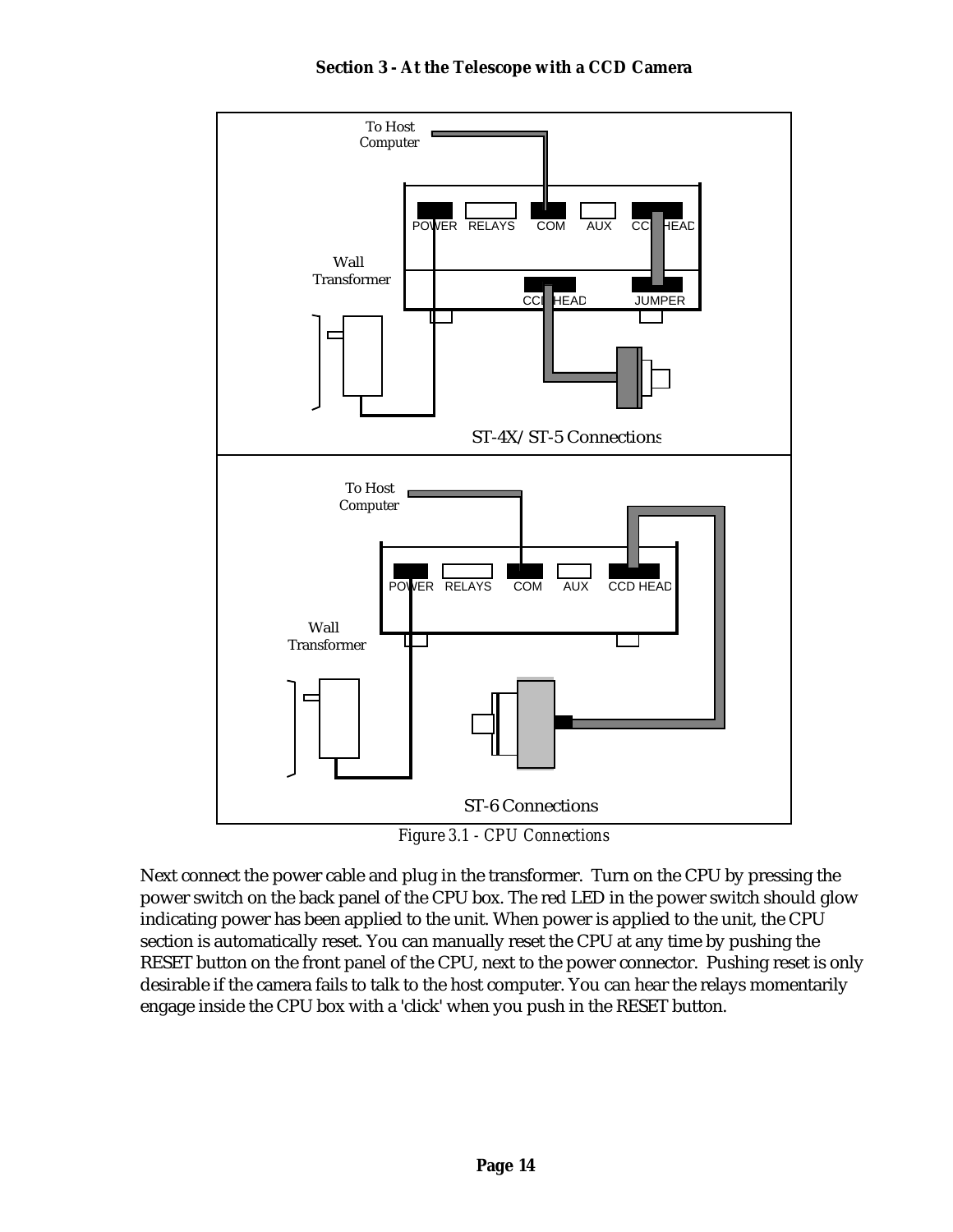

*Figure 3.2 Orientation of the Optical Head Viewed from Back*

# **3.3. Establishing a Communications Link**

When the CCDOPS program is initiated it will automatically attempt to establish a link to the camera. This involves identifying the type of CCD head, initializing the offset adjustment in the case of an ST-6 head, and seeking the highest Baud rate. If the software is successful the "Link" field in the Status Window is updated to show the communications parameters achieved. If the camera is not connected or the COM port setting has not yet been properly set, a message will be displayed indicating that the software failed to establish a link to the camera. If this happens, use the PC or Mac Setup command in the Misc menu to configure the CCDOPS software for the serial port you are using. Then use the Establish COM Link command in the Camera Menu to establish communications with the CPU.

Note: *It is not necessary to have a camera connected to your computer to run the software and display images already saved onto disk. It is only necessary to have a camera connected when you take new images.*

Once the COM link has been established you may need to set the camera's setpoint temperature in the Camera Setup command. The ST-4X powers up with the TE cooling turned on which will be adequate. The ST-5 and ST-6 power up regulating to whatever temperature the CCD is at which in this case will be the ambient temperature. Use the Camera Setup command and choose a setpoint temperature approximately 40°C below the ambient temperature.

## **3.4. Focusing the CCD Camera**

Focusing a CCD camera can be a tedious operation, so a few hints should be followed. Before using the software to focus the camera the first time you should place a diffuser (such as scotch tape or ground glass) at the approximate location of the CCD's sensitive surface behind the eyepiece tube and focus the telescope on the moon, a bright planet or a distant street lamp. This preliminary step will save you much time in initially finding focus. The approximate distance behind the eyepiece tube for each of our CCD cameras is listed in Table 3.1 below: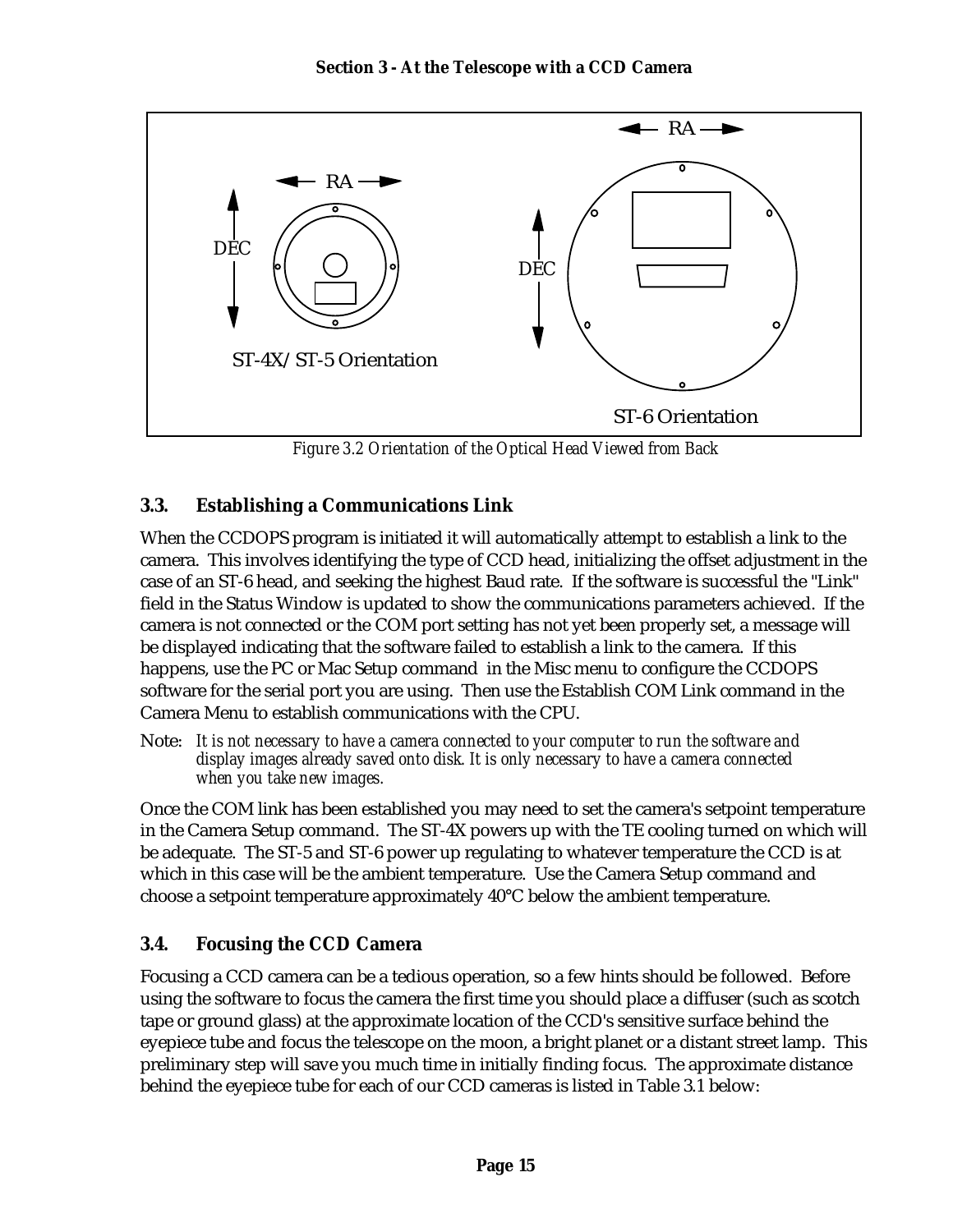#### **Section 3 - At the Telescope with a CCD Camera**



To find the fine focus, insert the CCD head into the eyepiece tube, taking care to seat it, and then enter the CCDOPS FOCUS mode. The Focus command automatically displays successive images on the screen as well as the peak brightness value of the brightest object in the field of view. Point the telescope at a 5th to 7th magnitude star (you don't want to focus on bright stars like Sirius because the CCD saturates quickly unless you're way out of focus). If you want, you can center the image on the computer monitor by fine adjusting the telescope position although this is not necessary. As long as the star is in the field of view and not so close to the edge that it will drift out while you are focusing, the positioning is not critical.

An exposure of 1 to 3 seconds is recommended to smooth out some of the atmospheric effects. While you can use the Full frame mode to focus, the frame rate or screen update rate can be increased significantly by using Planet mode. In the Planet mode the Focus command takes a full image and then lets you position a variable sized rectangle around the star. On subsequent images the Planet mode only digitizes, downloads, and displays the small area you selected. The increase in frame rate is roughly proportional to the decrease in frame size, assuming you are using a short exposure.

The telescope focus is best achieved by maximizing the peak value of the star image. You should be careful to move to a dimmer star if the peak brightness causes saturation. The saturation levels of the various cameras are shown in Table 3.2 below. Another point you should also be aware of is that as you approach a good focus, the peak reading can vary by 30% or so. This is due to the fact that as the star image gets small, where an appreciable percentage of the light is confined to a single pixel, shifting the image a half a pixel reduces the peak brightness as the star's image is split between the two pixels.

| Camera  | <b>Saturation Counts</b> |
|---------|--------------------------|
| $ST-4X$ | 16384                    |
| $ST-5$  | 16384                    |
| $ST-6$  | 65535                    |

|  | <b>Table 3.2 - Saturation Values</b> |  |
|--|--------------------------------------|--|
|--|--------------------------------------|--|

Once the best focus is found, the focusing operation can be greatly shortened the second time by removing the CCD head, being careful not to touch the focus knob. Insert a high power eyepiece and slide it back and forth to find the best visual focus, and then scribe the outside of the eyepiece barrel. The next time the CCD is used the eyepiece should be first inserted into the tube to the scribe mark, and the telescope visually focused and centered on the object. At  $f/6$ the depth of focus is only 0.005 inch, so focus is critical.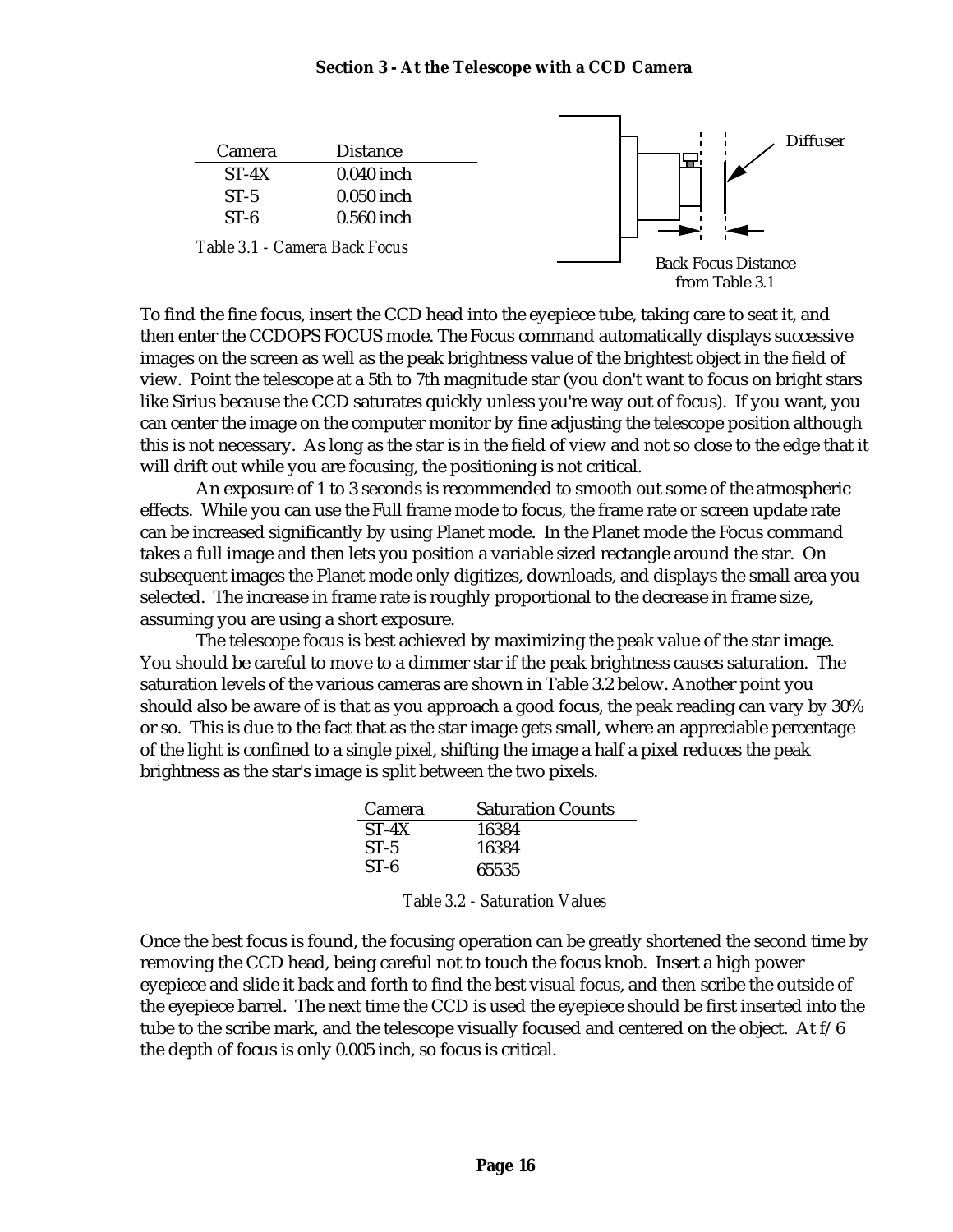## **3.5. Finding and Centering the Object**

Once best focus is achieved, we suggest using the Focus command in "Dim" mode to help center objects. This mode gives a full field of view, but reduces resolution in order to increase the digitization and download time. If you have difficulty finding an object after obtaining good focus, check to be sure that the head is seated at best focus, then remove the head and insert a medium or low power eyepiece. Being careful not to adjust the focus knob on the telescope, slide the eyepiece in until the image appears in good focus. Then visually find and center the object, if it is visible to the eye. If not, use your setting circles carefully. Then, reinsert the CCD head and set an exposure time of about ten seconds. Center the object using the telescope hand controls.

Note: *With a 10 second exposure, objects like M51 or the ring nebula are easily detected with modest amateur telescopes.*

## **3.6. Taking an Image**

Take a CCD image of the object by selecting the Grab command and setting the exposure time. Star out with the Image size set to full and Auto Display and Auto contrast enabled. The camera will expose the CCD for the correct time, and digitize and download the image. One can also take a dark frame immediately before the light image using the Grab command. In the case of the ST-4X and ST-5 you are reminded to cover the telescope for the dark frame. In the case of the ST-6 the dark frame is taken automatically.

Because the ST-5 and ST-6 have regulated temperature control, you may prefer to take and save separate dark images, building up a library at different temperatures and exposure times, and reusing them on successive nights. At the start it's probably easiest to just take the dark frames when you are taking the image. Later, as you get a feel for the types of exposures and setpoint temperatures you use, you may wish to build this library of dark frames.

## **3.7. Displaying the Image**

The image can be displayed on the computer screen using the graphics capability of your host computer. Auto contrast can be selected and the software will pick background and range values which are usually good for a broad range of images or the background and range values can be optimized manually to bring out the features of interest.

The image can also be displayed as a negative image, or can be displayed with smoothing to reduce the graininess. Once displayed, the image can be analyzed using crosshairs, or can be cropped or zoomed to suit your tastes.

#### **3.8. Processing the Image**

If not done already, images can be dramatically improved by subtracting off a dark frame of equal exposure for an ST-6. On the ST-4X and ST-5 this effect isn't very dramatic for exposures shorter than a few seconds. You will typically do this as part of the Grab command although it can also be done manually using the Dark Subtract command. By subtracting the dark frame, pixels which have higher dark current than the average, i.e., "hot" pixels, are greatly suppressed and the displayed image appears much smoother. Visibility of faint detail is greatly improved.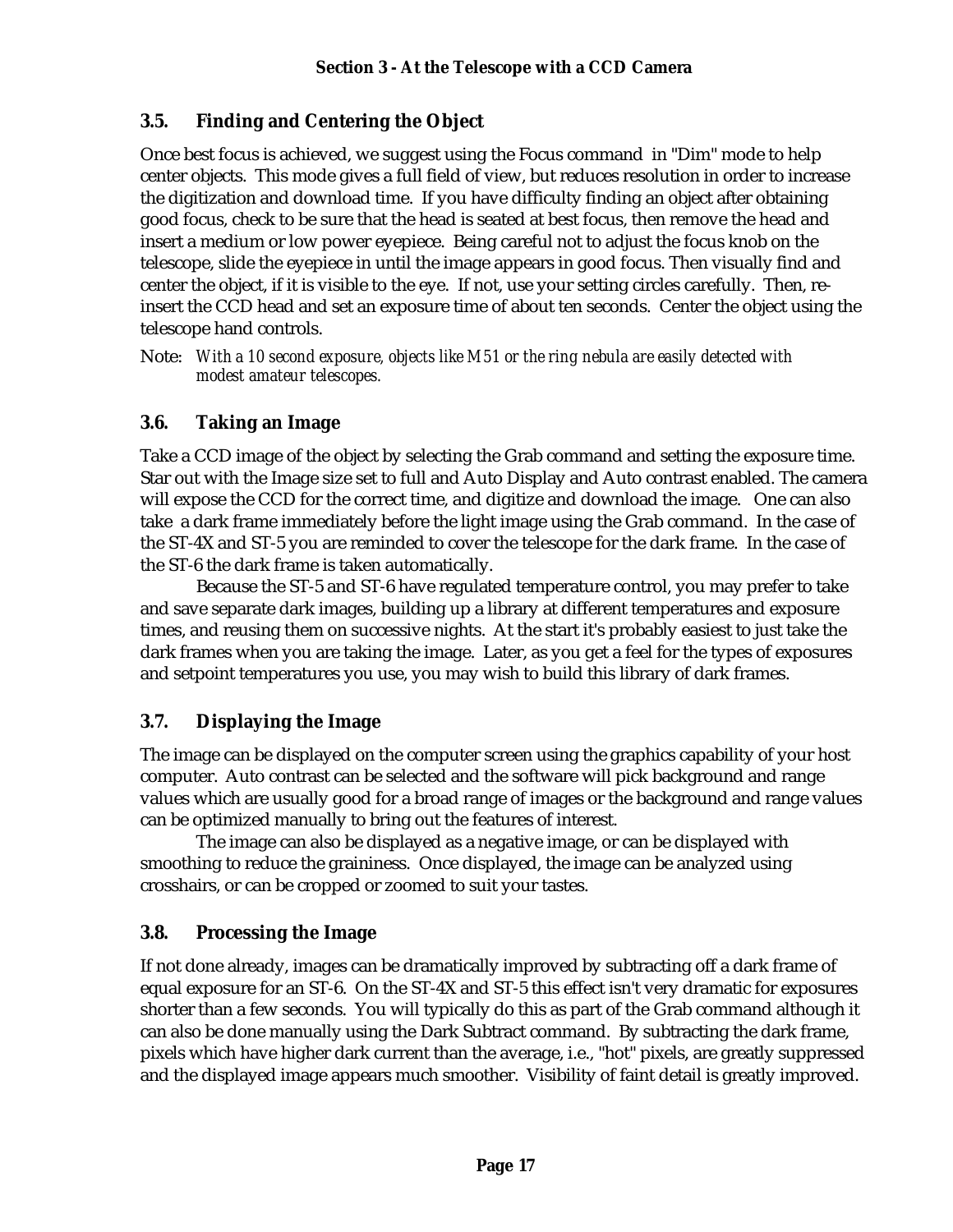The CCDOPS program also supports the use of flat field frames to correct for vignetting and pixel to pixel variations, as well as a host of other image processing commands in the Utility menu. You can smooth or sharpen the image, flip it to match the orientation of published images for comparison or remove hot or cold pixels.

#### **3.9. Advanced Capabilities**

The following sections describe some of the advanced features of SBIG cameras. While you may not use these features the first night, they are available and a brief description of them is in order for your future reference.

#### **3.9.1. Crosshairs Mode (Photometry and Astrometry)**

Using the crosshair mode<sup>2</sup> enables examination of images on a pixel by pixel basis for such measurements as Stellar and Diffuse Magnitude, and measurement of stellar positions. The 14 to 16 bit accuracy of SBIG systems produces beautiful low-noise images and allows very accurate brightness measurements to be made. With appropriate filters stellar temperature can be measured. Section 6.7 gives detailed information about how you use the crosshair mode to make astrometric and photometric measurements.

In the crosshair mode, you move a small cross shaped crosshair around in the image using the keyboard or the mouse. As you position the crosshair, the software displays the pixel value beneath the crosshair and the X and Y coordinates of the crosshair. Also shown is the average pixel value for a box of pixels centered on the crosshair. You can change the size of the averaging box from 3x3 to 11x11 pixels to collect all the energy from a star.

## **3.9.2. Sub-Frame Readout in Focus**

The Focus command offers several frame modes for flexibility and increased frame throughput. As previously discussed, the Full frame mode shows the entire field of view of the CCD with the highest resolution, digitizing and displaying all pixels.

The Dim mode offers the same field of view but offers higher frame rates by reducing the image's resolution prior to downloading. The resolution is reduced by combining neighboring block of pixels into a "super pixel".3 This reduces the download and display times proportionately, as well improving sensitivity. While you would not want to use the Dim mode for critical focus adjustments due to the large effective pixel, it is great for finding and centering objects.

The Planet mode is suggested if high spatial resolution is desired for small objects like planets. The Planet mode allows you to select a small sub-area of the entire CCD for image acquisition. The highest resolution is maintained but you don't have to waste time digitizing and processing pixels that you don't need. Again, the image throughput increase is proportional to the reduction in frame size.

One final Focus readout mode is the Spot mode. In Spot mode the entire image is digitized at high resolution, and the image is scanned for the brightest pixel. A small box of pixels surrounding the brightest pixel is then downloaded and displayed. The increase in

<sup>1</sup> <sup>2</sup> On the PC the Crosshairs mode is accessed through the Display Image command in the Analysis mode. On the Macintosh you use the Show Crosshair command in the Display Menu.

<sup>&</sup>lt;sup>3</sup> The Dim mode combines pixels after they are digitized which is referred to as off-chip binning.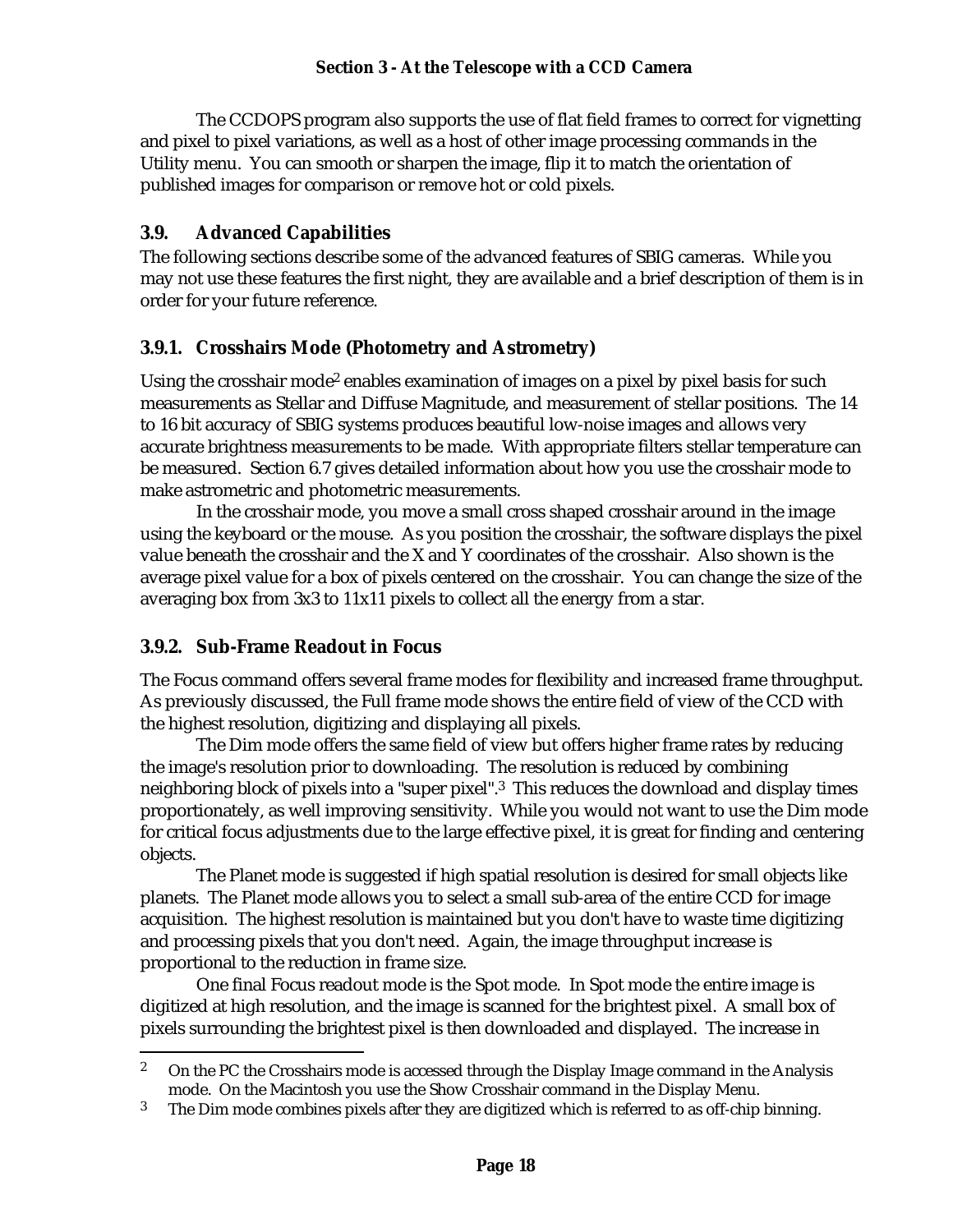#### **Section 3 - At the Telescope with a CCD Camera**

throughput is dependent on the camera being used and can range from 2:1 for an ST-6 which has a slower 16 bit digitization rate to 4:1 on an ST-5 with its faster 14 bit readout. Spot mode is probably most handy for telescopes that suffer from a lot of image shift during focus. Where as Planet mode shows the same area image after image, Spot mode tracks the brightest object around in the field of view.

Another aspect of the Focus command and its various modes is the Camera Resolution<sup>4</sup> setting in the Camera Setup command. Briefly, the Resolution setting allows trading off image resolution (pixel size) and image capture time while field of view is preserved. High resolution with smaller pixels takes longer to digitize and download than Low resolution with larger pixels. The cameras all support High, Low and Auto resolution modes. The Auto mode is optimized for the Focus command. It automatically switches between Low resolution for Full frame mode to provide fast image acquisition, and High resolution for Planet mode to achieve critical focus.

#### **3.9.3. Track and Accumulate**

An automatic Track and Accumulate mode (patent pending) is available in CCDOPS which simplifies image acquisition for the typical amateur with an accurate modern drive. These drives, employing PEC or PPEC technology and accurate gears, only need adjustment every 30 to 120 seconds. With Track and Accumulate the software takes multiple exposures and automatically co-registers and co-adds them. The individual exposures are short enough such that drive errors don't show up and the accumulated image has enough integrated exposure to yield a good signal to noise ratio.

Procedureally the camera will take an exposure, determine the position of a preselected star, co-register and co-add the image to the previous image in the CPU, and then start the cycle over again. Up to 64 images can be co-added, and the software even allows making telescope corrections between images to keep the object positioned in the field of view. The resulting exposure is almost as good as a single long exposure, depending on the exposure used and sky conditions. The great sensitivity of the CCD virtually guarantees that there will be a usable guide star within the field of view. This new feature provides dramatic performance for the amateur, enabling unattended hour long exposures!

## **3.9.4. Autoguiding**

The CCDOPS software allows the ST-4X, ST-5 and ST-6 cameras to be used as autoguiders through the commands in the Track menu. While these systems are not stand-alone, requiring a host computer, they can accurately guide long duration astrophotographs.

When functioning as an autoguider, the CCD camera repeatedly takes images of a guide star, measures the star's position to a fraction of a pixel accuracy, and corrects the telescope's position through the hand controller. While autoguiding alleviates the user of the tedious task of staring through an eyepiece for hours at a time, it is by no means an end all cure to telescope drive corrector performance. All the things that were important for good manually guided exposures still exist including a good polar alignment, rigid tubes that are free of flexure

<sup>1</sup> <sup>4</sup> The Resolution setting in the Camera Setup command combines pixels before they are digitized. This is referred to as on-chip binning and offers increases in frame digitization rates.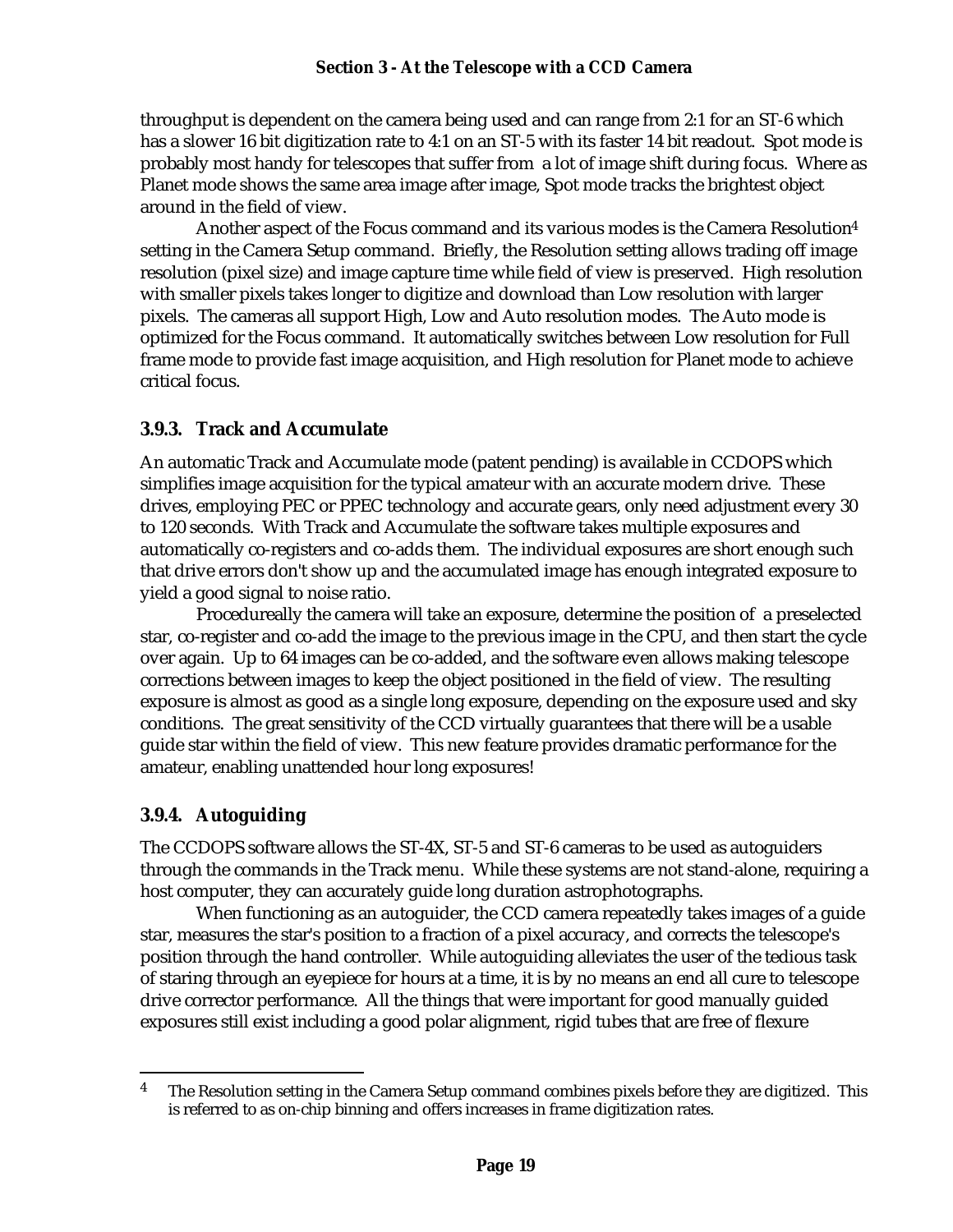#### **Section 3 - At the Telescope with a CCD Camera**

and a moderately good, stable mount and drive corrector. Remember that the function of an auto guider is to correct for the small drive errors and long term drift, not to slew the telescope.

One of the reasons that SBIG autoguiders are often better than human guiders is that rather than just stabbing the hand controller to bump the guide star back to the reticule, it gives a precise correction that is the duration necessary to move the guide star right back to its intended position. It knows how much correction is necessary for a given guiding error through the Calibrate Track command. The Calibrate Track command, which is used prior to autoguiding, exercises the telescope's drive corrector in each of the four directions, measuring the displacement of a calibration star after each move. Knowing the displacement and the duration of each calibration move calibrates the drive's correction speed. Once that is known, the CCD tracker gives the drive corrector precise inputs to correct for any guiding error.

#### **3.9.5. Auto Grab**

The Auto Grab command allows you to take a series of images at a periodic interval and log the images to disk. This can be invaluable for monitoring purposes such as asteroid searches or stellar magnitude measurements. You can even take sub-frame images to save disk space if you don't need the full field of view.

#### **3.9.6. Color Imaging**

The field of CCD color imaging is relatively new but expanding rapidly. Since all SBIG cameras are equipped with monochromatic CCDs, discriminating only light intensity, not color, some provision must be made in order to acquire color images. SBIG offers a color filter wheel, the CFW-6A, which provides this capability.

The color filter wheel allows conveniently placing interference filters in front of the CCD in order to take multiple images in different color bands. These narrow band images are then combined to form a color image. With the SBIG system, a Red, Green and Blue filter are used to acquire three images of the object. The resulting images are combined to form a tri-color image using the CCDCOLOR software.

Color imaging places some interesting requirements on the user that bear mentioning. First, many color filters have strong leaks in the infrared (IR) region of the spectrum, a region where CCDs have relatively good response. If the IR light is not filtered out then combining the three images into a color image can give erroneous results. If your Blue filter has a strong IR leak (quite common) then your color images will look Blue. For this reason, SBIG places an IR blocking filter in series with the three color band filters.

Second, since you have narrowed the CCD's wavelength response with the interference filters, longer exposures are required to achieve a similar signal to noise compared to what one would get in a monochrome image with wide spectral response. This is added to the fact that tri-color images require a higher signal to noise overall to produce pleasing images. In black and white images your eye is capable of pulling out large area detail out of random noise quite well, whereas with color images your eye seems to get distracted by the color variations in the noisy areas of the image. The moral of the story is that while you can achieve stunning results with CCD color images, it is quite a bit more work.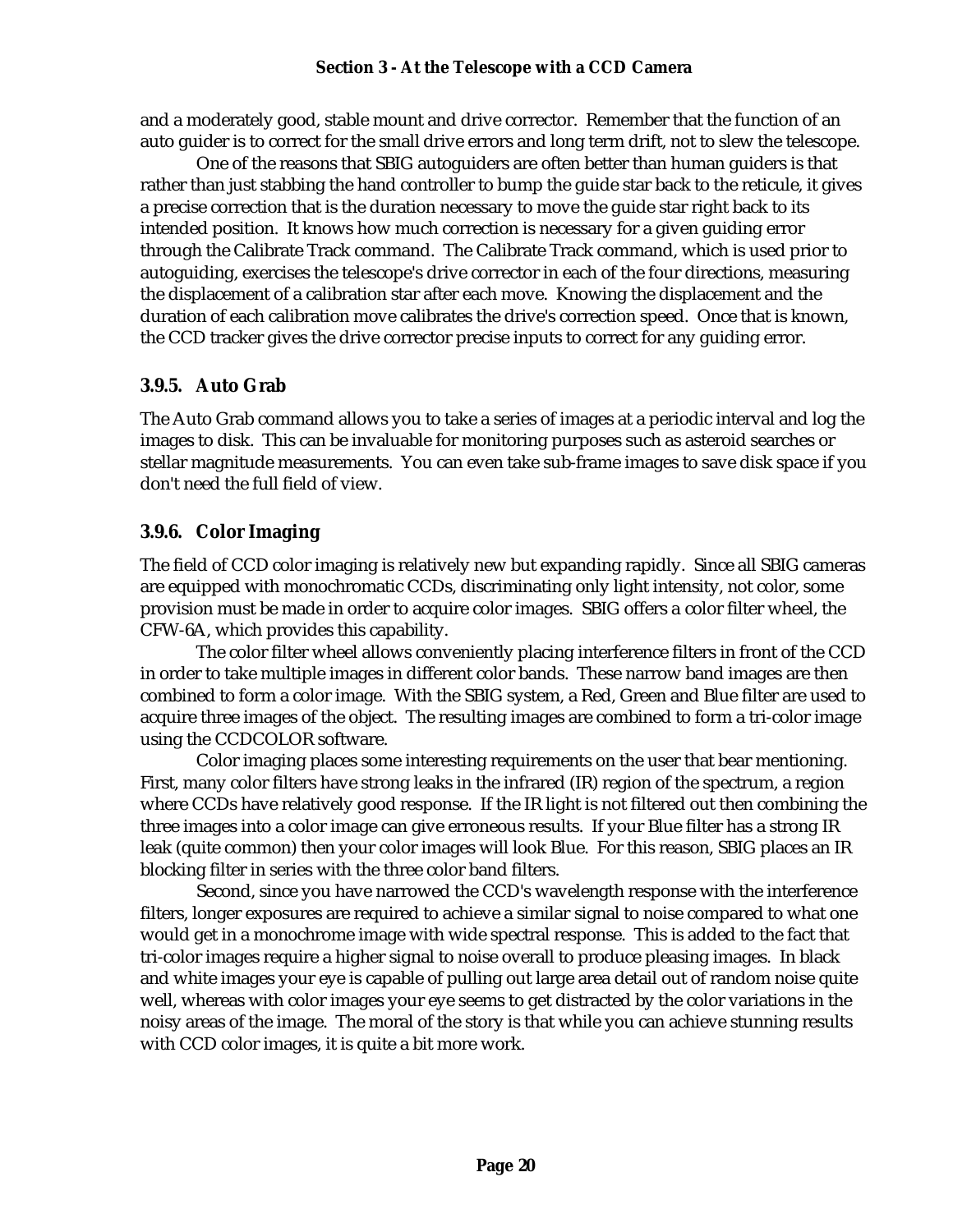#### **4. Camera Hardware**

This section describes the modular components that make up the CCD Camera System and how they fit into the observatory, with all their connections to power and other equipment.

#### **4.1. System Components**

The ST-4X, ST-5 and ST-6 CCD cameras consist of three major components: the CCD Sensor and Preamplifier, the Readout/Clocking Electronics, and the CPU. Where each of these functions resides varies across the product line.

The CCD and Preamplifier are always mounted in the optical head which usually interfaces to the telescope through a 1.25 inch draw tube, sliding into the telescope's focus mechanism. The placement of the physically small preamplifier close to the CCD is necessary to achieve good noise performance.

The Readout and Clocking Electronics are housed in the Optical Head in the case of the ST-6, and housed in a second sub-chassis of the CPU in the ST-4X and ST-5. With the ST-6's requirements for larger cooling fin area and the miniaturization of the electronics we were able to fit all the Readout and Control Electronics into the Optical Head of the ST-6. The desire to stay with the smaller format Optical Head in the ST-4X and ST-5 made placing the Readout and Control Electronics with the CPU a necessity.

As a side note it's interesting to understand "Why does the ST-6 Optical Head need to be so big"? The reason is heat dissipation. The CCD used in the ST-6 has roughly 6 times the package area of the CCDs used in the ST-4X and the ST-5. A larger package requires a larger amount of cooling to achieve the same operating temperature. In the case of the ST-6 we must pump roughly 1.5 Watts of heat out of the CCD to cool it to -20°C which requires us to supply almost 10 Watts to the two-stage TE cooler. That 10 Watts has to be dissipated into the air, requiring the large fin area found in the ST-6 head. The ST-4X and ST-5 only have to dissipate 2 Watts for the same amount of cooling.

The CPU is the master controller of the CCD camera system. Housed within the CPU chassis are a flexible power supply, allowing the unit to run off 12 Volts from a wall transformer or a car battery, a microcontroller, and a frame storage buffer. The microcontroller receives high level commands from the host computer and translates them into sequences of actions. For example when the host computer wants to acquire an image it sends the CPU a "take image" command. The CPU starts by clearing the CCD with the necessary clocking, times the exposure, and at the end of the exposure clocks the CCD again with a readout sequence, storing the digitized data in the frame storage buffer. All this happens while the CCD's temperature is being regulated and communications with the host computer are being maintained.

## **4.2. Connecting the Power**

The power supply in the CPU is designed to run off 12 Volts AC or DC. Most users will find using the wall transformer supplied with the systems to be the most convenient way to power the system. In the field however, battery operation is the most logical choice. In that case you can simply unscrew the power cable from the wall transformer and attach it to the battery. AC systems (like the wall transformer) do not have a fixed polarity: swapping the leads at the transformer does not make a difference as far as the operation of the CPU is concerned since the output of the transformer is isolated from any other grounds in the system. When powering the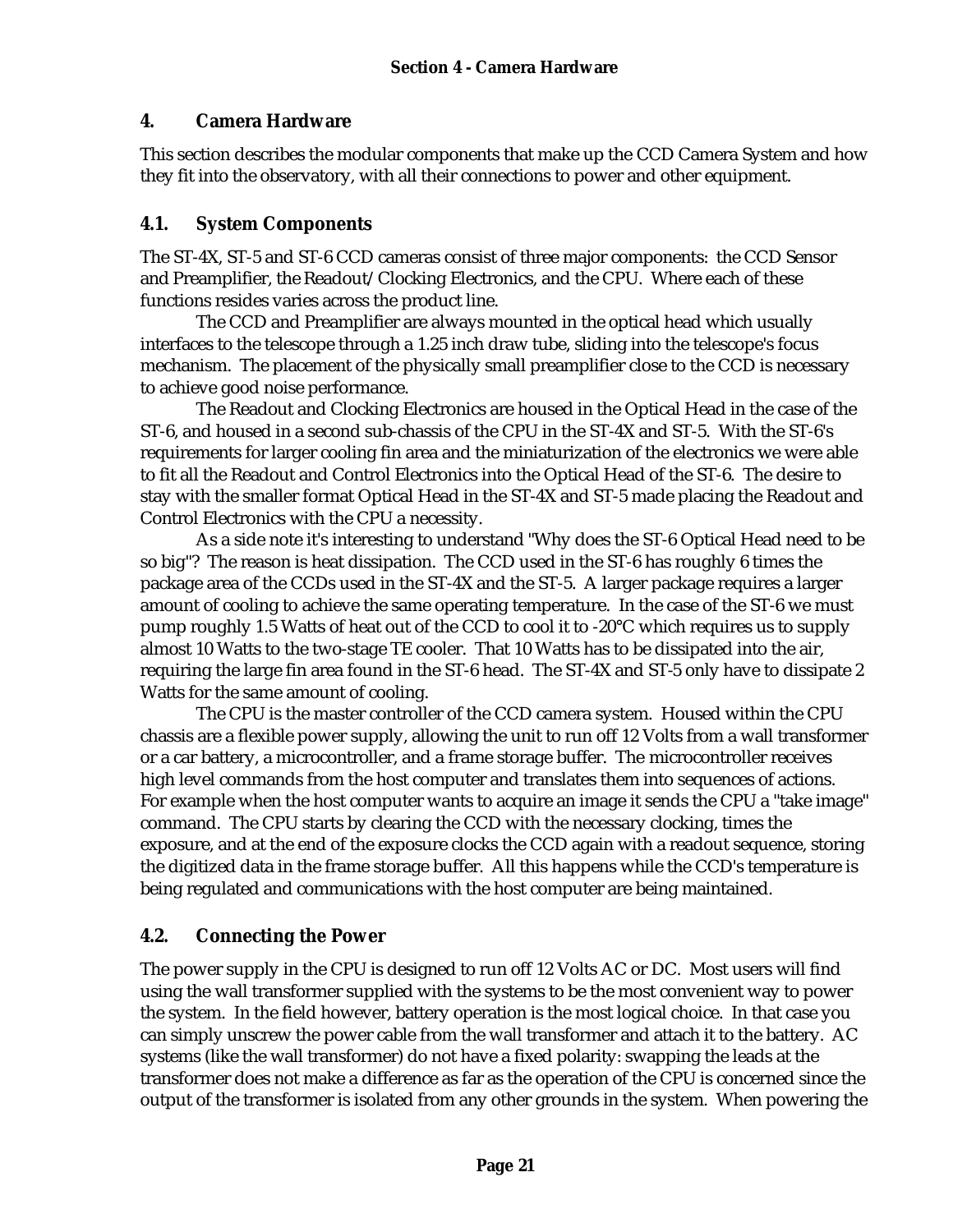CPU with a DC supply the polarity of the applied voltage is important, mainly because it is common in DC systems to connect the negative lead to ground. When powering the CPU from a battery or DC power supply observe the polarities shown in Table 4.1 below for the Power Connector on the CPU:

| Voltage                                  | <b>Power Connection</b> |  |  |  |
|------------------------------------------|-------------------------|--|--|--|
| $+12V$ to $+15V$                         | Pin 9                   |  |  |  |
| 0V or Ground                             | Pin 4                   |  |  |  |
| <b>Table 4.1 - CPU Power Connections</b> |                         |  |  |  |

One interesting item about the design of the power supply in the CPU bears mentioning. The power supply, which is a switching power supply, offers very high efficiency but has an unusual characteristic. As the input voltage to the power supply drops (due to brownouts or overall low voltage) the current increases to accommodate the voltage drop. At some point the CPU will detect that the input voltage has dropped too much and will shut down the TE Cooler (the largest current drain) in an attempt to not over current the transformer. If this occurs the host software will tell you about it. If it happens repeatedly you might suspect that the voltage supply to the wall transformer is low, possibly due to voltage drops in a long extension cord, etc.

Foreign users of SBIG systems may need to obtain a local version of the wall transformer as SBIG does not supply them. A trip to your local "Radio Shack" may be necessary to find a 12V, 20VA transformer for the ST-4X and ST-5 or a 12V, 50VA transformer for the ST-6.

#### **4.3. Connecting to the Computer**

The ST-4X, ST-5 and ST-6 CCD Cameras are supplied with a 15 foot cable to connect the system to the host computer. The connection is between the CPU's COM connector and the Host Computer's serial COM port. This cable is available in several varieties to support the various host platforms and we try to query users about their systems to insure they receive the correct cable. PC based systems have either a 9 or a 25 pin male D type connector at the rear of the computer for their COM ports. Macintosh computers mostly have a round 8 pin female DIN connector for their Modem and Printer ports.

For PC systems we recommend using COM 1 or COM 2 for connecting to the camera. While CCDOPS supports COM 3 and COM 4, often times there are conflicts between these two COM ports and COM 1 and 2. If the cable we supply you does not have the connector that mates with your COM ports then a quick trip to Radio Shack for an adapter will solve the problem. On PC based systems there can also be conflicts between other add-ons and the COM ports: most commonly Modem cards, Scanner cards, and Mice. If you experience communications problems with your CCD camera we recommend starting from zero by removing all possibly conflicting cards from the PC and removing all drivers from your CONFIG.SYS and AUTOEXEC.BAT files, adding these items back one at a time to find the source of the conflict. The other common problem that PC users experience in communicating with the cameras is when running under Windows. Windows can severely limit the speed CCDOPS uses in communicating with the CCD Cameras and we highly recommend you only run CCDOPS from DOS when capturing images.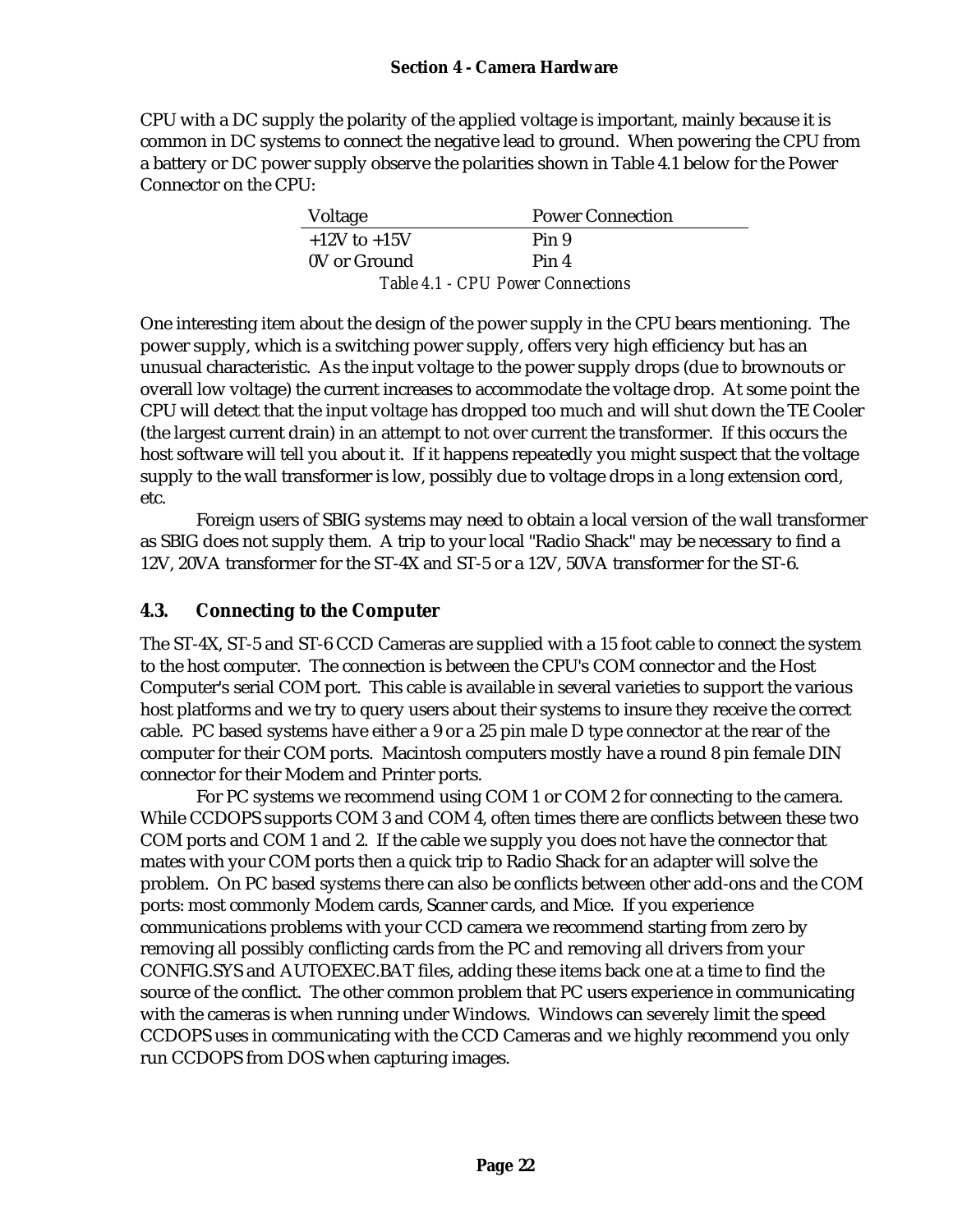#### **Section 4 - Camera Hardware**

For Macintosh users we recommend connecting the camera to the Modem port . The printer port can be used but you will have to turn off AppleTalk and any Background Printing options you may have enabled. The state of the Modem Printer



While the serial cables supplied with the cameras run 15 feet, the length can be extended to over 1000 feet if done properly. For Macintosh systems this is merely a matter of obtaining or making a longer cable (refer to the table of COM pinouts in Appendix A). For PC systems the problem is a bit more involved.

The serial drivers in PC based computers are RS-232 drivers that are not intended to drive long cables at the high Baud rates used in communicating with the CCD cameras. While these drivers will typically drive 30 to 50 feet of cable they will rarely drive 100 feet. The problem is that the RS-232 drivers will not drive the cable capacitance, a problem that is exacerbated by the requirement to use shielded cable to prevent emissions of radio frequency interference. What we recommend is a two step approach to tackling the problem.

Try a simple three-conductor shielded cable if your cable run is less than 100 feet. You may get lucky and be spared the additional expense of a more extensive solution. If you have problems with your longer cable, and you're sure the problems are related to the length of the cable (always try our standard cable first to make sure there isn't some other problem) then we recommend you use a five-conductor shielded cable and an RS-232 to RS-422 converter. RS-422 uses two drivers per signal, driving a pair of wires differentially, and can drive much higher cable capacitances over longer distances. The CPU has RS-422 drivers so you need only get a converter for the PC end of the communications link. For specific information about RS-422 converters refer to Appendix A.

#### **4.4. Connecting the Relay Port to the Telescope**

The ST-4X, ST-5 and ST-6 camera systems can be used as autoguiders where the telescope's position is periodically corrected for minor variations in the RA and DEC drives. The host software functions as an autoguider in two modes: the Track mode and the Track and Accumulate mode.

In the Track mode the host software corrects the telescope as often a once every 2 seconds to compensate for drift in the mount and drive system. The host software and the CCD camera operate in tandem to repeatedly take exposures of the designated guide star, calculate its position to a tenth of a pixel accuracy and then automatically activate the buttons on the telescope's hand controller to move the star right back to its intended position. It does this tirelessly to guide long duration astrophotographs.

In the Track and Accumulate mode the software takes a series of images and automatically co-registers and co-adds the images to remove the effects of telescope drift. Typically you would take ten 1 minute "snapshots" to produce an image that is comparable to a single 10 minute exposure except that no guiding is required. The reason no guiding is required is that with most modern telescope mounts the drift over the relatively short 1 minute interval is small enough to preserve round star images, a feat that even the best telescope mounts will not maintain over the longer ten minute interval. The Track and Accumulate software does allow correction of the telescope position in the interval between snapshots to keep the guide star grossly positioned within the field of view, but it is the precise coregistration of images that accounts for the streakless images.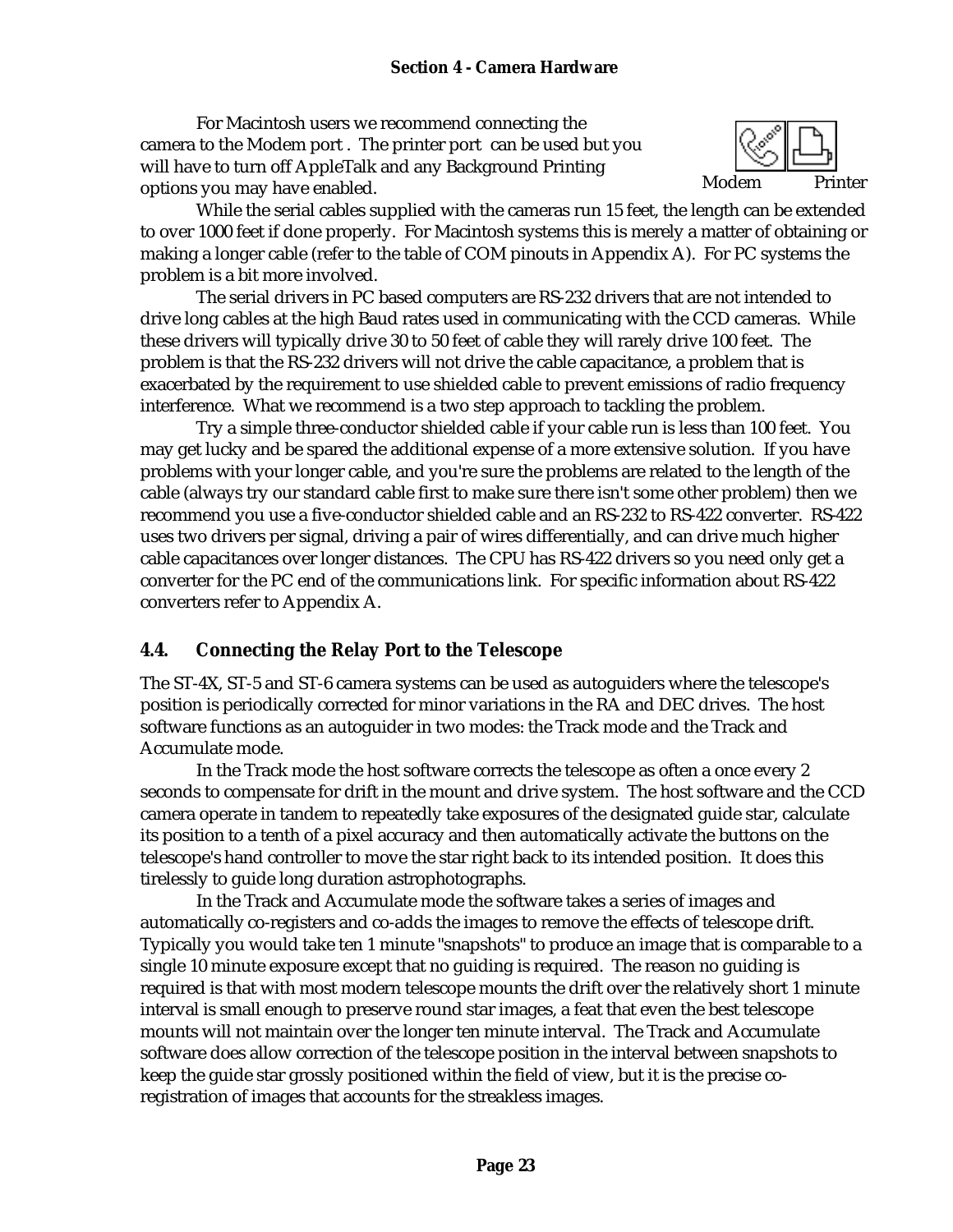#### **Section 4 - Camera Hardware**

The host software and the CCD camera control the telescope through the Relay port on the CPU. By interfacing the CPU to the telescope's hand controller the CPU is able to move the telescope as you would: by effectively closing one of the four switches that slews the telescope.

Note: *You only need to interface the CPU's Relay port to your telescope if you are planning on using the camera system as an autoguider or feel you need to have the Track and Accumulate command make telescope corrections between images because your drive has a large amount of long term drift.*

Some recent model telescopes (like the Celestron Ultima and the Meade LX200) have connectors on the drive controller that interface directly to the CPU Relay port. All that's required is a simple cable to attach the CPU's 15 pin Relay port to the telescope's telephone-jack type CCD connector. SBIG offers its TIC (Tracking Interface Cable) for this express purpose although it would take only one-half hour to modify a standard 6-pin telephone cable to interface to the Relay port (see Appendix A for specific pin outs, etc.).

Older telescopes generally require modifying the hand controller to accept input from the CPU's Relay port. The difficulty of this task varies with the drive corrector model and we maintain a database of instructions for the more popular telescopes that we will gladly share with you. For a minimal charge will also modify your hand controllers if you feel you do not have the skills necessary to accomplish such a task.

In general, the Camera has five internal relays that are used in tracking applications. There is one relay for each of the four correction directions on the hand controller (North, South, East and West) plus an additional relay for an alarm should the CPU be unable to continue guiding for some reason. Each of the relays has a Common, a Normally Open, and a Normally Closed contact. For example, when the relay is inactivated there is a connection between the Common and the Normally Closed contact. When the relay is activated (trying to correct the telescope) the contact is between the Common and the Normally Open contacts. These relay contacts are brought out the CPU's Relay port and the standard cable supplied by SBIG has twelve colored wires with tinned flying leads (see Appendix A for a pinout of the Relay port and the standard Relay Cable) that you solder into your hand controller.

If your hand controller is from a relatively recent model telescope it probably has four buttons that have a "push to make" configuration. By "push to make" we mean that the switches have two contacts that are shorted together when the button is pressed. If that's the case then it is a simple matter of soldering the Common and Normally Open leads of the appropriate relay to the corresponding switch, without having to cut any traces, as shown in Figure 4.1 below.



*Figure 4.1 - Push to Make Switch Modification*

Another less common type of switch configuration (although it seems to have been used more often in older hand controllers) involve hand controller buttons that use both a push to make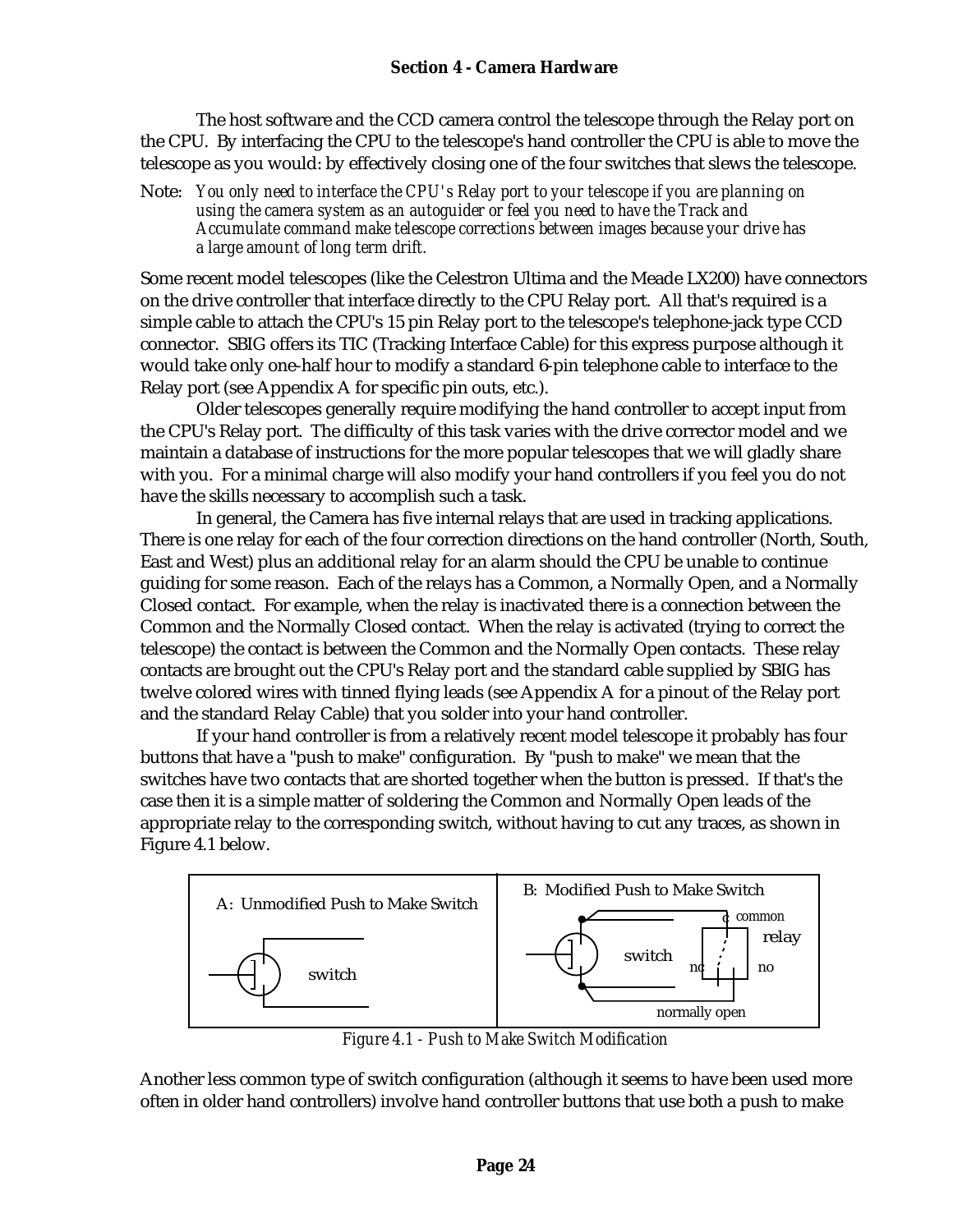contact in conjunction with a push to break contact. The modification required for these switches involves cutting traces or wires in the hand controller. Essentially the CPU relay's Normally Open is wired in parallel with the switch (activating the relay or pushing the hand controller button closes the Normally Open or Push to Make contact) while at the same time the Normally Closed contact is wired in series with the switch (activating the relay or pushing the hand controller button opens the Normally Closed or the Push to Break contact). This type of switch modification is shown in Figure 4.2 below. One caveat about this type of switch configuration is that the CPU must be plugged into the hand controller (although the CPU needn't be powered up) in order for the hand controller to function on its own. This is due to the necessity of keeping the relay's Normally Closed contact intact since as previously mentioned the Relay and the Hand Controller switch are in series. This need for the continued presence of the CPU can be alleviated by making a CPU eliminator as shown in Figure 4.3 to plug into the end of the relay cable. The CPU eliminator essentially makes the four Normally Closed contacts.



*Figure 4.2- Push to Make/Brake Modification*



*Figure 4.3 - CPU Eliminator Plug*

The last type of hand controller that is moderately common is the resistor joystick. In this joystick each axis of the joystick is connected to a potentiometer or variable resistor. Moving the joystick handle left or right rotates a potentiometer, varying the resistance between a central "wiper" contact and the two ends of a fixed resistor. The relays in the CPU can be interfaced to the joystick as shown in Figure 4.4 below. Essentially the relays are used to connect the wire that used to attach to the wiper to either end of the potentiometer when the opposing relays are activated.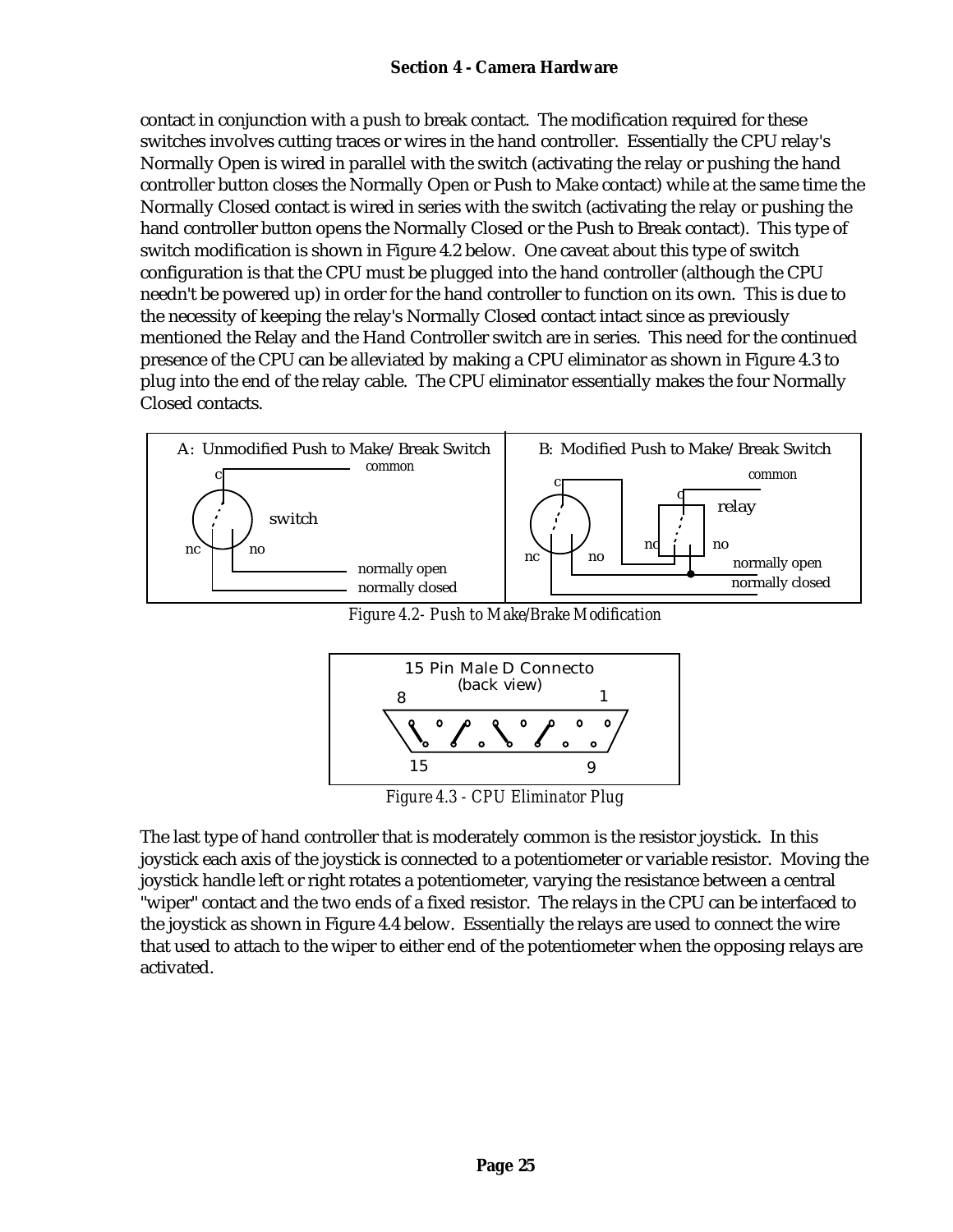#### **Section 4 - Camera Hardware**



*Figure 4.4 - Joystick Modification*

A slight variation on the joystick modification is to build a complete joystick eliminator as shown in Figure 4.5 below. The only difference between this and the previous modification is that two fixed resistors per axis are used to simulate the potentiometer at its mid position. You do not need to make modifications to the joystick; you essentially build an unadjustable version. This may be easier than modifying your hand controller if you can trace out the wiring of your joystick to its connector.



*Figure 4.5- Joystick Eliminator*

## **4.5. Modular Family of CCD Cameras**

With the introduction of the ST-6 CCD Camera in 1992 SBIG started a line of high quality, low noise, modular CCD cameras. This line is being expanded by the introduction of the ST-4X and ST-5. All three of these cameras share a common CPU referred to as the Universal CPU. A single CPU can support the three different cameras through the use of an integrated Optical Head and Readout/Clocking Electronics in the case of the ST-6 or with the separate Optical Head and Readout/Clocking Electronics in the case of the ST-4X and ST-5.

The benefits of a modular line of CCD Cameras are many fold. Users can buy as much CCD Camera as they need or can afford, with the assurance that they can upgrade to higher performance systems in the future. With a single CPU supporting all three systems, camera control software like CCDOPS can easily support all three models. This last point assures a wide variety of third party software. Software developers can produce one package for the many users across the model line instead of three different packages for each of the cameras.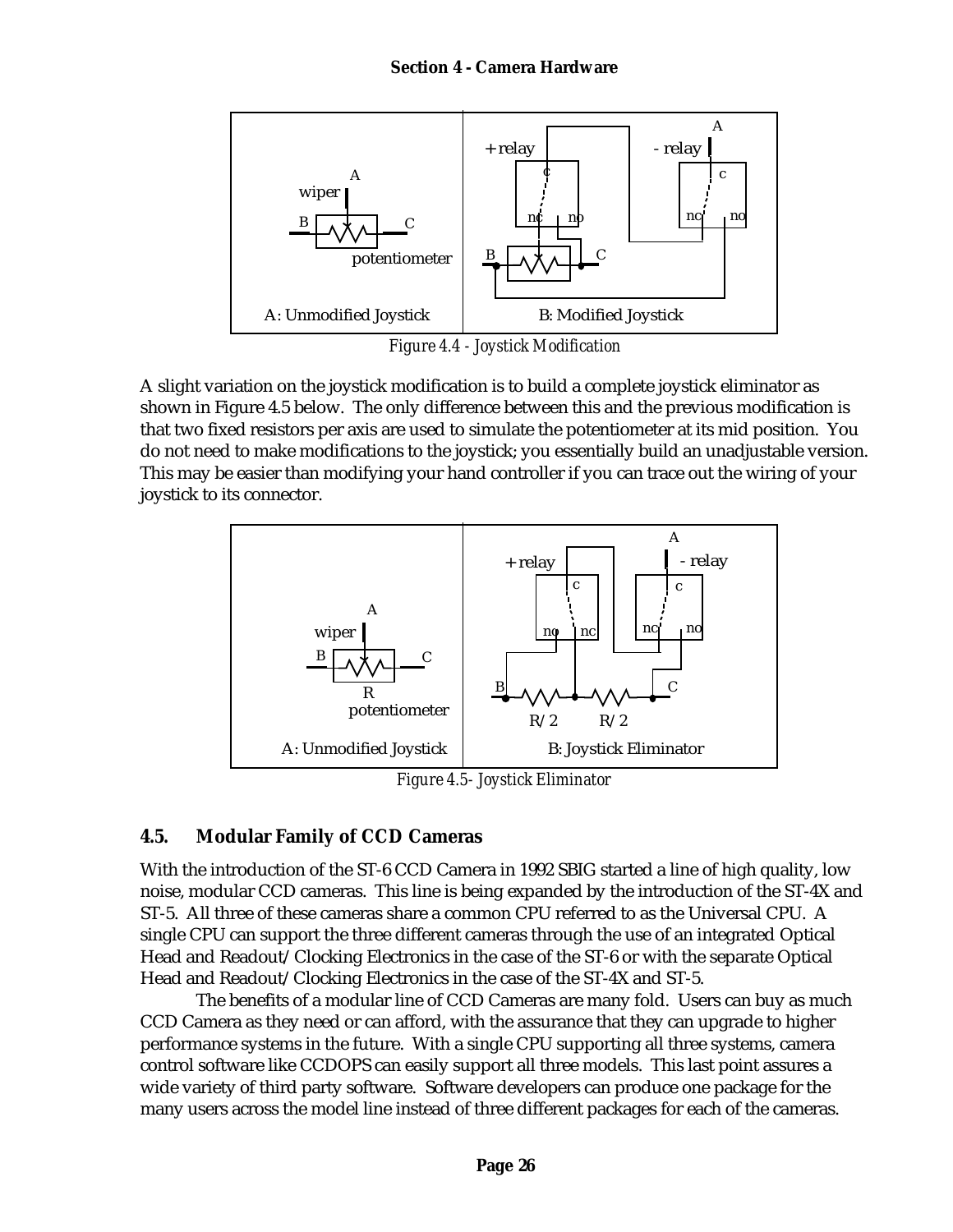While the ST-4X, ST-5 and ST-6 have many similarities, there are also important differences between the products. Table 4.2 below highlights the differences from a system's standpoint:

| Camera                     | A/D<br>Resolution | Temperature<br>Regulation | Electromechanical<br>Vane | Electronic<br><b>Shutter</b> |  |  |
|----------------------------|-------------------|---------------------------|---------------------------|------------------------------|--|--|
| $ST-4X$                    | 14 bits           | Open Loop                 | N <sub>0</sub>            | None                         |  |  |
| $ST-5$                     | 14 bits           | Closed Loop               | N <sub>0</sub>            | $\frac{1}{1000}$ second      |  |  |
| $ST-6$                     | 16 bits           | Closed Loop               | <b>Yes</b>                | $\frac{1}{300}$ second       |  |  |
| $T$ ii 10 $C$ , $\Gamma$ , |                   |                           |                           |                              |  |  |

*Table 4.2 - System Features*

How these features affect the average user are discussed in the paragraphs below:

- A/D Resolution This is a rough indication of the camera's dynamic range. Higher precision A/D Converters are able to more finely resolve differences in light levels, or for larger CCDs with greater full well capacities, they are able to handle larger total charges with the same resolution.
- Temperature Regulation In an open loop system like the ST-4X the CCD cooling is either turned on or turned off. While this provides for adequate cooling of the CCD, the CCD's temperature is not regulated which makes it important to take dark frames in close proximity to the associated light frame. Closed loop systems like the ST-5 and ST-6 regulate the CCD's temperature to an accuracy of  $\pm 0.1^{\circ}$  C making using a library of dark frames practical.
- Electromechanical Vane Having the vane in the ST-6 means the host software can effectively "cover the telescope" and take dark frames remotely, without the user having to get up and physically cover the telescope.
- Electronic Shutter Having an electronic shutter involves having a CCD with a frame transfer region. These CCDs actually have an array that has twice the number of rows advertised, where the bottom half is open to the light (referred to as the Image Area), and the top half is covered with a metalization layer (referred to as the Storage Area). In frame transfer CCDs at the end of the exposure, the pixel data from the Image Area is transferred into the Storage Area very rapidly where it can be read out with a minimum of streaking.

In addition to the system level differences between the ST-4X, ST-5 and ST-6, Table 4.3 below highlights the differences owing to the different CCDs used in the cameras:

|                            | <b>CCD</b> | <b>Number</b> | Pixel                             | Array               | Read         | <b>Full Well</b>      |  |
|----------------------------|------------|---------------|-----------------------------------|---------------------|--------------|-----------------------|--|
| Camera                     | Used       | of Pixels     | Dims.                             | Dimension           | <b>Noise</b> | Capacity              |  |
| ST-4X                      | $TC-211$   |               | $192 \times 164$ 13.75 x 16 $\mu$ | $2.6 \times 2.6$ mm | $22e$ rms    | $150\mathrm{Ke}^-$    |  |
| $ST-5$                     | $TC-255$   | 320 x 240     | $10 \times 10 \mu$                | $3.2 \times 2.4$ mm | $20e$ rms    | 50 <sub>Ke</sub>      |  |
| $ST-6$                     | TC-241     | 375 x 242     | $23 \times 27\mu$                 | 6.6x8.8mm           | $30e$ rms    | $400$ Ke <sup>-</sup> |  |
| Table 4.3- CCD Differences |            |               |                                   |                     |              |                       |  |

How these various specifications affect the average user is described in the following paragraphs:

Number of Pixels - The number of pixels in the CCD affects the resolution of the final images. The highest resolution device is best but it does not come without cost. Larger CCDs cost more money and drive the system costs up. They are harder to cool,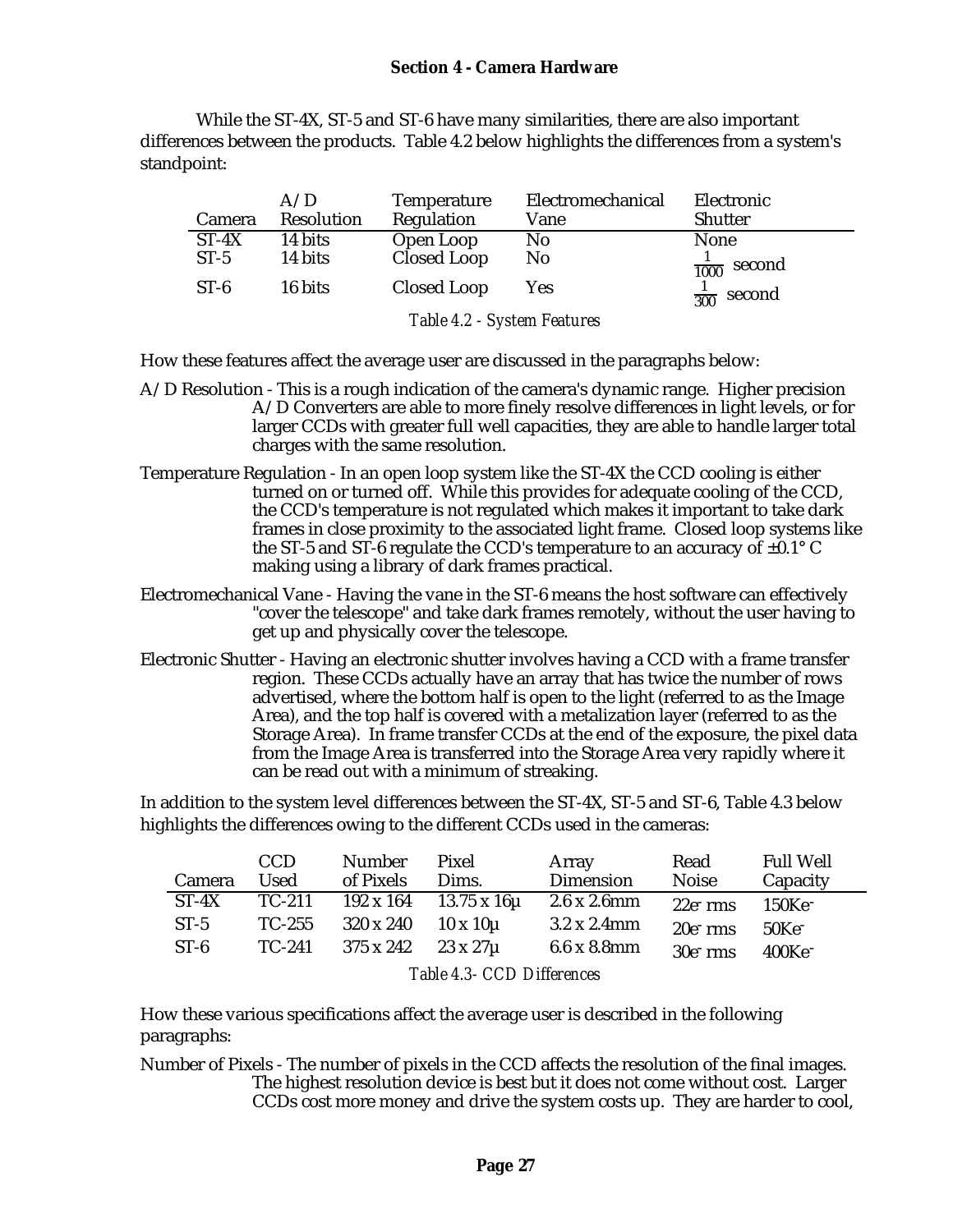require more memory to store images, take longer to readout, etc. With PCs and Macintosh computers offering graphics resolutions of 320 x 200 to 640 x 480 with good grey scale, the CCDs used in the ST-4X, ST-5 and ST-6 offer a good trade off between cost and resolution, matching the computer's capabilities well.

Pixel Dimensions - The size of the individual pixels themselves really plays into the user's selection of the system focal length. Smaller pixels and smaller CCDs require shorter focal length telescopes to give the same field of view that larger CCDs have with longer focal length telescopes. Smaller pixels can give images with higher spatial resolution up to a point. When the pixel dimensions (in arcseconds of field of view) get smaller than roughly half the seeing, decreasing the pixel size is essentially throwing away resolution. Another aspect of small pixels is that they have smaller full well capacities.

For your reference, if you want to determine the field of view for a pixel or entire CCD sensor you can use the following formula:

Field of view (arcseconds) =  $\frac{8120 \text{ x size (mm)}}{\text{focal length (inches)}}$ 

where size is the pixel dimension or CCD dimension in millimeters and the focal length is the focal length of the telescope or lens in inches. Also remember that  $1^\circ$  = 3600 arcseconds.

- Read Noise The readout noise of a CCD camera affects the graininess of short exposure images. For example, a CCD camera with a readout noise of 30 electrons will give images of objects producing 100 photoelectrons (very dim!) with a Signal to Noise (S/N) of approximately 3 whereas a perfect camera with no readout noise would give a Signal to Noise of 10. Again, this is only important for short exposures or extremely dim objects. As the exposure is increased you rapidly get into a region where the signal to noise of the final image is due solely to the exposure interval. In the previous example increasing the exposure to 1000 photoelectrons results in a S/N of roughly 20 on the camera with 30 electrons readout noise and a S/N of 30 on the noiseless camera. It is also important to note that with the SBIG CCD cameras the noise due to the sky background will exceed the readout noise in 15 to 60 seconds on the typical amateur telescopes. Even the \$30,000 priced CCD cameras with 10 electrons of readout noise will not produce a better image after a minute of exposure!
- Full Well Capacity The full well capacity of the CCD is the number of electrons each pixel can hold before it starts to loose charge or bleed into adjacent pixels. Larger pixels hold more electrons. This gives an indication of the dynamic range the camera is capable of when compared to the readout noise, but for most astronomers this figure of merit is not all that important. You will rarely takes images that fill the pixels to the maximum level except for stars in the field of view. Low level nebulosity will almost always be well below saturation. While integrating longer would cause more build up of charge, the signal to noise of images like these is proportional to the square-root of the total number of electrons. To get twice the signal to noise you would have to increase the exposure 4 times. An ST-5 with its relatively low full well capacity of 50,000e<sup>-</sup> could produce an image with a S/N in excess of 200!
- Antiblooming All the SBIG CCD cameras have antiblooming protection. Blooming is a phenomena that occurs when pixels fill up. As charge continues to be generated in a full pixel, it has to go somewhere. In CCDs without antiblooming protection the charge spills into neighboring pixels, causing bright streaks in the image.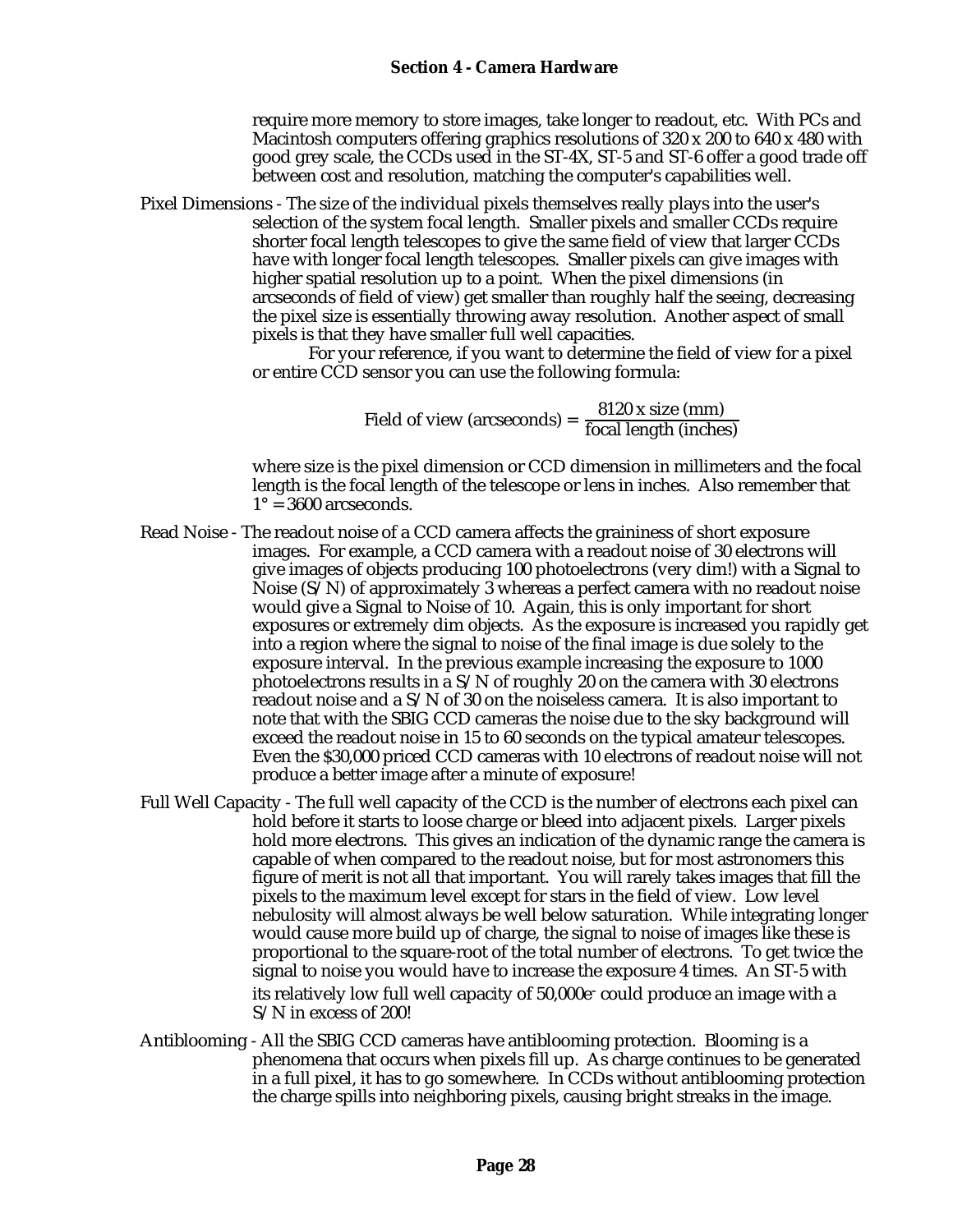#### **Section 4 - Camera Hardware**

With the CCDs used in the SBIG cameras the excess charge can be drained off saturated pixels by applying clocking to the CCD during integration. This protection allows overexposures of 100-fold without blooming.

From the telescope's point of view, the different models offer differing fields of view for a given focal length, or turned around, to achieve the same field of view the different models require differing focal lengths. Tables 4.4 and 4.5 below compare the fields of view for the cameras at several focal lengths, and vice and versa.

|                                                        | C8, 8" f/10 |             | LX200, $10" f/35$ |             | 14" f/11  |             |
|--------------------------------------------------------|-------------|-------------|-------------------|-------------|-----------|-------------|
|                                                        | Field of    | Pixel       | Field of          | Pixel       | Field of  | Pixel       |
|                                                        | View        | <b>Size</b> | View              | <b>Size</b> | View      | <b>Size</b> |
| Camera                                                 | (arcmins)   | (arcsecs)   | (arcmins)         | (arcsecs)   | (arcmins) | (arcsecs)   |
| $ST-4X$                                                | 4.2x4.2     | 1.3x1.5     | 11.7x11.7         | 3.7x4.3     | 2.3x2.3   | 0.7x0.8     |
| $ST-5$                                                 | 5.4x4.1     | 1.0x1.0     | 14.4x10.8         | 2.7x2.7     | 2.8x2.1   | 0.5x0.5     |
| $ST-6$                                                 | 14.6x11.1   | 2.3x2.7     | 38.9x29.5         | 6.2x7.3     | 7.6x5.7   | 1.2x1.4     |
| $T_0 h l_0 A A$ $\Gamma_{\rm in} d A$ of $V_{\rm out}$ |             |             |                   |             |           |             |

*Table 4.4 - Field of View*

| Object                       | <b>Size</b>                    | Focal Length to fill<br>$ST-4X/ST-5$                             | Focal Length to fill<br>$ST-6$ |
|------------------------------|--------------------------------|------------------------------------------------------------------|--------------------------------|
| Moon                         | $0.5^{\circ}$                  | $275$ mm =<br>11 inches                                          | $760$ mm $=$<br>30 inches      |
| <b>Jupiter</b>               | 40 arcseconds                  | $13000$ mm =<br>510 inches                                       | $34000$ mm =<br>1350 inches    |
| M51-Whirlpool<br>Galaxy      | $8 \times 5$<br>arcminutes     | $1040$ mm $=$<br>41 inches                                       | $3700$ mm =<br>145 inches      |
| M27-Dumbell<br><b>Nebula</b> | $8.5 \times 5.5$<br>arcminutes | $^{\prime\prime}$                                                | $^{\prime\prime}$              |
| M57-Ring Nebula              | $1.3 \times 1$<br>arcminutes   | $6400$ mm $=$<br>250 inches<br>Table 4.5 - Focal Length Required | $23000$ mm =<br>900 inches     |

From these numbers you can deduce that the popular C8, an 8" f/10 telescope will nicely frame the ST-6 for many popular objects whereas a much shorter system (f/3, perhaps achieved with a focal reducer) will frame the same objects for an ST-4X or ST-5. Another point to bear in mind is that, except for planetary images, you'll rarely take images where the pixel size in seconds of arc is down near the seeing limit. Most objects are relatively large, where the field of view is more important than whether the individual pixels are less than half the seeing.

1

 $5$  f/6.3 with the Meade star digonal focal reducer.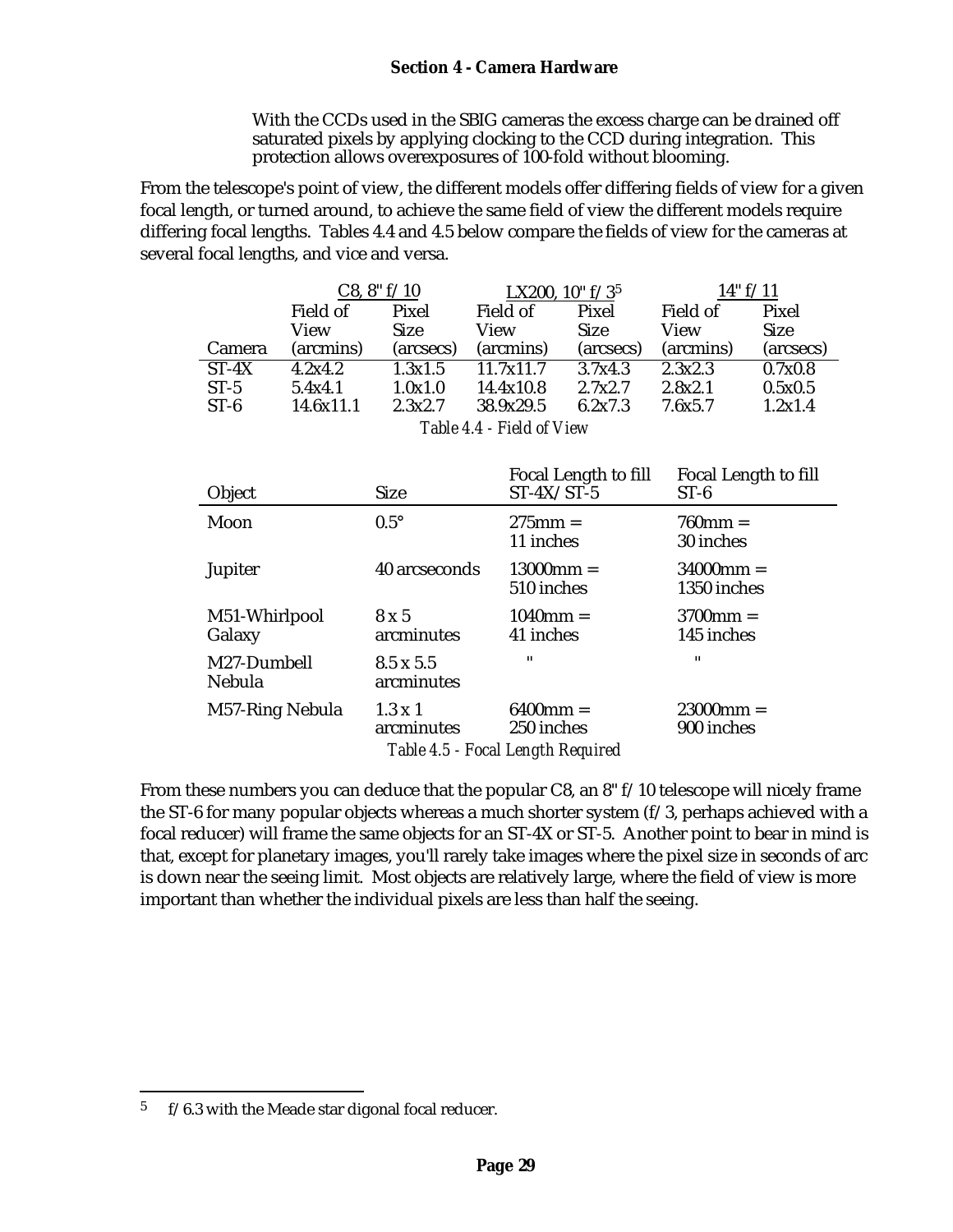#### **5. Camera Software Reference**

This section contains detailed information about CCDOPS, the host computer software for the ST-4X, ST-5 and ST-6 CCD Cameras. While section 5.1 contains information of a general nature, section 5.2 is a very detailed explanation of every command available in CCDOPS, and is organized more as a software reference rather than a narrative to be read from top to bottom.

#### **5.1. Different Host Computers**

Santa Barbara Instrument Group offers CCDOPS for both IBM PCs/Compatibles and Macintosh computers. The CCDOPS software package supports all three cameras and is designed to be 95% operationally identical on the two different platforms. Images captured on the IBM PC can be used on the Macintosh and vice versa (see Appendix D for more information on Cross Platform Compatibility). The differences between the PC and Macintosh versions of the software are very minor, mostly owing to minor differences in hardware capabilities between the two platforms. Both environments are menu based with full support for the mouse.

#### **5.1.1. Installing the Software**

The CCDOPS software is provided on floppy diskette, and should be copied to your system's hard disk prior to use. Copy all the files to a directory or folder on your hard disk by following the instructions below:

IBM PC Users

- 1. Insert the  $3\frac{1}{2}$  or  $5\frac{1}{4}$  inch diskette into the floppy disk drive.
- 2. At the MS-DOS prompt type "CD  $\setminus$ " then hit the Enter key to log into the root directory of your hard disk.
- 3. Type "MKDIR CCDOPS" then hit the Enter key to create a directory for the software.
- 4. Type "CD CCDOPS" then hit the Enter key to make that directory active.
- 5. Type "COPY A:\*.\*" or "COPY B:\*.\*" depending on which floppy drive you are using then hit Enter to copy all the software to the CCDOPS directory on your hard disk.

When you want to run the software, turn on your computer and type in the following sequence of commands at the MS-DOS prompt:

CD \CCDOPS **CCDOPS** 

Note: *We strongly advise that you do not take images from within Windows or else your ability to communicate with the camera at high speeds may be severely limited.*

Macintosh Users

- 1. Insert the  $3\frac{1}{2}$  inch diskette into the floppy disk drive.
- 2. Create a new folder on your hard disk named CCDOPS.
- 3. Click and drag all the files on the CCDOPS diskette into the folder you've just created.

After you have finished installing the software place the floppy disk in a safe place in case you need to reinstall it later.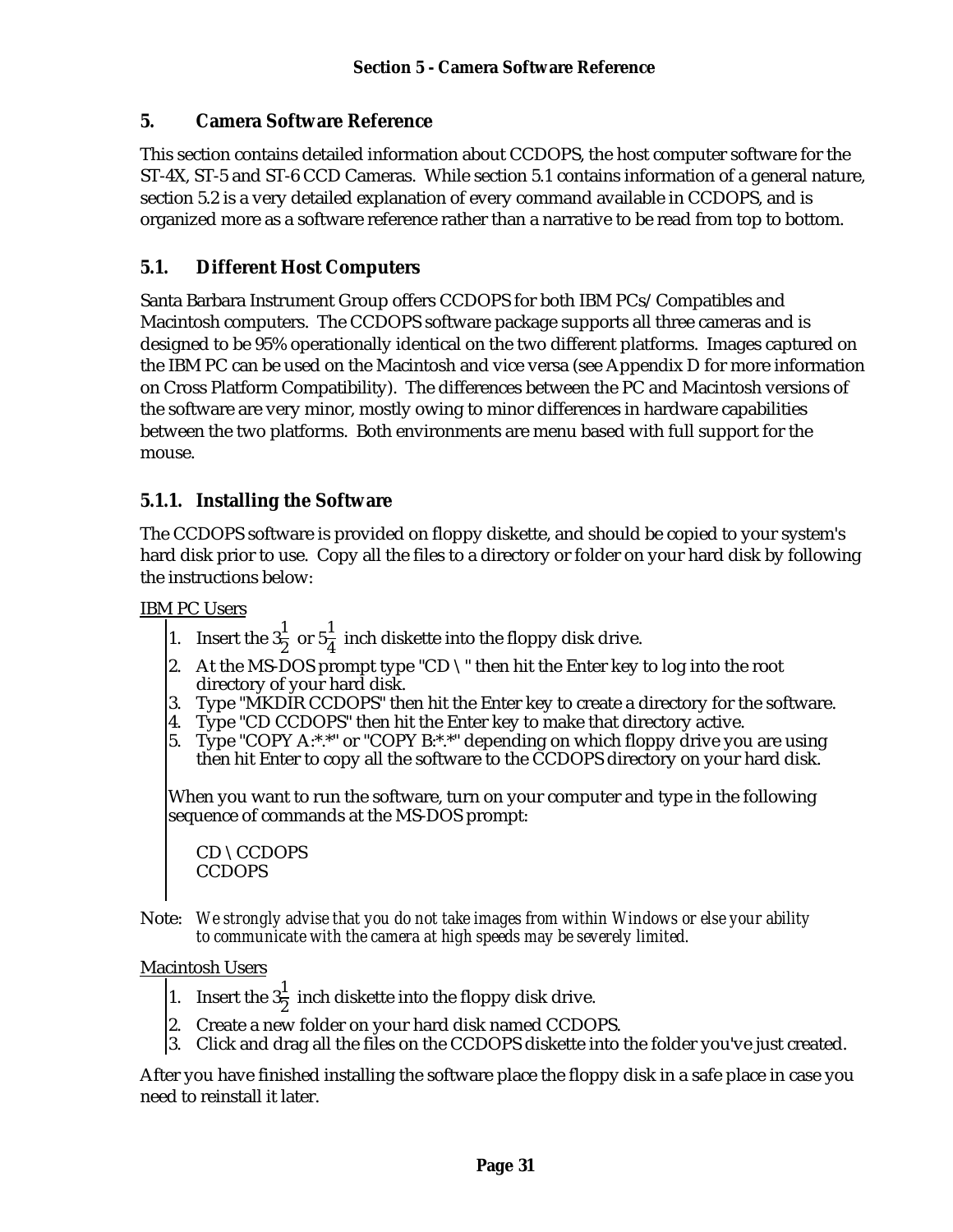#### **5.1.2. The CCDOPS User Interface**

The CCDOPS environment presents the user with a user-friendly menu based interface. Rather than having to remember long command names and do a lot of typing, CCDOPS presents all the commands in a logically organized menu structure. The software has been designed to be simple for inexperienced users while offering advanced capabilities as experience grows. As previously stated, many man-hours and much improvement from user's comments and suggestions have gone into the development of CCDOPS. We encourage users to continue to help us improve the software through your comments.

At the top of the screen is a menu bar with pull-down menus of logically grouped commands. For example the Camera Menu has commands that allow you to take an image (the Grab Command), focus the camera (the Focus Command) or try to initiate communications with the CCD Camera (the Establish COM Link command). The PC and Macintosh menu bars are shown with one of the pull-down menus in Figure 5.1 below:

| * | $\text{File}$                             | Camera Display Utility Misc Track FiLter |                          |                    |                           |
|---|-------------------------------------------|------------------------------------------|--------------------------|--------------------|---------------------------|
|   | Open<br>Save<br>Save Track List<br>Delete | $Alt-C$<br>$\texttt{Alt-S}$              |                          | <b>PC</b> Menu Bar |                           |
|   | Create Directory<br>Set Path/Filter       |                                          |                          |                    |                           |
|   | EXit                                      | $\text{Alt}-\text{X}$                    |                          |                    |                           |
|   |                                           |                                          |                          |                    |                           |
|   | Edit<br>File                              | Camera y Utility Misc Track Filter       |                          |                    |                           |
|   |                                           | Grab<br>Focus                            | $\subset$<br>$\mathbf F$ |                    | <b>Macintosh Menu Bar</b> |
|   |                                           | Setup<br>Auto Offset Adjust              |                          |                    |                           |
|   |                                           | <b>Manual Offset Adjust</b>              |                          |                    |                           |
|   |                                           | Establish COM Link                       |                          |                    |                           |
|   |                                           | Upload Dark Frame                        |                          |                    |                           |

*Figure 5.1 - CCDOPS Menu Bar*

Some of the menu commands operate immediately like the Establish COM Link command in the Camera menu. Other commands require further user input such as the Grab command. These "further input required" commands are shown with an ellipsis (...) after the command name. Also, some often used commands have a "hot-key" associated with them which is shown in the menu. Typing the hot-key combination invokes the command. For example holding down the key on the Macintosh or the Alt key on the PC and then hitting the G key invokes the Grab Command.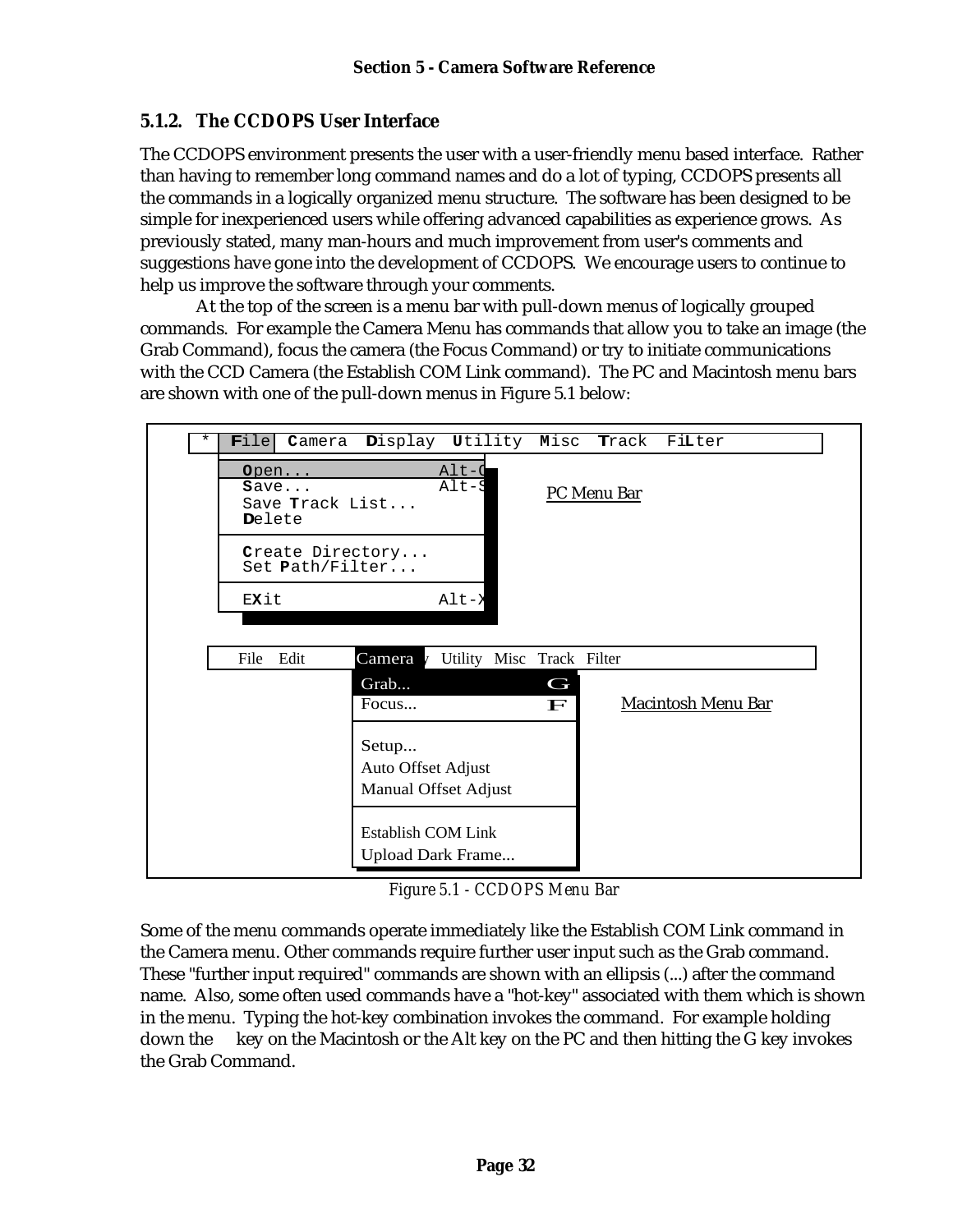#### **Section 5 - Camera Software Reference**

At the bottom of the screen is the Status Window. The Status Window, shown in Figure 5.2 below, contains two or three sections. The top section called the Status Box is used by the software to provide written feedback to the user about the activities being performed.

On the PC version of CCDOPS, there is a double-outlined Data Buffer Box below the Status Box that tells the user about the status of image data held in the software's image buffer. The type of camera used to take the image and the name of the image are shown as well as an indication of whether the image has been saved on the disk drive. Also shown is the status of the Color Tables indicating whether any custom color tables have been loaded. Color Tables are used in conjunction with the Display Command to assign different colors to the display of images rather than the typical grey scale.



*Figure 5.2- Status Window*

At the very bottom of the Status Window is the double outlined Camera Box that indicates the status of any CCD camera attached to the host computer through one of its COM ports. The Link status shows the type of camera and the COM port and Baud Rate used to communicate with the camera. Also shown (if a camera is attached) is the status of the camera's cooling. For ST-4X cameras the cooling is either turned on and Enabled or is Off. For ST-5 and ST-6 cameras the user selectable setpoint temperature and the camera's actual temperature are shown as well as the percentage of power being applied to the TE cooler to maintain that setpoint.

The second line of the Camera Box shows the resolution mode the camera is setup for (using the Camera Setup command) and whether dark frames will be reused. In the lower right hand corner the active optical filter from the filter wheel is shown.<sup>6</sup>

The region between the menu bar and the status window is called the Desktop. The CCDOPS software uses the Desktop area to get further user input for commands like the Grab Command using data entry boxes called Dialogs (or Dialog Boxes). The Desktop area is also to inform the user about the progress of activities that take a long time, such as taking a 1 minute exposure, and to warn the user about important aspects regarding the operation of the camera.

1

 $6$  CCDOPS supports the motorized and manual CFW6 filter wheels. Commands in the Filter menu are used to position the motorized filter wheel or inform the software about the position of the manual filter wheel.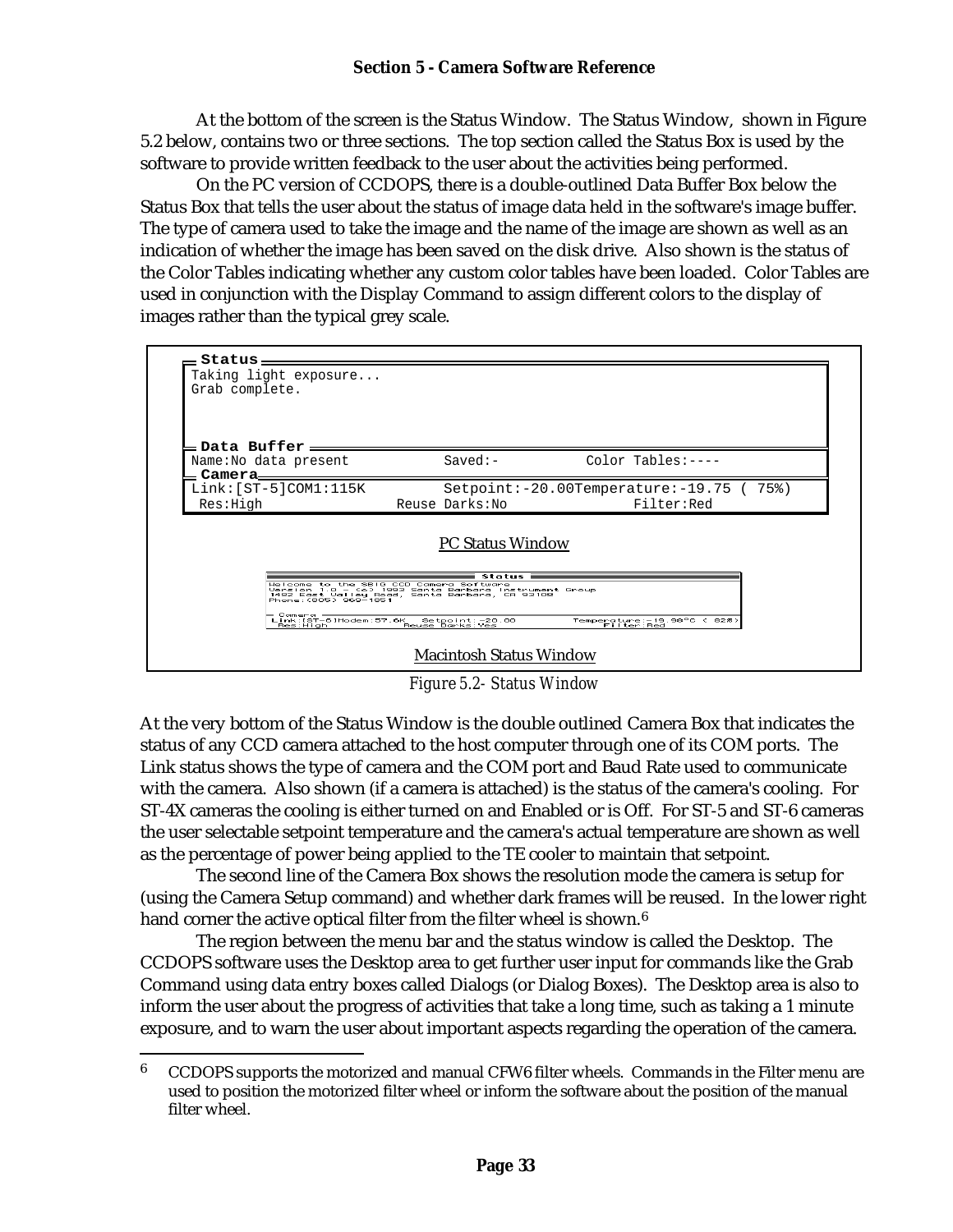Dialog Boxes pop-up on the Desktop and present the user with a series of data entry items, which as stated previously, fine tune the operation of certain commands. Within these dialogs, data entry items are arranged in a vertical fashion. The user proceeds through each item, setting it as appropriate. Figure 5.3 below shows the PC and Macintosh versions of the dialog box for the Grab Command:



*Figure 5.3 - Grab Dialog*

The Grab Dialog is a good example because it shows the two major types of items commonly found in dialog boxes: list items and data entry items. List items are like the Dark Frame item shown above where the user selects one setting from a list of settings. Data entry items like the Exposure time require the user to type in a value.

# **5.1.3. CCDOPS for IBM PCs**

The PC version of CCDOPS runs under DOS but provides a very user friendly environment. Even though it is not Windows software, the user interface is menu based and supports a broad range of hardware configurations. Running under DOS assures the maximum compatibility with the PC systems users currently have and operate.

In the PC environment the CCDOPS software works in two modes: Command Mode and Graphics Mode. The command mode is used to interact with the user and to control the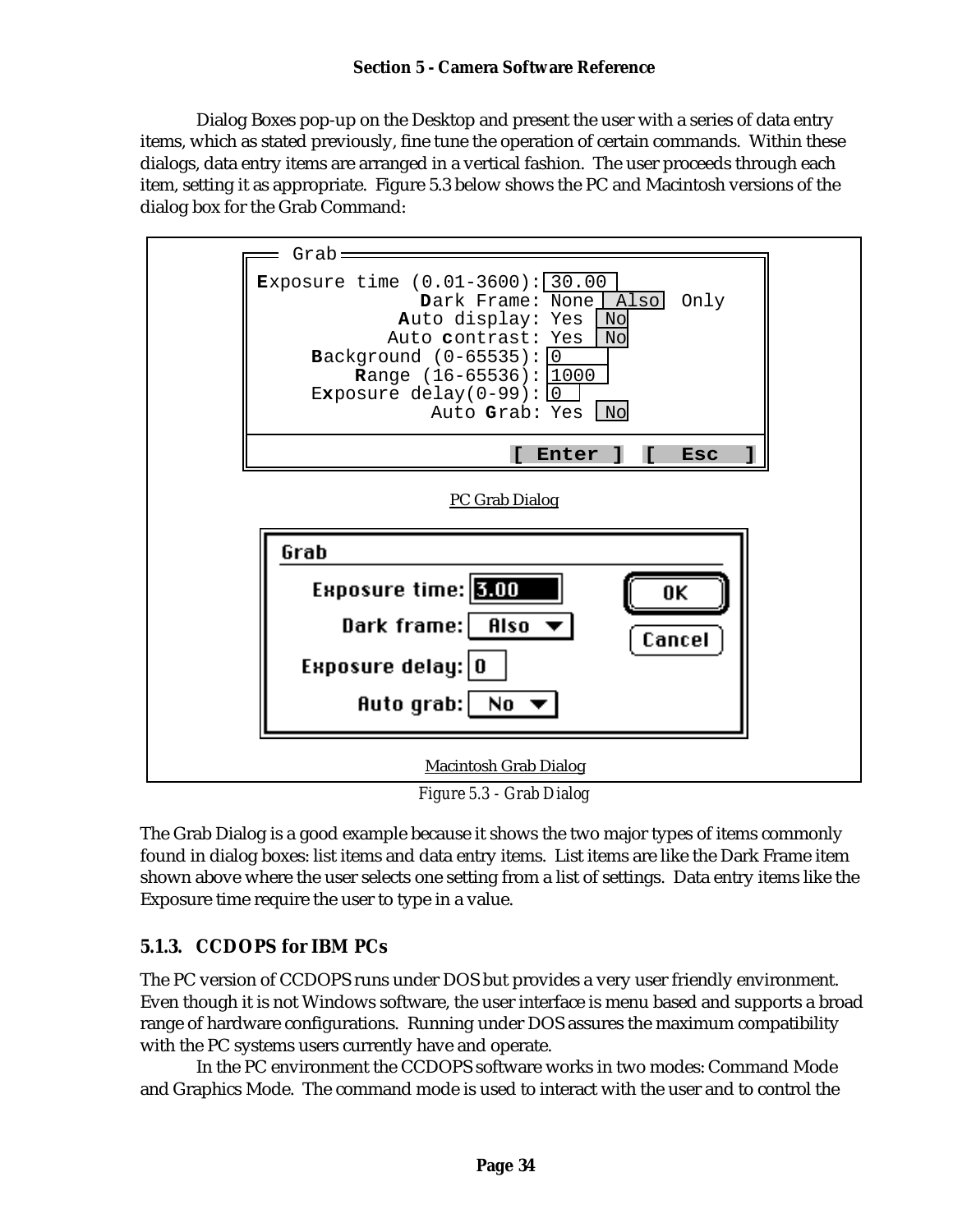acquisition and processing of images. The Graphics Mode (discussed further below) is used when image display is required.

# **Command Mode**

Along the top of the Command Mode screen is a menu bar with its pull-down menus (shown in the top of Figure 5.1). Pulling down menus and executing commands can be done using the keyboard or the mouse. Using the mouse is quite easy: you simply click the mouse button on the menu title to pull down the menu and then click the mouse again on the desired menu command. Using the keyboard is almost as intuitive: you simply select the menu by using the left and right arrow keys, and then select the menu command using the up and down arrow keys, executing the command by hitting the Enter key once the appropriate command has been selected.

You also perform data entry in Dialog Boxes using the keyboard and the mouse. Using the keyboard you select the item to change using the up and down arrow keys and then changed the item by typing in the desired value or by using the left and right arrow keys for list items. You can also use the Tab key to tab down through the items in a dialog or you can click the mouse on an item to move to that item or click in one of the options in a list item to select that option.

At the bottom of all dialog boxes are two buttons: Enter and Esc. Clicking the mouse on the Enter button or hitting the Enter key causes the command to read all the data entry back from the dialog and finish executing the command. Clicking the Esc button or hitting the Esc key aborts the command.

Advanced Tips

- Each item in a dialog can be accessed though hot-keys. By holding down the Alt key while hitting the key shown in red or highlighted you can move directly to that item. For example hitting Alt E moves to the Exposure time item in the Grab Dialog shown above.
- In list items options can be selected by hitting the first letter of the option. For example, hitting Y will select the Yes option if you are in the Auto display item of the Grab Dialog.
- In data entry items the first key hit erases the entire contents of the data entry item unless you hit the Backspace key or the left or right arrow keys described below.
- In data entry items the Backspace key erases one character and the left and right arrow keys move the cursor within the data entry allowing correction or insertion.
- In the data entry items hitting the Delete or Del keys erase the entire contents of the data entry item.

# **Graphics Mode**

In the PC version of CCDOPS the software switches to Graphics Mode when the image needs to be displayed. Graphics mode is used for the Display Command in the Image Menu as well as the Focus and Track and Accumulate modes. These modes all display the image in the upperright corner of the display with an optional pull-down menu in the upper-left corner of the display.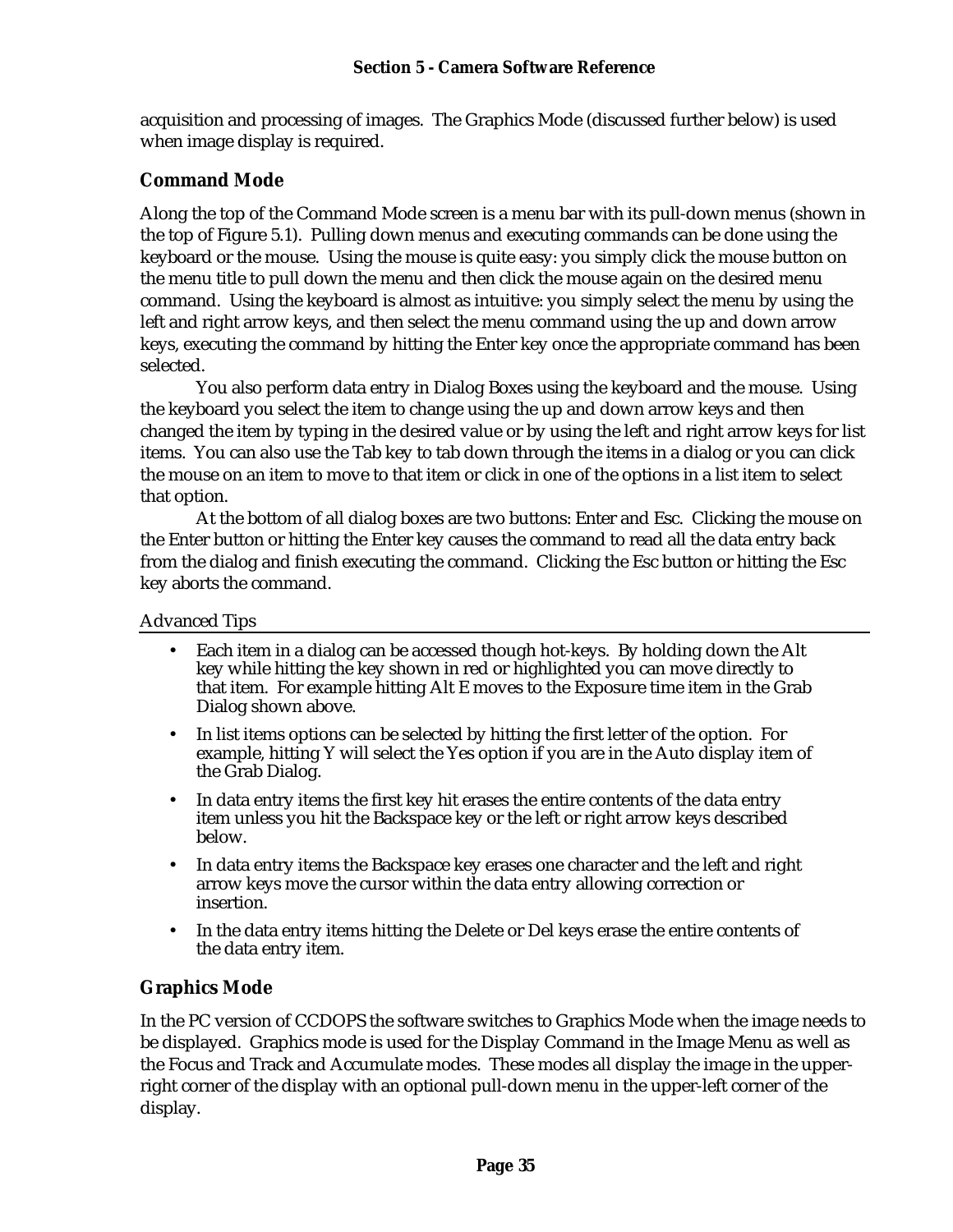The size of the image and the "quality" of the image depends largely on the type of graphics adapter you have in your computer. VGA and/or Super VGA7 are highly recommended in all cases except where you have dual systems: one portable system that you take into the field to acquire images which can have less than VGA capabilities and a second system for display and image processing. With VGA displays the images can be shown using 64 shades of grey. This produces very nice looking images.

EGA based systems are also supported. With an EGA color display the images are "ok" but do not offer much latitude in terms of grey scales or brightness variations. An EGA display adapter with a monochrome monitor works fairly well, again supporting 64 shades of grey but it's not nearly as flexible as VGA based systems.

At the very bottom of the ladder are systems based upon CGA graphics. These systems have very poor spatial and color resolution and produce "blocky" looking images. Our intention in supporting CGA systems was to allow older laptop computers to be used in the field for acquisition of images. Users will not be happy with the quality of displayed images for any serious image processing and are strongly encouraged to upgrade to VGA based systems.

In Graphics Mode data entry is minimal, restricted mainly to selecting items from pulldown menus. As previously mentioned, many of the graphics mode displays have a pull-down menu. The menu is indicated by the presence of a menu name in a rectangular box in the upper-left corner of the display as shown in Figure 5.4 below. Accessing items in the menu is easily achieved using the mouse or the keyboard.

|                | <b>Display</b>   |  |
|----------------|------------------|--|
| <b>X-Hairs</b> |                  |  |
| <b>H-Flip</b>  |                  |  |
| <b>V-Flip</b>  |                  |  |
| Zoom           |                  |  |
| Crop           |                  |  |
|                | <b>Smoothing</b> |  |
|                | <b>Negative</b>  |  |
| Quit           |                  |  |

*Figure 5.4 - Graphics Mode Menu*

Using the mouse is identical to that in the Command Mode: you click on the menu title to reveal the pull-down menu and then click again on the command you wish to execute. Using the keyboard is also similar to Command Mode: you hit the Enter or Down Arrow keys to pulldown the menu, select the appropriate item using the up and down arrow keys, and then hit the Enter key again to execute the command. The items also have "hot-keys" associated with them that will make it quicker as you gain experience with the software. Hitting the first letter of the command name will execute the command without having to pull down the menu. As an example, hitting the "X" key would execute the "X-Hairs" command in the menu shown above.

 $\overline{7}$ <sup>7</sup> CCDOPS for the PC supports VESA compliant and Paradise and Tseng 4000 based Super VGA cards where images are displayed in the 640x480 or 640x400 pixel modes with 256 colors.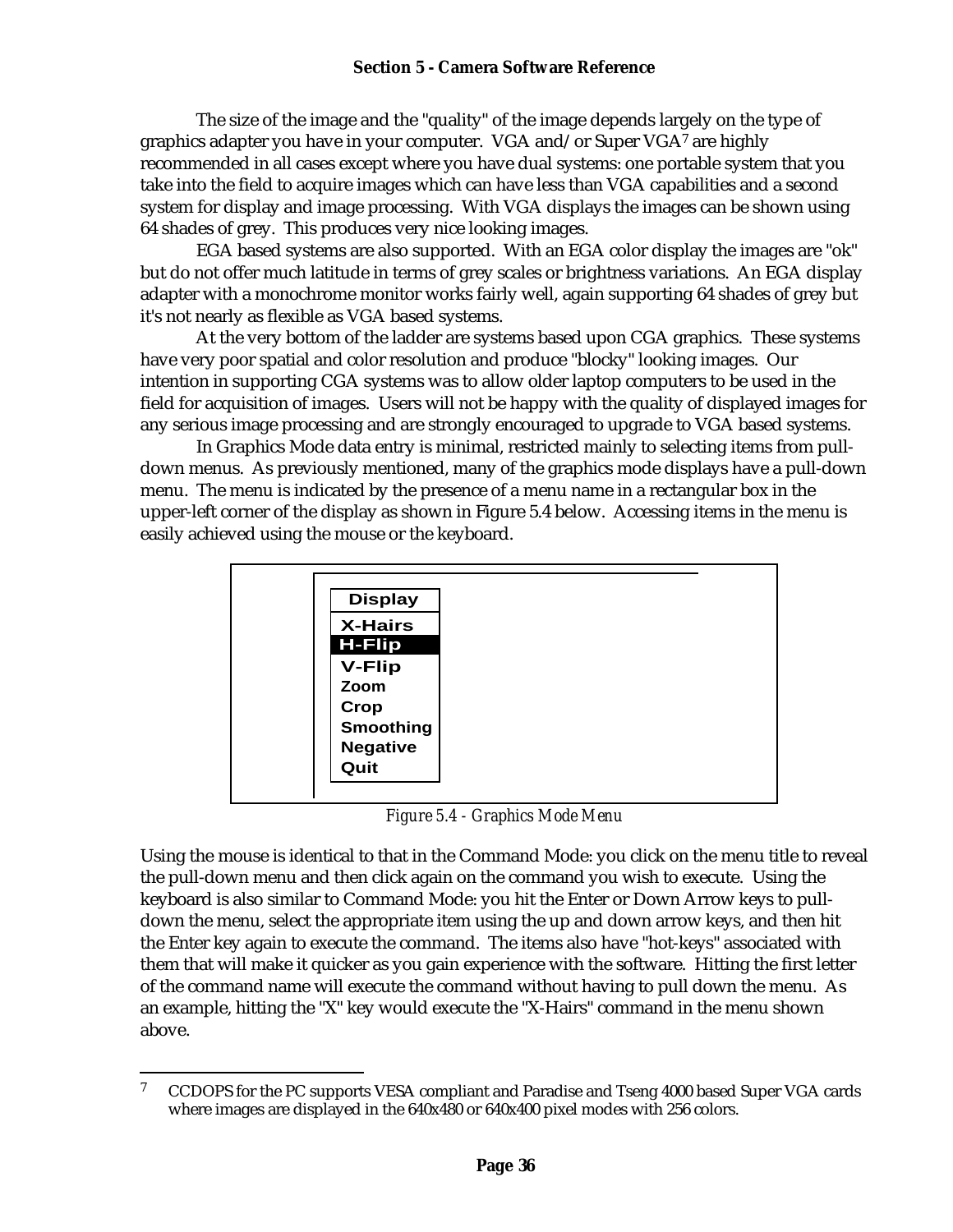Note: *You do not have to hold down the Alt key to access the hot-keys in the Graphics Mode.*

When you are through with the command you are using that invoked the Graphics Mode hit the Esc key to return CCDOPS to the Command Mode.

# **5.1.4. CCDOPS on Macintosh Computers**

The Macintosh version of CCDOPS takes full advantage of the graphical user interface (GUI) built into the Macintosh System Software. This is the ideal environment for imaging applications like CCDOPS since the software has simultaneous access to menus and dialogs for controlling the camera as well as high level graphics for displaying the images.

Any Macintosh user also has the benefit of Apple's enormous investment in the area of user interfaces. Software packages for the Macintosh share the common "toolbox" which makes learning to operate the Macintosh a one-time event. All software packages share the same look and feel. If you know how to use MacWrite you're right at home with other packages, including CCDOPS. Any Macintosh user will freely admit that he or she "hardly ever reads the manual".

While the PC and Macintosh versions of CCDOPS provide virtually the same level of capabilities there are minor differences between the two programs owing largely to differences in the operating system. Where as the PC CCDOPS must switch between Command Mode and Graphics Mode, CCDOPS for the Macintosh offers both capabilities simultaneously. CCDOPS for the Macintosh also takes advantage of the "complete system" approach that the Macintosh offers allowing customization of color tables, printing of images and cutting and pasting.

If you are a new user to the Macintosh and CCDOPS is your first program we ask you to spend the time with the training disks that Apple has provided you in learning to use the system. It is a small investment in time that will pay off for years.

# **5.2. CCDOPS Menus and Commands**

This section has detailed descriptions about the Menus and their respective Commands. For each Menu, a brief description of each Command is given. For Commands that require a lot of user input or explanation, a separate description is included.

# **5.2.1. Command Tree**

The following figure is a Command Tree of each of the Menus and Commands available in CCDOPS.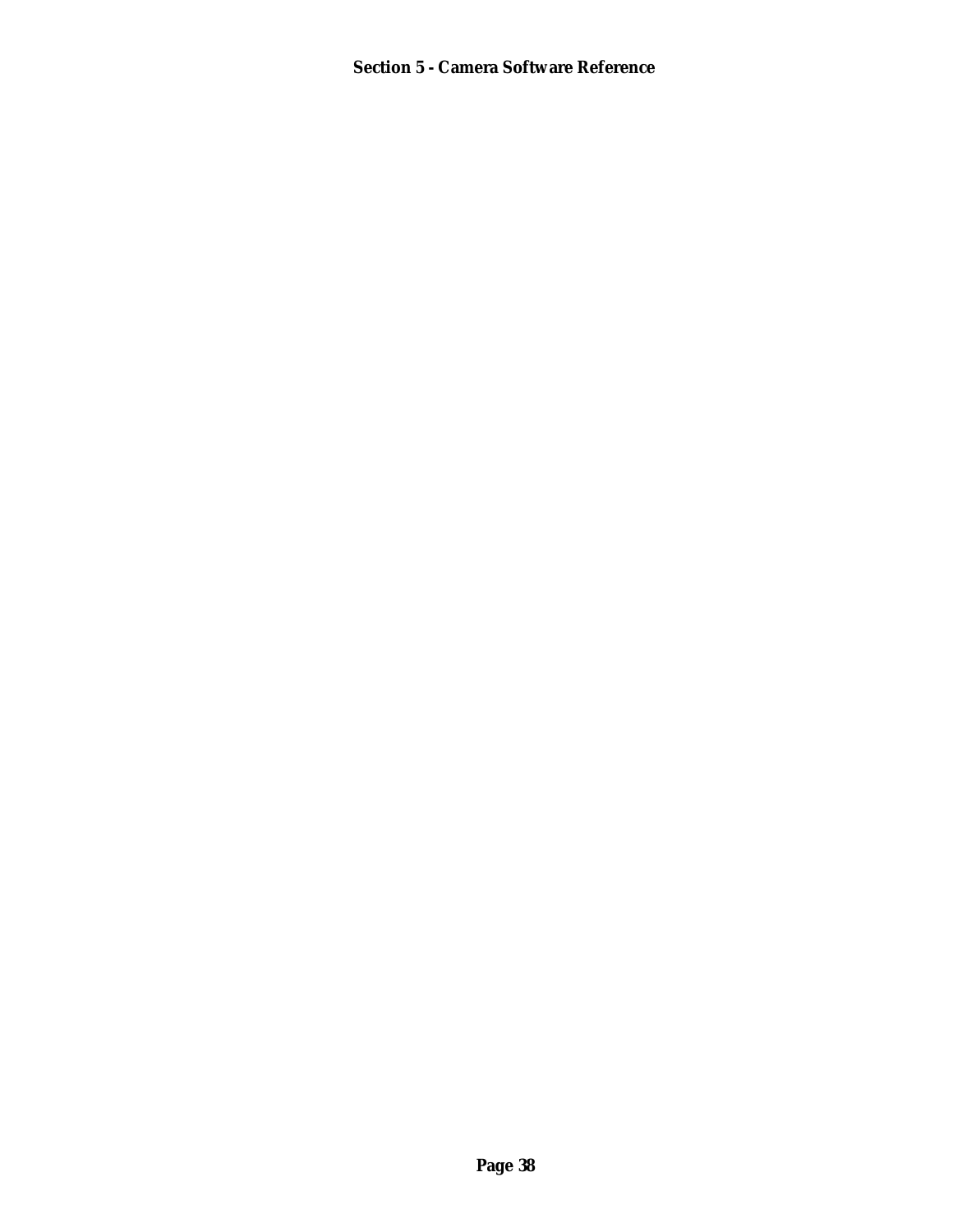# **5.2.2. File Menu on the Macintosh**

Purpose:*The commands in the File menu allow loading and saving images on disk.*

## Commands

| Open                   | This command loads ST-4X, ST-5 or ST-6 image files from disk into<br>memory where they can be displayed or processed.                                                                                                                                                       |
|------------------------|-----------------------------------------------------------------------------------------------------------------------------------------------------------------------------------------------------------------------------------------------------------------------------|
| <b>Close</b>           | Closes the image in memory by purging it from memory. If the<br>image has changed and has not been saved you are given the<br>opportunity to save it before closing it. Note that you must close<br>one image before you can open another.                                  |
| <b>Save</b>            | Saves the image held in memory on the disk. The same name used<br>to load the file or last save it is used. You also use this command to<br>save Track Lists produced by the Track and Accumulate command<br>by activating the Track List window and invoking this command. |
| <b>Save As</b>         | Saves the image held in memory on the disk, giving you the<br>opportunity to rename the image or save it in the folder of your<br>choice. You can also choose to save the image using the<br>Compressed, Uncompressed, FITS or TIFF formats.                                |
| <b>Revert to Saved</b> | Discards any changes made to the image in memory since the last<br>save by reloading the image from disk.                                                                                                                                                                   |
| <b>Page Setup</b>      | Allows you to select the orientation and other page<br>setup options when printing images. We suggest using<br>the Portrait orientation and turning off the Graphics<br>Smoothing and Faster Bitmap Printing options.                                                       |
| Print                  | Prints the image as it is displayed in the Picture window. If your<br>printer does not support grey-scale you should first set the<br>Graphics mode item in the Mac Setup command to one of the two<br>color modes.                                                         |
| Quit                   | Quits CCDOPS back to the Finder.                                                                                                                                                                                                                                            |

### **Notes**

- The Compressed and Uncompressed image formats are SBIG native formats. You can typically use 30% to 50% less disk space by using the Compressed format.
- The TIFF format is supported by third party graphics processing programs and allows you to export CCD images to those other programs.
- The FITS format is supported by third party astronomical image processing programs and allows you to export CCD images to those programs.
- In addition to printing images, you can make a copy of the image displayed in the Picture window by making that window active and then using the Copy command in the Edit menu.
- When printing grey scale images remember to select the Color/Greyscale Print option in the Print dialog.

See Also: Mac Setup Command, Save FITS Command, Save TIFF Command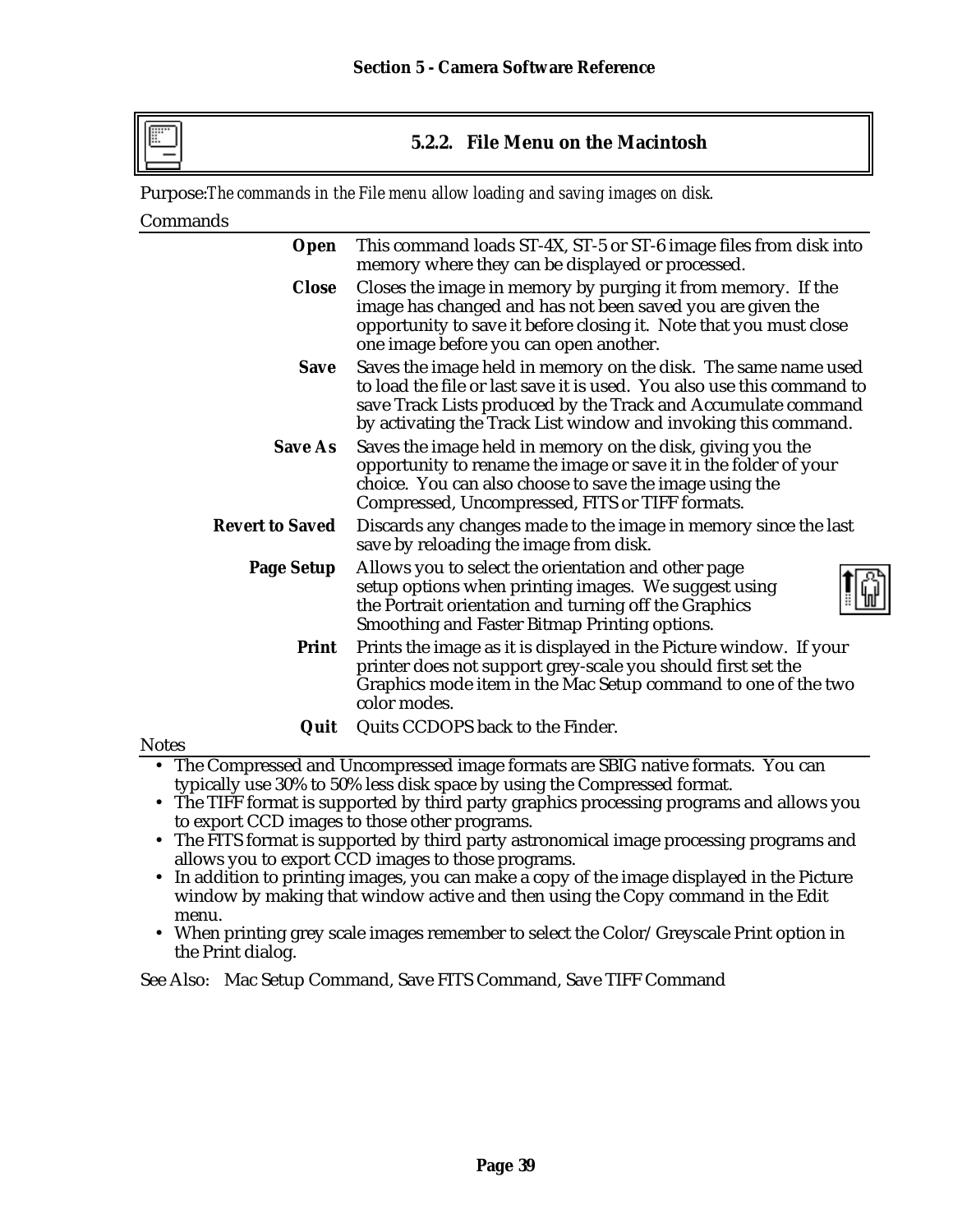

# **5.2.3. File Menu on the PC**

Purpose:*The commands in the File menu allow loading and saving images on disk.*

## Commands

| Open                    | This command loads ST-4X, ST-5 or ST-6 image files from disk into<br>memory where they can be displayed or processed.                                                                                                                                                       |
|-------------------------|-----------------------------------------------------------------------------------------------------------------------------------------------------------------------------------------------------------------------------------------------------------------------------|
| Save                    | This command saves the image in memory onto the disk. You are<br>asked for the name to use in saving the file, and if that name would<br>overwrite an existing image you are warned. You can save the<br>image using the Compressed, Uncompressed, FITS or TIFF<br>formats. |
| <b>Save Track List</b>  | Use this command to save the Track List produced by the Track<br>and Accumulate command if you plan on flat fielding your images.                                                                                                                                           |
| <b>Delete</b>           | This command allows you to delete files on the disk to free up<br>space without having to exit to DOS. The files that match the Filter<br>in the Path from the Set Path/Filter Command are shown.                                                                           |
| <b>Create Directory</b> | This command allows you to create a new directory in which to<br>store images without having to exit to DOS. You enter the path<br>and name of the directory to create and you can also make the<br>newly created directory the current Path.                               |
| <b>Set Path/Filter</b>  | This command allows you to set the Path where CCDOPS looks for<br>image files to load and save and the Filter which allows only files<br>matching the filter to be shown in the Load Image command.                                                                         |
| Exit                    | This command quits CCDOPS back to DOS. If there is unsaved<br>image data or the camera's temperature regulation is active you are<br>given the chance to not exit.                                                                                                          |

### **Notes**

- The Compressed and Uncompressed image formats are SBIG native formats. You can typically use 30% to 50% less disk space by using the Compressed format.
- The TIFF format is supported by third party graphics processing programs and allows you to export CCD images to those other programs.
- The FITS format is supported by third party astronomical image processing programs and allows you to export CCD images to those programs.
- In the Open and Delete commands, clicking on the [Info?] button or hitting the Space bar shows the Image Parameters associated with the currently highlighted file.
- The Path is the drive and directory where CCDOPS tries to open and save images. For example setting the Path to "C:\ST-6\DEEPSKY" (without the quotes) causes CCDOPS to look in the DEEPSKY subdirectory of the ST-6 directory on hard drive C:. To set the Path to the directory where CCDOPS resides erase the Path or set it to ".\" (do not type the quotes).
- The Filter is used by the Open and Delete commands to select files to show in the directory listing. Only files matching the Filter are shown. For example, setting the Filter to "\*.ST6" shows all files with the ST6 extension. To show all files set the Filter to "\*.\*" (once again, do not type the quotes).
- If more than 40 files are available in the Open and Delete commands then you can use the PgDn and PgUp keys to see 40 files at a time.

See Also: Save FITS Command, Save TIFF Command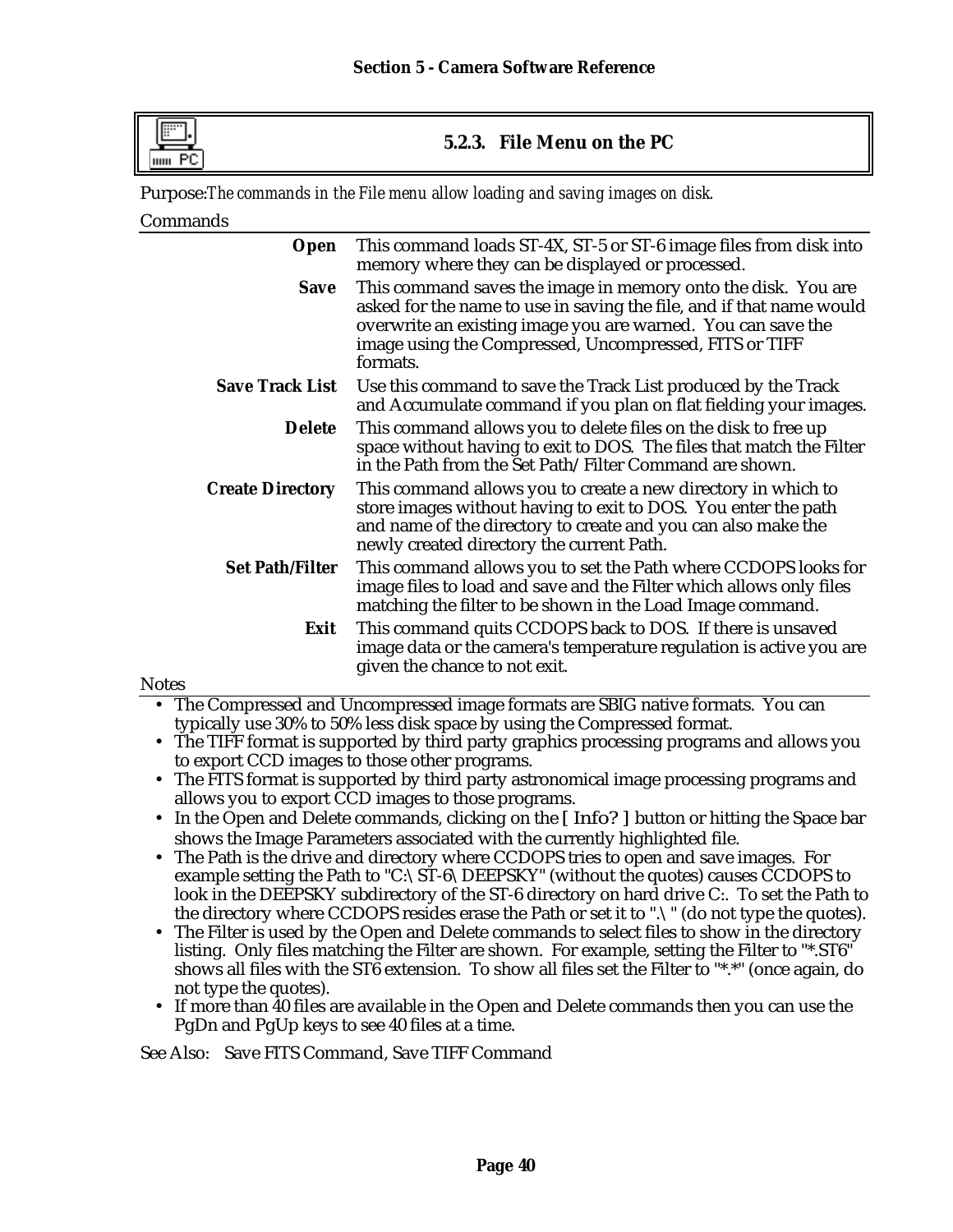| lli<br>F<br>. | <b>Save FITS Command</b>       |
|---------------|--------------------------------|
| шш            | <b>File Menu, Save Command</b> |

| Purpose: The Save FITS Command is used to save the image in memory on disk using the FITS format. |
|---------------------------------------------------------------------------------------------------|
| You access this command through the Save command by selecting FITS format.                        |

### Dialog Parameters

|                   | Bits per pixel Set this item according to the precision required in the FITS file. For 16 bit                                    |
|-------------------|----------------------------------------------------------------------------------------------------------------------------------|
|                   | FITS files the 16 bit image data is saved unchanged. For 8 bit FITS files the                                                    |
|                   | 16 bit image is scaled using the Back and Range parameters.                                                                      |
| <b>Back/Range</b> | For 8 bit FITS files these parameters control the scaling of the 16 bit image                                                    |
|                   | data to the 8 bit FITS file data. Pixels below the Back value are written as                                                     |
|                   | zero. Pixels above Back + Range are written as 255. Pixels between Back<br>and Back $+$ Range are scaled linearly from 0 to 255. |
|                   |                                                                                                                                  |
|                   | <b>Object</b> Set this item to any text you want to attach to the FITS file describing the<br>object imaged.                     |
|                   | <b>Date of Obs.</b> This item gets set to the date the FITS file is being saved and can be<br>changed.                           |
|                   |                                                                                                                                  |
|                   | Institution Set this item to any text you want to attach to the FITS file describing the<br>institution that imaged the object.  |
| <b>Telescope</b>  | Set this item to any text you want to attach to the FITS file describing the                                                     |
|                   | telescope that imaged the object.                                                                                                |
|                   | <b>Observer</b> Set this item to any text you want to attach to the FITS file describing the                                     |
|                   | observer that imaged the object. This data is initialized from the Telescope                                                     |
|                   | Setup command.                                                                                                                   |
|                   | <b>Comment</b> Set this item to any text you want to attach to the FITS file as a comment.                                       |
|                   | This is initialized to the Note attached to the image with the Edit                                                              |
|                   | Parameters command, but can be overridden.                                                                                       |
| <b>Notes</b>      |                                                                                                                                  |
|                   | Only 8 bit FITS files use the Back and Range parameters to scale the image data. 16 bit FITS                                     |
|                   | files are written directly from the image pixel values.                                                                          |
|                   |                                                                                                                                  |

• Prior to saving 8 bit FITS files you may wish to display the image to find the appropriate settings for the Back and Range parameters. As a convenience the settings from the Display Image command are automatically copied to the Back and Range parameters in this command, but they can be overridden, of course.

See Also: Display Image Command, Edit Parameters Command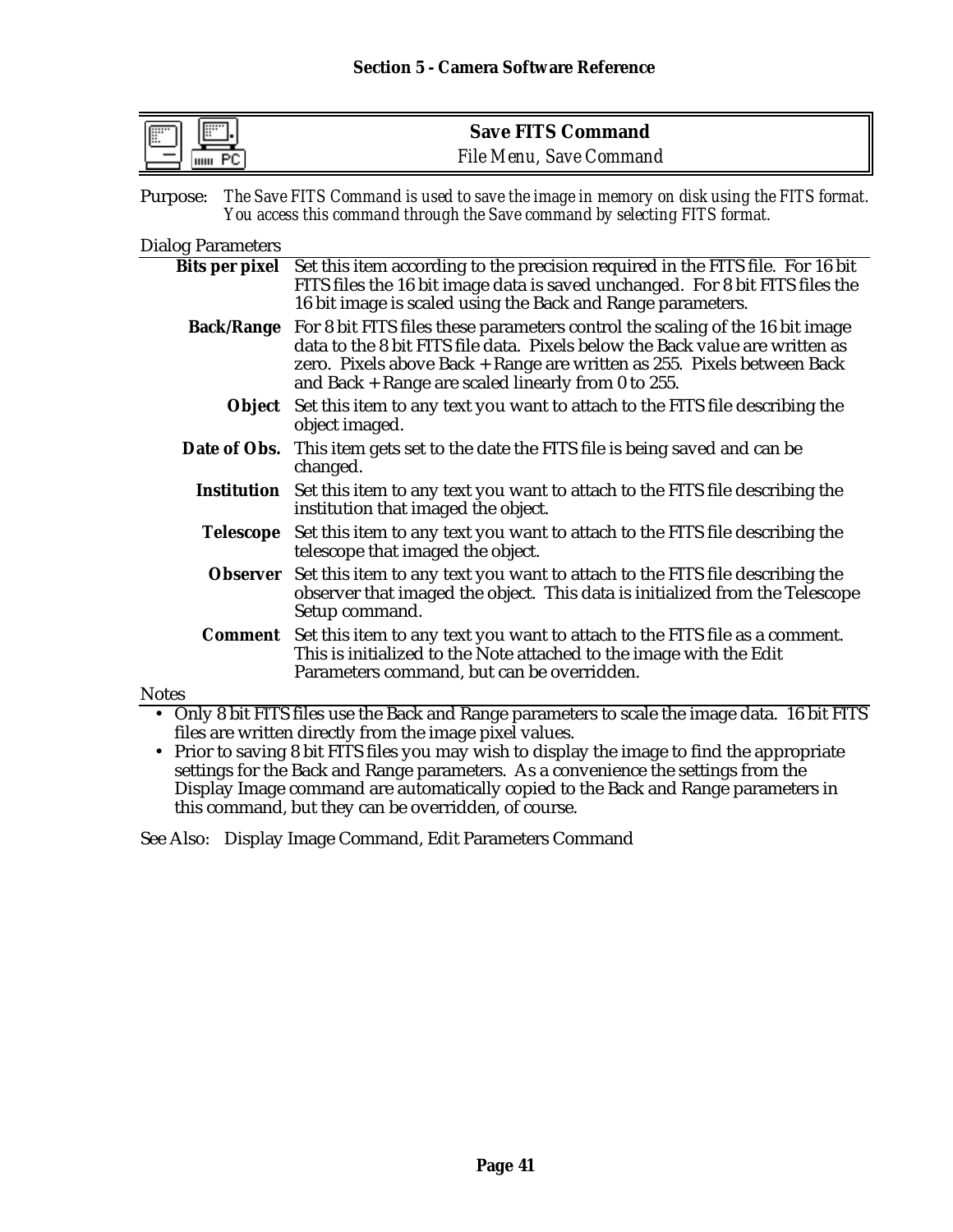| $\overline{}$<br><b>Filling</b><br>чш. | <b>Save TIFF Command</b>       |
|----------------------------------------|--------------------------------|
| HIIII                                  | <b>File Menu, Save Command</b> |

| Purpose: The Save TIFF Command is used to save the image in memory on disk using the TIFF format. |
|---------------------------------------------------------------------------------------------------|
| You access this command through the Save command by selecting TIFF format.                        |

|  | <b>Dialog Parameters</b> |
|--|--------------------------|
|--|--------------------------|

|              | Bits per pixel Set this item according to the precision required in the TIFF file. For 16 bit<br>TIFF files the 16 bit image data is saved unchanged. For 8 bit TIFF files the                                                                                                                                      |
|--------------|---------------------------------------------------------------------------------------------------------------------------------------------------------------------------------------------------------------------------------------------------------------------------------------------------------------------|
|              | 16 bit image is scaled using the Back and Range parameters.                                                                                                                                                                                                                                                         |
|              | <b>Back/Range</b> For 8 bit TIFF files these parameters control the scaling of the 16 bit image<br>data to the 8 bit TIFF file data. Pixels below the Back value are written as<br>zero. Pixels above Back + Range are written as 255. Pixels between Back<br>and Back $+$ Range are scaled linearly from 0 to 255. |
|              | <b>Strips</b> You will typically want to set this item to <i>Multiple</i> as most TIFF readers are<br>capable of reading that format. The Single setting can be used if your TIFF<br>reader will not read TIFF files created with the Multiple setting.                                                             |
|              | Observer Set this item to any text you want to attach to the TIFF file describing the<br>observer that imaged the object. This data is initialized from the Telescope<br>Setup command.                                                                                                                             |
|              | <b>Comment</b> Set this item to any text you want to attach to the TIFF file as a comment.<br>This is initialized to the Note attached to the image with the Edit<br>Parameters command, but can be overridden.                                                                                                     |
| <b>Notes</b> |                                                                                                                                                                                                                                                                                                                     |
|              | • Only 8 bit TIFF files use the Back and Range parameters to scale the image data. 16 bit TIFF<br>files are written directly from the image pixel values.                                                                                                                                                           |

• Prior to saving 8 bit TIFF files you may wish to display the image to find the appropriate settings for the Back and Range parameters. As a convenience the settings from the Display Image command are automatically copied to the Back and Range parameters in this command.

See Also: Display Image Command, Edit Parameters Command.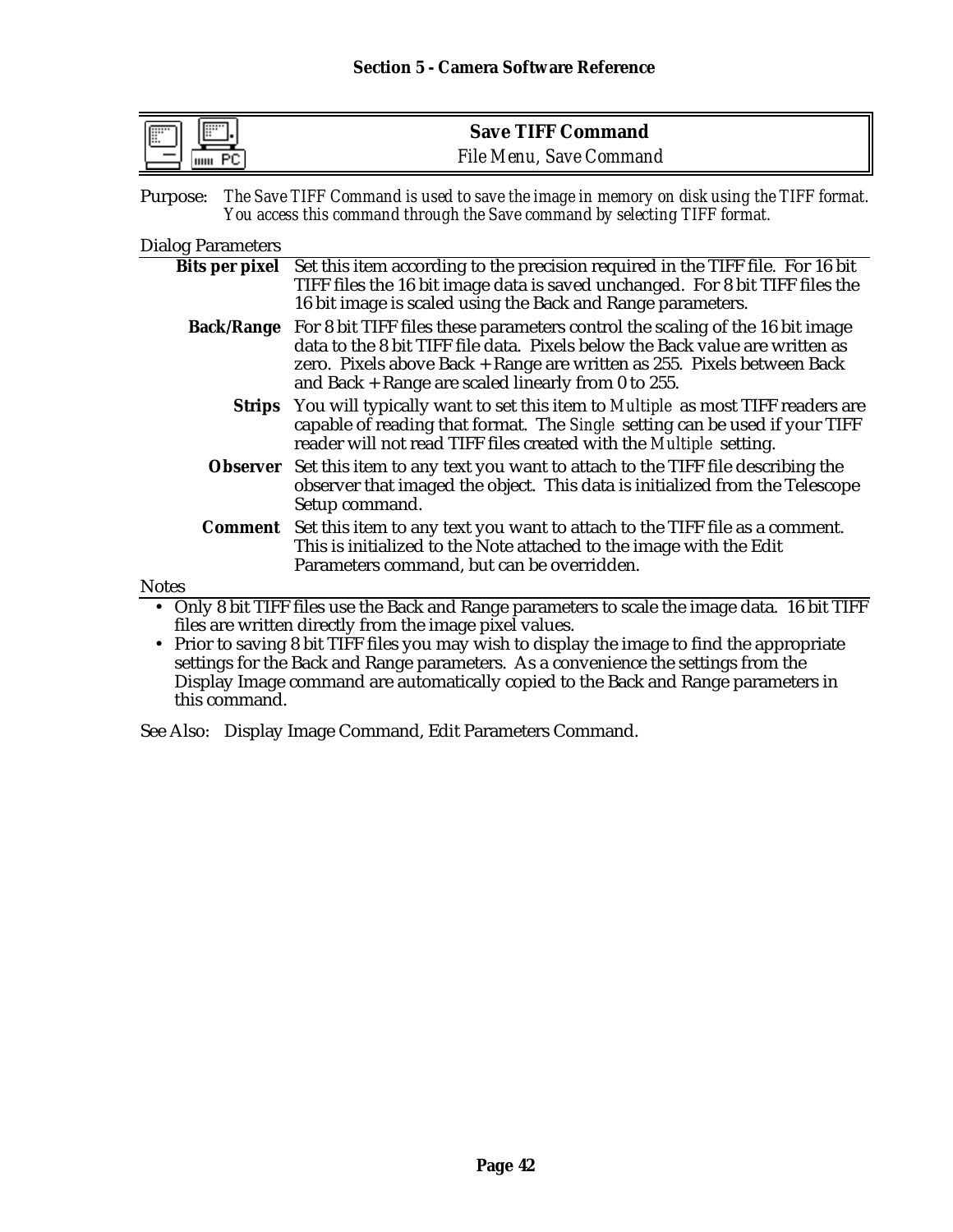

# **5.2.4. Edit Menu on the Macintosh**

Purpose:*The commands in the Edit menu are the standard edit commands for the Macintosh plus an additional command for the Icon Bar.*

## **Commands**

| Undo -                                                                                                                                                                                                                    | This command is used with desk accessories.                                     |  |
|---------------------------------------------------------------------------------------------------------------------------------------------------------------------------------------------------------------------------|---------------------------------------------------------------------------------|--|
| Cut                                                                                                                                                                                                                       | This command is used with desk accessories.                                     |  |
| This command is used with desk accessories or when the Picture<br>Copy<br>Window is active to make a copy of the image displayed onto the<br>Clipboard where it can be pasted into the Scrapbook or other<br>application. |                                                                                 |  |
| <b>Paste</b>                                                                                                                                                                                                              | This command is used with desk accessories.                                     |  |
|                                                                                                                                                                                                                           | <b>Show/Hide Icon Bar</b> This command makes the Icon Bar visible or invisible. |  |
| <b>Notes</b>                                                                                                                                                                                                              |                                                                                 |  |

• The Icon Bar is a small window with icons in it for Grab, Focus, Track, Track and Accumulate, Save and Open. Clicking on one of these icons is a shortcut for the pulling down the menu and invoking the respective commands.

|                                | 画 |  |
|--------------------------------|---|--|
| Grab Focus Track T&A Save Open |   |  |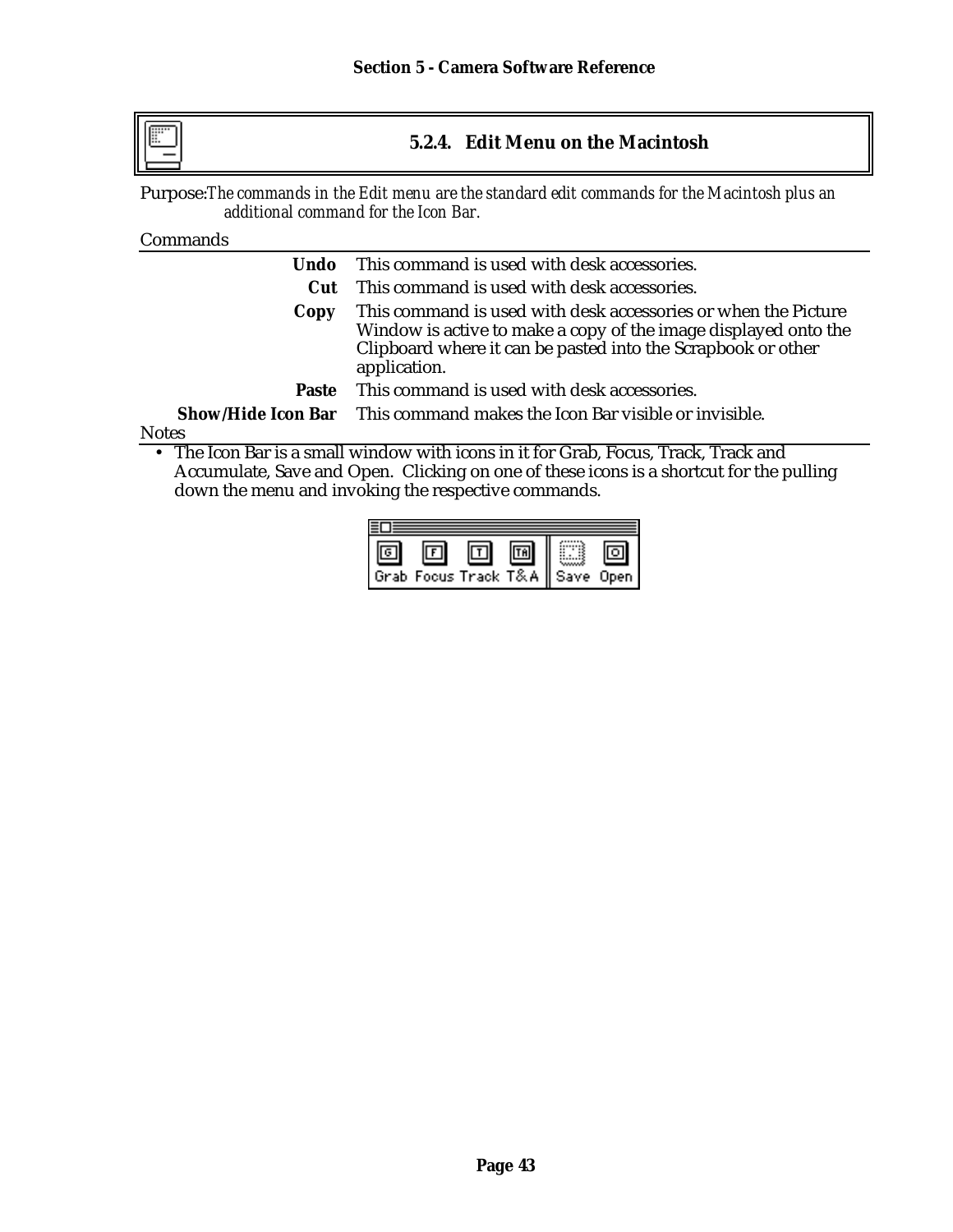| $\cdots$<br>F<br>THILL | 5.2.5. Camera Menu                                                                        |
|------------------------|-------------------------------------------------------------------------------------------|
|                        | Purpose: The commands in the Camera menu are used to control the camera for taking images |

Purpose: *The commands in the Camera menu are used to control the camera for taking images, focusing, etc.*

Commands

| Grab                                       | This command is used to take a single image or a sequence of<br>images and log them to disk (Auto Grab Command). Typically<br>you would use this command once the object is focused and<br>centered in the field of view and you're ready to take the "keeper"<br>image.                                                                                                   |
|--------------------------------------------|----------------------------------------------------------------------------------------------------------------------------------------------------------------------------------------------------------------------------------------------------------------------------------------------------------------------------------------------------------------------------|
| <b>Focus</b>                               | This command is used to focus the CCD camera or to center objects<br>in the field of view as it repeatedly takes images and displays them.                                                                                                                                                                                                                                 |
| <b>Setup</b>                               | This command is used to configure the CCD camera hardware for<br>subsequent images. Items include the temperature regulation,<br>resolution, etc.                                                                                                                                                                                                                          |
| <b>Auto Offset Adjust</b><br>$(ST-6 Only)$ | For ST-6 cameras this command automatically adjusts the head<br>offset by closing the vane and measuring the video black level,<br>adjusting the offset until the black level is between 2,000 and 10,000<br>counts.                                                                                                                                                       |
| <b>Manual Offset Adjust</b>                | For ST-6 cameras this command allows the user to manually adjust<br>the head offset. For the ST-4X and ST-5 the head offset is not<br>adjustable although this command can be used to measure the<br>black level. If you choose to use this command you should adjust<br>the ST-6's offset using the cursor keys until the Video reads<br>between 2,000 and 10,000 counts. |
| <b>Establish COM Link</b>                  | This command tries to establish a communications link with an<br>ST-4X, ST-5 or ST-6 attached to the serial COM port. The desired<br>COM port and Baud rate are set using the Mac Setup or PC Setup<br>commands in the Misc menu. Once a communications link is<br>established, the Status Window is updated to show the active COM<br>port and Baud rate.                 |
| <b>Upload Dark Frame</b>                   | This command allows you to select a previously taken and saved<br>dark image and upload it to the camera. That dark frame can be<br>reused in subsequent images if the Reuse Dark Frames item in the<br>Camera Setup command is enabled.                                                                                                                                   |
| <b>Notes</b>                               |                                                                                                                                                                                                                                                                                                                                                                            |
|                                            | • For a dark frame to be reusable it must match the current imaging mode parameters                                                                                                                                                                                                                                                                                        |

including the resolution, frame size, exposure duration, temperature, etc.

See Also: Grab Command, Auto Grab Command, Focus Command, Camera Setup Commands, Mac Setup Command, PC Setup Command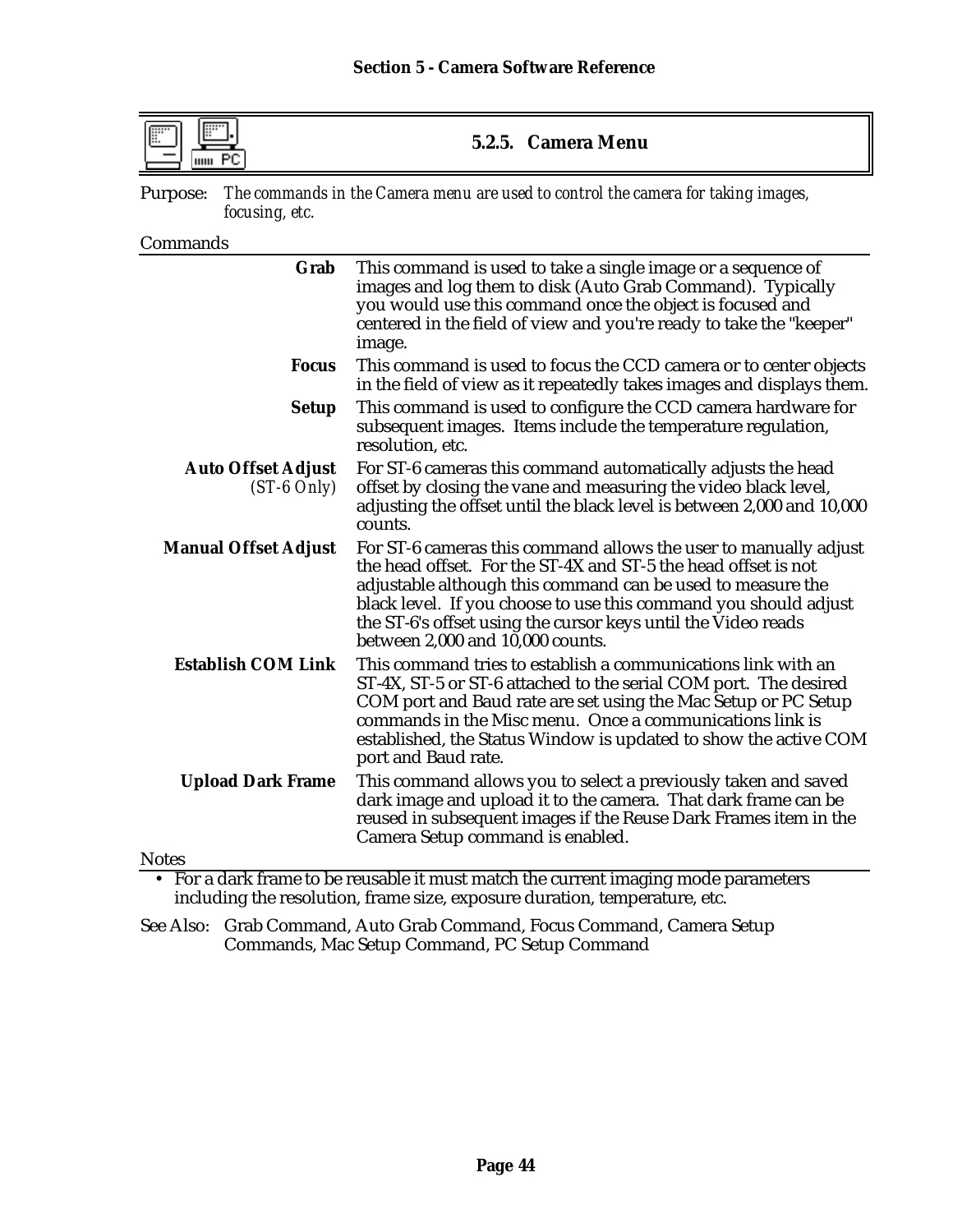| m<br>$\overline{1}$<br><br> | <b>Grab Command</b> |  |
|-----------------------------|---------------------|--|
| вr<br>HIIII                 | Camera Menu         |  |

| Purpose: The Grab Command is used to take a single exposure or a series of exposures and log them to |
|------------------------------------------------------------------------------------------------------|
| the disk (Auto Grab Command).                                                                        |

## Dialog Parameters

| $P_{\text{muoy}}$ , arameters                                                                                                                          |                                                                                                                                                                                                                                                               |  |  |
|--------------------------------------------------------------------------------------------------------------------------------------------------------|---------------------------------------------------------------------------------------------------------------------------------------------------------------------------------------------------------------------------------------------------------------|--|--|
|                                                                                                                                                        | Exposure time Set this item to the desired exposure duration in increments of a hundredth<br>of a second.                                                                                                                                                     |  |  |
| Dark frame                                                                                                                                             | Set this item to Only to take and download a single dark frame. Set the item<br>to Also to take a dark frame followed by a light frame and download the<br>difference. Set this item to None to take and download a single light frame.                       |  |  |
|                                                                                                                                                        | Image size Set this item to Full to take an image using the CCD's full field of view.                                                                                                                                                                         |  |  |
|                                                                                                                                                        | The <i>Half</i> and <i>Quarter</i> settings take an image using the central $\frac{1}{2} \times \frac{1}{2}$ or $\frac{1}{4} \times \frac{1}{4}$                                                                                                              |  |  |
|                                                                                                                                                        | field of view, reducing the memory requirements accordingly. On the ST-<br>4X the <i>Half</i> setting takes a Half Frame image where the lower half of the<br>CCD, at full width, is used to reduce streaking.                                                |  |  |
| <b>Auto display</b><br>$(PC \, Only)$                                                                                                                  | The image is automatically displayed after being downloaded if this<br>item is set to Yes.<br>Note: On the Macintosh the image is always displayed after being downloaded.                                                                                    |  |  |
|                                                                                                                                                        |                                                                                                                                                                                                                                                               |  |  |
| $(PC \, Only)$                                                                                                                                         | <b>Auto contrast</b> When the Auto Display item is set to Yes, setting this item to Yes causes<br>the image to be displayed using Auto Contrast.<br>Note: On the Macintosh Auto Contrast is used if the Auto check-box is selected in<br>the Contrast Window. |  |  |
|                                                                                                                                                        | <b>Background</b> These items affect the contrast of the displayed image if the Auto                                                                                                                                                                          |  |  |
| Range                                                                                                                                                  | Display item is set Yes and the Auto Contrast item is set No.                                                                                                                                                                                                 |  |  |
| $(PC \, Only)$                                                                                                                                         | Note: On the Macintosh the Back and Range parameters from the Contrast<br>Window are used.                                                                                                                                                                    |  |  |
| <b>Exposure delay</b>                                                                                                                                  | Setting this item to any value except zero causes the software to delay that<br>number of seconds before taking the light image. This allows the user to<br>start guiding or turn off the lights, for example.                                                |  |  |
|                                                                                                                                                        | Auto Grab Setting this item to Yes invokes the Auto Grab command which allows<br>taking a sequence of images and logging them to disk at a regular interval.                                                                                                  |  |  |
| <b>Notes</b>                                                                                                                                           |                                                                                                                                                                                                                                                               |  |  |
|                                                                                                                                                        | • When taking a dark frame with the ST-4X and ST-5 the user is asked to cover the telescope.                                                                                                                                                                  |  |  |
|                                                                                                                                                        | • If the Camera Setup has the Reuse Dark Frames item set Yes the Grab Command will try to                                                                                                                                                                     |  |  |
|                                                                                                                                                        | reuse any dark frames stored in the Camera. This can increase throughput significantly if                                                                                                                                                                     |  |  |
| you plan on taking several images with the same exposure time.<br>• If you get serial "Time Out" errors while the image is being downloaded you should |                                                                                                                                                                                                                                                               |  |  |
|                                                                                                                                                        |                                                                                                                                                                                                                                                               |  |  |

- decrease the Baud rate one step using the PC or Mac Setup command.
- Hit the Esc key on the PC or hit -Period on the Macintosh to abort an image in progress.

See Also: Auto Grab Command, Display Image Command, Camera Setup Commands, PC Setup Command, Mac Setup Command, Macintosh Contrast Window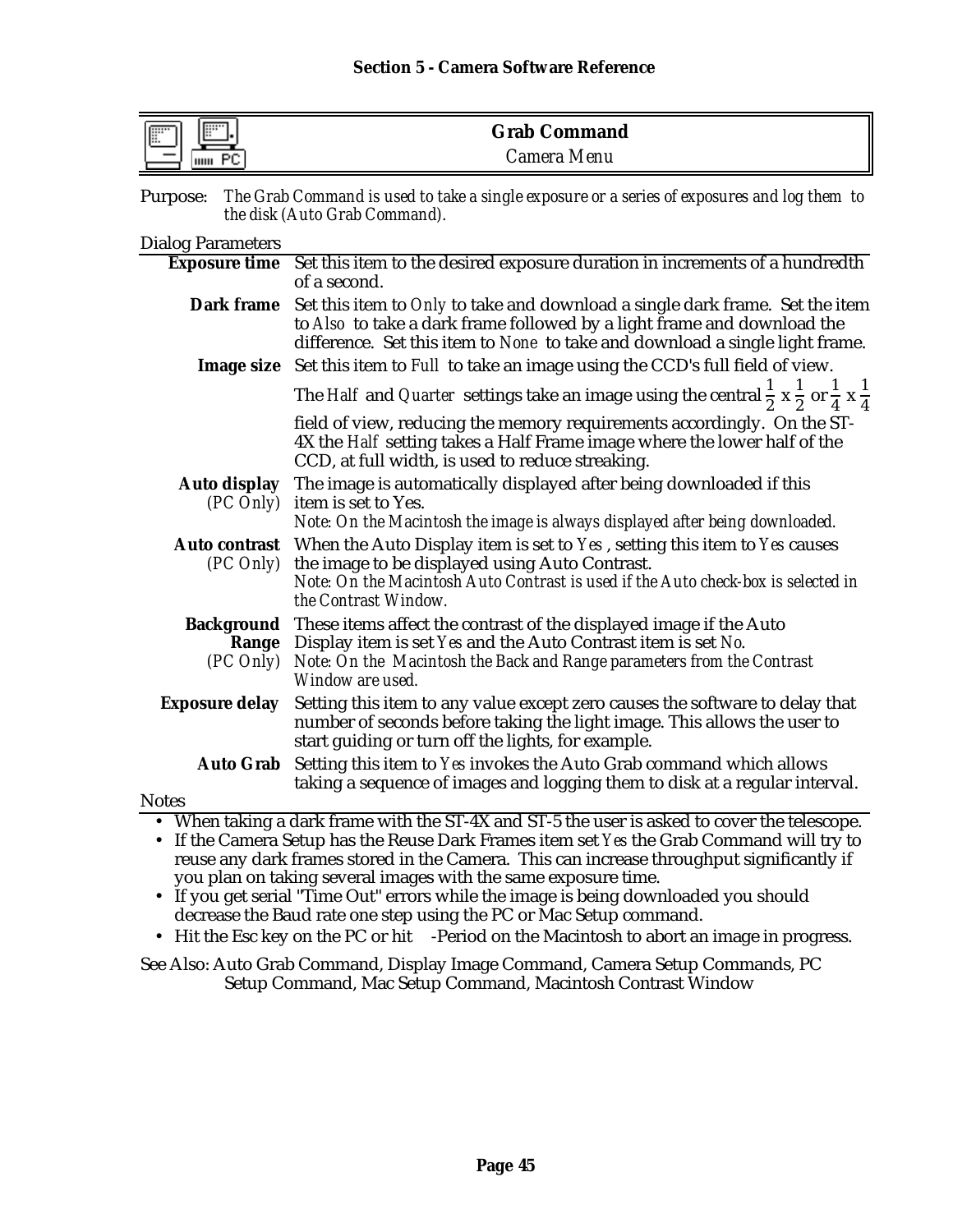| $\frac{1}{2}$<br>$\mathbb{F}$ | <b>Auto Grab Command</b>  |
|-------------------------------|---------------------------|
| шш                            | Camera Menu, Grab Command |

Purpose: *The Auto Grab Command is used to take a sequence of images at a periodic interval and log them to disk.*

### Dialog Parameters

|              | File name Set this item to the name you want the Auto Grab command to use when                |
|--------------|-----------------------------------------------------------------------------------------------|
|              | saving the files. For Macintosh users you enter the name and select the                       |
|              | destination folder using the Standard File Save dialog. For PC users you                      |
|              | can enter up to 5 characters for the file name plus a three character                         |
|              | extension, for example ORION.FTS. In both cases the Auto Grab command                         |
|              | appends "NNN" to the file name as the images are saved where NNN is the                       |
|              | image sequence number from 001 to 999. In the example above the names                         |
|              | would be ORION001.FTS, ORION002.FTS, etc.                                                     |
|              | Type Set this item to the type of file you want saved for each image. The                     |
|              | Uncompressed and Compressed formats are SBIG native formats which                             |
|              | can be read back in and processed by CCDOPS. The TIFF and FITS formats                        |
|              | are supported by other software packages but you will not be to load                          |
|              | images saved in these formats back into CCDOPS.                                               |
|              | No. of Exp. Set this item to the number of images you wish to grab and log to disk.           |
|              | <b>Exp. interval</b> Set this item to the interval from start of image to start of image. For |
|              | example, setting this item to 120 causes the Auto Grab command to start a                     |
|              | new image every 2 minutes.                                                                    |
|              | <b>Dark interval</b> Set this item to the number of images to take before taking a new dark   |
|              | frame. If this item is set to Series then a single dark frame is taken at the                 |
|              | start for the entire series of images.                                                        |
| <b>Notes</b> |                                                                                               |

• There is a lower limit to the setting of the Exposure Interval item which is the amount of time required to expose, digitize, download, and save the image. Setting the Exposure Interval below that value will result in the Auto Grab command taking images as fast as it can.

- When higher image throughput is required the amount of time required to digitize, download and save the image can be reduced by lowering the camera resolution in the Camera Setup command or by limiting the field of view with the Image size item in the Grab Command.
- You should set the Image Size item in the Grab Command to the smallest size that will encompass the object to save time and disk space. For example if you're monitoring stellar brightness then you should center the object and reduce the Image size to Half or Quarter.

See Also: Camera Setup Commands, Grab Command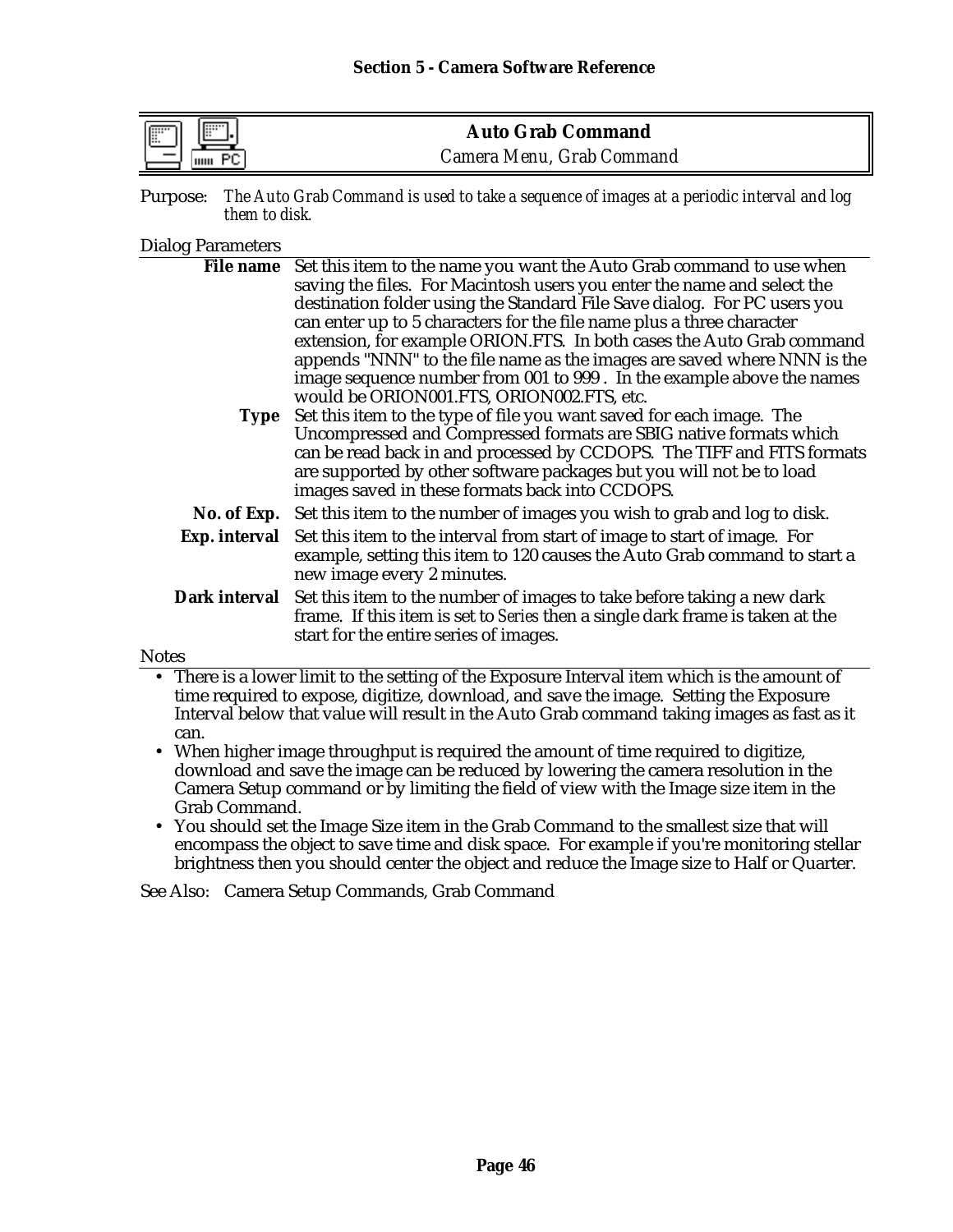| . <b>EEE</b><br><b>I Back</b><br><br>ч. | <b>Focus Command</b> |  |
|-----------------------------------------|----------------------|--|
| 111111                                  | Camera Menu          |  |

Purpose: *The Focus Command is used to focus the CCD camera or to center objects in the field of view. It repeatedly acquires and displays images.*

### Dialog Parameters

|                                        | Exposure time Set this item to the desired exposure duration in increments of a hundredth<br>of a second.                                                                                                                                                                                                                                                                                                                                                                                                                                                     |
|----------------------------------------|---------------------------------------------------------------------------------------------------------------------------------------------------------------------------------------------------------------------------------------------------------------------------------------------------------------------------------------------------------------------------------------------------------------------------------------------------------------------------------------------------------------------------------------------------------------|
| <b>Auto contrast</b><br>$(PC \, Only)$ | Setting this item to Yes causes the image to be displayed using Auto<br>Contrast where CCDOPS sets the Background and Range parameters based<br>upon the image data. This works well for most images although when<br>focusing on stars you may often find disabling Auto contrast a better<br>option so you can set the Range to show the star's profile.<br>Note: On the Macintosh Auto Contrast is used if the Auto check-box is selected in<br>the Contrast Window.                                                                                       |
|                                        | <b>Background</b> These items affect the contrast of the displayed image if the Auto                                                                                                                                                                                                                                                                                                                                                                                                                                                                          |
|                                        | Range Contrast item is set No.                                                                                                                                                                                                                                                                                                                                                                                                                                                                                                                                |
| $(PC \text{ Only})$                    | Note: On the Macintosh the Back and Range parameters from the Contrast<br>Window are used.                                                                                                                                                                                                                                                                                                                                                                                                                                                                    |
|                                        | <b>Frame size</b> With this item set to Full you capture images using the CCD's entire field<br>of view. In the Planet mode, a full image is captured and then you select a<br>sub-area of the CCD's field of view for subsequent images. In the Spot<br>mode the camera digitizes the CCD's entire field of view but only<br>downloads and displays a small region of pixels surrounding the brightest<br>pixel. In Dim mode the camera digitizes the CCD's entire field of view and<br>then reduces the image by combining pixels for download and display. |
| <b>Update mode</b>                     | Set this item to Manual to have the software pause between images to give<br>you time to inspect the image or adjust the telescope before the next<br>exposure is started.                                                                                                                                                                                                                                                                                                                                                                                    |
| <b>Readout type</b><br>$(ST-6 Only)$   | Set this item to Rapid Readout to double the image digitization rate<br>(increasing throughput) at the cost of increased line-to-line noise in the<br>image. This could be used when focusing on bright stars (over 1000 counts)<br>or when centering objects. You should use the Low Noise setting when you<br>are taking images you want to save.                                                                                                                                                                                                           |
| <b>Notes</b>                           |                                                                                                                                                                                                                                                                                                                                                                                                                                                                                                                                                               |

- Focus mode takes a dark image at the start of the process. With a ST-6 this is automatic. With a ST-4X or ST-5 you are asked to cover the telescope. If you're taking short exposures with these cameras (less than 3 seconds) you can skip the dark frame by hitting the Esc key.
- Planet mode is most useful for fine focusing as the image throughput is increased due to the relatively small number of pixels involved. You would not want to use Dim mode or reduced resolution modes from the Camera Setup command to achieve focus since those options increase the pixel size, making it impossible to get a better focus than the pixel size.
- Dim mode is most useful for centering objects or locating dim objects. It maintains the full field of view with larger pixels (reduced resolution) resulting in increased throughput and increased sensitivity to dim, diffuse objects.
- The Auto setting of the Resolution item in the Camera Setup mode is intended for Focus mode. It automatically switches between Low resolution in Full mode where you gain increased throughput and High resolution in Planet mode for critical focusing. A subsequent Gran command will be in th full resolution mode.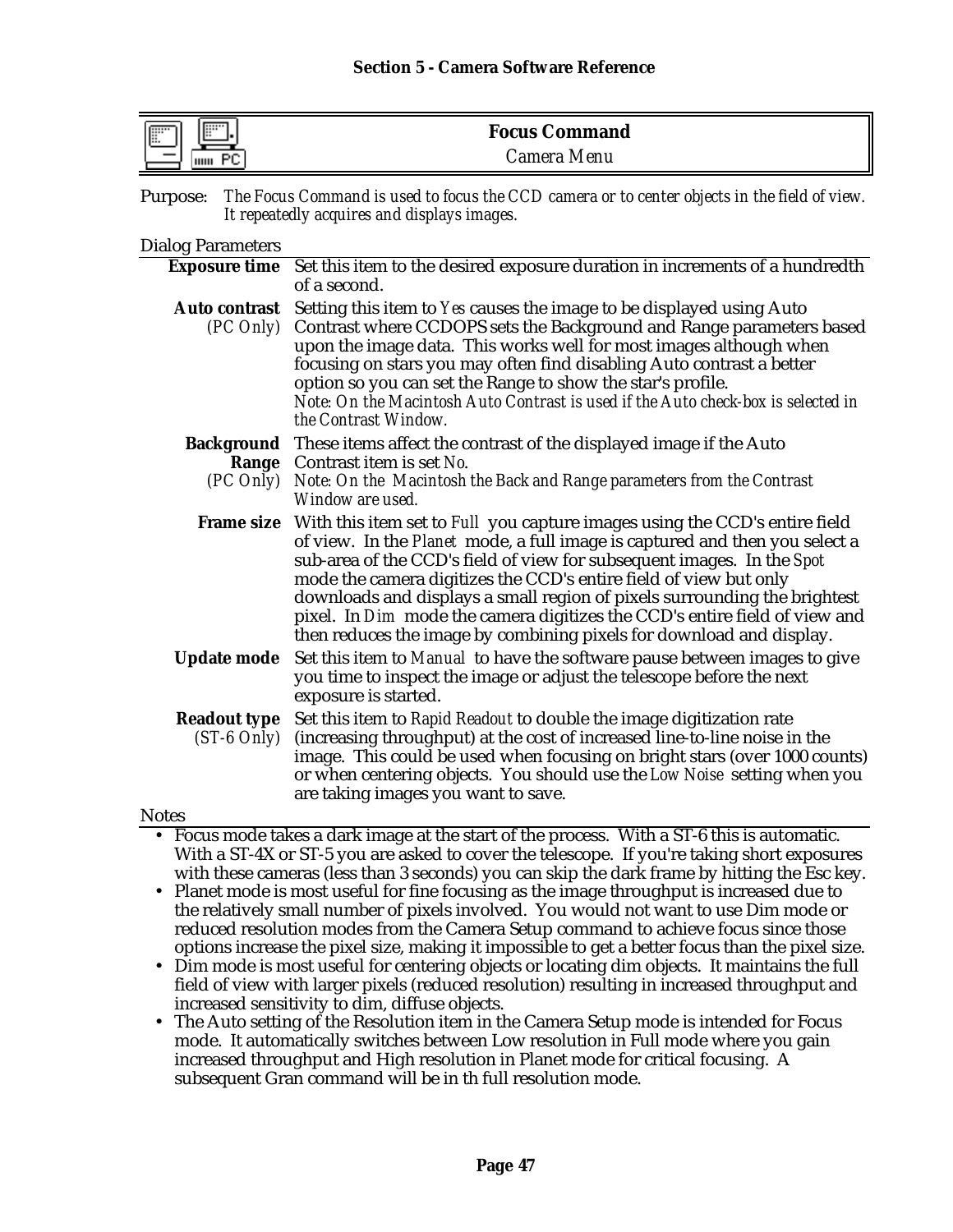- While in Focus mode, the software displays the location and brightness of the brightest pixel within the image. This is quite handy for achieving critical focus. As you approach the best focus, the Peak will reach its highest level, and will also jump around by 30% to 50%. This is due to the fact that as a good focus is achieved, a large percentage of the light from the star is concentrated within a single pixel. As that tight star image moves around due to slight tracking errors or atmospheric effects and is split between two pixels, the peak drops.
- On the Macintosh you use the mouse to position the Planet mode region. Clicking and dragging one of the corners or clicking and dragging in the center of the region resizes or relocates the region respectively. Once the region is located, click on the Resume button in the Focus Window to resume Planet mode.
- On the PC you use the mouse or keyboard to position the Planet mode region. With the mouse, clicking and dragging one of the corners or clicking and dragging in the center of the region resizes or relocates the region respectively. With the keyboard, the "T" key toggles whether the arrow keys move the center, the lower-right or the upper-left corner. Once the region is located, hitting the "L" key or using the Located command in the Focus menu resumes Planet mode.
- On the PC, once in Planet mode with the sub-image being displayed, the Planet region can be moved around without having to re-enter planet mode using the arrow keys or the I,J,K and M keys described below.
- On the PC, the I,J,K and M keys form a virtual keypad that moves the Planet region around 5 or 10 pixels at a time, depending on whether the shift key is held down.



- When using Planet mode, if you want to resize the Planet region, you need to switch back to Full mode and then back into Planet mode.
- The moral of the story in regards to Focus mode throughput is that less pixels is faster. Partial frame modes (Planet mode) or larger pixel modes (Dim mode or reduced resolution modes) increase the throughput.
- Setting the Update mode to Manual is handy when you are taking short exposures (< 10 seconds) and trying to select a best image through the atmospheric seeing effects. With the Manual mode you let the software capture and display images until you find one you like. At that point you can exit from Focus mode and save the image.
- You can toggle between Auto and Manual update mode by clicking the Focus Window's Auto Update check box on the Macintosh or by hitting the "U" key on the PC.
- For the ST-4X you can achieve "Half Frame" focus mode by positioning the bright object in the lower half of the image and then switching to Planet mode, selecting the lower half of the image for the Planet region. This reduces the streaking of bright objects with short exposures for the ST-4X.
- You can pause and restart the Focus mode by hitting the Pause/Resume button on the Macintosh or by hitting the Space key on the PC.
- You can toggle between Auto and Manual contrast by clicking the Contrast Window's Auto check box on the Macintosh or by hitting the "C" key on the PC.
- See Also: Camera Setup Commands, PC Focus Mode Menus, Macintosh Focus Window, Macintosh Contrast Window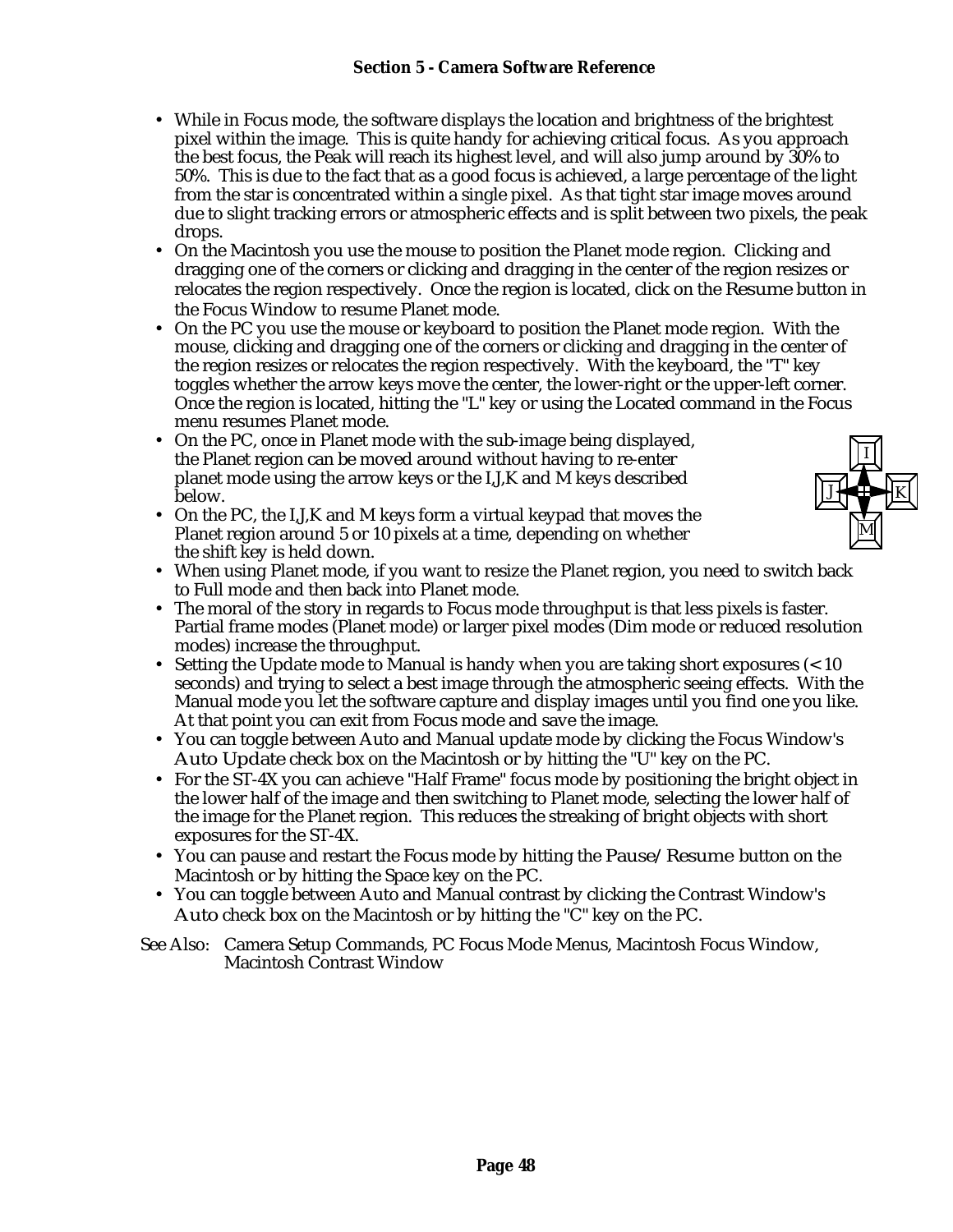# **Macintosh Focus Window**

Purpose: *On the Macintosh the Focus Window contains controls that operate in Focus mode.*

| <b>Window Items</b> |                                                                                                                                                                                                                                                          |
|---------------------|----------------------------------------------------------------------------------------------------------------------------------------------------------------------------------------------------------------------------------------------------------|
|                     | Frame menu Change this item to change the desired frame mode from Full, Planet, Spot<br>or Dim as described in the Focus command.                                                                                                                        |
|                     | Pause/Resume Click this button to momentarily pause the Focus mode and click it again<br><b>button</b> to resume processing.                                                                                                                             |
|                     | <b>Peak items</b> These items show the coordinates and brightness of the brightest object in<br>the image and can be used to achieve critical focus by peaking the<br>brightness.                                                                        |
|                     | Slew Clicking on these buttons allow you to slew the telescope to center objects,<br>etc., assuming you have connected the camera to the telescope through the<br>Relay port.                                                                            |
|                     | <b>Auto Update</b> Unchecking this checkbox causes the Focus mode to pause after displaying<br>each image before starting the next image. This is useful with short<br>exposures for selecting the best image through the atmospheric seeing<br>effects. |
|                     | <b>Status</b> This text and bar graph tells the current phase of the focus cycle.                                                                                                                                                                        |
| <b>Notes</b>        |                                                                                                                                                                                                                                                          |

• Closing the Focus Window exits from Focus mode.

See Also: Focus Command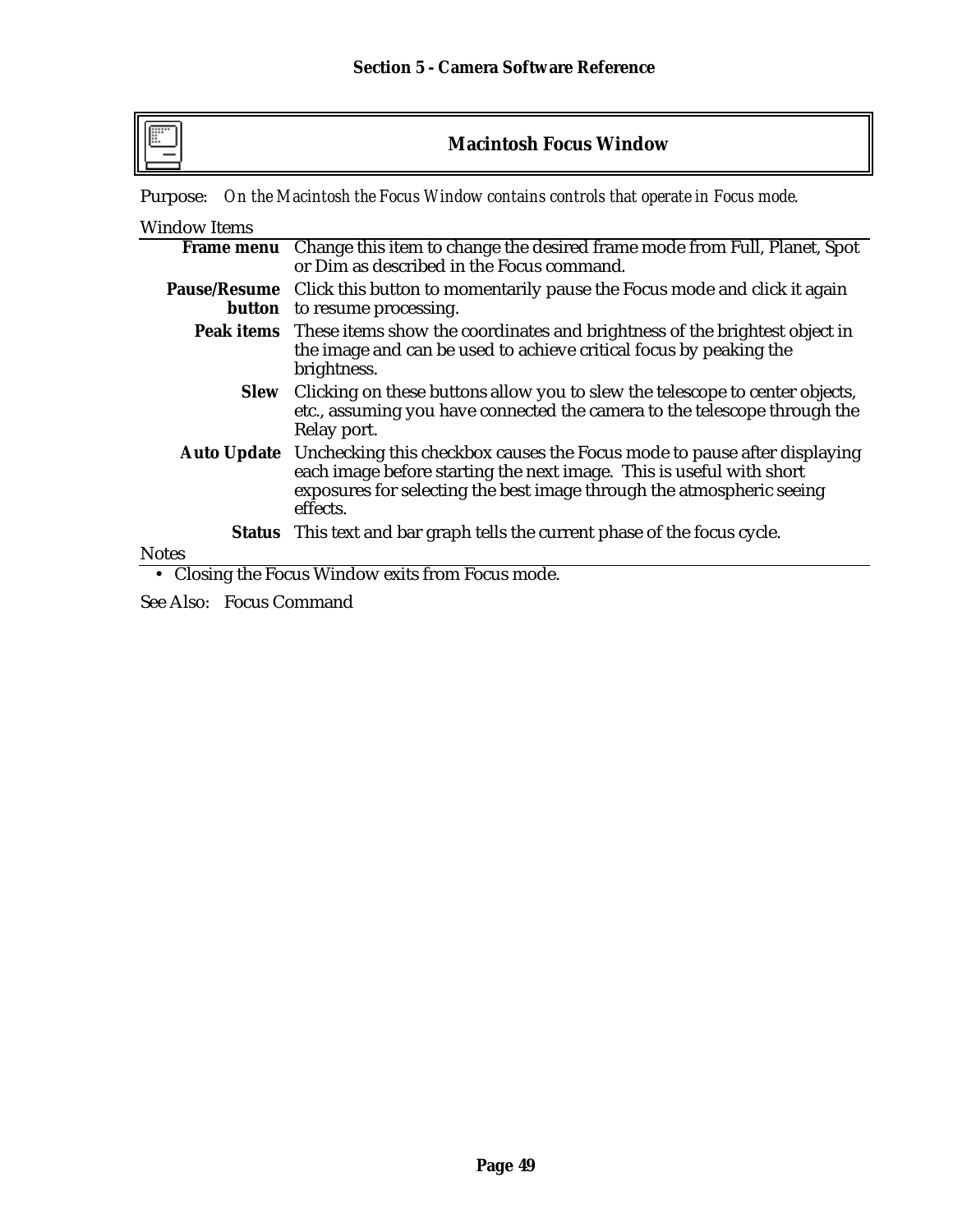| uuu PC                  | <b>PC Focus Mode Menus</b>                                                                                                                                                                                                                                                                                  |
|-------------------------|-------------------------------------------------------------------------------------------------------------------------------------------------------------------------------------------------------------------------------------------------------------------------------------------------------------|
| Purpose:<br>Focus mode. | On the PC the Focus Mode pop-up menus contain commands that change the operation of the                                                                                                                                                                                                                     |
| <b>Menu Commands</b>    |                                                                                                                                                                                                                                                                                                             |
| <b>Planet</b>           | This command, which can be invoked with the 'P' key, switches the focus<br>mode from Full frame mode to Planet mode.                                                                                                                                                                                        |
| <b>B-spot</b>           | This command, which can be invoked with the 'B' key, switches the focus<br>mode from Full frame mode to Spot mode.                                                                                                                                                                                          |
| Dim                     | This command, which can be invoked with the 'D' key, switches the focus<br>mode from Full frame mode to Dim mode.                                                                                                                                                                                           |
| <b>Full Frame</b>       | This command, which can be invoked with the 'F' key, switches the focus<br>mode back to Full frame mode from one of the other modes.                                                                                                                                                                        |
|                         | <b>Pause</b> This command, which can be invoked with the Space key, temporarily<br>pauses or resumes Focus mode processing.                                                                                                                                                                                 |
|                         | <b>Contrast</b> This command, which can be invoked with the 'C' key, toggles Auto<br>Contrast on and off.                                                                                                                                                                                                   |
| <b>Update</b>           | This command, which can be invoked with the 'U' key, toggles Auto<br>Update mode on and off. When off, the software pauses after displaying<br>each image before starting the next exposure. This is useful with short<br>exposures for selecting the best image through the atmospheric seeing<br>effects. |
|                         | <b>Located</b> This command, which can be invoked with the 'L' key, resumes the Planet<br>mode processing after the Planet region has been positioned.                                                                                                                                                      |
| <b>Toggle Hot</b>       | This command, which can be invoked with the 'T' key, toggles which part<br>of the Planet region is moved by the arrow keys from the center to the<br>lower-right corner to the upper-left corner.                                                                                                           |
|                         | Exit This command, which can be invoked with the Esc or 'X' key, exits from the<br>Focus mode back to Command Mode.                                                                                                                                                                                         |
| <b>Notes</b>            |                                                                                                                                                                                                                                                                                                             |
| seconds.                | The W, A, S and Z keys form a virtual keypad that allows<br>slewing the telescope for centering objects, etc., assuming you<br>have connected the camera to the telescope through the Relay<br>port. Each keypress activates the appropriate relay for 0.2                                                  |

See Also: Focus Command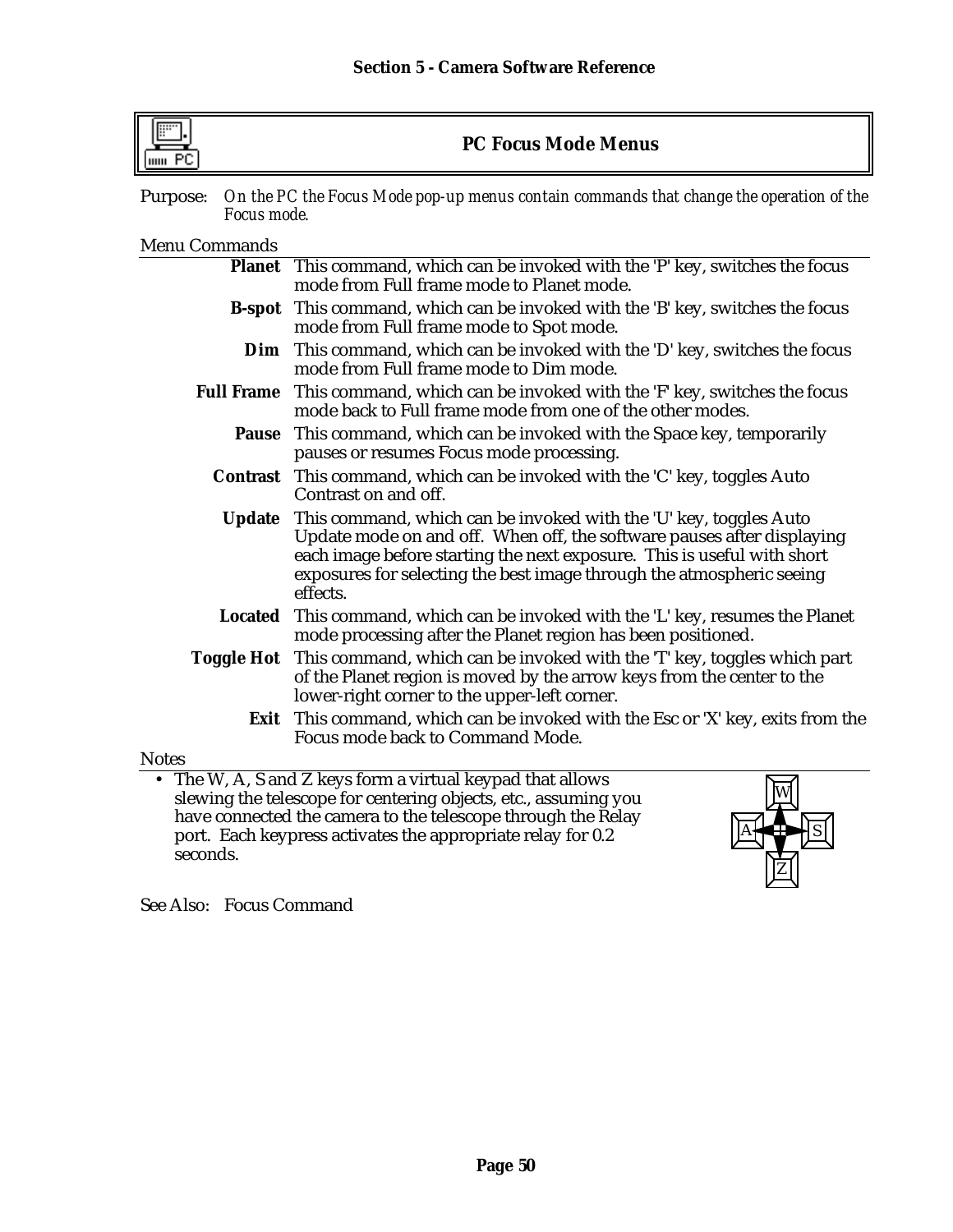| <b>Film</b><br>F<br>" | <b>ST-4X Camera Setup Command</b> |  |
|-----------------------|-----------------------------------|--|
|                       | <i>Camera Menu</i>                |  |

Purpose: *The ST-4X Camera Setup Command is used to configure the ST-4X camera.*

| <b>Dialog Parameters</b>                    |                                                                                                                                                                                                                                                                                                                                                                                                                                                                                                                                                                                                                                                                                                                                                                                                                                                                                                     |
|---------------------------------------------|-----------------------------------------------------------------------------------------------------------------------------------------------------------------------------------------------------------------------------------------------------------------------------------------------------------------------------------------------------------------------------------------------------------------------------------------------------------------------------------------------------------------------------------------------------------------------------------------------------------------------------------------------------------------------------------------------------------------------------------------------------------------------------------------------------------------------------------------------------------------------------------------------------|
| <b>Cooling</b>                              | Set this item to Enabled to turn on the ST-4X's TE cooler, or set this item to<br>Off to shut down the TE cooler. You should shut down the ST-4X's TE<br>cooler before you shut down for the night. After turning it off, it doesn't<br>turn off immediately. It gradually reduces the power to avoid thermally<br>shocking the TE cooler. Once the TE drive has gotten to 0% in the Status                                                                                                                                                                                                                                                                                                                                                                                                                                                                                                         |
|                                             | Window you can exit the software and turn off the ST-4X.                                                                                                                                                                                                                                                                                                                                                                                                                                                                                                                                                                                                                                                                                                                                                                                                                                            |
|                                             | <b>Reuse dark</b> When this item is set to Yes the previously captured dark frame stored in<br>frames the camera can be reused for subsequent exposure of the same duration,<br>resolution, size, etc. This can significantly increase image throughput when<br>you want to take a series of similar exposures.                                                                                                                                                                                                                                                                                                                                                                                                                                                                                                                                                                                     |
| <b>Antiblooming</b><br>rate                 | This item controls how much antiblooming is applied to the CCD while<br>integrating the exposure. The Low setting is recommended when there are<br>no bright objects in the field of view that will bloom. The Medium and High<br>settings are recommended when bright objects cause blooming.                                                                                                                                                                                                                                                                                                                                                                                                                                                                                                                                                                                                      |
| <b>Resolution</b><br><b>Response factor</b> | The High setting utilizes the ST-4X's highest resolution mode of 192 x 164<br>pixels. The Low setting results in 96 x 82 pixels, binning 2 pixels<br>horizontally and vertically which results in a faster digitization and<br>download time. The Auto setting uses the High resolution mode for every<br>image acquisition command except for the Full size mode of the Focus<br>command where the Low resolution mode is used.<br>This item, whose default value is 300, is the calibration factor used in<br>calculating stellar magnitudes from image pixel values. If your measured<br>magnitudes are coming out too high (indicating a dimmer star) then you                                                                                                                                                                                                                                  |
|                                             | would decrease this number. You can also use the Crosshairs Mode to<br>adjust the measured magnitudes.                                                                                                                                                                                                                                                                                                                                                                                                                                                                                                                                                                                                                                                                                                                                                                                              |
| <b>Notes</b>                                |                                                                                                                                                                                                                                                                                                                                                                                                                                                                                                                                                                                                                                                                                                                                                                                                                                                                                                     |
| $\bullet$<br>$\bullet$<br>$\bullet$         | • You ought to give the ST-4X five minutes for the temperature to stabilize before taking<br>"keeper" images after enabling the TE cooling. This doesn't stop you from focusing or<br>centering objects in the field of view.<br>If you decide to reuse dark frames with an ST-4X you should take the dark frame in close<br>proximity to the light image since the ST-4X's temperature is not regulated.<br>• Use the Upload Dark Frame command in the Camera menu to upload a previously taken<br>dark frame to the ST-4X for use with subsequent images.<br>The Antiblooming rate item should be set as low as necessary to prevent blooming in the<br>images as increasing the Antiblooming rate slightly increases the dark current.<br>The response factor, multiplied by 6700, is the number of electrons generated by a 0th<br>magnitude star per second per square inch of clear aperture. |

• The Response factor is attached to all subsequently captured images. To change a captured image's magnitude calibration adjust the Response factor in the Edit Parameters command.

• The pixels sizes for each of the available readout modes are shown in the table below:

| Readout Mode | Number Pixels    | <b>Pixel Size</b>         | <b>Binning</b>   |
|--------------|------------------|---------------------------|------------------|
| High         | $192 \times 164$ | $13.75 \times 16$ microns | $1:1 \times 1:1$ |
| Low          | $96 \times 82$   | $27.5 \times 32$ microns  | $2:1 \times 2:1$ |

See Also: Display Image Command, Edit Parameters Command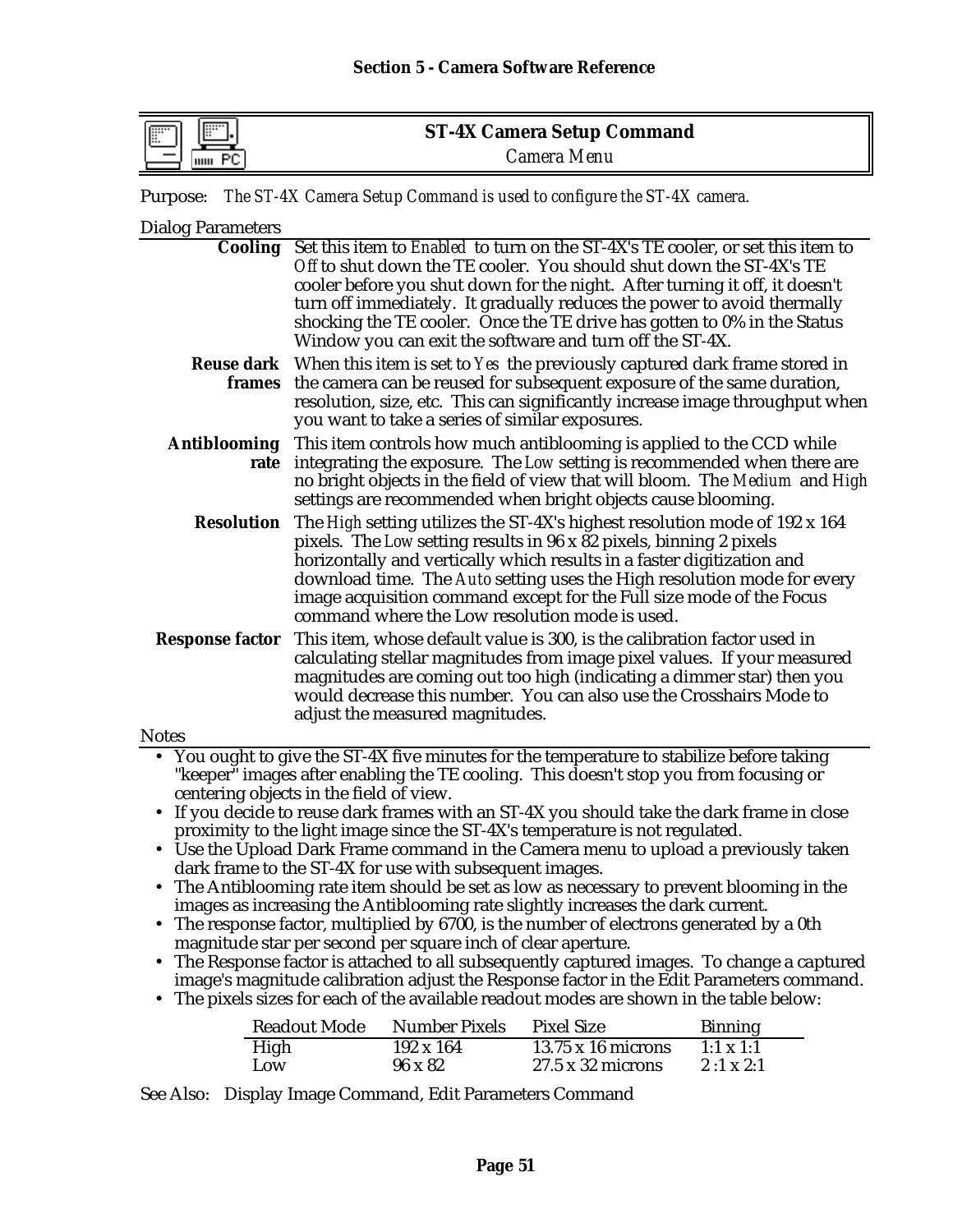| <b>EXERC</b><br>$\mathbb{F}$ | <b>ST-5 Camera Setup Command</b> |
|------------------------------|----------------------------------|
| шш                           | Camera Menu                      |

Purpose: *The ST-5 Camera Setup Command is used to configure the ST-5 camera hardware.*

| <b>Dialog Parameters</b>         |                                                                                                                                                                                                                                                                                                                                                                                                                                                                                                                                                                                                                                                                                                                                                                                                                                                                                                                                                              |
|----------------------------------|--------------------------------------------------------------------------------------------------------------------------------------------------------------------------------------------------------------------------------------------------------------------------------------------------------------------------------------------------------------------------------------------------------------------------------------------------------------------------------------------------------------------------------------------------------------------------------------------------------------------------------------------------------------------------------------------------------------------------------------------------------------------------------------------------------------------------------------------------------------------------------------------------------------------------------------------------------------|
| <b>Temperature</b><br>regulation | Set this item to Active to enable ST-5's temperature regulation, or set this<br>item to Off to shut it down. You should shut down the ST-5's TE cooler<br>before you shut down for the night. After turning it off, it doesn't turn off                                                                                                                                                                                                                                                                                                                                                                                                                                                                                                                                                                                                                                                                                                                      |
|                                  | immediately. It gradually reduces the power to avoid thermally shocking<br>the TE cooler. Once the TE drive has gotten to 0% in the Status Window<br>you can exit the software and turn off the ST-5.                                                                                                                                                                                                                                                                                                                                                                                                                                                                                                                                                                                                                                                                                                                                                        |
| Setpoint                         | When the temperature regulation is enabled, this is the temperature the<br>camera tries to maintain. The camera's actual temperature and percent TE<br>cooler power are shown in the lower right corner of the Status Window.                                                                                                                                                                                                                                                                                                                                                                                                                                                                                                                                                                                                                                                                                                                                |
|                                  | <b>Reuse dark</b> When this item is set to Yes the previously captured dark frame stored in<br>frames the camera can be reused for subsequent exposure of the same duration,<br>setpoint temperature, resolution, size, etc. This can significantly increase<br>image throughput when you want to take a series of similar exposures.                                                                                                                                                                                                                                                                                                                                                                                                                                                                                                                                                                                                                        |
| <b>Antiblooming</b><br>rate      | This item controls how much antiblooming is applied to the CCD while<br>integrating the exposure. The Low setting is recommended when there are<br>no bright objects in the field of view that will bloom. The Medium and High<br>settings are recommended when bright objects cause blooming.                                                                                                                                                                                                                                                                                                                                                                                                                                                                                                                                                                                                                                                               |
| <b>Resolution</b>                | The High setting utilizes the ST-5's highest resolution mode of 320 x 240<br>pixels. The Low setting results in 160 x 120 pixels, binning 2 pixels<br>horizontally and vertically which results in a faster digitization and<br>download time. The Auto setting uses the High resolution mode for every<br>image acquisition command except for the Full size mode of the Focus<br>command where the Low resolution mode is used.                                                                                                                                                                                                                                                                                                                                                                                                                                                                                                                            |
|                                  | <b>Response factor</b> This item, whose default value is 300, is the calibration factor used in<br>calculating stellar magnitudes from image pixel values. If your measured<br>magnitudes are coming out too high then you would decrease this number.<br>You can also use the Crosshairs Mode to adjust the measured magnitudes.                                                                                                                                                                                                                                                                                                                                                                                                                                                                                                                                                                                                                            |
| <b>Notes</b>                     | You can watch the camera's temperature to see when the temperature regulation has                                                                                                                                                                                                                                                                                                                                                                                                                                                                                                                                                                                                                                                                                                                                                                                                                                                                            |
|                                  | stabilized after changing setpoints. If the percent power applied to the TE cooler reaches<br>100% after stabilization you have chosen a setpoint temperature that is too low.<br>• Use the Upload Dark Frame command in the Camera menu to upload a previously taken<br>dark frame to the ST-5 for use with subsequent images.<br>• The Antiblooming rate item should be set as low as necessary to prevent blooming in the<br>images as increasing the Antiblooming rate slightly increases the dark current.<br>The response factor, multiplied by 6700, is the number of electrons generated by a 0th<br>magnitude star per second per square inch of clear aperture.<br>The Response factor is attached to all subsequently captured images. To change a captured<br>image's magnitude calibration adjust the Response factor in the Edit Parameters command.<br>The pixels sizes for each of the available readout modes are shown in the table below: |
|                                  | <b>Readout Mode</b><br><b>Number Pixels</b><br><b>Pixel Size</b><br><b>Binning</b>                                                                                                                                                                                                                                                                                                                                                                                                                                                                                                                                                                                                                                                                                                                                                                                                                                                                           |

See Also: Display Image Command, Edit Parameters Command

High 320 x 240 10 x 10 microns 1:1 x 1:1<br>Low 160 x 120 20 x 20 microns 2 :1 x 2:1

20 x 20 microns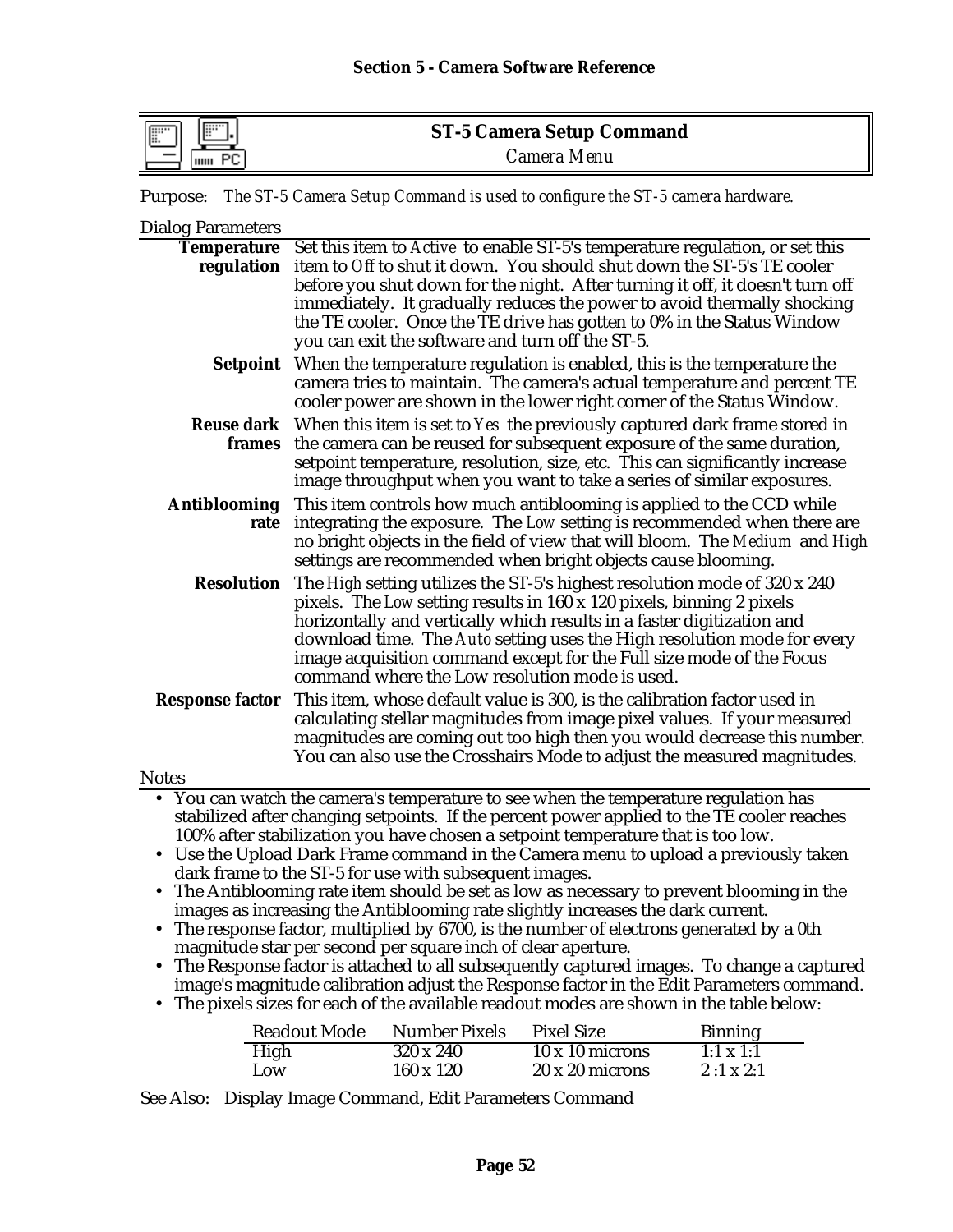| <b>FT</b><br>$\overline{}$<br>٠. | <b>ST-6 Camera Setup Command</b> |  |
|----------------------------------|----------------------------------|--|
| Þг<br>HIIII                      | Camera Menu                      |  |

Purpose: *The ST-6 Camera Setup Command is used to configure the ST-6 camera hardware .*

**Dialog Parameters**<br>Temperature Set this item to *Active* to enable ST-6's temperature regulation, or set this **regulation** item to *Off* to shut it down. You should shut down the ST-6's TE cooler before you shut down for the night. After turning it off, it doesn't turn off immediately. It gradually reduces the power to avoid thermally shocking the TE cooler. Once the TE drive has gotten to 0% in the Status Window you can exit the software and turn off the ST-6. **Setpoint** When the temperature regulation is enabled, this is the temperature the camera tries to maintain. The camera's actual temperature and percent TE cooler power are shown in the Status Window. **Reuse dark** When this item is set to *Yes* the previously captured dark frame stored in **frames** the camera can be reused for subsequent exposure of the same duration, setpoint temperature, resolution, size, etc. This can significantly increase image throughput when you want to take a series of similar exposures. **Antiblooming** This item controls how much antiblooming is applied to the CCD while **rate** integrating the exposure. The *Low* setting is recommended when there are no bright objects in the field of view that will bloom. The *Medium* and *High* settings are recommended when bright objects cause blooming. **Resolution** The *High* setting utilizes the ST-6's highest resolution mode of 375 x 242 pixels. The *Medium* setting results in 250 x 242 pixels, and the *Low* setting results in 250 x 121 pixels through combinations of binning which increases image throughput. The *Auto* setting uses the High resolution mode for every image acquisition command except for the Full size mode of the Focus command where the Low resolution mode is used. **Response factor** This item, whose default value is 300, is the calibration factor used in calculating stellar magnitudes from image pixel values. You can use the Crosshairs Mode to adjust the measured magnitudes. **Notes** • You can watch the camera's temperature to see when the temperature regulation has stabilized after changing setpoints. If the percentage power applied to the TE cooler reaches 100% after stabilization you have chosen a setpoint temperature that is too low. • Use the Upload Dark Frame command in the Camera menu to upload a previously taken dark frame to the ST-6 for use with subsequent images. • The Antiblooming rate item should be set as low as necessary to prevent blooming in the images as increasing the Antiblooming rate slightly increases the dark current.

- The response factor, multiplied by 6700, is the number of electrons generated by a 0th magnitude star per second per square inch of clear aperture.
- The Response factor is attached to all subsequently captured images. To change a captured image's magnitude calibration adjust the Response factor in the Edit Parameters command.
- The pixels sizes for each of the available readout modes are shown in the table below:

| <b>Readout Mode</b> | <b>Number Pixels</b> | <b>Pixel Size</b>        | <b>Binning</b>   |
|---------------------|----------------------|--------------------------|------------------|
| High                | 375 x 242            | $23 \times 27$ microns   | $2:1 \times 1:1$ |
| Medium              | $250 \times 242$     | $34.5 \times 27$ microns | $3:1 \times 1:1$ |
| Low                 | $250 \times 121$     | $34.5 \times 54$ microns | $3:1 \times 2:1$ |

See Also: Display Image Command, Edit Parameters Command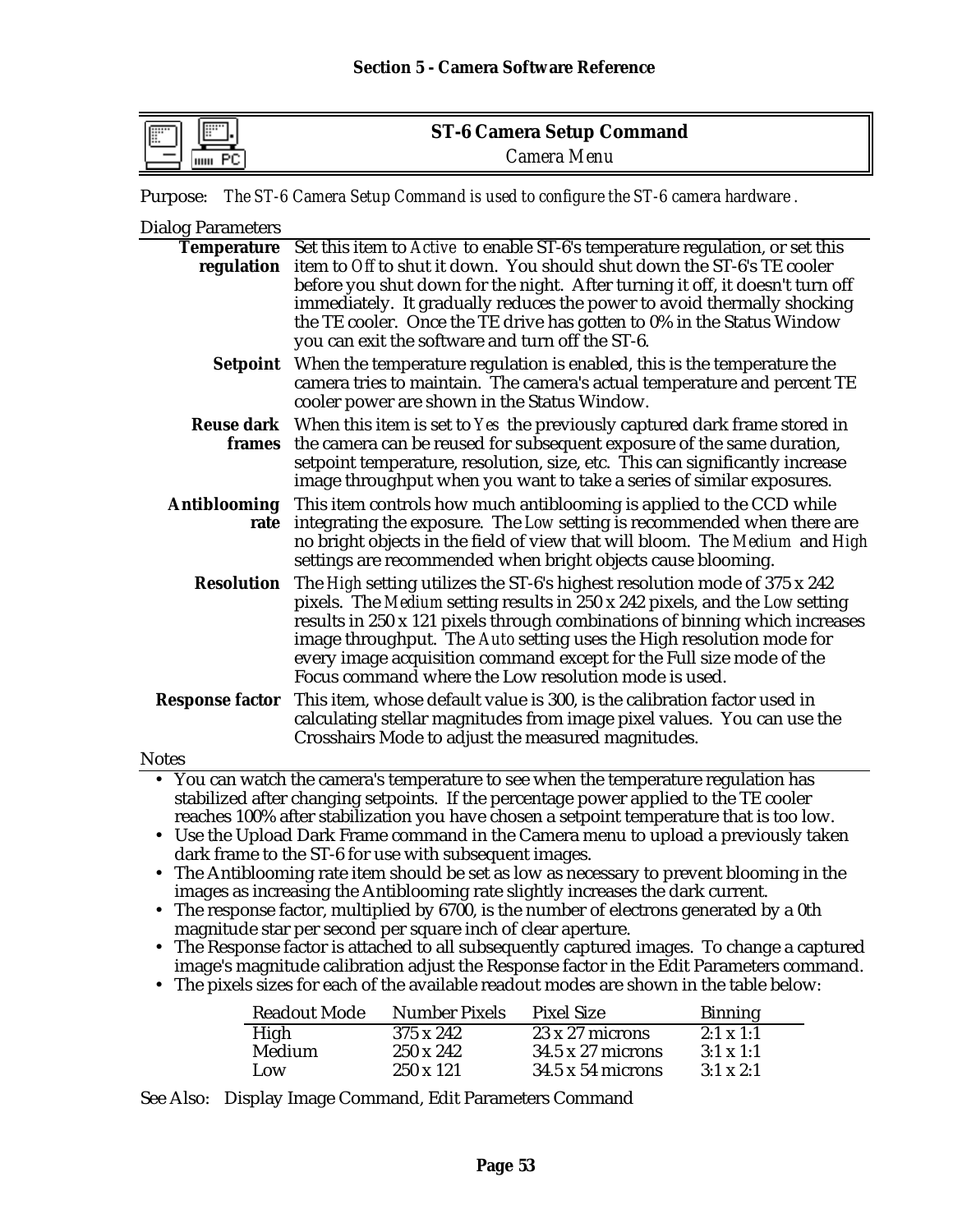

# **5.2.6. Display Menu on the Macintosh**

Purpose: *The commands in the Display menu on the Macintosh allow displaying extra information about the image in memory.*

### Commands

**Notes** 

| <b>Show Crosshair</b> | This command reveals the Crosshair Window where pixel<br>information is displayed as a crosshair is moved around in the<br>image.                                                                                                                  |
|-----------------------|----------------------------------------------------------------------------------------------------------------------------------------------------------------------------------------------------------------------------------------------------|
| <b>Show Histogram</b> | This command reveals the Histogram Window which shows a<br>histogram of the image's pixel values. The histogram is a plot of<br>the number of pixels (vertical axis) having a given pixel value or<br>number vs value (horizontal axis).           |
| <b>Parameter</b>      | This command brings up a dialog showing the image parameters<br>including the exposure time, temperature, pixel size, etc.                                                                                                                         |
| <b>Modifications</b>  | This command brings up a dialog showing a history of the<br>modifications made to the image since it was captured. This is<br>handy for remembering whether you "Removed Hot Pixels" etc., to<br>images you had previously captured and processed. |
| <b>Color Table</b>    | This command reveals the Color Table Editor where you can select<br>and create false-color color tables for displaying the images. This is<br>only available on Macintosh computers that support color or grey-<br>scale.                          |
| <b>Photo Mode</b>     | This command blacks out the entire screen and displays the image<br>in the center which can be handy for taking photographs, etc. To<br>exit from photo mode click the mouse or hit any key.                                                       |

• On the Macintosh the image is always displayed in the Picture Window. The brightness and contrast of the image is controlled by the items in the Contrast Window.

• The color tables available in the Color Table Editor are saved with the CCDOPS application, not with the image.

See Also: Macintosh Contrast Window, Macintosh Crosshair Window, Macintosh Color Table Editor.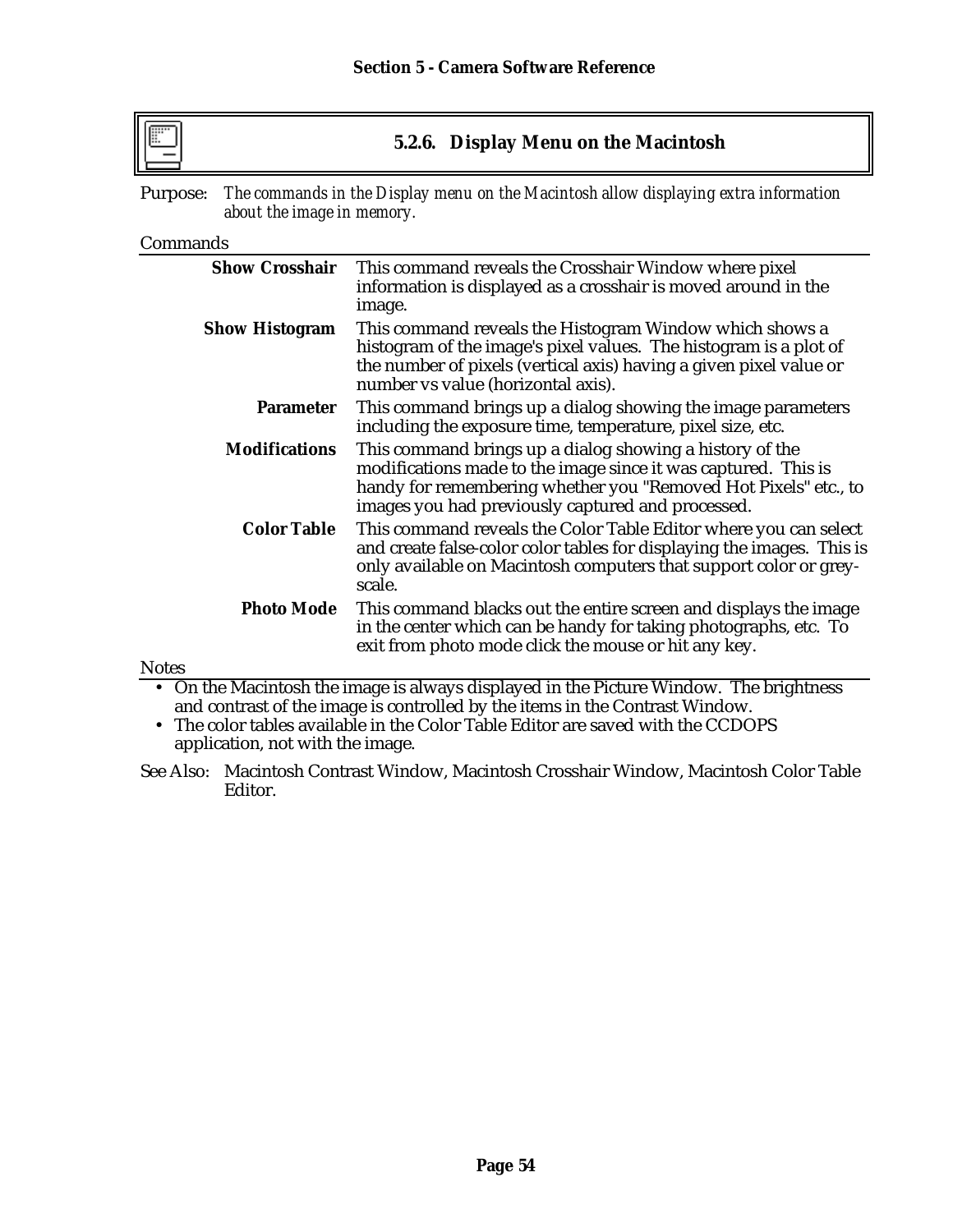**5.2.7. Display Menu on the PC**

Purpose: *The commands in the Display menu on the PC allow displaying the image and displaying additional information about the image.*

### Commands

| Image                        | This command switches to Graphics Mode and displays the image.                                                                                                                                                                                                                                                                                                                                                                                                                                                                                                                                                                                         |
|------------------------------|--------------------------------------------------------------------------------------------------------------------------------------------------------------------------------------------------------------------------------------------------------------------------------------------------------------------------------------------------------------------------------------------------------------------------------------------------------------------------------------------------------------------------------------------------------------------------------------------------------------------------------------------------------|
| Histogram                    | This command allows displaying the image's histogram in either<br>text or graphics format. The histogram shows the number of pixels<br>having a given pixel value or number vs value. In the text format<br>the histogram is shown in a table with a count of the number of<br>pixels for every 256 wide range of pixel values (0-255, 256-511, etc.).<br>In the graphics format the histogram is plotted with the vertical<br>axis representing the number of pixels and the horizontal axis<br>representing the pixel value.                                                                                                                         |
| <b>Parameter</b>             | This command brings up a dialog showing the image parameters<br>including the exposure time, temperature, pixel size, etc.                                                                                                                                                                                                                                                                                                                                                                                                                                                                                                                             |
| <b>Modifications</b>         | This command brings up a dialog showing a history of the<br>modifications made to the image since it was captured. This is<br>handy for remembering whether you "Removed Hot Pixels" etc., to<br>images you had previously captured and processed.                                                                                                                                                                                                                                                                                                                                                                                                     |
| <b>Load User Color Table</b> | This command allows you to load false-color color tables for<br>displaying images in the photo display mode.                                                                                                                                                                                                                                                                                                                                                                                                                                                                                                                                           |
| <b>Notes</b>                 |                                                                                                                                                                                                                                                                                                                                                                                                                                                                                                                                                                                                                                                        |
|                              | • Color tables are available for the EGA, MCGA, VGA and Super VGA displays.<br>• If you want to create your own false-color color tables refer to Appendix B.<br>$\mathbf{1} \cdot \mathbf{1} \cdot \mathbf{1} \cdot \mathbf{1} \cdot \mathbf{1} \cdot \mathbf{1} \cdot \mathbf{1} \cdot \mathbf{1} \cdot \mathbf{1} \cdot \mathbf{1} \cdot \mathbf{1} \cdot \mathbf{1} \cdot \mathbf{1} \cdot \mathbf{1} \cdot \mathbf{1} \cdot \mathbf{1} \cdot \mathbf{1} \cdot \mathbf{1} \cdot \mathbf{1} \cdot \mathbf{1} \cdot \mathbf{1} \cdot \mathbf{1} \cdot \mathbf{1} \cdot \mathbf{1} \cdot \mathbf{1} \cdot \mathbf{1} \cdot \mathbf{1} \cdot \mathbf{$ |

• On the right in the Data Buffer box of the Status Window the software shows which color tables are loaded. An E, M, V or X indicate the presence of the EGA, MCGA, VGA and XVGA (Super VGA) color tables.

See Also: Display Image Command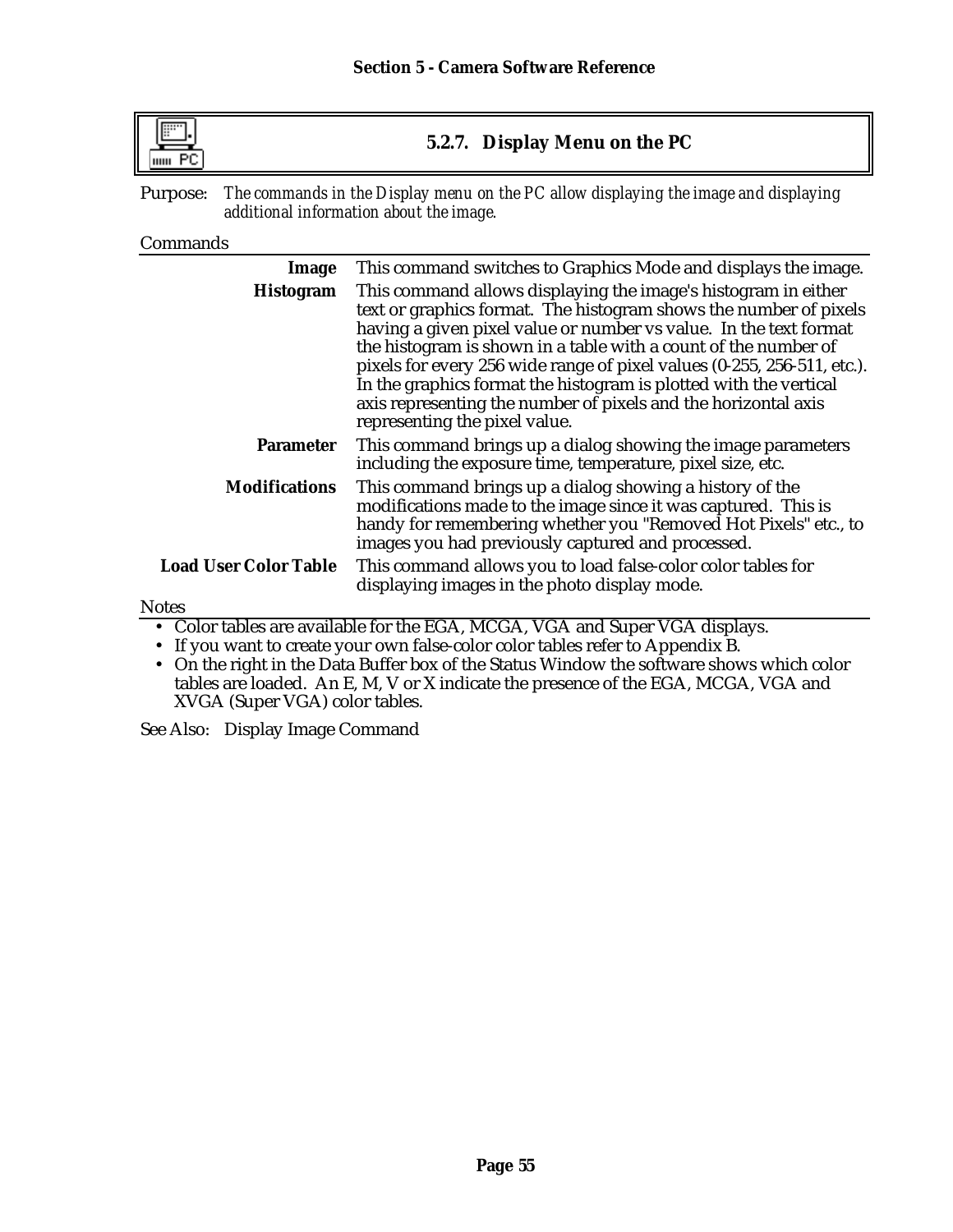| <b>IFT</b><br>║<br>-le- | <b>Display Image Command</b> |
|-------------------------|------------------------------|
| шш                      | Display Menu                 |

| Purpose: The Display Image Command is used on the PC to switch from Command Mode to Graphics |
|----------------------------------------------------------------------------------------------|
| Mode where the image is displayed.                                                           |

| <b>Dialog Parameters</b> |
|--------------------------|
|--------------------------|

| $P_{\text{muc}}$ and $P_{\text{muc}}$ |                                                                                                                                                                                                                                                                                                                          |
|---------------------------------------|--------------------------------------------------------------------------------------------------------------------------------------------------------------------------------------------------------------------------------------------------------------------------------------------------------------------------|
| Display mode                          | The Analysis mode allows you to use crosshairs to measure the image and<br>apply other image processing functions to the image. The Photo mode<br>clears the screen and displays the image in the center of the screen, void of<br>any text or menus. This is handy for taking photographs of the image.                 |
| <b>Auto contrast</b>                  | Set this item to Yes to have the software pick settings for the Background<br>and Range parameters below. This works well for most images except for<br>images containing only stars. Set this item to No if you want to manually<br>set the Background and Range parameters.                                            |
| Range                                 | <b>Background</b> When Auto contrast is not enabled, pixels with values below the<br>Background level are displayed as black. Pixels above the Background +<br>Range level are displayed as bright white. Pixels values between the<br>Background level and the Background + Range level are assigned shades of<br>grey. |
| <b>Smoothing</b>                      | When this item is set Yes the image is smoothed for display purposes. This<br>reduces the graininess of images at the expense of blurring.                                                                                                                                                                               |
| Negative image                        | Set this item to Yes to display the image as a negative. This can be handy<br>for dim nebulosity as the contrast of negative images is better for dim<br>objects.                                                                                                                                                        |
| Top/Left                              | In the photo display mode some display adapters do not have enough<br>resolution to display the entire image. These items indicate how many<br>pixels off the top and off the left to skip and not display.                                                                                                              |
|                                       | Color select In the photo display mode you have the choice of displaying the image<br>using the software's built in grey-scale color table (Standard setting) or by<br>using a false-color color table ( <i>User</i> setting).                                                                                           |
| <b>Notes</b>                          |                                                                                                                                                                                                                                                                                                                          |
|                                       | • The settings in the Display Image command do not modify the image data itself. They only<br>affect the display of the image.<br>. In the analysis display mode the software combines pivels as necessary to be able to display                                                                                         |

- In the analysis display mode the software combines pixels as necessary to be able to display the full image independent of display adapter setting.
- The grey-scale rendering of images may be better in the photo mode compared to the analysis mode on any given display adapter. The software takes advantage of the increased screen area and may try to dither the image to increase the grey-scale.
- Lowering the Background parameter makes the image brighter, revealing dimmer objects. Lowering the Range parameter increases the image's contrast.
- Auto contrast sets the Background and Range such that 10% of the pixels have intensities below the Background and 1% of the pixels have values above Background + Range.
- If you change either the Background or Range parameters the software will automatically switch Auto contrast off for you.
- If you want to create your own false-color color tables refer to Appendix B.

See Also: PC Setup Command, PC Display Mode Menus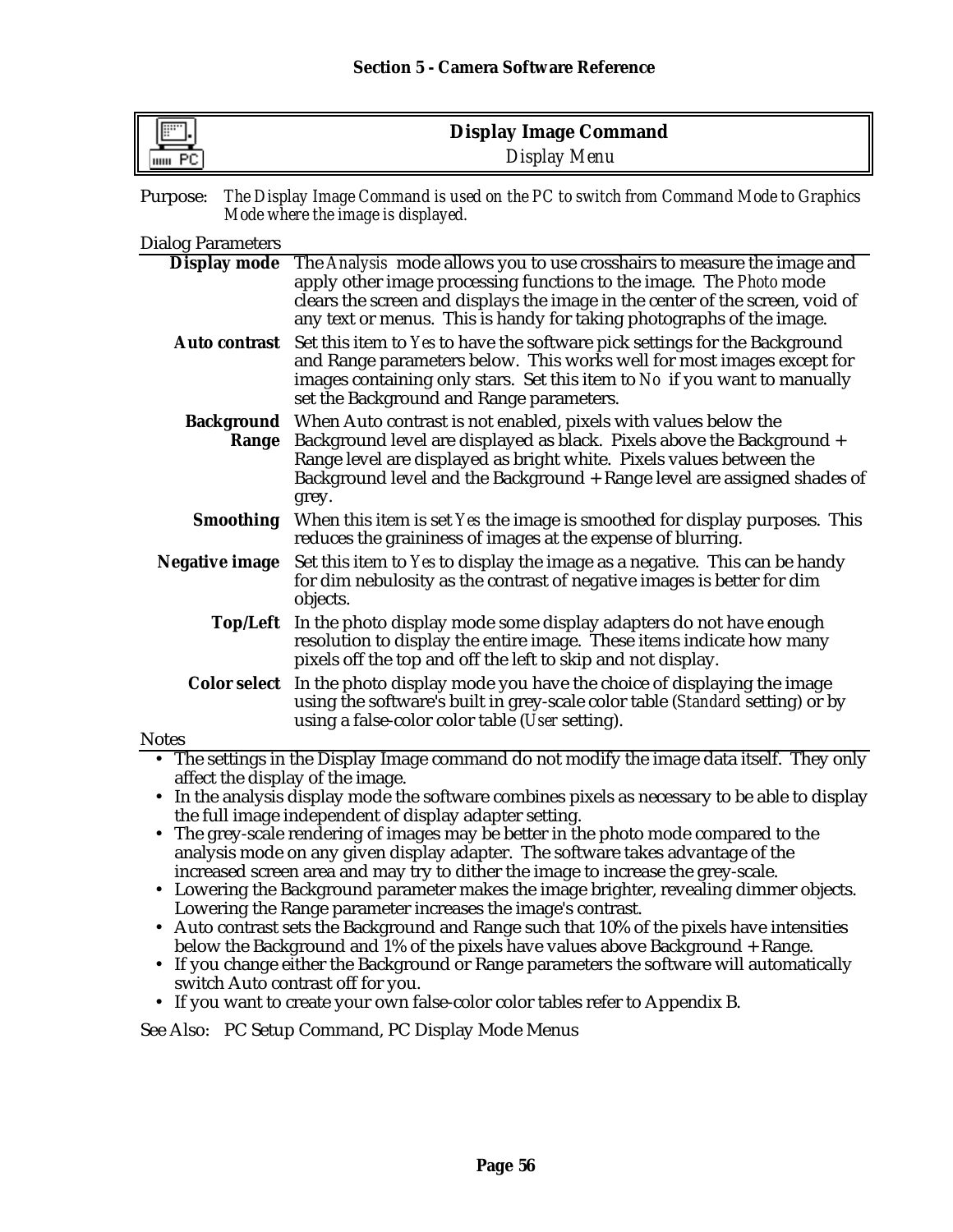# **PC Display Mode Menus**

Purpose: *On the PC, the analysis mode of the Display Mode contains pop-up menus which control the operation of the Display mode.*

# Display Menu Commands

|                       | X-Hairs This command, which can be invoked with the 'X' key, switches the Display<br>mode to Crosshair mode, revealing the X-Hairs menu described below.                                                                                                                                                                                                        |
|-----------------------|-----------------------------------------------------------------------------------------------------------------------------------------------------------------------------------------------------------------------------------------------------------------------------------------------------------------------------------------------------------------|
| H-flip                | This command, which can be invoked with the 'H' key, flips the image<br>horizontally.                                                                                                                                                                                                                                                                           |
| V-flip                | This command, which can be invoked with the 'V' key, flips the image<br>vertically.                                                                                                                                                                                                                                                                             |
| Zoom                  | This command, which can be invoked with the 'Z' key, allows you to Zoom<br>the image 4:1. A zoom region is shown on the image which can be<br>positioned with the mouse or the keyboard. Once positioned, hitting the 'Z'<br>key zooms the image, interpolating between pixels, and hitting the 'R' key<br>zooms the image by replicating each pixel 4x4 times. |
| Crop                  | This command, which can be invoked with the 'C' key, allows you to Crop<br>the image. A crop region is shown on the image which can be positioned<br>and sized with the mouse or the keyboard. Once positioned, hitting the 'C'<br>crops and redisplays the image.                                                                                              |
| <b>Smoothing</b>      | This command, which can be invoked with the 'S' key, toggles Smoothing<br>on and off, redisplaying the image.                                                                                                                                                                                                                                                   |
| <b>Negative</b>       | This command, which can be invoked with the 'N' key, toggles Negative<br>image on and off, redisplaying the image.                                                                                                                                                                                                                                              |
|                       | <b>Quit</b> This command, which can be invoked with the Esc or 'Q' key, exits from the<br>Display mode back to Command Mode.                                                                                                                                                                                                                                    |
| X-Hairs Menu Commands |                                                                                                                                                                                                                                                                                                                                                                 |
|                       | Set Position This command, which can be invoked with the 'S' key, zeros the separation<br>measurement by setting the home or zero location of the separation to the<br>crosshair's pixel coordinates when the key is pressed.                                                                                                                                   |
| Centroid              | This command, which can be invoked with the 'C' key, sets the home or<br>zero location of the separation to the coordinates of the centroid of the data<br>at the crosshair's position.                                                                                                                                                                         |
| <b>Position</b>       | This command, which can be invoked with the 'P' key, measures the<br>centroid of the data at the crosshair's position and updates the Separation<br>measurement to that location.                                                                                                                                                                               |
| <b>Background</b>     | This command, which can be invoked with the 'B' key, uses the data at the<br>crosshair's position as a measurement of the sky background for magnitude<br>and centroid calculations.                                                                                                                                                                            |
|                       | <b>Toggle Box</b> This command, which can be invoked with the 'T' key, toggles the size of<br>the box used in measuring the background, average pixel value, and<br>magnitudes from 3x3 pixels to 11x11 pixels.                                                                                                                                                 |
| $+/-$ Magnitude       | These commands, which can be invoked with the '+' and '-' keys, adjust the<br>image's response factor (from the Edit Parameters Command) in order to<br>adjust the calculated magnitudes by $\pm 0.1$ or $\pm 0.01$ magnitudes depending<br>on whether the shift key is held down.                                                                              |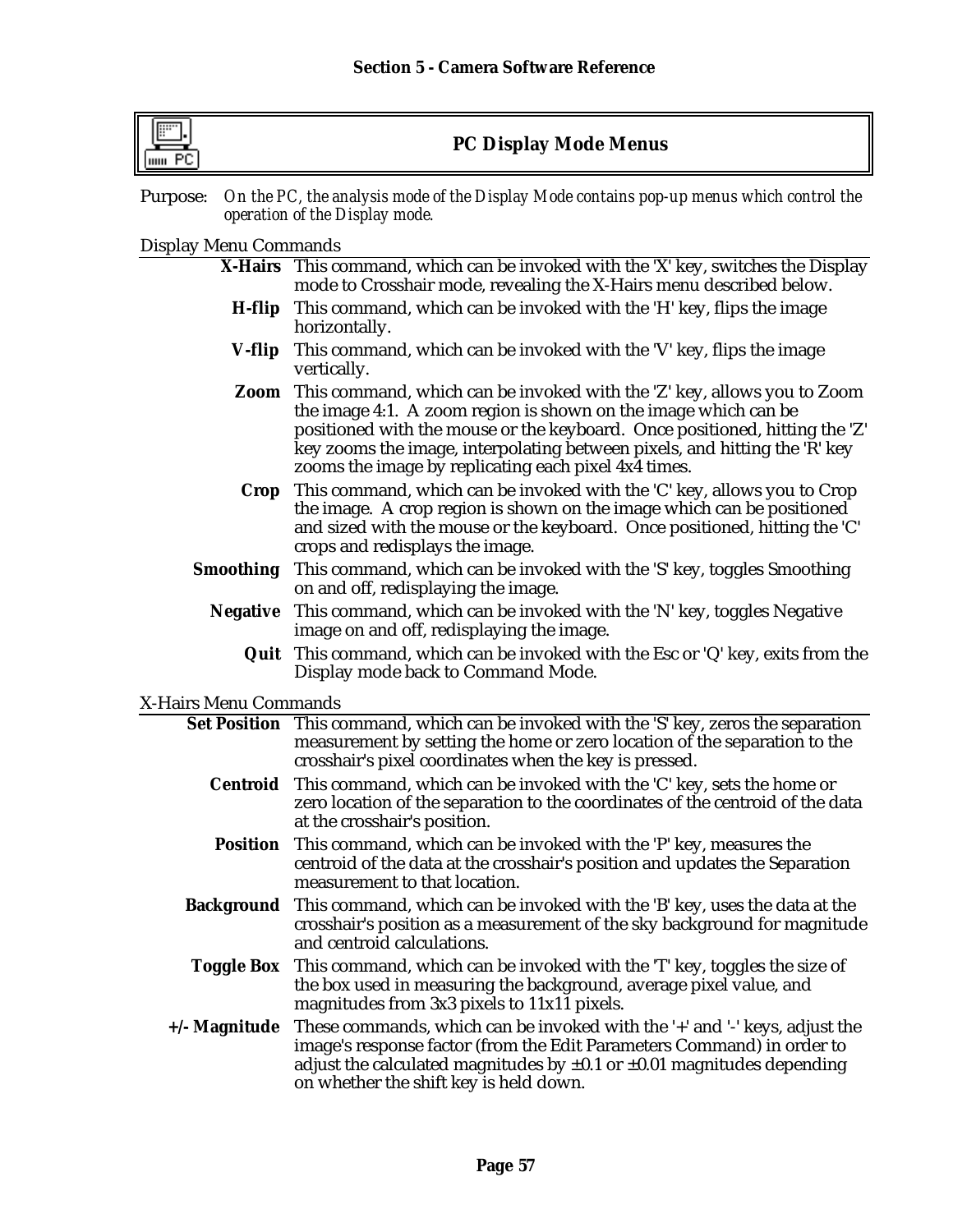**Quit** This command, which can be invoked with the Esc or 'Q' key, exits from the Crosshair mode back to Display mode.

#### Notes

- The I,J,K and M keys form a virtual keypad that moves the Crosshair, Zoom and Clip regions around 5 or 10 pixels at a time, depending on whether the shift key is held down.
- For a detailed explanation of the Separation and Magnitude measurements refer to section 6.7.



- For accurate stellar magnitude and centroid determinations you should always set a background region in an area of the image representing the background conditions around the star. If the star is buried in nebulosity then pick a background region with a similar nebular intensity.
- If you find it necessary to adjust the magnitude measurements you may wish to copy the resulting Response factor from the Edit Parameters command to the Camera Setup command so that subsequent images will be correct.
- Stellar magnitude calculations depend on the settings of the Response factor and Aperture area parameters in the Edit Parameters Command. The Diffuse Magnitude calculations additionally depend on the Focal length parameter.
- Separation calculations depend on the settings of the Focal length parameter in the Edit Parameters Command.
- Separations are shown in arcseconds. Orientations are with 0° up, working clockwise towards 360°.

See Also: Edit Parameters Command, Camera Setup Commands.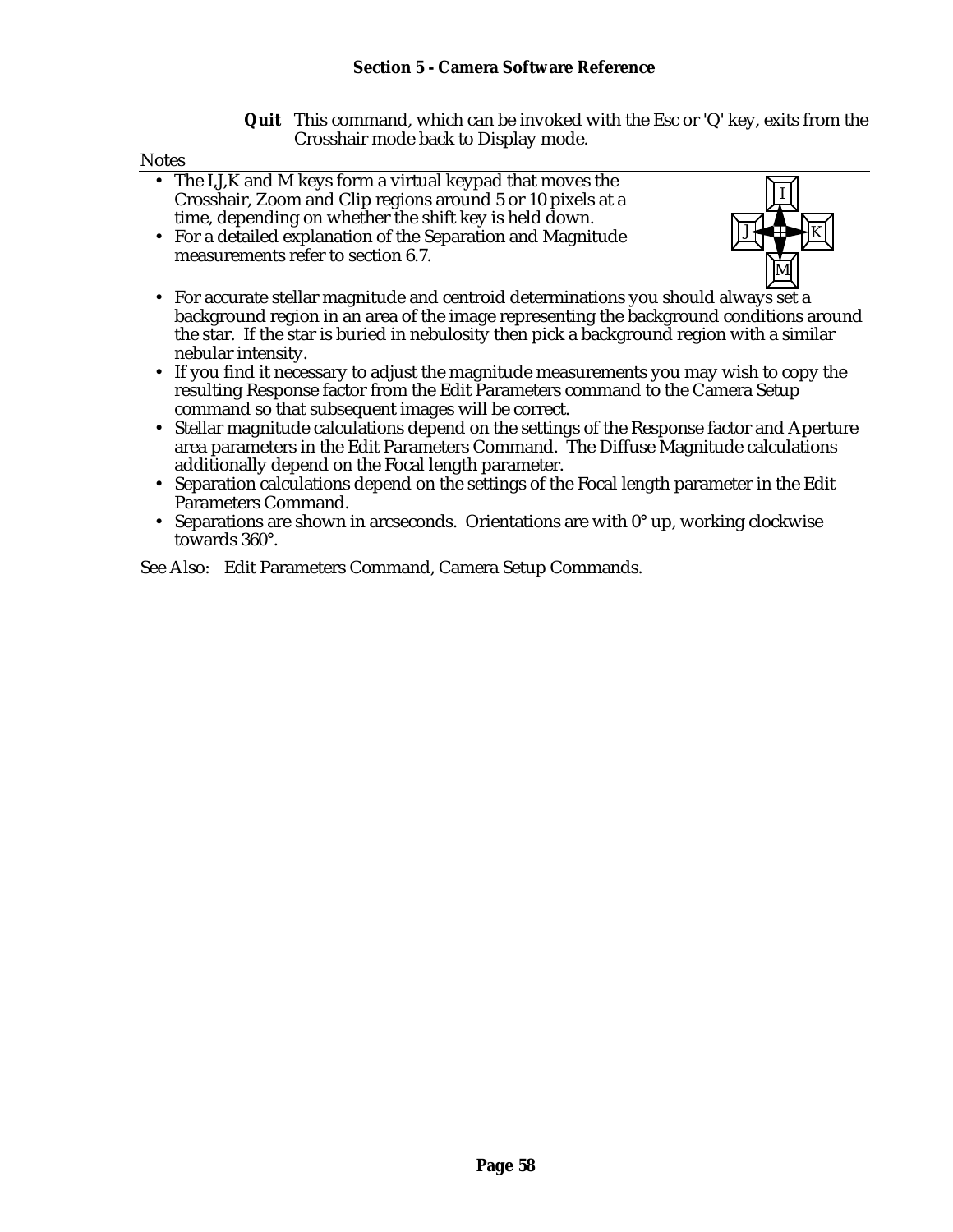**Macintosh Contrast Window**

Purpose: *On the Macintosh the Contrast Window contains controls that affect the display of the image in the Picture window.*

Window Items

| <b>Back/Range</b>                                                                                                                                                                                                                                                               | When Auto contrast is not enabled, pixels with values below the Back level                                                                               |  |  |
|---------------------------------------------------------------------------------------------------------------------------------------------------------------------------------------------------------------------------------------------------------------------------------|----------------------------------------------------------------------------------------------------------------------------------------------------------|--|--|
|                                                                                                                                                                                                                                                                                 | are displayed as black. Pixels above the Back + Range level are displayed<br>as bright white. Pixels values between the Back level and the Back + Range  |  |  |
|                                                                                                                                                                                                                                                                                 | level are assigned shades of grey.                                                                                                                       |  |  |
|                                                                                                                                                                                                                                                                                 | <b>Smooth</b> When this item is checked the image is smoothed for display purposes.<br>This reduces the graininess of images at the expense of blurring. |  |  |
| <b>Invert</b> When this item is checked the image is displayed as a negative. This can be<br>handy for dim nebulosity as the contrast of negative images is better for<br>dim objects.                                                                                          |                                                                                                                                                          |  |  |
| <b>Auto</b> When this item is checked the software sets the Back and Range parameters<br>based upon the image data. This works well for most images except for<br>images containing only stars. Uncheck this item if you wish to manually<br>set the Back and Range parameters. |                                                                                                                                                          |  |  |
|                                                                                                                                                                                                                                                                                 | <b>Do It</b> Hitting this button redisplays the image based upon the settings of the<br>other items in this window.                                      |  |  |
| <b>Notes</b>                                                                                                                                                                                                                                                                    |                                                                                                                                                          |  |  |
| • The settings in the Contrast Window do not modify the image data itself. They only affect                                                                                                                                                                                     |                                                                                                                                                          |  |  |
| the display of the image.                                                                                                                                                                                                                                                       |                                                                                                                                                          |  |  |
| Lowering the Back parameter makes the image brighter, revealing dimmer objects.                                                                                                                                                                                                 |                                                                                                                                                          |  |  |
| Lowering the Range parameter increases the image's contrast.                                                                                                                                                                                                                    |                                                                                                                                                          |  |  |
| Auto contrast sets the Background and Range such that 10% of the pixels have intensities<br>$\bullet$                                                                                                                                                                           |                                                                                                                                                          |  |  |
| below the Background and that 1% of the pixels have values above Background + Range.                                                                                                                                                                                            |                                                                                                                                                          |  |  |
|                                                                                                                                                                                                                                                                                 | If you change either the Background or Range parameters the software will automatically                                                                  |  |  |
|                                                                                                                                                                                                                                                                                 | switch Auto contrast off for you.                                                                                                                        |  |  |
|                                                                                                                                                                                                                                                                                 | • The Color Table Editor can be used to create your own false-color color tables.                                                                        |  |  |
|                                                                                                                                                                                                                                                                                 | • You have to click the Do It button to redisplay the image after changing the settings in the                                                           |  |  |

• You have to click the Do It button to redisplay the image after changing the settings in the Contrast Window (except the Auto checkbox which is automatic).

See Also: Macintosh Color Table Editor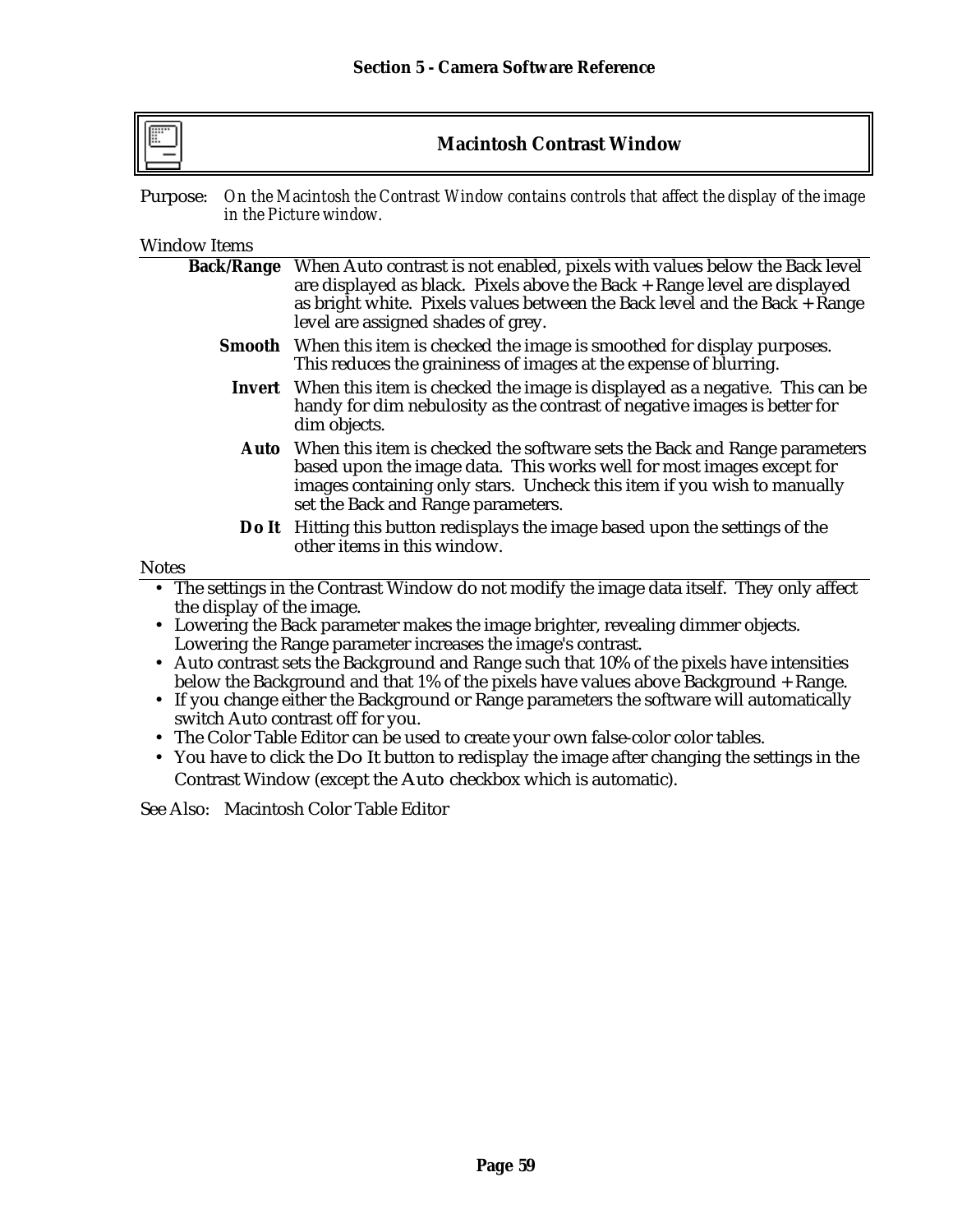**Macintosh Color Table Editor**

Purpose: *On the Macintosh the Color Table Editor allows you to create your own false-color color tables for displaying the images.*

### Window Items

|                | Table menu Use this pop-up menu item to select the table to select or edit.                                                                                                              |
|----------------|------------------------------------------------------------------------------------------------------------------------------------------------------------------------------------------|
|                | New Clicking on this button creates a new color table for you to edit.                                                                                                                   |
|                | <b>Delete</b> Clicking on this button deletes the active color table. Be careful because<br>you can not undo this!                                                                       |
|                | <b>Rename</b> Clicking on this button allows you to rename the active color table.                                                                                                       |
| Dup            | Clicking on this button makes a copy of the active color table for you to<br>edit.                                                                                                       |
| Ramp           | Clicking and dragging in the Color Table and then clicking this button<br>blends the colors in the selected region from the starting color to the ending<br>color.                       |
|                | <b>Done</b> Click on this button when you are all through with the Color Table Editor.                                                                                                   |
| <b>Notes</b>   |                                                                                                                                                                                          |
| Table.<br>$-1$ | • As you move the mouse around in the Color Table the active cell is shown below the Color<br>• You can change the color of any individual cell in the Color Table by double-clicking on |

that cell. This brings up the standard Macintosh Color Picker. • The Color Table Editor is only available on Macintosh models that support color or greyscale.

• The color tables available in the Color Table Editor are saved with the CCDOPS application, not the individual image files.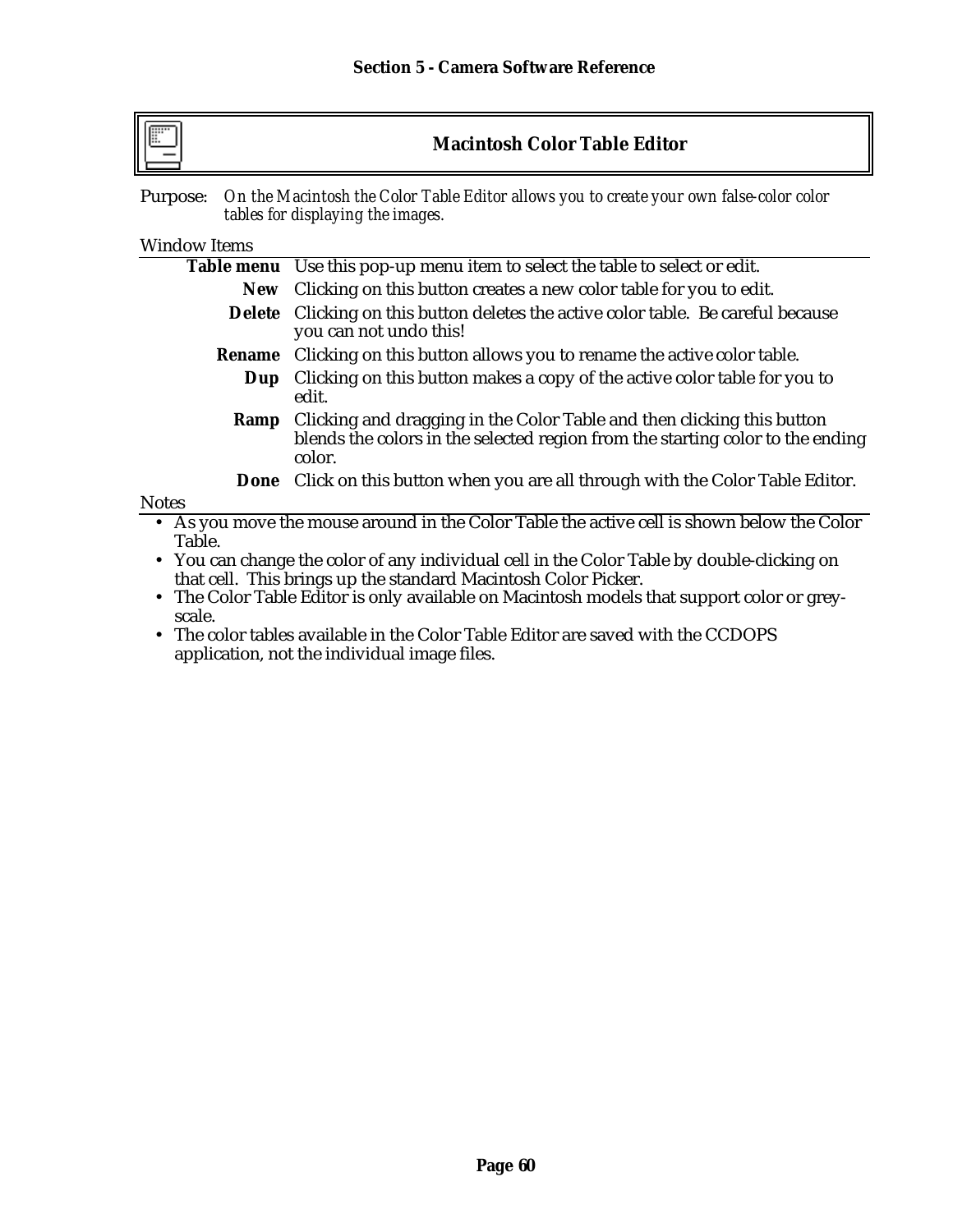**5.2.8. Utility Menu**

Purpose: *The commands in the Utility menu are image processing commands that modify the image data.*

Commands

| <b>Dark Subtract</b>      | Use this command to manually subtract a dark frame on the disk<br>from the image in memory. You would only do this if you did not<br>have the Grab command automatically subtract a dark frame.                                                                                                                                                                                                          |
|---------------------------|----------------------------------------------------------------------------------------------------------------------------------------------------------------------------------------------------------------------------------------------------------------------------------------------------------------------------------------------------------------------------------------------------------|
| Co-Add                    | Use this command to co-add an image on disk to the one in<br>memory. You can offset the images relative to one another in X<br>and Y. These offsets allow you to co-register the images. You can<br>also specify a count offset to be subtracted from the sum of the two<br>images which may be essential to prevent the sum of the two<br>images from saturating at 65535 counts.                       |
| <b>Smooth</b>             | This command smooths the image by combining each pixel with a<br>weighted sum of itself and its eight neighboring pixels, reducing<br>the graininess of the image at the expense of increasing blur. You<br>can select from three filter strengths which apply increasing<br>amounts of smoothing to the image.                                                                                          |
| <b>Sharpen</b>            | This command sharpens the image by performing an unsharp<br>masking operation. If you find the rings around star images buried<br>in nebulosity to be visually distracting then you should select the<br>Unipolar option, otherwise the Bipolar option should be used.                                                                                                                                   |
| <b>Flat Field</b>         | This command allows you to select a Flat Field image on disk to<br>use in flat field correcting the image in memory.                                                                                                                                                                                                                                                                                     |
| <b>Scale</b>              | This command allows you to scale the pixel values in an image<br>either linearly or logarithmically. You specify Background and<br>Range parameters which are used in scaling the image. Pixels with<br>values below Background become 100 and pixels with values<br>above Background + Range become 65535. Pixels with values<br>between Background and Background + Range are scaled<br>appropriately. |
| <b>Remove Cool Pixels</b> | This command removes dark pixels from images by replacing them<br>with a weighted sum of the pixel's eight neighbors. You select<br>from three strengths which affect varying degrees of dark pixels.                                                                                                                                                                                                    |
| <b>Kill Warm Pixels</b>   | This removes bright pixels from images by replacing them with a<br>weighted sum of the pixel's eight neighbors. You select from three<br>strengths which affect varying degrees of bright pixels.                                                                                                                                                                                                        |
| <b>Invert Pixels</b>      | This command makes the image into a negative image by inverting<br>the pixel values around the midpoint in intensity. It can be used to<br>make negative images for co-adding with pixel offsets.                                                                                                                                                                                                        |
| <b>Resample Pixels</b>    | This command resamples the image to effectively change the pixel<br>sizes to square pixels. It is handy for achieving the correct aspect<br>ratio in displayed or exported images although it reduces the<br>resolution slightly and adds an smoothed appearance to images.                                                                                                                              |
| <b>Pixel Math</b>         | This command allows you to do simple arithmetic operations on<br>the image such as adding or subtracting a constant or multiplying                                                                                                                                                                                                                                                                       |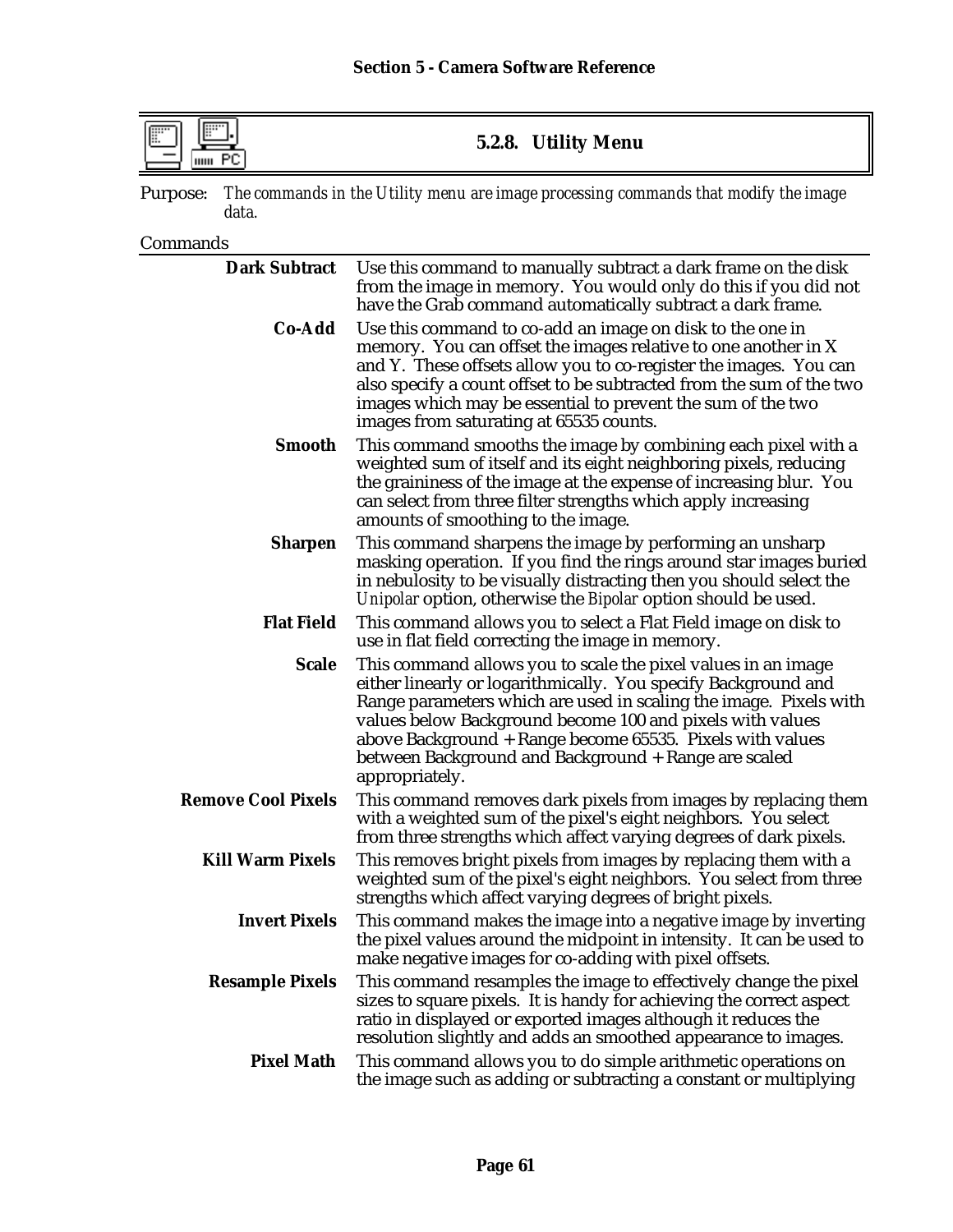| or dividing by a constant. This can be handy to make two images |
|-----------------------------------------------------------------|
| match each other in terms of brightness or contrast.            |

**Add by Track List** This command is used to create a Track and Accumulate Flat Field image from a standard Flat Field image and a Track List. This command combines the standard flat field image with itself using the offsets specified in the track list. You specify an offset level to subtract from each co-addition of the flat field file and you select the flat field and the track list files.

**Average Images** This command allows you to average several images together which can be useful for reducing noise. You select each of the images from the disk and the software averages them together and leaves the result in memory where it can be saved. Note that all images must be from the same model camera and have the same dimensions.

### **Edit Parameters** This command is used to edit the parameters attached to images such as the focal length, etc.

**Flip Horizontal** These commands flip the image horizontally or vertically. This is<br>**Flip Vertical** handy for making the orientation of your images match published handy for making the orientation of your images match published *(Macintosh Only)* images for comparison purposes.

*Note: On the PC these commands are available in the Display Mode menu.*

**Zoom 4x1** These commands are used to zoom the image 4x1. The Zoom **Replicate 4x1** command interpolates between pixels to create the zoomed pi **Replicate 4x1** command interpolates between pixels to create the zoomed pixels (*Macintosh Only*) and the Replicate command, which is accessed by holding the and the Replicate command, which is accessed by holding the Option key down before pulling down the Utility menu, replicates each pixel 4x4 times.

> Invoking these commands changes the cursor to a magnifying glass and shows the zoom region superimposed over the image. Place the zoom region by moving the mouse around in the image and then click to zoom the image or pull down the Utility menu and hit the Zoom 4x1 command again to abort. *Note: On the PC these commands are available in the Display Mode menu.*

**Crop** Click and drag in the Picture window to select a crop region then (*Macintosh Only*) use this command to crop the image. To cancel the Crop simply *(Macintosh Only)* use this command to crop the image. To cancel the Crop simply click in the Picture window.

*Note: On the PC this command is available in the Display Mode menu.*

### Notes

- Since these commands modify the image data itself you may wish to use them on a copy of the image, or when saving the image give it a new name.
- For further information on flat fielding Track and Accumulate images please refer to section 6.8.
- The Smooth and Invert Pixels commands are not the same as the Smoothing and Negative image parameters in the Display Image Command. The former modify the image pixel values where as the later do not.
- CCDOPS adds a bias of 100 counts to images to stop them from underflowing. A truely black image will show 100 counts with the Crosshair.
- Each modification made to the image through the commands in the Utility menu are recorded with the image and can be displayed using the Image Modifications command.

See Also: Edit Parameters Command, Image Modifications Command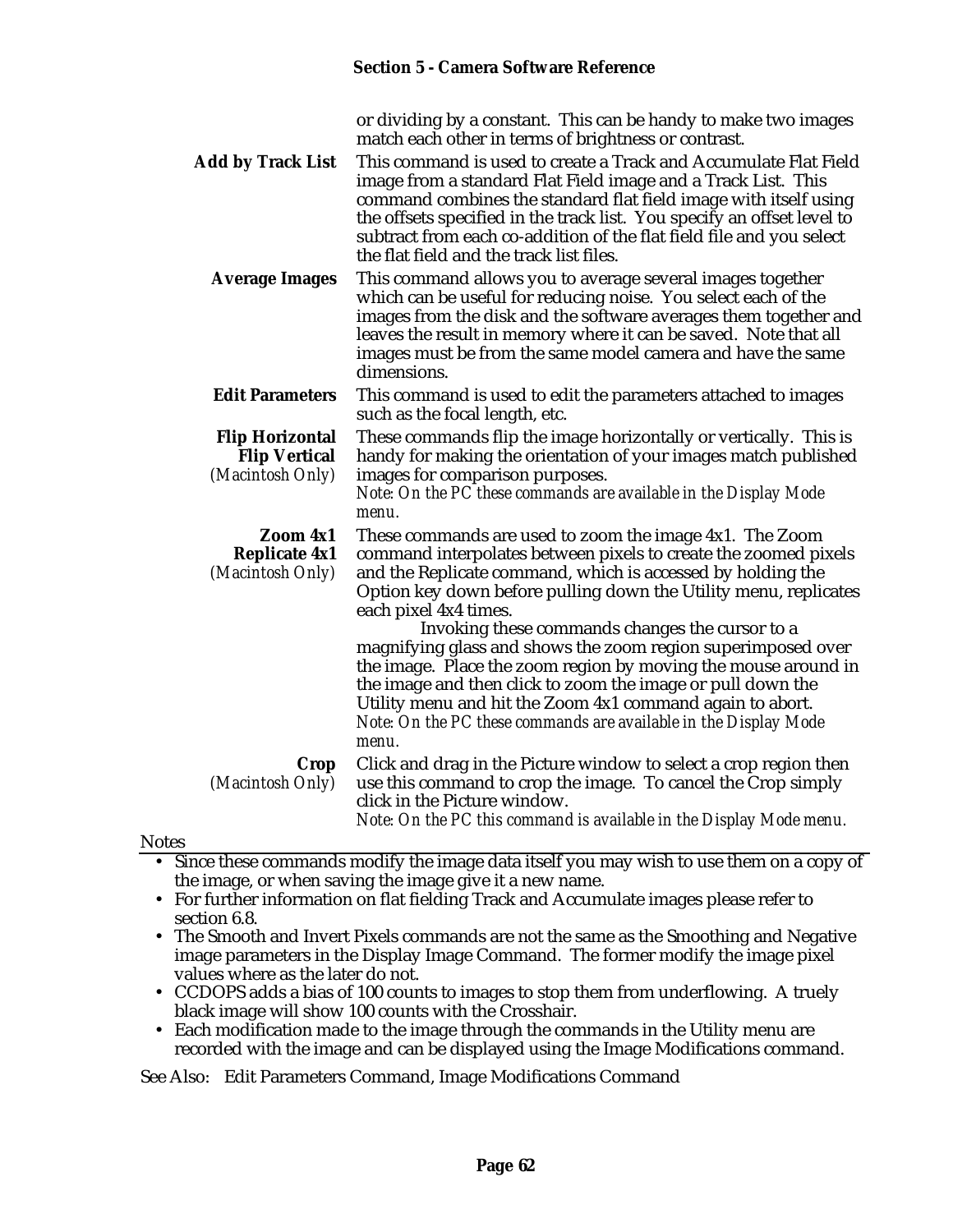| 信<br>F | <b>Edit Parameters Command</b> |
|--------|--------------------------------|
| HIIII  | <b>Utility Menu</b>            |

| Purpose: The Edit Parameters Command is used to change image parameters associated with captured |
|--------------------------------------------------------------------------------------------------|
| images such as the focal length, etc.                                                            |

#### Dialog Parameters

|              | Date of obs. You may change these items to reflect the date and time the image was                                                                                                                                   |  |
|--------------|----------------------------------------------------------------------------------------------------------------------------------------------------------------------------------------------------------------------|--|
| Time of obs. | acquired. These values are initialized from the system clock when the                                                                                                                                                |  |
|              | image is captured.                                                                                                                                                                                                   |  |
|              | <b>Exposure time</b> There should be no reason to change this. It is set by the software to be the<br>total integration period for the image, including all snapshots in the case of<br>Track and Accumulate images. |  |
|              | <b>Focal length</b> Change this item to reflect the focal length (in inches) of the telescope used<br>to capture the image. This value is copied from the Telescope Setup<br>Command when the image is captured.     |  |
|              | Aperture Change this item to reflect the clear aperture (in square-inches) of the<br>telescope used to capture the image. This value is copied from the<br>Telescope Setup Command when the image is captured.       |  |
|              | Optical Filter Change this charcter string to reflect any optical filter you may have used to<br>capture the image.                                                                                                  |  |
|              | <b>Response factor</b> Change this item to calibrate the magnitude measurements for the given<br>image. The magnitude adjustment functions of the Display Image<br>command adjust this value accordingly.            |  |
|              | Observer Change this item to reflect the name of the observer that captured the<br>image. This value is copied from the Telescope Setup Command when the<br>image is captured.                                       |  |
| Note         | Set this item to any descriptive information you wish attached to the image,<br>such as the object name, etc.                                                                                                        |  |
| <b>Notes</b> |                                                                                                                                                                                                                      |  |
|              | • Adjust the Focal length parameter to calibrate the separation measurements. If the                                                                                                                                 |  |

• Adjust the Focal length parameter to calibrate the separation measurements. If the separations are coming out too small by some percentage, raise the focal length by the same percentage.

- Adjust the Response factor or Aperture area to calibrate the magnitude measurements. If the magnitudes are coming out too high (the calculated star brightness is too dim) then you would lower the Response factor or Aperture area accordingly. Remember an increase in of 1.0 magnitude corresponds to a decrease in brightness of  $2.5$  times (5 magnitudes = 100X,  $0.01$  magnitude =  $6\%$ ).
- If you find you have to make adjustments to the Focal length, Aperture area or Response factor then you should make the same changes to the values in the Camera Setup or Telescope Setup commands so that subsequent images will be correct.

See Also: Telescope Setup Command, Display Image Command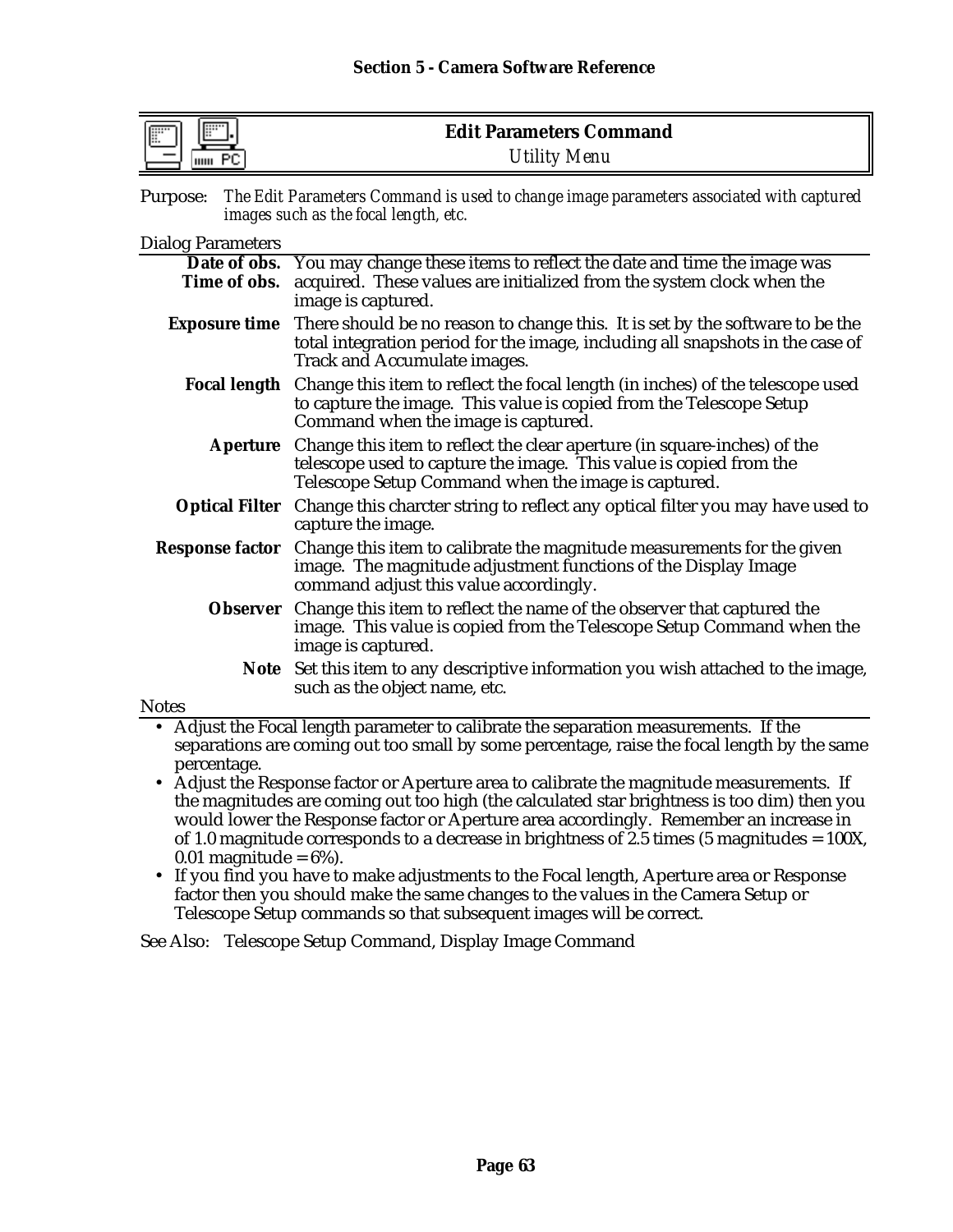| IFT<br>m<br>- 15<br><b>Misc Menu</b><br>5.2.9.<br>шш |
|------------------------------------------------------|
|------------------------------------------------------|

Purpose: *The commands in the Misc menu allow you to setup the CCDOPS software for your computer and telescope.*

#### Commands

| <b>Mac Setup</b>                           | This command allows you to configure CCDOPS for your model                                                                                                               |
|--------------------------------------------|--------------------------------------------------------------------------------------------------------------------------------------------------------------------------|
| (Macintosh Only)                           | Macintosh computer.                                                                                                                                                      |
| <b>PC Setup</b>                            | This command allows you to configure CCDOPS for your model                                                                                                               |
| $(PC \, Only)$                             | PC or PC Compatible computer.                                                                                                                                            |
| <b>Telescope Setup</b>                     | This command allows you to configure CCDOPS for the telescope<br>you are using to acquire images.                                                                        |
| <b>Loopback COM Test</b><br>$(PC \, Only)$ | This command allows you to test whether the serial ports on your<br>PC are compatible with the CCDOPS software. For further<br>information on this refer to section 6.9. |

**Notes** 

• The settings from the setup commands are retained in a CCDOPS.CFG configuration file so that they are preserved the next time you run CCDOPS. This is true of many of the settings throughout CCDOPS.

See Also: Mac Setup Command, PC Setup Command, Telescope Setup Command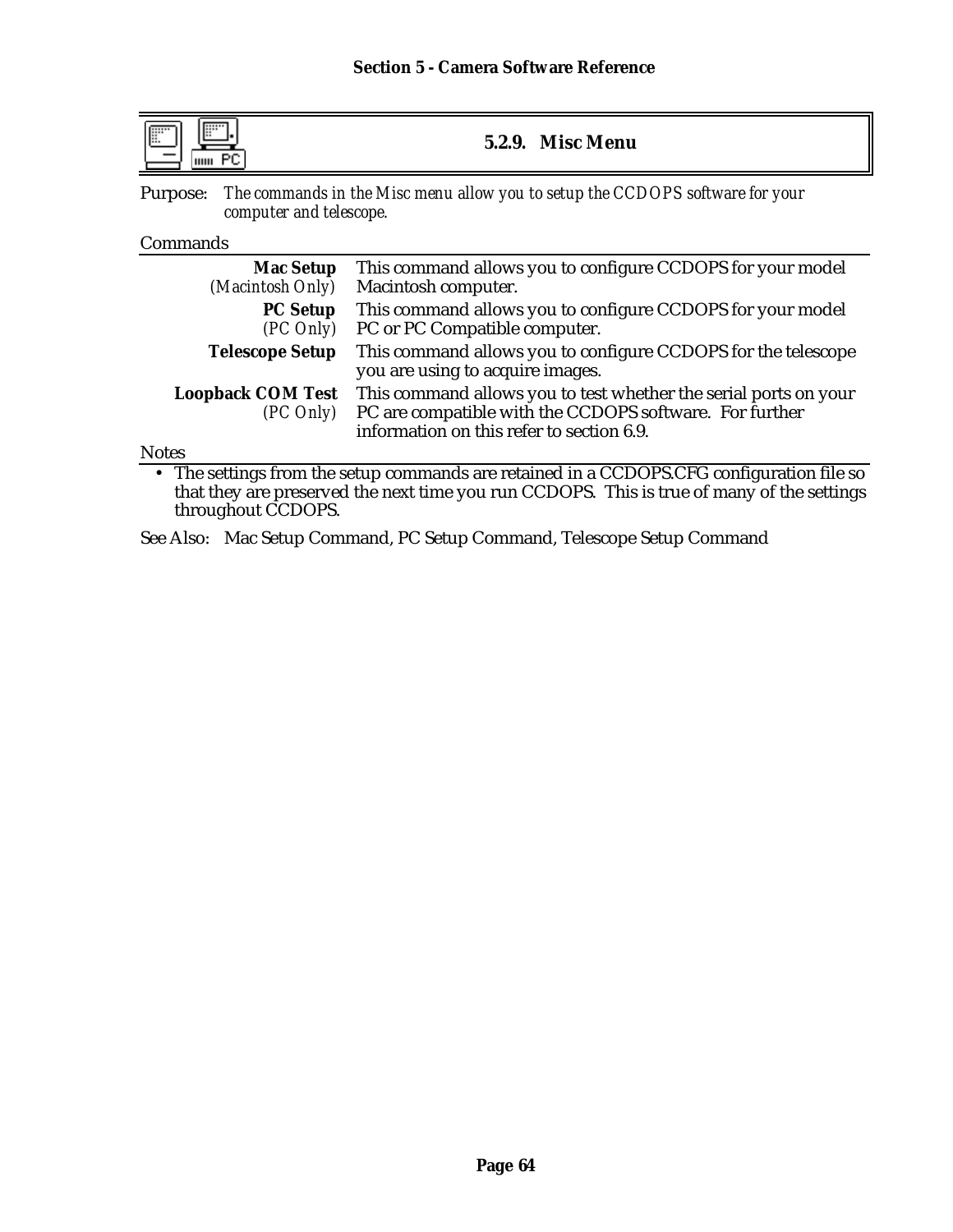| $\mathbb{F}$ | <b>Mac Setup Command</b> |
|--------------|--------------------------|
|              | Misc Menu                |

| Purpose: The Mac Setup Command is used to configure CCDOPS to your model of Macintosh |
|---------------------------------------------------------------------------------------|
| <i>computer.</i>                                                                      |

### Dialog Parameters

|                    | <b>COM Port</b> Select the serial port that is connected to                                                                                                                                                                                                                                                                                                                                                            |                  |
|--------------------|------------------------------------------------------------------------------------------------------------------------------------------------------------------------------------------------------------------------------------------------------------------------------------------------------------------------------------------------------------------------------------------------------------------------|------------------|
|                    | the camera. Typically you will use the                                                                                                                                                                                                                                                                                                                                                                                 |                  |
|                    | Modem port and leave the Printer port                                                                                                                                                                                                                                                                                                                                                                                  |                  |
|                    | for printing.                                                                                                                                                                                                                                                                                                                                                                                                          | Printer<br>Modem |
|                    | <b>Baud rate</b> Set this item to Auto to have CCDOPS determine the fastest Baud rate that<br>the software and camera can use or manually select a fixed Baud rate if you<br>have troubles with Auto.                                                                                                                                                                                                                  |                  |
|                    | <b>Graphics mode</b> On black and white (no grey-scale) Macintosh models, like the Classic and<br>some of the portables, you can choose 2 Color Precision or 2 Color Fast<br>modes. The precision setting uses a slower but visually more pleasing<br>algorithm to simulate grey-scale on these two color systems. On models<br>with color or grey scale you should select the 256 Color mode.                         |                  |
| <b>Annunciator</b> | When this item is set to On the software plays a little tune when an image<br>has finished downloading (Beethoven's 5th). It also emits two tones when<br>the software starts (low note followed by a high note) or finishes (high note<br>followed by a low note) taking a light frame to let you know when to guide<br>if you are manually guiding exposures. If you find this annoying then you<br>can turn it off. |                  |
| <b>Notes</b>       |                                                                                                                                                                                                                                                                                                                                                                                                                        |                  |
|                    | • If you decide to use the Printer port then you will have to turn off AppleTalk and any                                                                                                                                                                                                                                                                                                                               |                  |

- background printing options you have installed.
- The COM port and Baud rate used in talking to the camera are displayed in the lower-left corner of the Status Window.
- If you find that the image display on the Macintosh, with its square aspect-ratio pixels, is distracting you could use the Resample Pixels command in the Utility menu to produce an image that will display with the correct aspect-ratio. You should do this on a copy of the image as it modifies the image data.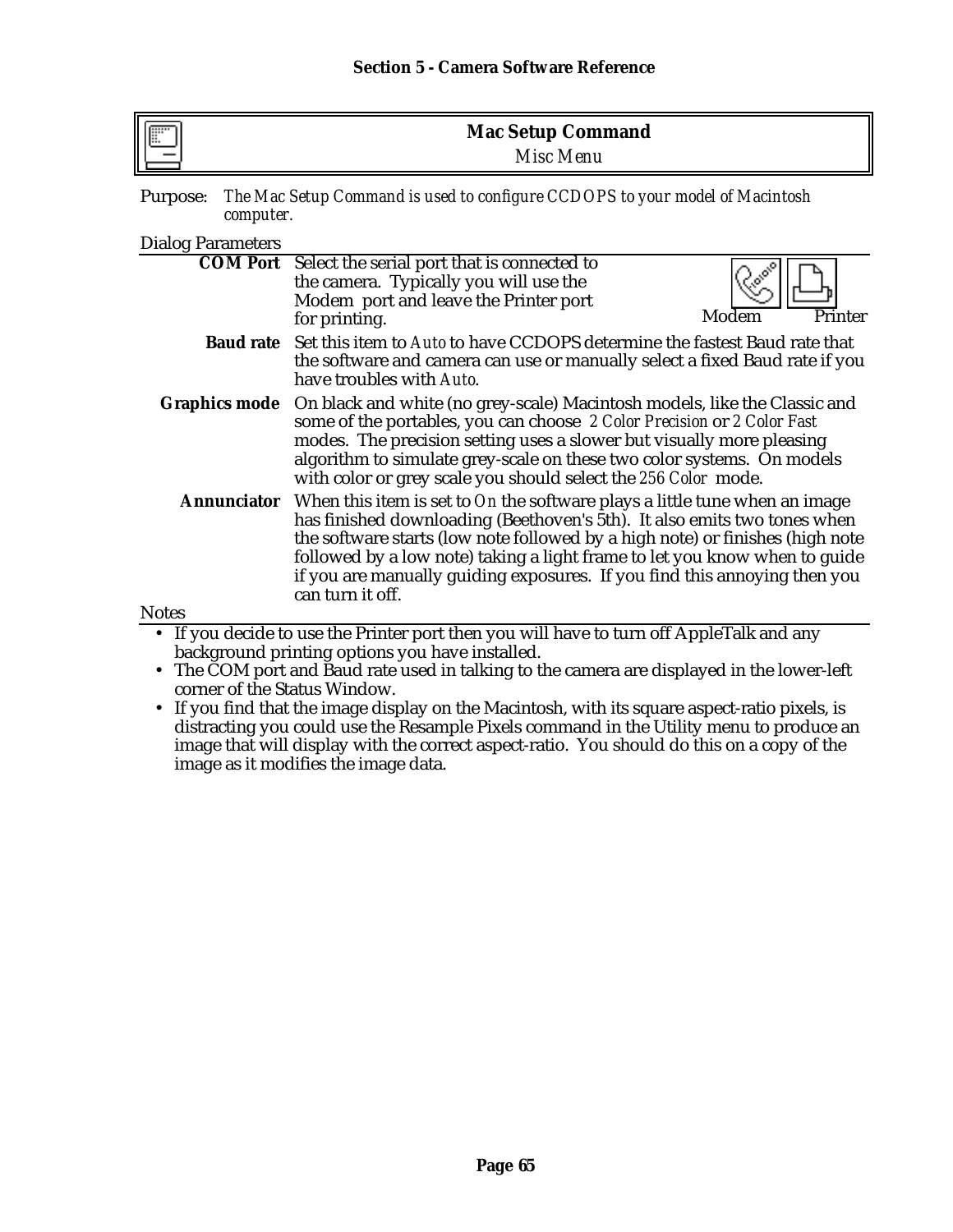| lli<br><b>Filling</b><br>11:: | <b>PC Setup Command</b> |  |
|-------------------------------|-------------------------|--|
| вr<br>шш                      | Misc Menu               |  |

| Purpose: The PC Setup Command is used to configure CCDOPS to your particular model of PC or PC |
|------------------------------------------------------------------------------------------------|
| Compatible computer.                                                                           |

#### Dialog Parameters

|                     | Graphics card Set this item to Auto to have CCDOPS detect the graphics capabilities of |
|---------------------|----------------------------------------------------------------------------------------|
|                     | your computer or set it to the type of graphics adapter resident in your               |
|                     | system. If you have a Super VGA card that adheres to the VESA standard                 |
|                     | the Auto setting should detect the card and use the extended resolution                |
|                     | capabilities in the Photo display mode. If not and you have a Paradise                 |
|                     | compatible or Tseng 4000 based Super VGA then you might want to select                 |
|                     | the <i>Paradise</i> or <i>Tseng</i> modes.                                             |
|                     |                                                                                        |
| <b>COM</b> port     | Select the serial port that is connected to the camera. Make sure there are            |
|                     | no conflicts with a mouse or other peripheral.                                         |
| <b>Baud rate</b>    | Set this item to Auto to have CCDOPS determine the fastest Baud rate that              |
|                     | the software and camera can use or manually select a fixed Baud rate if you            |
|                     | have troubles with Auto.                                                               |
| Paradise mode       | If you have a Paradise compatible or Tseng 4000 based Super VGA board                  |
| <b>Tseng mode</b>   | that is not VESA compatible then set these items to the hexadecimal mode               |
|                     | byte required to put the card into either the 640x400 or 640x480 graphics              |
|                     | mode with 256 colors.                                                                  |
|                     |                                                                                        |
| Color display       | Set this item to Color if you have a color monitor or Monochrome if you have           |
|                     | a monochrome monitor. If you have a color monitor you may want to try                  |
|                     | the NiteVision mode which uses red colors for the Command Mode and                     |
|                     | Graphics Mode displays, making night vision adaption easier.                           |
| <b>Aspect</b>       | In the Photo display mode, this item stretches or shrinks the image's widths           |
|                     | to correct for the difference in aspect ratio between the CCD and the                  |
|                     | display. Setting the Aspect greater than 1.0 widens the displayed image,               |
|                     | assuming there are enough display pixels. Setting the Aspect less than 1.0             |
|                     | narrows the displayed image.                                                           |
| <b>Mouse button</b> | Set this item to the button you like to use on your mouse.                             |
| <b>Annunciator</b>  | When this item is set to On the software plays a little tune when an image             |
|                     | has finished downloading (Beethoven's 5th). It also emits two tones when               |
|                     | the software starts (low note followed by a high note) or finishes (high note          |
|                     | followed by a low note) taking a light frame to let you know when to guide             |
|                     | if you are manually guiding exposures. If you find this annoying then you              |
|                     | can turn it off.                                                                       |
| ntes                |                                                                                        |

### Notes

- VGA users, and ST-4X users in particular, may wish to select the MCGA graphics card as it offers lower resolution but better grey-scale rendering of images.
- The high resolution modes of the Super VGA boards are used in the Photo display mode of the Display Image command.
- In the Photo display mode on the MCGA and Super VGA displays you can use the arrow keys to adjust the brightness and contrast of the displayed images within a limited range without having to redisplay the image. The left and right arrow keys adjust the brightness and the up and down arrow keys adjust the contrast.
- CCDOPS software tries to use the VESA modes 100 or 101 in the Photo display mode which are the 640x400 or 640x480 pixel, 256 color modes.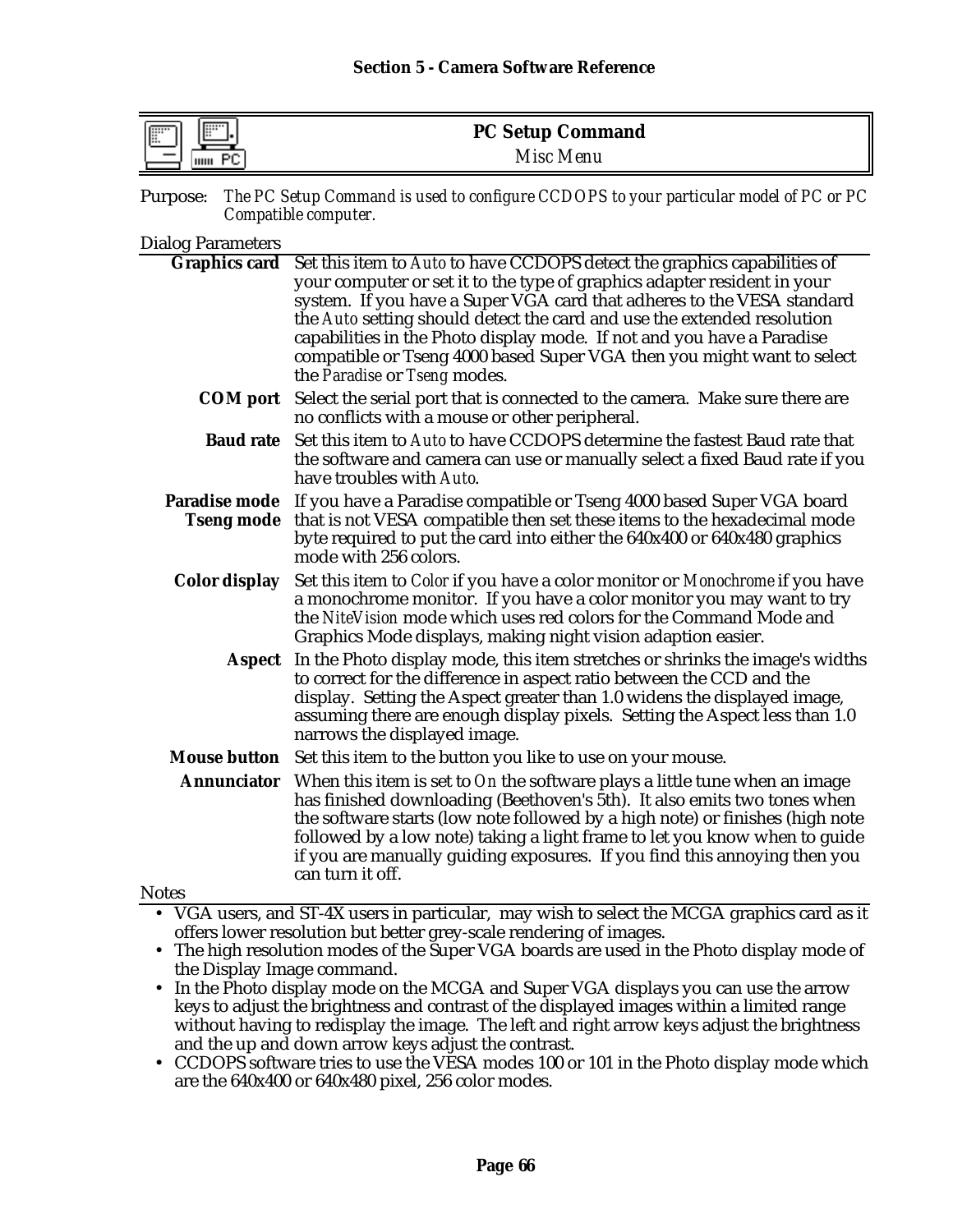| lli<br>F<br>. I. | <b>Telescope Setup Command</b> |  |
|------------------|--------------------------------|--|
| THILL            | Misc Menu                      |  |

Purpose: *The Telescope Setup Command is used to configure CCDOPS to the type of telescope you are using to acquire images.*

### Dialog Parameters

|                                                                                             | Focal length Set this item to the focal length of your telescope in inches. For example if           |  |
|---------------------------------------------------------------------------------------------|------------------------------------------------------------------------------------------------------|--|
|                                                                                             | you are using an f/10 C8, the approximate focal length would be 80 inches                            |  |
|                                                                                             | (f/10 times 8 inches). Don't forget to include the effects of any focal                              |  |
|                                                                                             | reducers or barlow lenses you may be using.                                                          |  |
|                                                                                             | Aperture Set this item to the clear aperture area of your telescope in square inches.                |  |
|                                                                                             | For a round telescope with a central obstruction the aperture area is                                |  |
|                                                                                             | $(100 - %$ of Obstruction)/100 $*$ 3.14 $*$ (Diameter/2) <sup>2</sup> . For example a C8 with        |  |
|                                                                                             | a 15% obstruction has a clear aperture of $(100 - 15)/100 * 3.14 * (8/2)^2 = 42.7$<br>square inches. |  |
|                                                                                             | <b>Observer</b> Enter your name or the name of your observatory in this item.                        |  |
| <b>Notes</b>                                                                                |                                                                                                      |  |
| • The settings of these items are copied to each new image when it is captured.             |                                                                                                      |  |
| • If you find you have to make adjustments to an image's Focal length or Aperture area then |                                                                                                      |  |

you should make the same changes to these values so that subsequent images will be correct.

• Although the settings of these items will not effect the quality of captured images in any way, the value of Focal length parameter copied to the image's parameters is used in the calculation of Separations and Diffuse Magnitudes. In addition, the copy of the Aperture parameter is used in the calculations of Stellar and Diffuse Magnitude.

See Also: Edit Parameters Command, Camera Setup Commands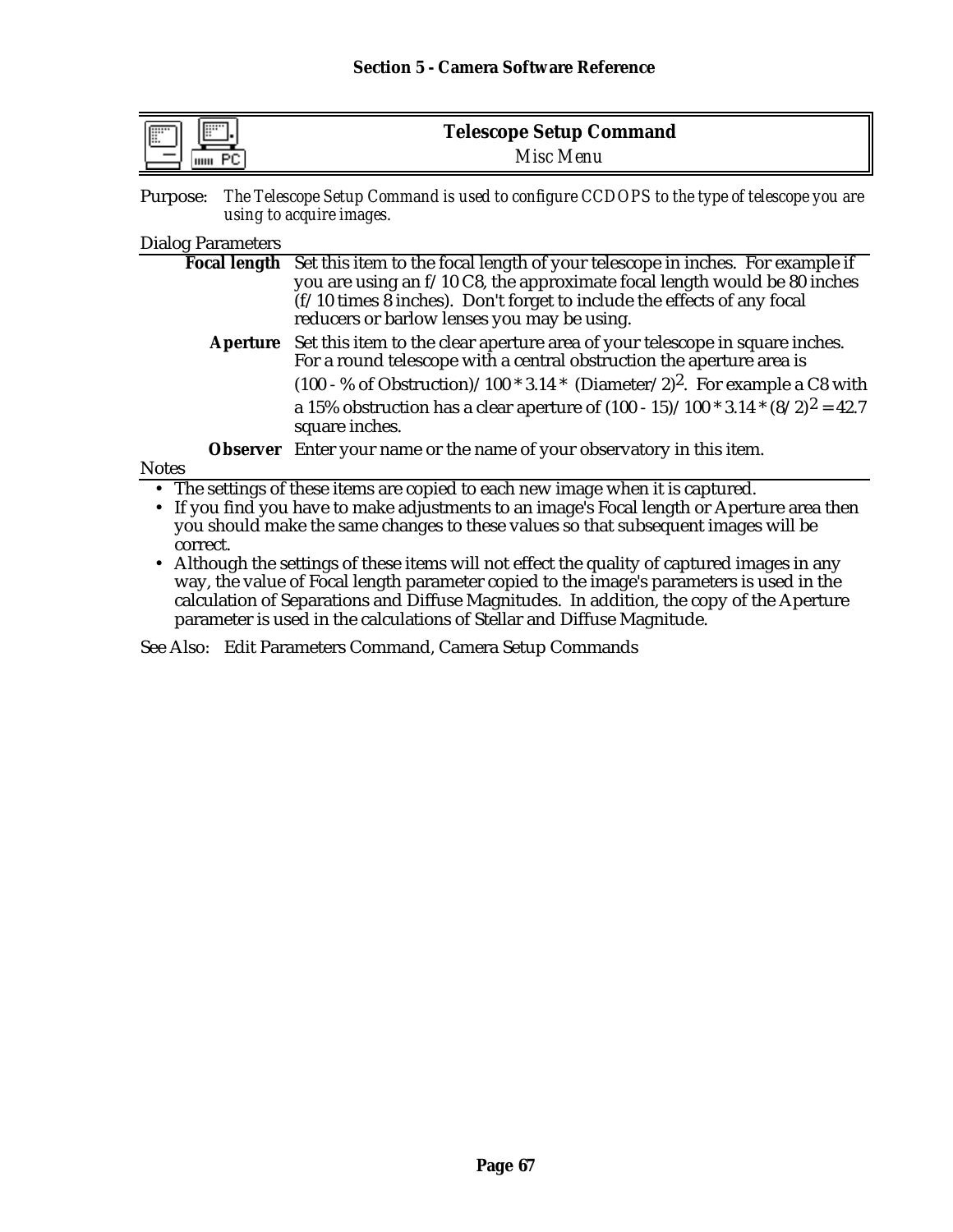| IF | 5.2.10. Track Menu |
|----|--------------------|
|----|--------------------|

Purpose: *The commands in the Track menu allow using the CCD camera as an autoguider or taking Track and Accumulate images.*

#### Commands

| <b>Track and Accumulate</b> | This command allows you take several short duration images and<br>automatically co-register and co-add them to get the benefits of a<br>longer exposure without having to guide.                                                                                                                                                                                                     |
|-----------------------------|--------------------------------------------------------------------------------------------------------------------------------------------------------------------------------------------------------------------------------------------------------------------------------------------------------------------------------------------------------------------------------------|
| <b>Track</b>                | This command allows you to use your ST-4X, ST-5 or ST-6 as an<br>autoguider. You enter the exposure time and the software takes a<br>full field of view image where you select a guide star. The software<br>then enters Track mode where it makes telescope corrections to<br>keep the guide star at a fixed position in the field of view.                                         |
| <b>Calibrate</b>            | This command is used to calibrate the telescope drive for tracking<br>purposes.                                                                                                                                                                                                                                                                                                      |
| <b>Tracking Parameters</b>  | This command offers several parameters that allow you to fine tune<br>the tracking performance of the system.                                                                                                                                                                                                                                                                        |
| <b>Move Telescope</b>       | With this command you select one of the four relays in the CPU<br>and a duration and that relay is then activated for that period of<br>time, moving the telescope. Two speeds are available if you use<br>the Alarm Relay as discussed in the notes below. This is handy for<br>seeing if you have correctly interfaced the CPU's Relay port to the<br>telescope's hand controller. |
| Notes                       |                                                                                                                                                                                                                                                                                                                                                                                      |

• You need to use the Calibrate command to calibrate your telescope's drive corrector before using the Track Command or having the Track and Accumulate command make corrections between images.

- In the Track mode the software shows the X and Y guiding error in pixels.
- If you wire the Alarm Relay in the CPU to your hand controller in a way such that it controls the correction speed you can use the Move Telescope command's Speed parameter to access the different speeds. With the Speed set to *Set rate* the alarm relay is activated simultaneously with the selected relay. With the Speed set to *Track rate* the alarm relay is not activated.

See Also: Track and Accumulate Command, Calibrate Track Command, Tracking Parameters Command.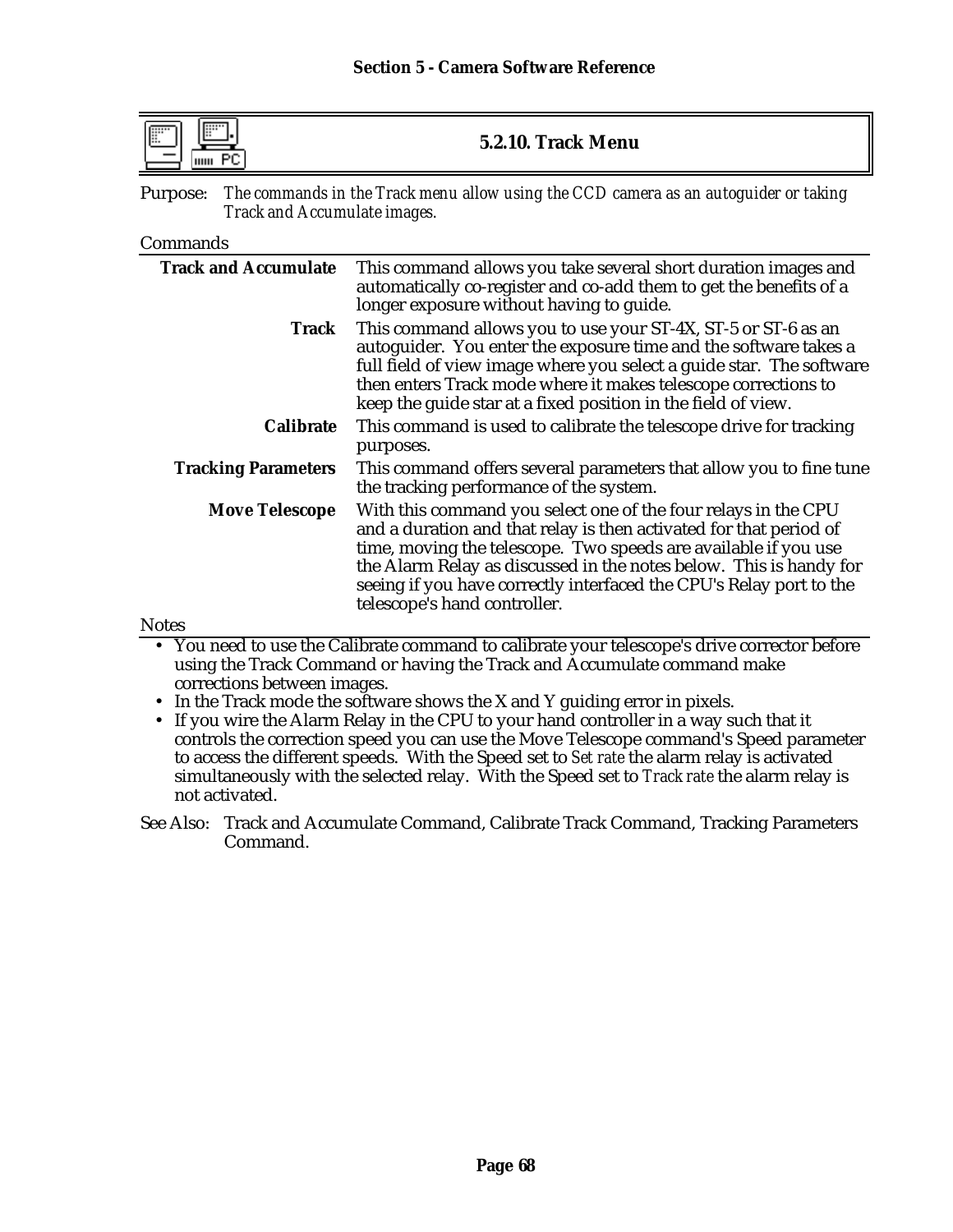| . <b></b><br><b>IFF</b><br>чш. | <b>Track and Accumulate Command</b> |
|--------------------------------|-------------------------------------|
| чин                            | <b>Track Menu</b>                   |

Purpose: *The Track and Accumulate Command is used to take several short duration images and automatically co-register and co-add them to get the benefits of a longer exposure without having to guide.*

#### Dialog Parameters

|       | Snapshot time Set this to the longest exposure you can take without showing noticeable<br>streaking due to drive drift. If you have to set this under 30 seconds then<br>you probably need to tune up your drive or get a better polar alignment.                                                                                                           |
|-------|-------------------------------------------------------------------------------------------------------------------------------------------------------------------------------------------------------------------------------------------------------------------------------------------------------------------------------------------------------------|
|       | Number of Set this item to the number of images to co-register and co-add<br>snapshots for the final image. For example if you desire a 10 minute exposure and<br>have the Snapshot time set to 120 then you would set this item to 5.                                                                                                                      |
|       | Frame size You will typically set this item to Full to use the CCD's full field of view,<br>but could reduce the field of view if image throughput is a concern or if<br>you're imaging a small object.                                                                                                                                                     |
|       | <b>Dark interval</b> Set this item to the number of images to co-add before taking a fresh dark<br>frame. Setting this item to Series takes a single dark frame at the start for<br>the entire series of snapshots.                                                                                                                                         |
|       | <b>Track mode</b> When this item is set to <i>Align</i> the software co-registers the snapshots<br>without making telescope corrections between images. The Relays setting<br>causes the software to only rely on telescope corrections, and the Both<br>setting causes the software to co-register the snapshots as well as make<br>telescope corrections. |
| Notes |                                                                                                                                                                                                                                                                                                                                                             |

- A 60 second to 120 second Snapshot time is desirable as it allows the resulting images to be as good as a single longer image from a Signal/Noise standpoint.
- On the ST-4X and ST-5, without an automatic vane for taking dark frames, you may find taking a single dark frame preferable by setting the Dark interval to *Series*.
- On telescopes with small to medium amounts of drift, using the *Align* Track mode is preferable as you don't have to connect the CPU's Relay port to the telescope's hand controller and you don't have to worry about the Calibrate Track command. If you find that the width of your Track and Accumulate images is being reduced substantially from the full width then you might consider the *Both* Track mode. The *Relays* mode should only be used on extremely stable mounts with very little backlash as the interval between corrections can be quite long.
- On the PC, after you select the desired guide star, the software switches the display to a blown up image of the guide star with tracking performance information.
- On the Macintosh, the Track and Accumulate Window shows tracking performance. You can escape from Track and Accumulate by closing this window.
- Two graphs show the X and Y guiding error vs time. The error is either the residual error (Residue = partial pixel error after co-registration) in the *Align* or *Both* modes, or is the total error in the *Relays* mode.
- An on-screen table shows the guide star's position, instantaneous error, and average error in pixels.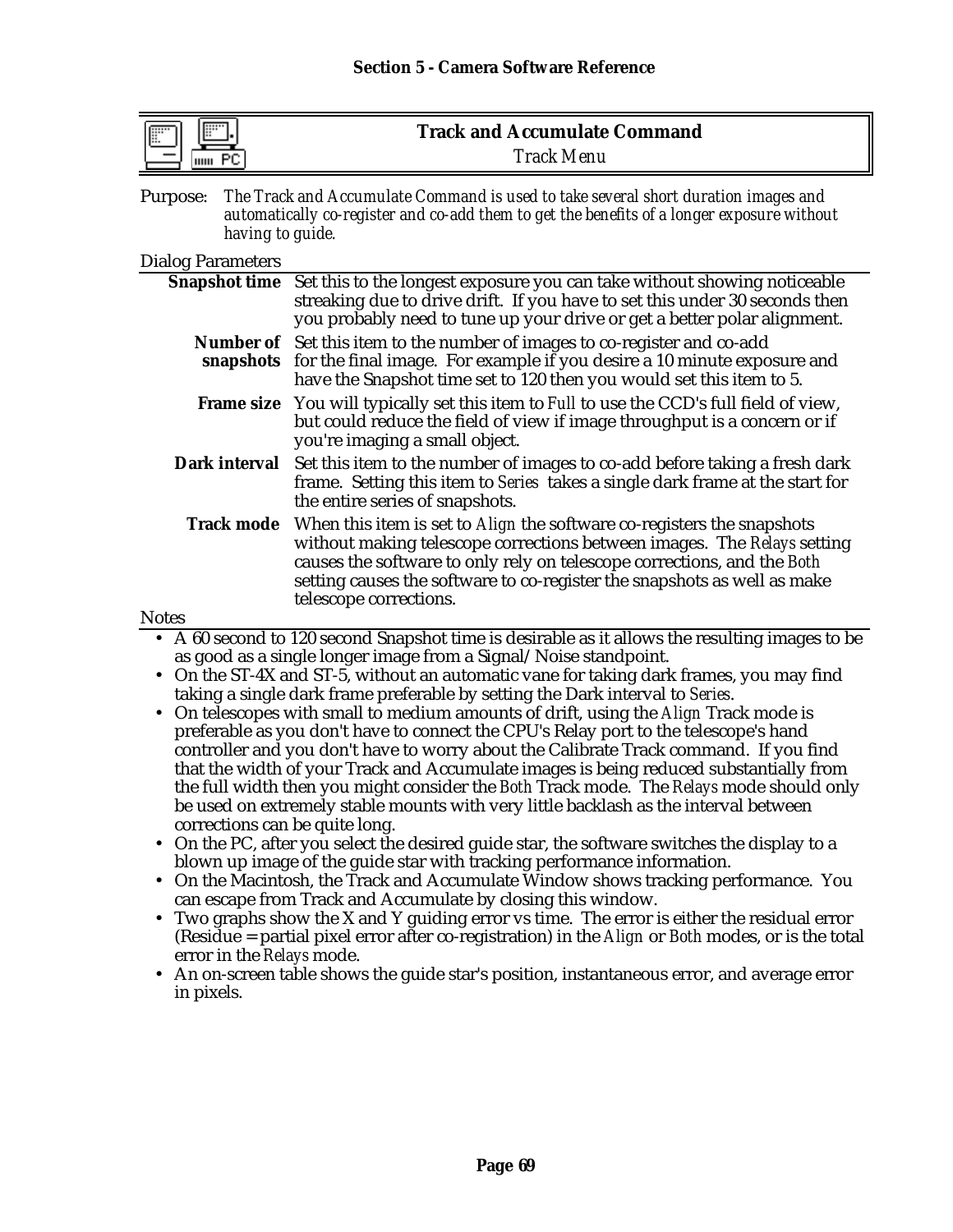| 1:1:1:1:1<br>信<br><br> | <b>Calibrate Track Command</b> |
|------------------------|--------------------------------|
| шш                     | <b>Track Menu</b>              |

Purpose: *The Calibrate Track Command is used to calibrate the telescope drive for tracking purposes.*

| <b>Dialog Parameters</b>         |                                                                                                                                                                                                                                                                                                                                                                                                                                                                                                                                                                                                                                                                                                                                                                                                                                                                                                                               |
|----------------------------------|-------------------------------------------------------------------------------------------------------------------------------------------------------------------------------------------------------------------------------------------------------------------------------------------------------------------------------------------------------------------------------------------------------------------------------------------------------------------------------------------------------------------------------------------------------------------------------------------------------------------------------------------------------------------------------------------------------------------------------------------------------------------------------------------------------------------------------------------------------------------------------------------------------------------------------|
| <b>Exposure time</b>             | Set this item to the exposure required to show the calibration star with at<br>least a few hundred counts without saturating.                                                                                                                                                                                                                                                                                                                                                                                                                                                                                                                                                                                                                                                                                                                                                                                                 |
|                                  | X time Set these items to the number of seconds the Calibrate Track command<br>should                                                                                                                                                                                                                                                                                                                                                                                                                                                                                                                                                                                                                                                                                                                                                                                                                                         |
|                                  | <b>Y</b> time activate the drive controller in the respective directions to achieve 10 to 50<br>pixels of movement of the calibration star.                                                                                                                                                                                                                                                                                                                                                                                                                                                                                                                                                                                                                                                                                                                                                                                   |
| <b>Steps</b>                     | At the start, or if you want the Calibrate Track command to take a single<br>move for the four calibrations set this item to 1. If you suspect your drive<br>corrector has substantially different correction speeds for short corrections<br>vs long corrections then you may want to increase this item to break the X<br>and Y times above into several shorter steps.                                                                                                                                                                                                                                                                                                                                                                                                                                                                                                                                                     |
| <b>Declination</b>               | Set this item to the approximate declination of the calibration star if you<br>plan on using a single calibration for a broad range of guide star<br>declinations or set it to 0 if you plan on calibrating at different declinations.                                                                                                                                                                                                                                                                                                                                                                                                                                                                                                                                                                                                                                                                                        |
| <b>Notes</b>                     |                                                                                                                                                                                                                                                                                                                                                                                                                                                                                                                                                                                                                                                                                                                                                                                                                                                                                                                               |
| $\bullet$<br>the Y time to zero. | • You must use the Calibrate Track Command before using the Track Command or using the<br>Track and Accumulate Command with the Track mode set to Relays or Both.<br>• For a calibration star you need to pick and roughly center a relatively bright star (5th<br>through 7th magnitude), that does not have any similarly bright stars around it. If you<br>plan on using a single calibration for many guiding episodes at varying declinations you<br>should additionally pick a calibration star that is within $\pm 20^{\circ}$ of the celestial equator.<br>• You should make sure the head is oriented in the telescope as shown in figure 3.2, with the<br>CCD X axis parallel to RA and the CCD Y axis parallel to DEC.<br>If you want the Calibrate Track command to skip one of the axes set the calibration time of<br>that axis to zero. For example, if your telescope does not have a DEC motor you would set |
|                                  | • If the Calibrate Track Command detects any problem in calibrating the telescope you will                                                                                                                                                                                                                                                                                                                                                                                                                                                                                                                                                                                                                                                                                                                                                                                                                                    |

be warned. Otherwise the software updates the settings of the X and Y relay speeds and the Active directions in the Tracking Parameters command.

See Also: Track Command, Track and Accumulate Command, Tracking Parameters Command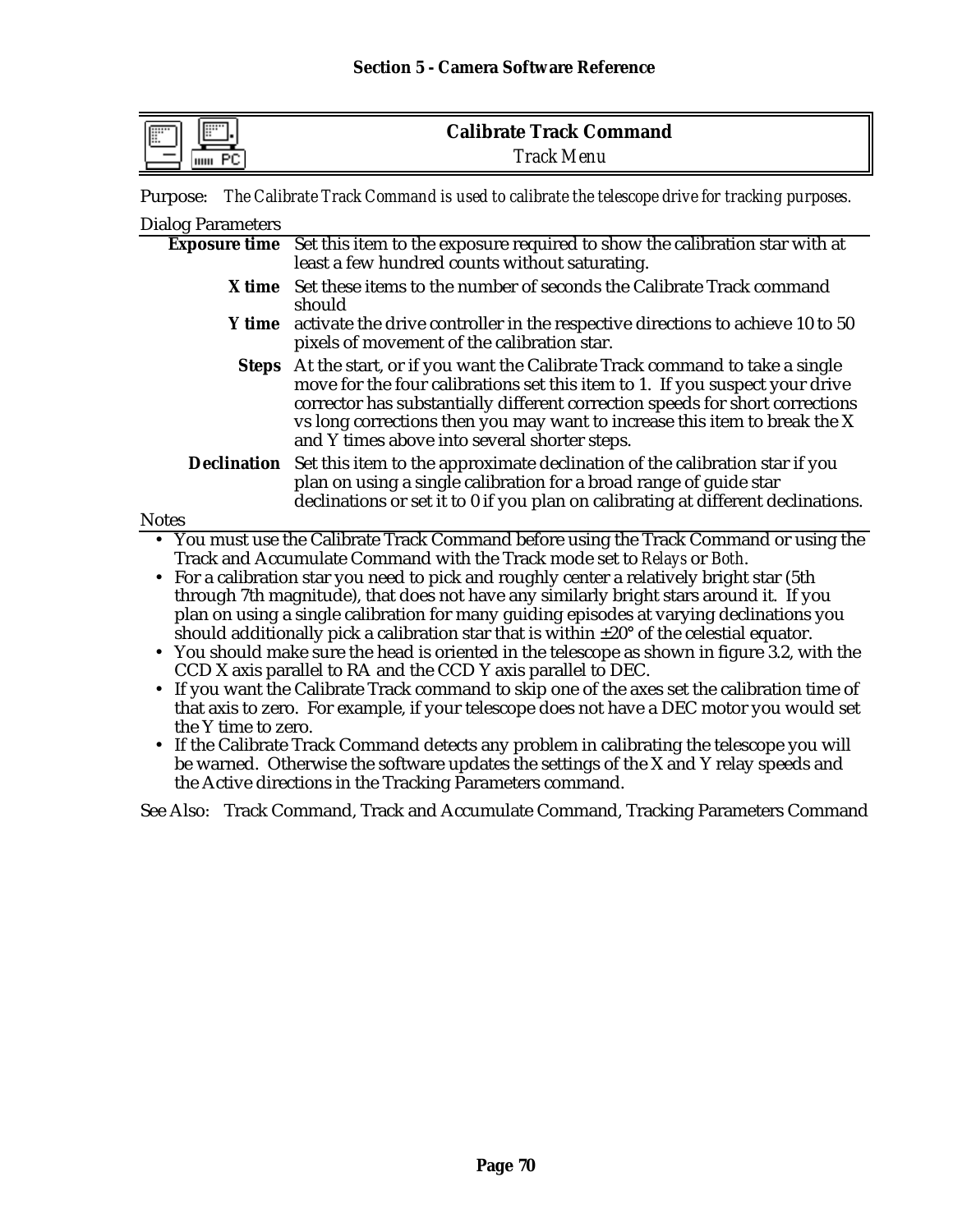| lli<br><b>FOUR</b><br> | <b>Tracking Parameters Command</b> |  |
|------------------------|------------------------------------|--|
| <b>THILL</b>           | <b>Track Menu</b>                  |  |

| Purpose: The Tracking Parameters Command is used to fine tune the tracking performance of the |  |
|-----------------------------------------------------------------------------------------------|--|
| CCD camera system.                                                                            |  |

Dialog Parameters

|                                     | <b>Active dirs.</b> Set this item to the directions in which the software will correct while<br>tracking. If your telescope has both DEC and RA corrections select the All<br>option. If you don't have DEC then select $X$ Only. If you just wish to use<br>the Track and Accumulate or Track commands to monitor your telescope's<br>uncorrected guiding performance then you would set this to None.<br>Note: These directions are not tied to the relays; they are tied to the CCD<br>orientation. $X$ Only means your telescope will move the star in the CCD's $X$<br>direction, not that the X Relays are active. Also note that the Calibrate Track<br>command will change the setting of this item based upon its findings. |
|-------------------------------------|--------------------------------------------------------------------------------------------------------------------------------------------------------------------------------------------------------------------------------------------------------------------------------------------------------------------------------------------------------------------------------------------------------------------------------------------------------------------------------------------------------------------------------------------------------------------------------------------------------------------------------------------------------------------------------------------------------------------------------------|
| <b>Relay speeds</b>                 | These items should be set by the Calibrate Track command but may be<br>manually adjusted. Let the Calibrate Track command set these values<br>initially because, in addition to setting the correction speed, the Calibrate<br>Track command learns which direction each relay moves the star image.<br>This is essential for applying the correct polarity correction for a given<br>guiding error.<br>One way to fine tune these parameters is to do a Calibrate and                                                                                                                                                                                                                                                               |
|                                     | then enter the Track mode on the same star. While the system is guiding,<br>bump the telescope in one direction and watch the tracker correct. If it<br>continually under corrects then you should lower the appropriate<br>correction speed and vice versa.                                                                                                                                                                                                                                                                                                                                                                                                                                                                         |
| <b>Declination</b>                  | Set this item to the declination of the guide star. Using this information,<br>and the declination you provided in the Calibrate Track command, the<br>software adjusts the corrections for varying declination.<br>You may find that doing a single Calibration near the equator and<br>then adjusting this parameter as you choose different guide stars gives<br>adequate results. If not, you can always recalibrate on a star near the<br>desired object or guide star.                                                                                                                                                                                                                                                         |
| <b>Minimum move</b>                 | This item sets the minimum move (in thousandths of a second) the software<br>will make in response to a guiding error. A good setting for this is 50.<br>Much shorter than that and the relays don't have time to respond. Much<br>longer than that and drives with high correction speeds can have relatively<br>large pixel errors before the software corrects.                                                                                                                                                                                                                                                                                                                                                                   |
| <b>Maximum move</b><br><b>Notes</b> | This items sets the maximum move (in thousandths of a second) the<br>software will make in response to a guiding error. A good setting is 1000,<br>although you may want to increase it.<br>While using the Track command think of this as "What's the<br>longest time I ever have to punch the button to move the star back when<br>I'm guiding by hand"? Typically you would make short corrections, hardly<br>ever approaching a one second correction. In Track and Accumulate the<br>story is different since the time between corrections can be many seconds to<br>a few minutes.                                                                                                                                             |
|                                     |                                                                                                                                                                                                                                                                                                                                                                                                                                                                                                                                                                                                                                                                                                                                      |

• The autoguiding capabilities of the software almost assure that you will probably never have to adjust these parameters (except the Declination). They really are for fine tuning.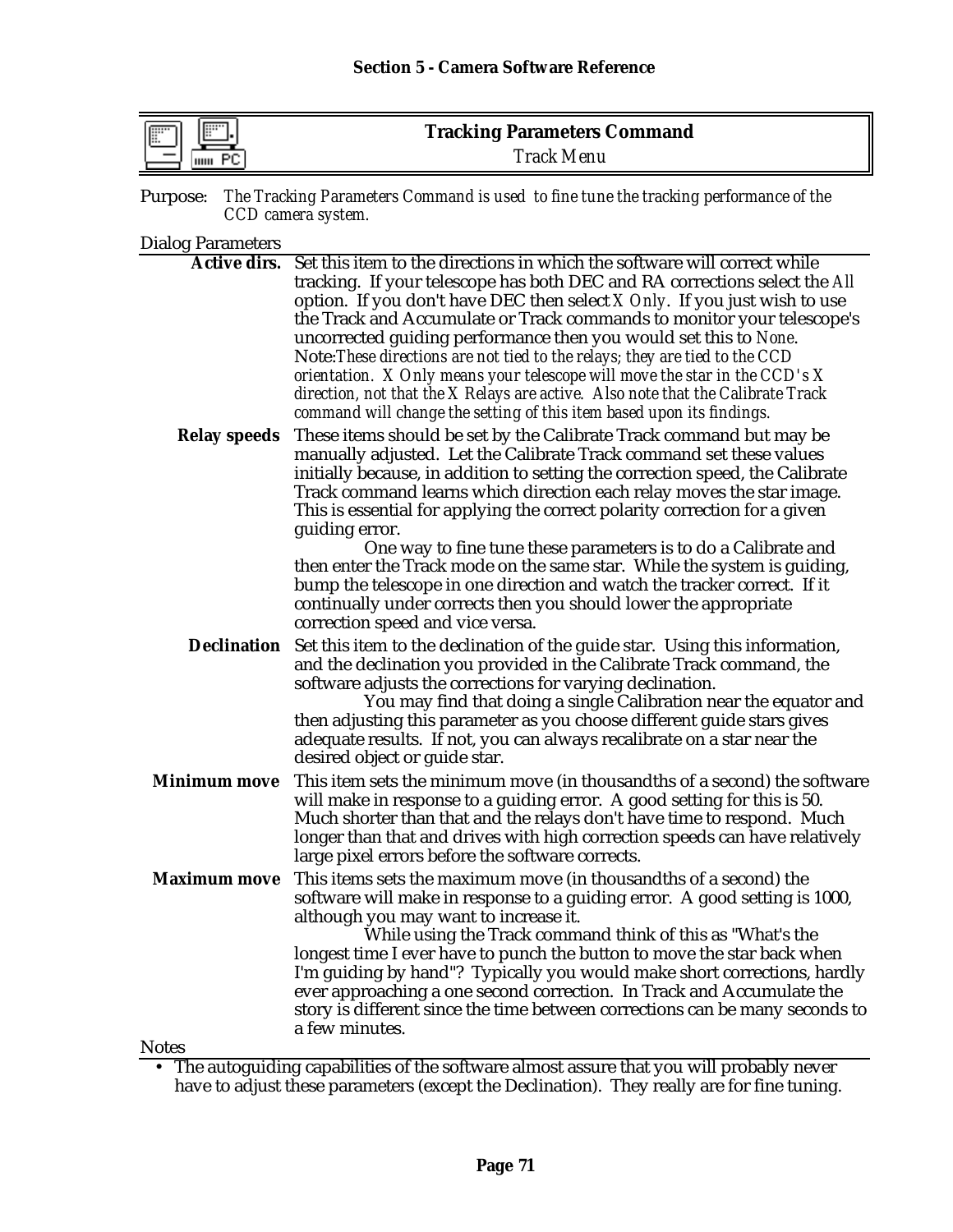#### **Section 5 - Camera Software Reference**

- The speed parameters are tied to the Relay, not the CCD direction. For example, the Relay  $+X$  speed is the speed the star moves across the CCD (in pixels per second) in response to activating the  $+\overrightarrow{X}$  relay.
- **Important!** The speed parameters have to be accurate for your drive to within a factor of 2 or else, if the software overcorrects, it will eventually drive the star out of the guide box as it oscillates back and forth.

See Also: Calibrate Track Command, Track and Accumulate Command, Track Command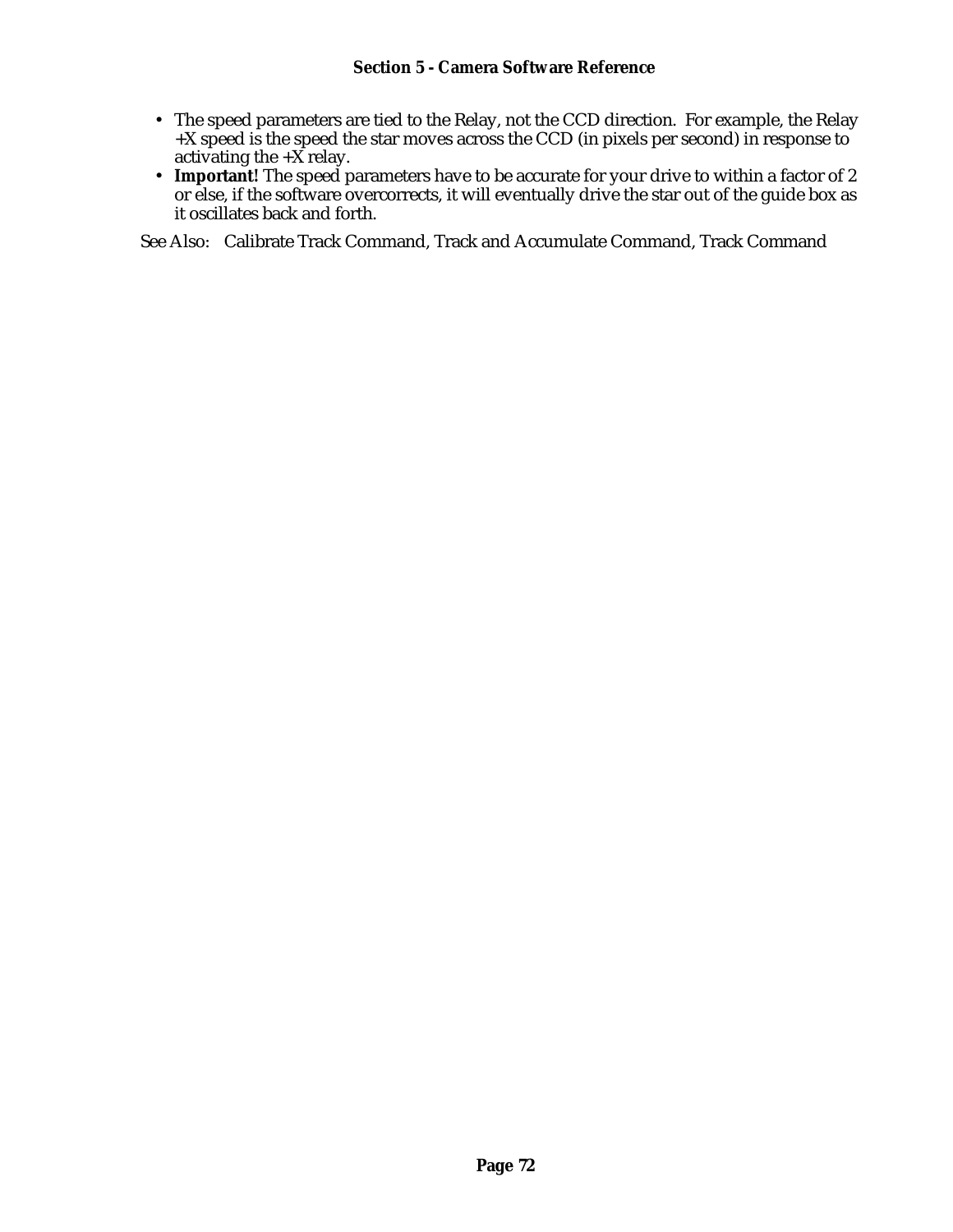| $\overline{1}$<br>$\mathbb{R}^n$<br>$\cdots$<br>5.2.11. Filter Menu |
|---------------------------------------------------------------------|
|---------------------------------------------------------------------|

Purpose: *The commands in the Filter menu are used in conjunction with the CFW6 filter wheel to select filters or to calibrate the filter wheel.*

#### Commands

**Notes** 

| <b>None</b>         | This command tells the CCDOPS software that you are currently<br>imaging without any optical filter.                                                                                                                                                          |
|---------------------|---------------------------------------------------------------------------------------------------------------------------------------------------------------------------------------------------------------------------------------------------------------|
| 1 thru 6            | These commands either position the motorized CFW6A or tell the<br>software which filter position has been selected with the manually<br>operated CFW6.                                                                                                        |
| <b>Filter Setup</b> | This command allows you to select the type of filter wheel and<br>assign names to the six filter positions.                                                                                                                                                   |
| <b>Calibrate</b>    | This command is used to calibrate the motorized CFW6 filter<br>wheel. In a six step procedure you fine adjust the positions of the<br>rotary wheel to center the filter cells. The calibration results are<br>recorded in the FILTER.CFG file for future use. |

• If you have a motorized CFW6 the commands in the Filter menu automatically position the filter wheel.

- If you have a manually operated filter wheel, use the commands in the Filter menu to inform the CCDOPS software about the filter you have selected for use.
- The name of the currently selected filter is shown in the lower right hand corner of the Camera Box in the Status Window. This information is also retained with images when they are captured.

See Also: Filter Setup Command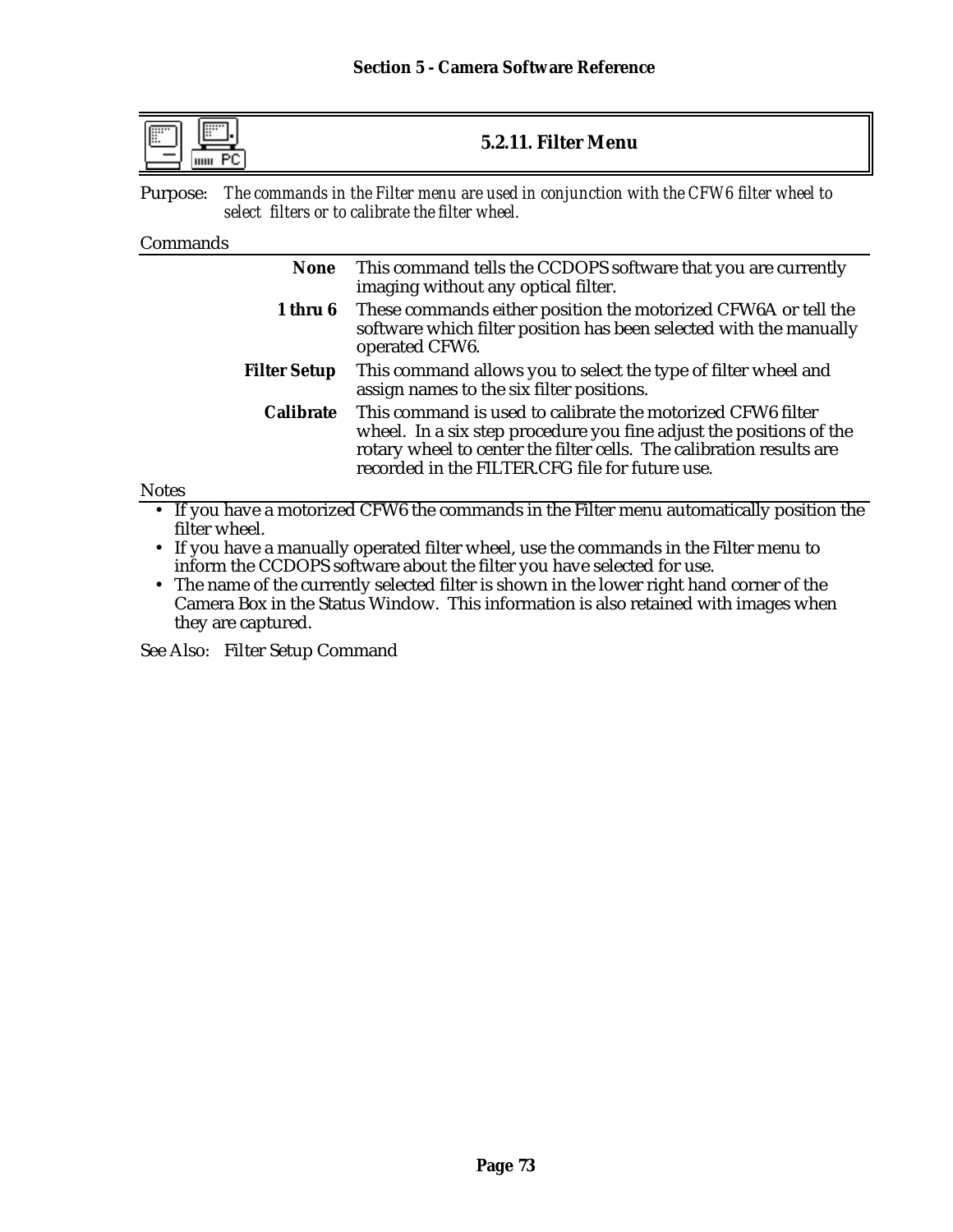| $\overline{$<br>順<br><br>٠. | <b>Filter Setup Command</b> |
|-----------------------------|-----------------------------|
| HIIII                       | <b>Filter Menu</b>          |

| Purpose: The Filter Setup Command is used to configure the CCDOPS software to your type of filter |
|---------------------------------------------------------------------------------------------------|
| wheel.                                                                                            |

#### Dialog Parameters

| Filter wheel Select the Motorized setting if you are using a motorized CFW6A filter                                                                                           |                                                                                       |  |  |
|-------------------------------------------------------------------------------------------------------------------------------------------------------------------------------|---------------------------------------------------------------------------------------|--|--|
|                                                                                                                                                                               | wheel. Select the Manual setting if you are using the manually positioned             |  |  |
|                                                                                                                                                                               | CFW6 or CFW6A or a third party filter wheel. Otherwise select None if you             |  |  |
|                                                                                                                                                                               | are using individual filters.                                                         |  |  |
| <b>Filter 1 thru 6</b> Enter a descriptive name for each of the filters in the six positions of the<br>filter wheel or enter the name of the six most common filters you use. |                                                                                       |  |  |
| <b>Notes</b>                                                                                                                                                                  |                                                                                       |  |  |
|                                                                                                                                                                               | • The names you enter in the Filter Setup command are used in the Filter menu and are |  |  |
| saved with new images as they are captured.                                                                                                                                   |                                                                                       |  |  |
|                                                                                                                                                                               | The meterized CEWCA etterhoe to the CDU's AUV next and can be negitianed with the     |  |  |

- The motorized CFW6A attaches to the CPU's AUX port and can be positioned with the commands in the Filter menu.
- Manually positioned filter wheels like the CFW6 and the hand controlled CFW6A need to be positioned by the user and then you need to let the CCDOPS software know which filter has been selected with the commands in the Filter menu.
- If you select the Motorized filter wheel CCDOPS will reposition the filter wheel when you start up and establish the COM link with the camera.
- If you select a Manual filter wheel CCDOPS remembers the position you have selected next time you start the software. You might check to insure the software and the filter wheel agree if you have been away for a few days.
- If you are temporarily not using the filter wheel or any individual filters select the None option in the filter wheel item. You can still use the commands in the filter menu to select filters if you happen to be using them and the software will start up with "No filter" selected.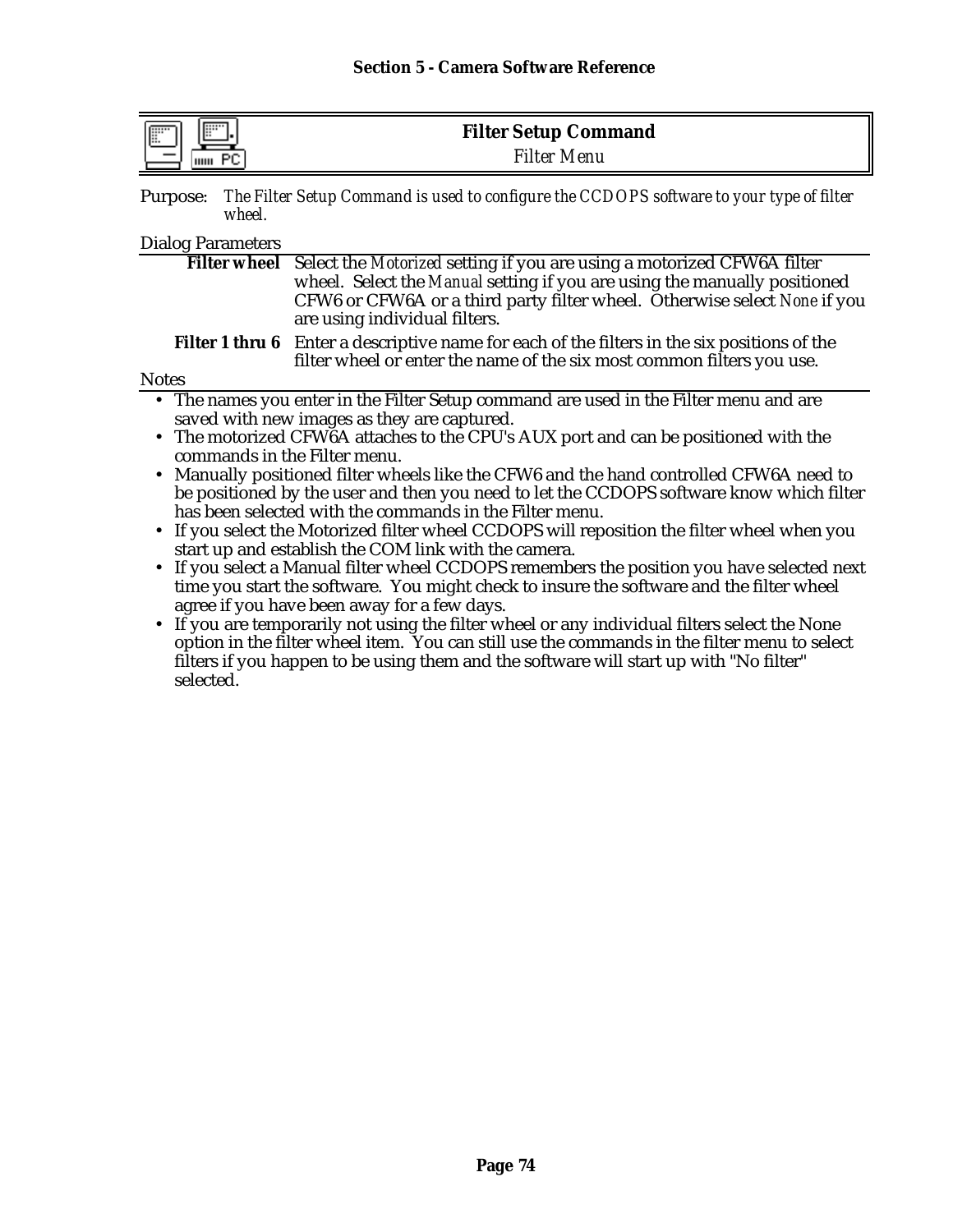# **6. Advanced Imaging Techniques**

With practice, you will certainly develop methods of your own to get the most from your CCD camera. In this section we offer some suggestions to save you time getting started in each of the different areas outlined below, but these suggestions are by no means exhaustive.

## **6.1. Lunar and Planetary Imaging**

When imaging the moon using most focal lengths available in astronomical telescopes, you will note that the moon's image typically fills the CCD. The image is also very bright. The best way to image the moon is to use neutral density filters to attenuate the light. For the ST-4X, without a frame transfer CCD, you should attenuate it to a level where the CCD can be used for a 1 second exposure without saturating. The same holds true for terrestrial imaging.

You may also try an aperture mask to reduce the incoming light. If you feel that an aperture mask reduces resolution to an unacceptable degree, we have had good results with a full aperture solar filter. Also, with the ST-4X, it is highly recommended that you adjust your focal length if necessary so that the image you desire will fit in the lower half of the full field of view and then switch to Half Frame mode (planets only). This allows the ST-4X to utilize the upper half of the CCD as a frame buffer which dramatically decreases streaking caused by short exposures. Another way to reduce the incoming light is to increase the effective focal length of your telescope by using a barlow or eyepiece projection. In any event, this is desirable for planetary imaging since it also increases the image size.

With the ST-5 and ST-6, most of the measures mentioned above may not be necessary, since these cameras, with frame transfer CCDs, are capable of transferring a full frame image to the storage area in milliseconds. However, you may still wish to use a barlow or eyepiece projection for planets to increase the image scale. By using short exposures in the Focus mode where the images are automatically displayed as each image is taken, you can let the camera run like a slide show, selectively saving or ignoring images as they appear. In this way you can take advantage of moments of clear seeing.

# **6.2. Deep Sky Imaging**

Ordinarily, with telescopes of 8" aperture or larger, a ten second exposure in focus mode, with a dark frame subtracted, will show a semblance of the most common deep sky objects except for the very faintest. This is a good starting point for finding and centering deep sky objects. If you find ten seconds to be insufficient, a one minute exposure will clearly show nearly any object you wish to image. Using the Grab command, exposures of two minutes will generally give you a clear image with good detail. Of course, longer exposures are possible and desirable, depending on your telescope's tracking ability or your desire to guide. Once you have determined the longest exposure possible with your particular drive error, try Track and Accumulate exposures of a duration less than your measurable error. We have found that exposures of thirty seconds to two minutes are best depending on the focal length of telescope one is using.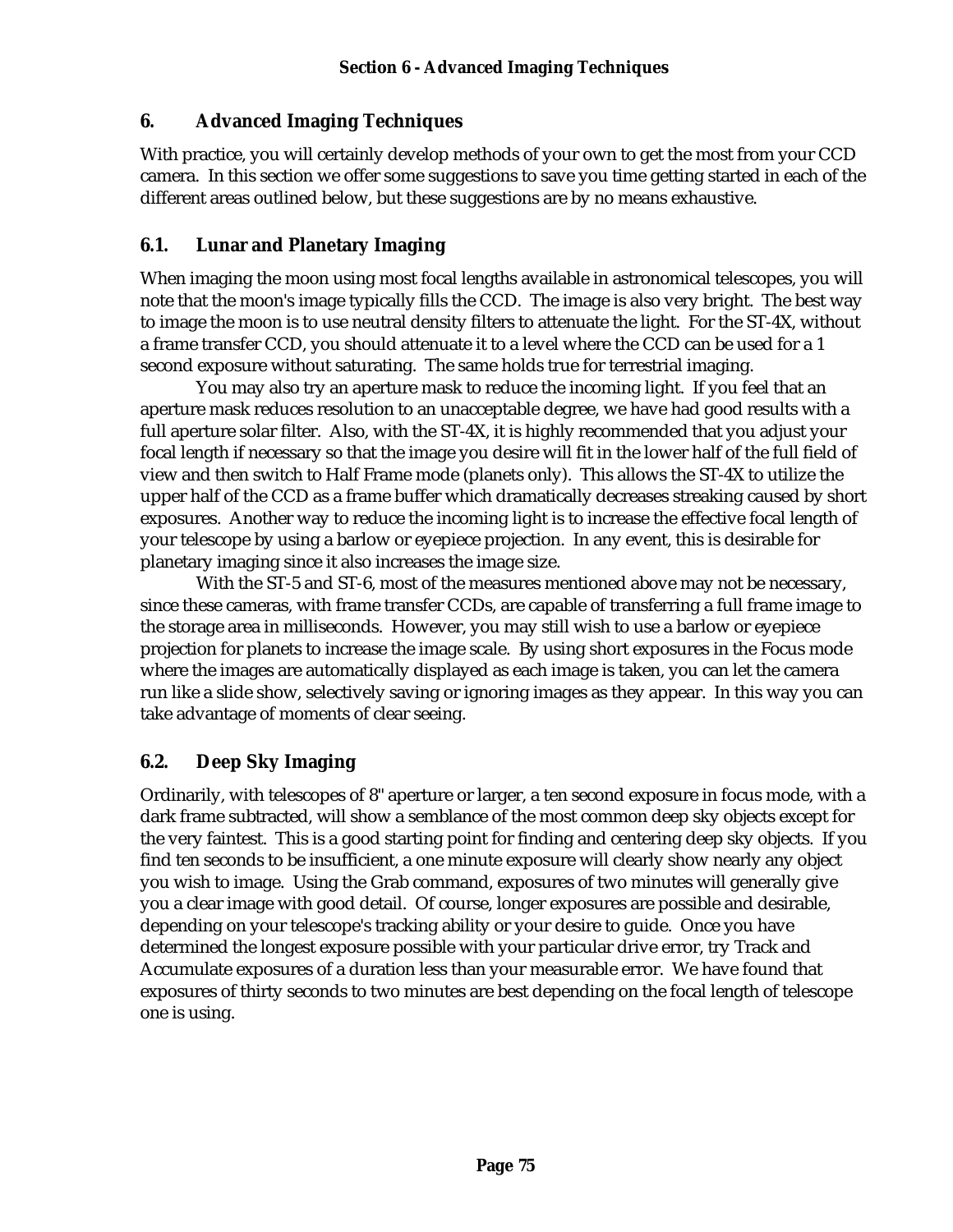# **6.3. Terrestrial Imaging**

An optional accessory for the ST-4X, ST-5 and ST-6 is the camera lens adapter. These accessories are made to accommodate most popular camera models. You may attach a camera lens in place of your telescope and use the CCD camera for very wide angle images of the night sky or for terrestrial views in daylight. Begin with a tenth second exposure at f/16 for scenes at normal room light and adjust as necessary for your conditions.

# **6.4. Taking a Good Flat Field**

If you find that flat field corrections are necessary due to vignetting effects or for more accurate measurements of star magnitudes, try either taking an image of the sky devoid of stars or take an image of a blank wall or neutral grey card.

Finding areas of the sky devoid of stars is very difficult after twilight. Therefore, you should take flat field images of the night sky after sunset, but long before you can see any stars. If this is not possible, take an image of a featureless wall or card held in front of the telescope. However, if using this second method, be sure that the wall or card is evenly illuminated. Do not use a flashlight to directly illuminate a card, but rather allow the light to bounce off of another card or the wall of your observatory opposite the one you are imaging.

If you plan on flat fielding Track and Accumulate images you should also refer to section 6.8. Since the same flat field is added to itself a number of times, be sure that you do not saturate the flat field image by starting with pixel values too high. Typically try to keep the pixel values between 10% to 20% of saturation for this purpose. For single flat field images, try to keep the values to approximately 50% of saturation.

With a ST-4X, since there is no frame transfer region, you need to take fairly long flat field exposures. Otherwise the readout streaking will gradually get brighter towards the bottom. Attenuate the illumination source until you can take a one minute to several minute exposure without saturating.

# **6.5. Building a Library of Dark Frames**

This technique applies only to the ST-5 and ST-6 cameras. The ST-5 and ST-6 have regulated temperature control, and therefore it is possible to duplicate temperature and exposure conditions on successive nights. While the ST-4X is also cooled, it is not regulated and therefore dark frames must be taken at the same time as the light frames for best results.

If you find that your environment allows for cooling to the same temperature on successive nights, with the ST-5 and ST-6 camera's regulated temperature control it is possible to set the desired temperature, and then take and save on a disk a library of dark frames which you can use whenever subsequent conditions allow temperature and exposure times to be matched by your light frames. Additionally, the Upload Dark Frame command allows you to upload a previously saved dark frame to the camera for automatic subtraction as you take new images of equal duration. This can save you time at the telescope, especially when taking long exposures.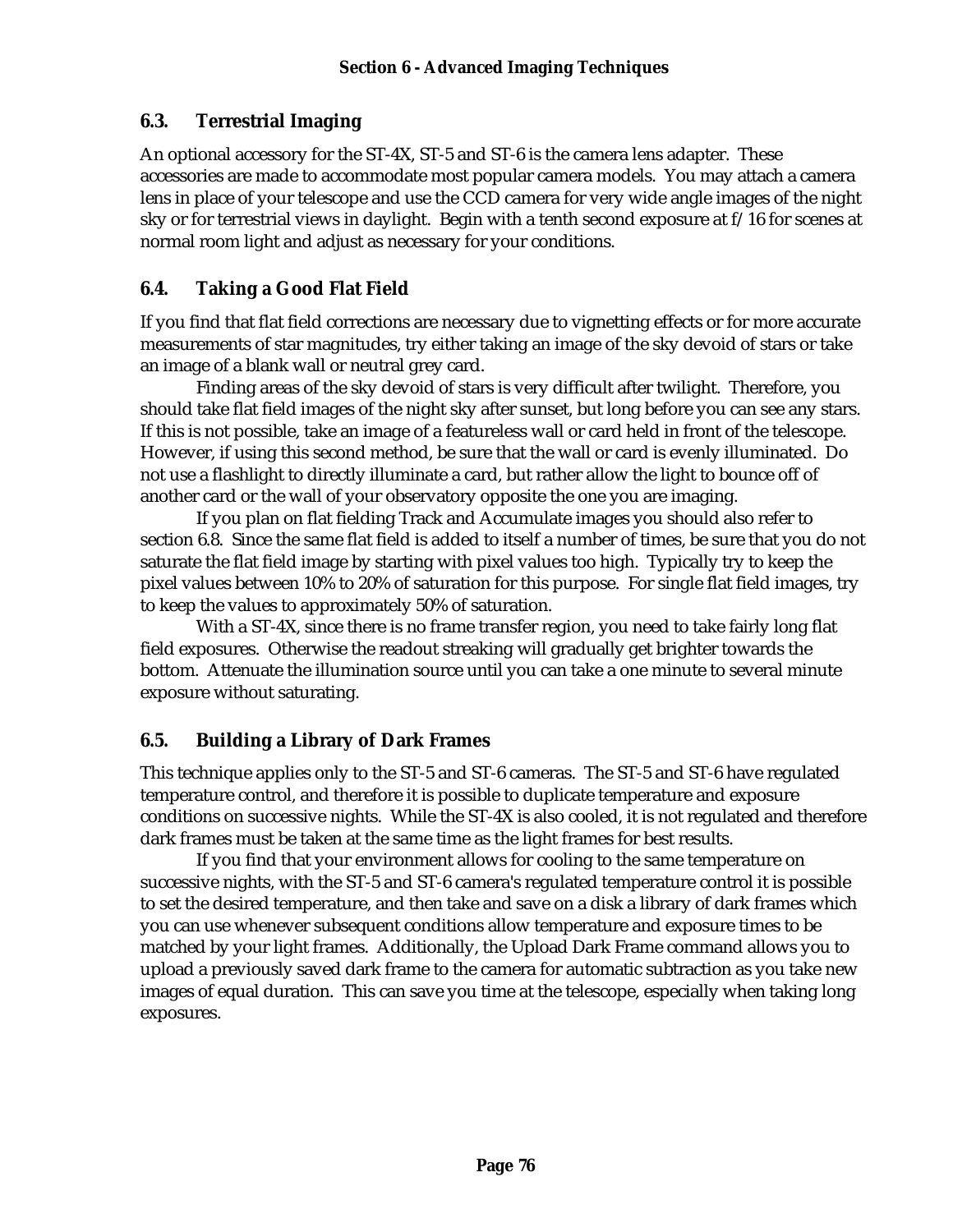# **6.6. Changing the Camera Resolution**

The Camera Setup command allows you to select the resolution mode you wish to use for taking and displaying images. All cameras have High, Low and Auto modes. The ST-6 additionally has a Medium Resolution mode. The High Resolution mode is the best for displaying the greatest detail since it utilizes the maximum number of pixels for your particular camera. The Low Resolution Mode operates by combining 2x2 pixels giving the same field of view as High Resolution Mode, but with 1/4 the resolution. This results in significantly faster digitization and download times. Also, in Low Resolution Mode, with larger pixels and comparable readout noise there is a better signal to noise ratio for very dim diffuse objects. This improved signal to noise ratio combined with faster digitization and download times makes Low Resolution Mode ideal for finding and centering dim objects. In Auto Resolution Mode, the camera and software will always use High Resolution for all imaging and display functions except when you are in Full Frame Focus Mode. It will then automatically switch to Low Resolution Mode. If you further select Planet Mode for focusing, the camera will switch back to High Resolution which, because of the small pixel size, is best for critical focusing. This will result in extremely fast digitization and download times. In addition to these modes, the ST-6 has a Medium Resolution Mode which only slightly lowers the horizontal resolution (from 375 to 250 pixels) and results in faster digitization and download times.<sup>8</sup>

## **6.7. Making Astrometric and Photometric Measurements**

This section describes how to use the CCDOPS software to make astrometric (separations) and photometric (magnitude) measurements. It also describes how the software uses the image pixel values to determine these quantities.

#### **6.7.1. Astrometric Measurements.**

The CCDOPS software allows measuring separations between objects in the field of view of an image. Essentially these measurements involve the user specifying two points in the image and the software calculating the separation in seconds of arc between the two points (1 arcsecond =  $\frac{1}{3600}$  of a degree). The details of this process follow.

You can specify each of the two points using two methods or algorithms: 1) A point can be selected to be a pixel coordinate in the image; or 2) A point can be calculated by the software to be the centroid or "center of light" of the area near a pixel in the image. The later works well when measuring separations involving stellar objects, the former should be used in all other cases.

The crosshairs mode of the operating software is used to make the astrometric measurements. Setting the positions of the two points is a five step process: 1) A determination of the background level is made, 2) The cursor is moved to the first point, 3) The position of the first point is recorded and the separation measurement zeroed, 4) The cursor is moved to the second point, 5) The separation is calculated and displayed. These steps are discussed in detail below:

<sup>1</sup> <sup>8</sup> In focus mode the ST-4X and ST-5 require you to cover the telescope to take new dark frames whenever the resolution is changed from High to Low and vice versa. Because of this you may want to skip dark frames in the focus mode or not use the Auto resolution mode.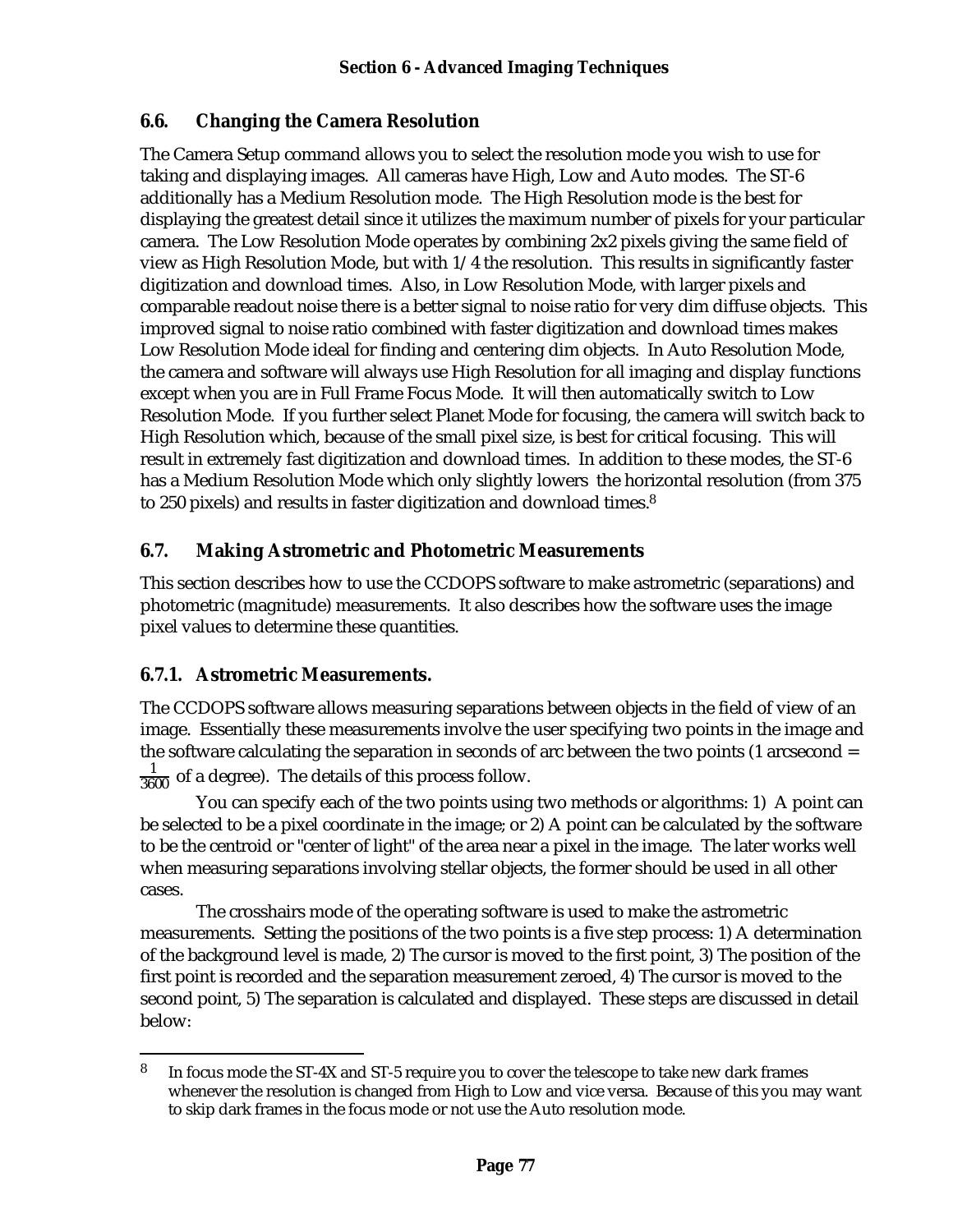- 1) If neither of the two points is stellar and measurements from pixel to pixel in the image are desired then you can skip ahead to step 2. If however you want the software to more accurately measure distances based upon stellar objects then you must let the software know what the background level is. Move the cursor to an area of sky free of stars and nebulosity and hit the 'B' key (for background), or for Macintosh users, click in the image and a square will appear highlighting the background area.
- 2) Move the cursor to the desired location of the first point using the arrow keys or mouse. If the first location is a star then position the cursor near the center of the star.
- 3) If the first point is not a star and you desire to zero the separation on a pixel then hit the 'S' key (for set position) to set the position of the first point to the pixel coordinate of the crosshair. If however the first object is a star and you wish to zero the separation on the optical center of the star then hit the 'C' key (for centroid) and the computer will calculate the centroid of the star under the crosshair and zero the separation measurement at that centroid position. The advantage of using the centroid is that the zero position can be set between pixels resulting in a more accurate measurement.
- 4) Move the cursor to the desired location of the second point. Each time the cursor is moved the separation between the 1st point and the current pixel coordinate of the cursor is calculated and displayed.
- 5) If the second point is not a star then you're done. The separation shown is the separation between the 1st point and the current pixel coordinate of the cursor in seconds of arc. If however the second point is a star and you wish to set the 2nd point to the centroid of the star then position the cursor near the center of the star and hit the 'P' key (for position). The computer will calculate the centroid of the area under the cursor and use that centroid location for calculating and displaying the separation. You will have to hit the 'P' key each time you move the cursor to a new location because as soon as you move the cursor the 2nd point is set to the pixel coordinate of the cursor and no new centroid is calculated. Finally note that in both cases you can make several separation measurements between the 1st point and the different 2nd points without having to re-set the position of the 1st point.

How does the computer calculate the separation, you ask? The separation calculations are discussed in detail at the end of this section but in general the software does this by measuring the physical separation of the two points in the image and dividing by the focal length of the telescope. For this reason, accurate astrometric measurements depend on the correct setting of the focal length parameter in the Edit Parameters command. This parameter, which is copied from the Telescope Setup command, should be set to the focal length of the telescope in inches.

An object with a known separation, such as a wide double star, can be used to accurately determine the focal length as follows:

- 1) Set your focal length parameter in the Telescope Setup command approximately correct. For example if you have an 8-inch f/10 telescope the approximate focal length is 80 inches.
- 2) Take an image of the known object and measure the separation.
- 3) Finally adjust the focal length parameter in both the Edit Parameters command and the Telescope Setup command accordingly. For example if the measured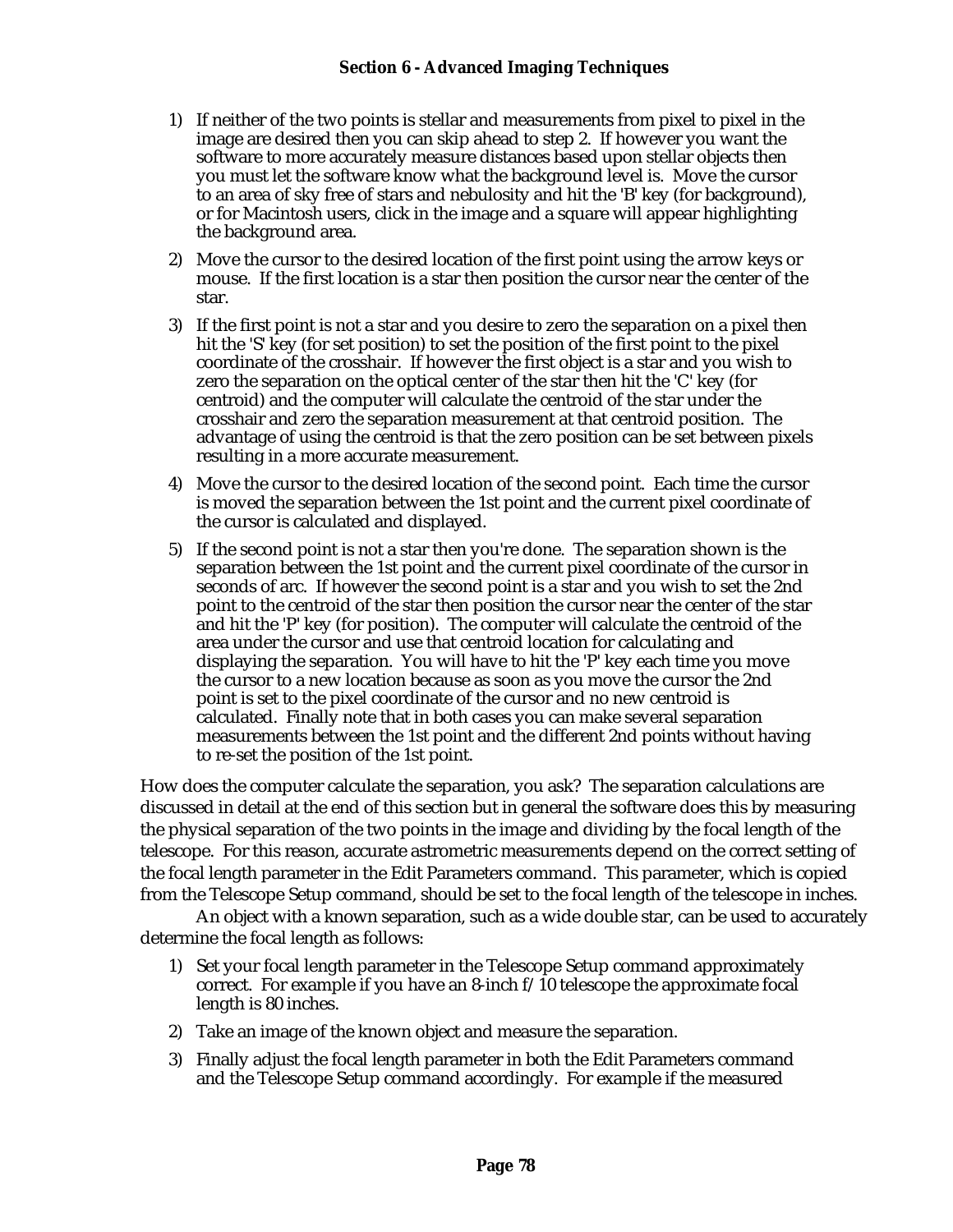separation is 10% lower than the actual value then you should lower the focal length parameter by 10%.

#### **6.7.2. Photometric Measurements.**

The CCDOPS software also lets you make photometric measurements of objects in the field of view. These measurements include stellar magnitude and surface brightness (Diffuse Magnitude). Stellar magnitude measures the total energy in an object . Surface brightness calculates the total energy per unit of area.

These measurements are made in the crosshairs mode and involve three steps: 1) A determination of the sky background is made to zero the calculations, 2) The crosshair is positioned on the star or portion of nebulosity, and 3) An appropriate box-size is determined for accurately measuring the magnitude. These three steps are detailed below:

- 1) Move the cursor to an area that is representative of the background surrounding the object you wish to measure. For example, if you're trying to determine the magnitude of a star buried in nebulosity you would select a background area with roughly the same brightness as the nebulosity surrounding the star. If you are trying to measure the surface brightness of a galaxy then pick a location out in the sky background free of stars and nebulosity. Once the cursor is positioned, PC users hit the 'B' key (for background) and Mac users click in the image to calibrate the magnitude measurements based upon the background level.
- 2) Position the crosshair over the object of interest. For stellar objects get the crosshair close to the center of the star. For nebular objects place the crosshair over the region of interest.
- 3) The size of the box used to measure the magnitude is toggled through using the 'T' key (for toggle box size), or with the Box Pop-Up menu for Macintosh users. For stellar objects the box size should be big enough to include all the light from the star but small enough to exclude other objects from the calculations. As you increase the size of the box from 3x3 thru 11x11 you will see the calculated magnitude decrease (stellar brightness increase) and plateau out as the box size includes all the star's light. For nebular objects, set the size of the box large enough to get the desired smoothing effects of larger numbers of pixels but small enough to be able to measure any desired spatial variations in the surface brightness.

Accurate measurements of photometric quantities requires attention to several items. First the CCD's spectral response means it measures light from 4000Å through 9000Å with varying efficiencies. In general the CCD's response peaks near 6750Å and is roughly 50% (relative to the peak) at 4500Å and 7500Å. Using the CCD without any optical bandwidth filters is roughly equivalent to measuring photographic magnitudes. Second, the software needs to know the aperture area of the telescope. Larger apertures capture more light. This is set in the Telescope Setup command for images to be taken in the future and in the Edit Parameters command for existing images. This aperture area should be the clear aperture area with any obstruction subtracted. The software also depends on a response or calibration factor to convert pixel counts to magnitudes. This parameter is in both the Camera Setup and Edit Parameters commands. The correct value for the ST-4X, ST-5 and ST-6 cameras is roughly 300. The reason we say roughly is that the calibration parameter is adjusted to calibrate the magnitude to that of a known star or object. Reasons for the variation include transparencies of optical elements in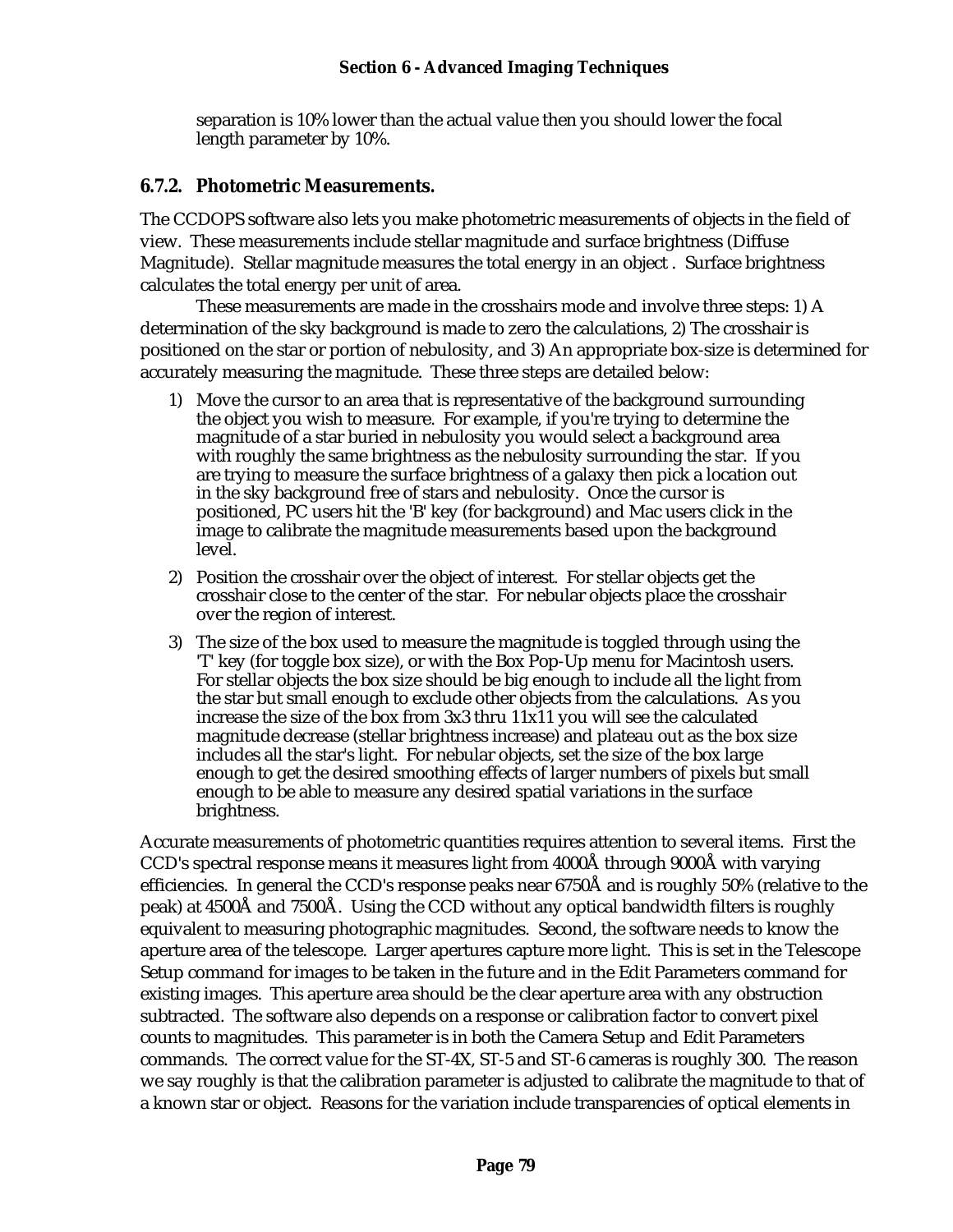the telescope, transmission of the atmosphere and manufacturing variations from camera to camera. All this aside, the method you use to determine the correct setting of the CCD response factor is as follows:

- 1) Select an object in the field of view for which you know the magnitude or take an image of a known object. The former is preferable because it takes into account any variations in atmospheric transmittance as a function of altitude in the sky which can be uite substantial. Objects at the zenith go through less air than objects near the horizon.
- 2) Make a background setting as described in the steps above.
- 3) Position the cursor over the known object and select the box size as described above. If the magnitude shown is incorrect use the '+' and '-' keys to adjust the calculated magnitude. Each press of the '+' and '-' keys adjusts the magnitude by 0.1 or 0.01 depending on whether the Shift key is held down.
- 4) When the calculated magnitude is correct note the settings of the response factor parameter in the Edit Parameters command and copy it to the settings in the Camera Setup command so it will be used in future images<sup>9</sup>.

If you're interested in the nuts and bolts of the photometric calculations read on. They're described in full detail below.

# **6.7.3. Calculation of Centroids**

The centroid calculation is directly analogous to a center-of-mass calculation for an object if you represent the local mass density with the pixel intensity values and allow a discrimination level at the average background level. This is shown in the following figures and formulas:



 $\bf{9}$ The star's spectral class can produce  $\pm 0.5$  magnitude errors in this determination. For the greatest accuracy calibrate the response factor on a star with a similar spectral class.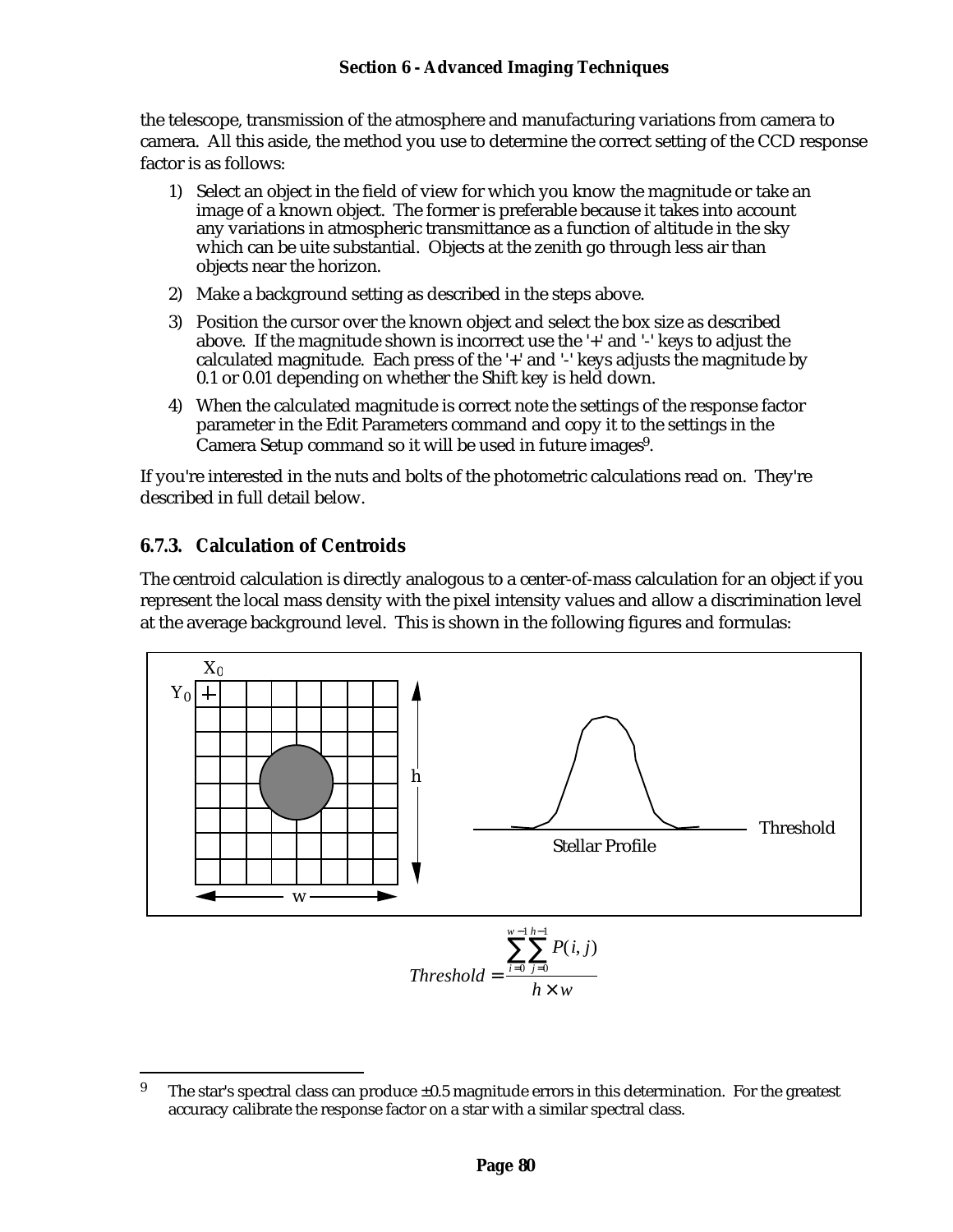where in the formula above  $P(i, j)$  represents the intensity value of the pixel at  $x=X_0+i$ ,  $y=Y_0+i$ . Also the *Threshold* value which will be used as a discrimination level in the centroid calculation is taken over the background area and represents the average pixel level in the background area.

$$
Xcentroid = X_0 + \frac{\sum_{i=0}^{w-1} \sum_{j=0}^{h-1} i \times (P(i, j) - Threshold)}{\sum_{i=0}^{w-1} \sum_{j=0}^{h-1} P(i, j) - Threshold}
$$

$$
Ycentroid = Y_0 + \frac{\sum_{i=0}^{w-1} \sum_{j=0}^{h-1} j \times (P(i, j) - Threshold)}{\sum_{i=0}^{w-1} \sum_{j=0}^{h-1} P(i, j) - Threshold}
$$

where in the formulas above should the quantity *P(i,j) - Threshold* be less than zero, zero is substituted on a pixel-by-pixel basis.

#### **6.7.4. Calculation of Separation**

The angular separation between two points on the image is determined by calculating the corresponding physical separation between the points on the CCD and dividing by the focal length, keeping track of the units<sup>10</sup>:

$$
Separation = \frac{3600 \times 180}{\pi} \times \frac{\sqrt{(\Delta x \times 0.01375)^2 + (\Delta y \times 0.016)^2}}{25.4 \times fl}
$$

where *Separation* is in seconds of arc, ∆x and ∆y are the x and y separations between the two points in pixels and fl is the focal length of the telescope in inches.

#### **6.7.5. Calculation of Magnitude**

The magnitude calculation involves calculating the total energy in a star, subtracting the background, correcting for the exposure time, aperture area and CCD response factor and taking a scaled logarithm. The calculation is broken down into several steps below:

$$
L = \sum_{i} \sum_{j} P(i, j)
$$

$$
B = \sum_{i} \sum_{j} P(i, j)
$$

<sup>1</sup> <sup>10</sup> The pixel sizes shown are for the ST-4X in the High Resolution readout mode (0.01375 x 0.016) millimeters). For the other readout modes or for the ST-5 or ST-6 substitute the appropriate X and Y pixel sizes. This information is shown in the Image Parameters command.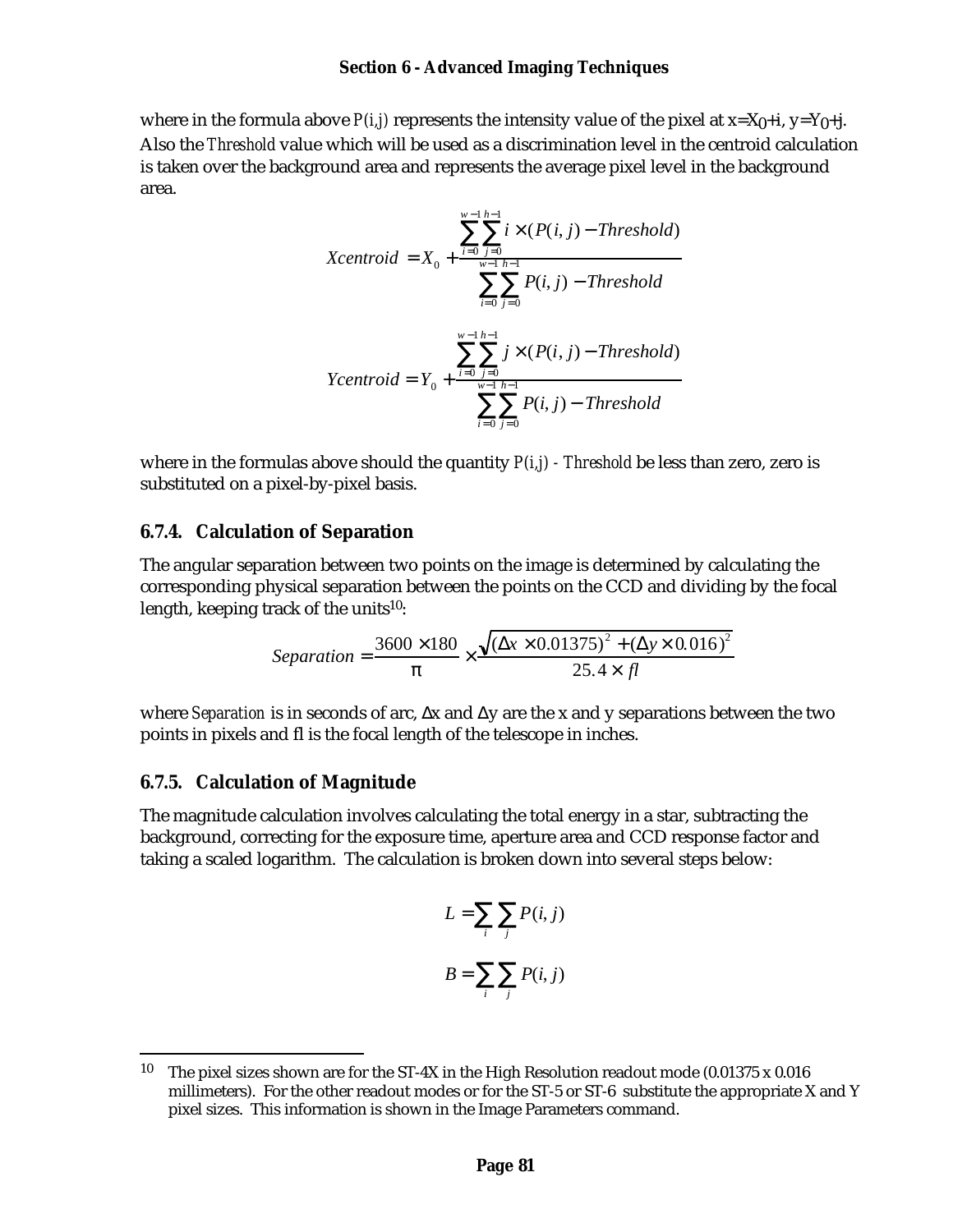where *L* and *B* are the sum of all pixel values in the box centered on the star and background areas respectively.

$$
Magnitude = -2.5 \times \log_{10} \left( \frac{L - B}{A \times C \times T} \right)
$$

where *A* is the aperture area in square inches, *C* is the magnitude calibration factor and *T* is the exposure duration in seconds. Note that the units of *C* are counts per second per square inch of aperture for a 0th magnitude star. C is proportional to the CCD's response factor from the Camera Setup command. You can calculate C from the CCD's Response factor (R) using the formula below:

$$
C = \frac{6700 \times R}{e \overline{A} / D \quad Count}
$$

## **6.7.6. Calculation of Diffuse Magnitude**

Diffuse Magnitude is the magnitude per square arcsecond of subtended area. The calculation uses the Magnitude calculated above and the area of the box as shown below<sup>11</sup>:

$$
BoxArea = \left(\frac{3600 \times 180}{\pi}\right)^2 \times \left(\frac{BoxSize^2 \times 0.016 \times 0.01375}{(fl \times 25.4)^2}\right)
$$

where *BoxArea* is the area of the box over which the Diffuse Magnitude is calculated in square arcseconds, *BoxSize* is the size of the box in pixels and *fl* is the focal length of the telescope in inches. Finally:

$$
Diff use Magnitude = \frac{Magnitude}{BoxArea}
$$

#### **6.8. Flat Fielding Track and Accumulate Images**

This section gives the step by step procedure for flat field correcting images taken using the Track and Accumulate command.

Flat field correcting images allow the user to remove the effects of CCD response nonuniformity (typically less than a few percent) and optical vignetting which for some optical systems can be as much as a 50% effect from center to edge. The CCDOPS software allows flat field correcting images using the Flat Field command, but some preparation must be made to use that command with Track and Accumulate images. Essentially you must prepare a special flat field correction image for Track and Accumulate images. This special preparation is necessary to have the same set of alignment and co-addition operations apply to the flat field file that have occurred in acquiring the Track and Accumulate image. In general, the following procedure should be followed when flat field correction of Track and Accumulate images is desired:

1. Take a normal flat field image using the Grab command. You can use the dusk sky or a neutral gray or white card held in front of the telescope. Try to adjust

<sup>1</sup> <sup>11</sup> Refer to the previous footnote.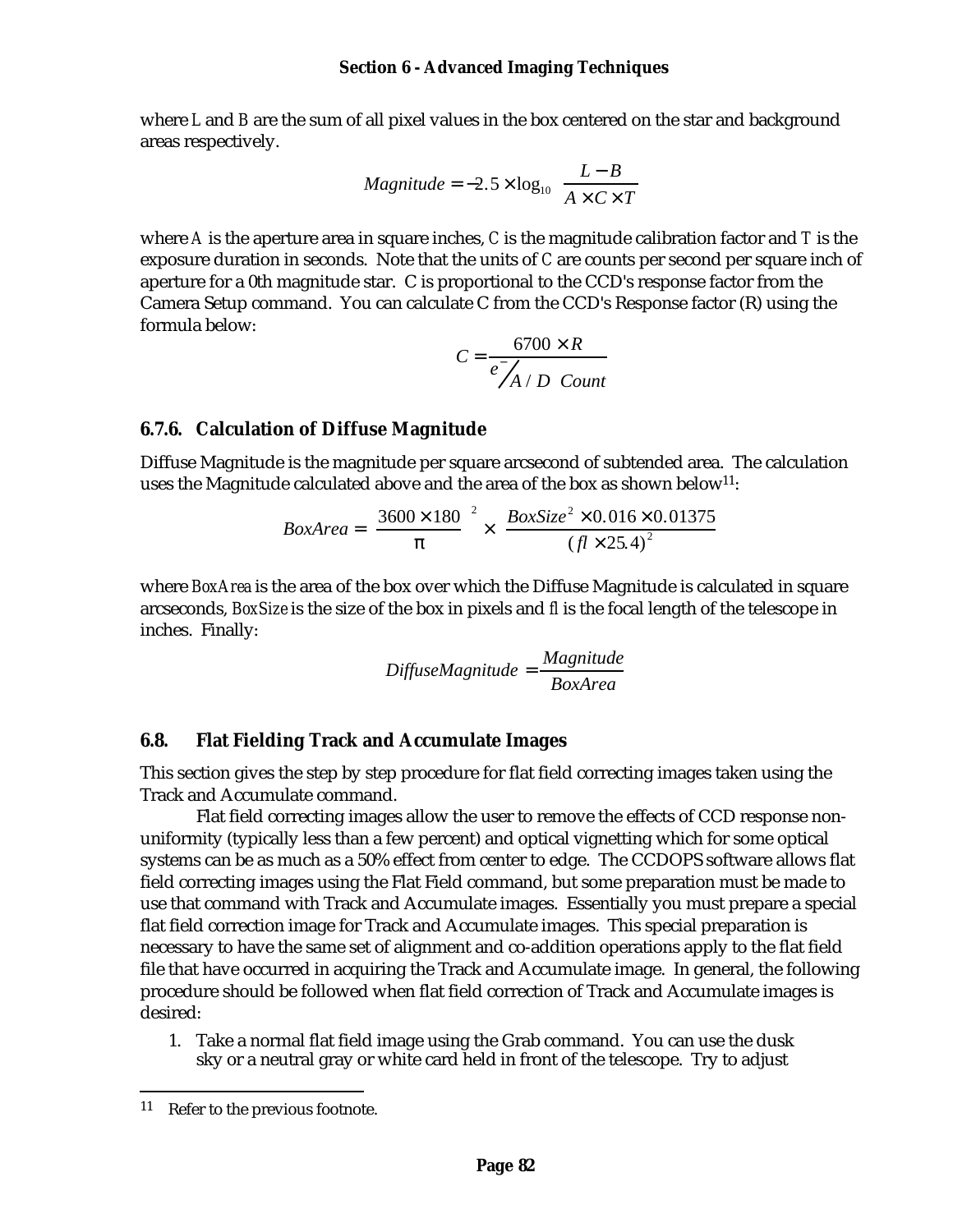the illumination and/or exposure so that the build up of light in the image yields values that when co-added several times will not overflow 65,000 counts. The number of times the image will need to be co-added without overflowing is set by how many snapshots you intend to use in Track and Accumulate. A good goal is to try and attain a maximum level in the flat field image of 1,000 to 2,000 counts which will allow co-addition 32 times without overflow.

Note: *You will have to take a new flat field image anytime you change the optical configuration of your telescope such as removing and replacing the optical head in the eyepiece holder.*

- 2. Save the flat field image on your disk using the Save command. In the following discussions this flat field file will be referred to as FLAT.
- 3. Take your Track and Accumulate image using the Track and Accumulate command and save it on the disk using the Save command. In the following discussions this Track and Accumulate image file will be referred to as IMAGE.
- 4. Immediately after saving the IMAGE use the Save Track List command on the PC or activate the Track List window on the Mac and use the Save command to save the Track and Accumulate track list. The track list is a file that describes what alignment operations were done to the individual components of IMAGE to achieve the end result. In the following discussions this track list file will be referred to as TRACK.
- 5. Repeat steps 3 and 4 as many times as desired for all the objects you wish to image, each time choosing a set of corresponding new names for the IMAGE and TRACK files.
- 6. You will now create a combined flat field image for each Track and Accumulate image you captured. Invoke the Add by Track List command. The software will present a dialog box asking for an offset parameter. Enter zero and the software will bring up a file directory dialog showing all the track list files. Select the TRACK file corresponding to the image you wish to correct. The software will load the TRACK file and present you with another file directory dialog showing all the images. Select the appropriate FLAT image. The software will align and co-add the FLAT image using the same operations it performed on the Track and Accumulate image. Finally save the combined flat field image using the Save command. In the following discussions this combined flat field image will be referred to as COMBINED-FLAT. Repeat this step for each of the TRACK files using a corresponding name for the COMBINED-FLAT image.
- 7. You will now flat field correct the Track and Accumulate image with the combined flat field image. Use the Open command to load the IMAGE file, then use the Flat Field command. The software will present you with a file directory dialog where you should select the corresponding COMBINED-FLAT image. After the software has finished correcting the image you can view the results and save the flat field corrected image with the Save command. This image will be referred to as the CORRECTED-IMAGE file. Repeat this step for each of the IMAGE files using the corresponding COMBINED-FLAT image.

At SBIG we have adopted the following naming convention for our various image and related files. If it helps you organize your files please feel free to adopt it or any method you feel helps sort out the process of naming files:

Image type Name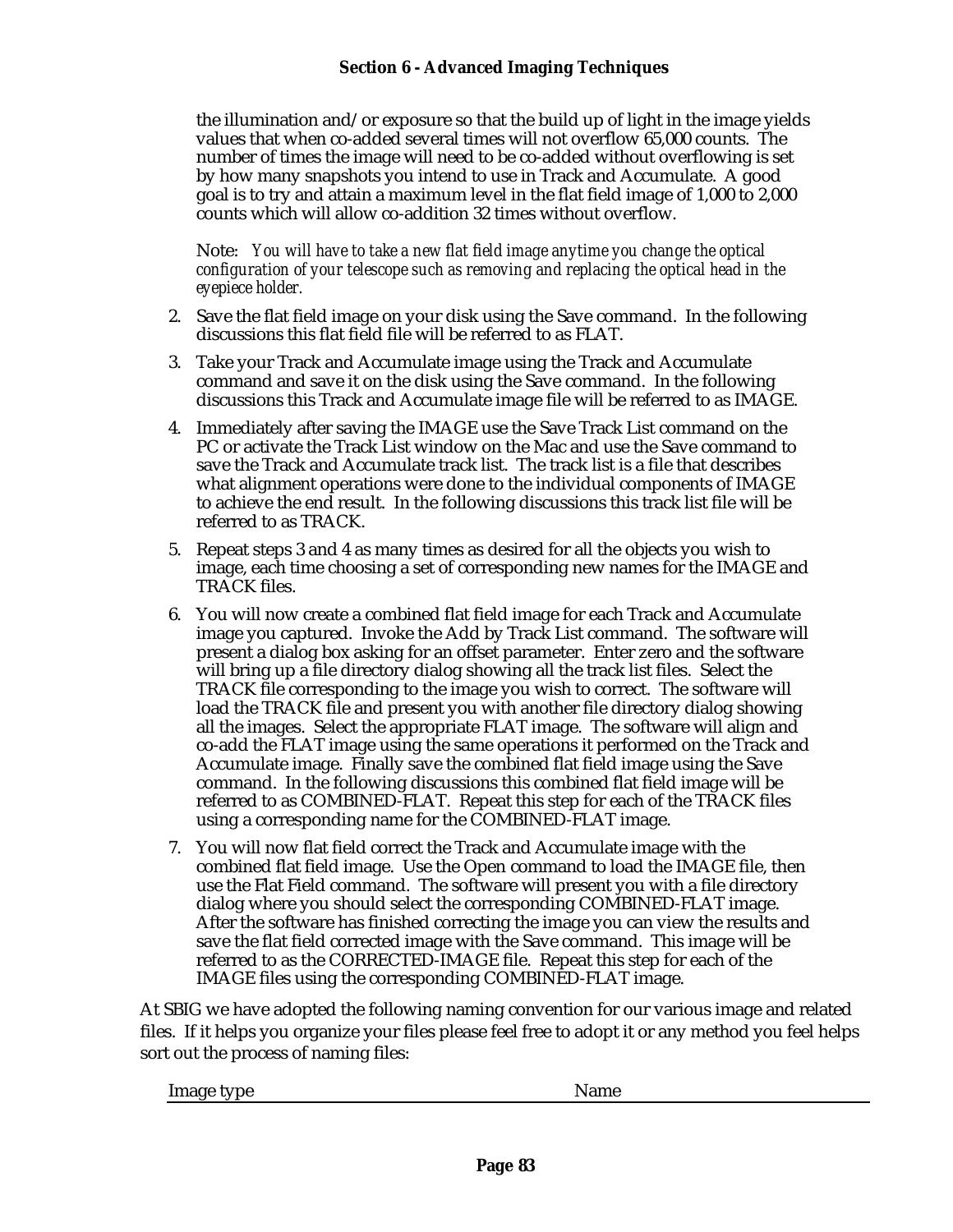Uncorrected image (IMAGE) XXXXXXXX. (blank extension) Flat field file (FLAT) FLATXXXX. (blank extension) Track list file (TRACK) Combined flat field (COMBINED-FLAT) FLATXXXX.C<br>Flat field corrected image (CORRECTED-IMAGE) XXXXXXXX.F Flat field corrected image (CORRECTED-IMAGE)

As a final topic for discussion, the offset parameter discussed in step 6 above can be adjusted above zero to take advantage of the maximum dynamic range of the image files. Just as the Track and Accumulate software removes a pedestal from the final image to allow the 16 bit dynamic range of the images to not be reduced due to a build up of sky background, the Add by Track List command can remove a fixed offset from each copy of the FLAT image as it is aligning and co-adding them. The optimal setting for the offset parameter is determined by measuring the background level in the FLAT images and using a value slightly below the background or minimum pixel value in the image. In this way the process of aligning and coadding will not saturate due to high overall background conditions but only due to large variations in the FLAT image.

#### **6.9. Tracking Functions**

The CCDOPS software allows your ST-4X, ST-5 or ST-6 to be used as an autoguider. It does not function as a stand-alone autoguider like the ST-4, but instead requires using a PC or Macintosh to perform the function. These cameras have considerably better sensitivity than the ST-4.

CCD autoguiders alleviate you from having to stare down the eyepiece for hours at a time while guiding astrophotographs. They are not the end-all, cure-all approach to telescope mechanical problems, though. You still need a good polar alignment and a rigid mount between the guide scope and the main scope or you need to use an off-axis guider, with all its inherent difficulties. A good declination drive, free of backlash, is desirable although not absolutely necessary. Finally, modern drive correctors with periodic error correction (PEC) or permanent periodic error correction (PPEC) will ease the difficulty of achieving good results.

*The moral of the story is don't count on the CCD autoguider to fix all your problems. The better the drive, the better results you will obtain.*

Using the CCD as an autoguider requires interfacing the CPU's relay port to your hand controller (as discussed in section 4.4) and then training the CCD system on your telescope. This is done with the Calibrate Track command. Focus your system and then find and center on a moderately bright calibration star (5th to 7th magnitude will do) without any nearby neighboring stars of similar brightness. Then execute Calibration command. It takes a sequence of five images. In the first image it determines the position of the calibration star. In the four subsequent images, the software, in sequence, activates each of the telescope's four correction directions, measuring the displacement of the calibration star. From this calibration information, the software is able to calculate a precise correction when the guide star moves away from its intended position.

At the start, you should pick a calibration star with roughly the same declination as the intended object since the telescope's correction speeds vary with declination. As you get used to the tracking functions you can calibrate on a star near the celestial equator and have the software adjust for different declinations for you.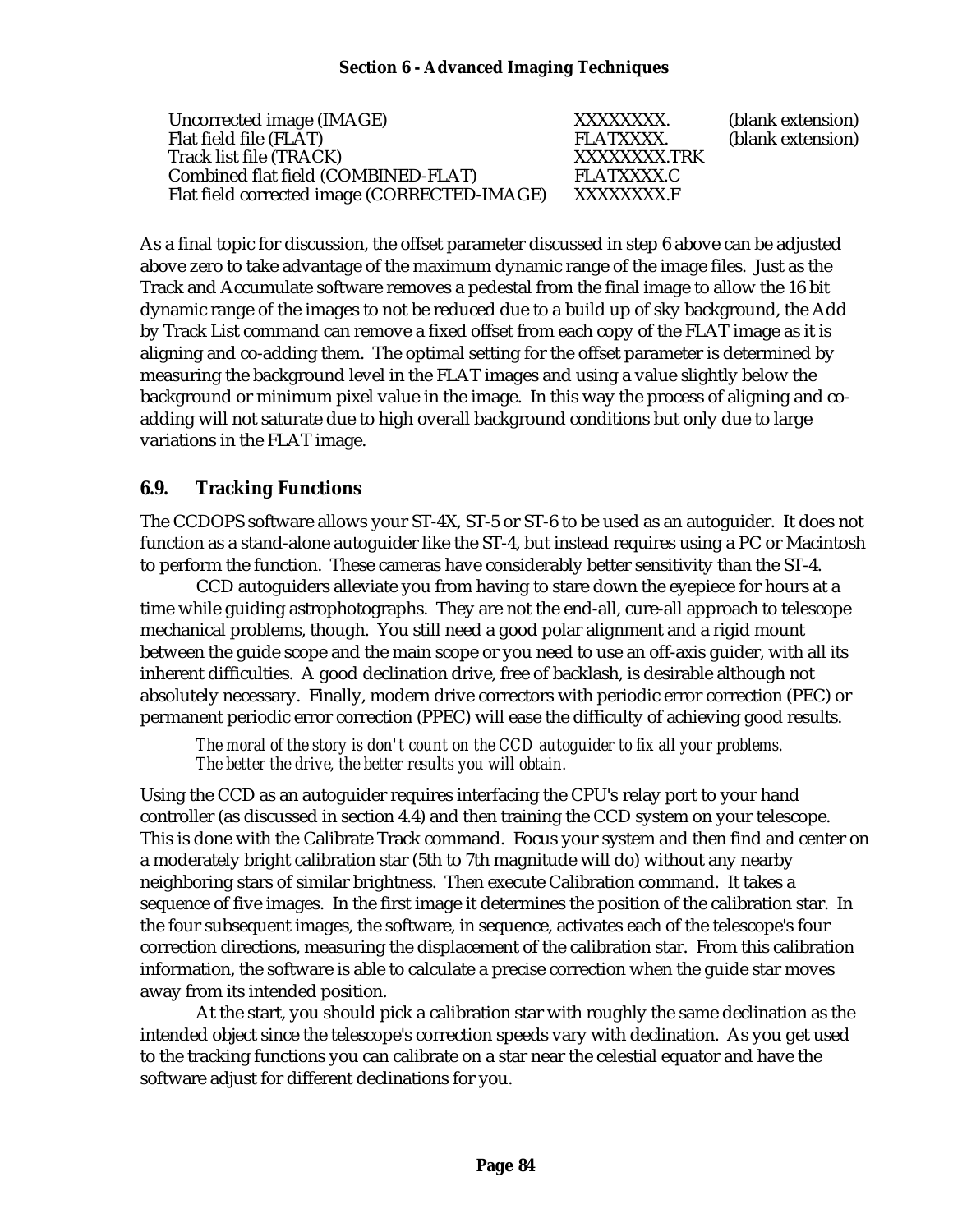The tracking functions in CCDOPS are accessed through the Track menu. The Calibrate Track command, as described above, is used to calibrate your telescope's drive corrector. Once that is done, the Track command, which you would use for autoguiding astrophotographs, allows you to select a guide star in the field of view, and then repeatedly takes images, measuring the guide star's position and hence guiding error, and corrects the telescope.

The Track and Accumulate command, discussed in section 3.9.2, also has provisions for making telescope corrections between images. This is necessary only if your drive has a large amount of long term drift, which results in Track and Accumulate images that are reduced in width.

Finally, the Tracking Parameters command allows you to fine tune the CCDOPS tracking performance. You can deactivate the RA or DEC corrections or even deactivate both, a feature that can be used to monitor the uncorrected tracking accuracy of your drive. You can also fine tune the correction speeds if you find the telescope is consistently over or under correcting.

#### **6.10. PC COM Port Compatibility Testing**

1

This section describes how the PC version of CCDOPS software can be used to determine whether the serial COM ports are compatible with the CCDOPS software.

There are two pertinent commands in the Misc menu that aid in this task: PC Setup and Loopback COM Test. The PC Setup command is used to configure the aspects of your PC for operation with the CCD software including which COM port to use and the Baud rate. The Loopback COM Test command allows you to verify that the serial ports on your PC are compatible with the CCDOPS software.

In order to achieve the highest performance out of the serial routines, which affect the amount of time it takes to download an image from the camera to the PC, the serial routines had to be written in a hardware dependent fashion. These routines work perfectly fine on the majority of computers, specifically those which are 100% hardware compatible with the IBM PC in regards to the serial ports. There are a few computer brands which are not 100% hardware compatible. The Loopback COM Test command determines whether or not your PC is compatible.

To use the Loopback COM Test command make an adapter to plug into your serial port which will "loopback" the PC's serial data output into its serial data input. This is done by placing a jumper between pins 2 and 3, leaving all other pins unconnected<sup>12</sup>.

Note: *This is not a test you perform with the CCD camera connected to the host computer. You do this test without a CCD camera.*

Once this adapter has been installed on the desired COM port use the PC Setup command to select the desired COM port and Baud rate for the test. Selection of the COM port will depend on the availability of those ports on your PC. Start with the Baud rate set to Auto, and if that doesn't work, try lowering it below 115.2K Baud. When the Baud rate is set to Auto the software tries to operate at the highest possible rate of 115.2K. PCs that are 100% hardware compatible have no problem with this high rate, although it is conceivable that some computer which is not 100% hardware compatible will still operate at a lower Baud rate. Once the

<sup>&</sup>lt;sup>12</sup> You could even verify the operation of the serial cable by looping back pin 2 to pin 3 at the camera end of the serial cable with the cable disconnected from the camera.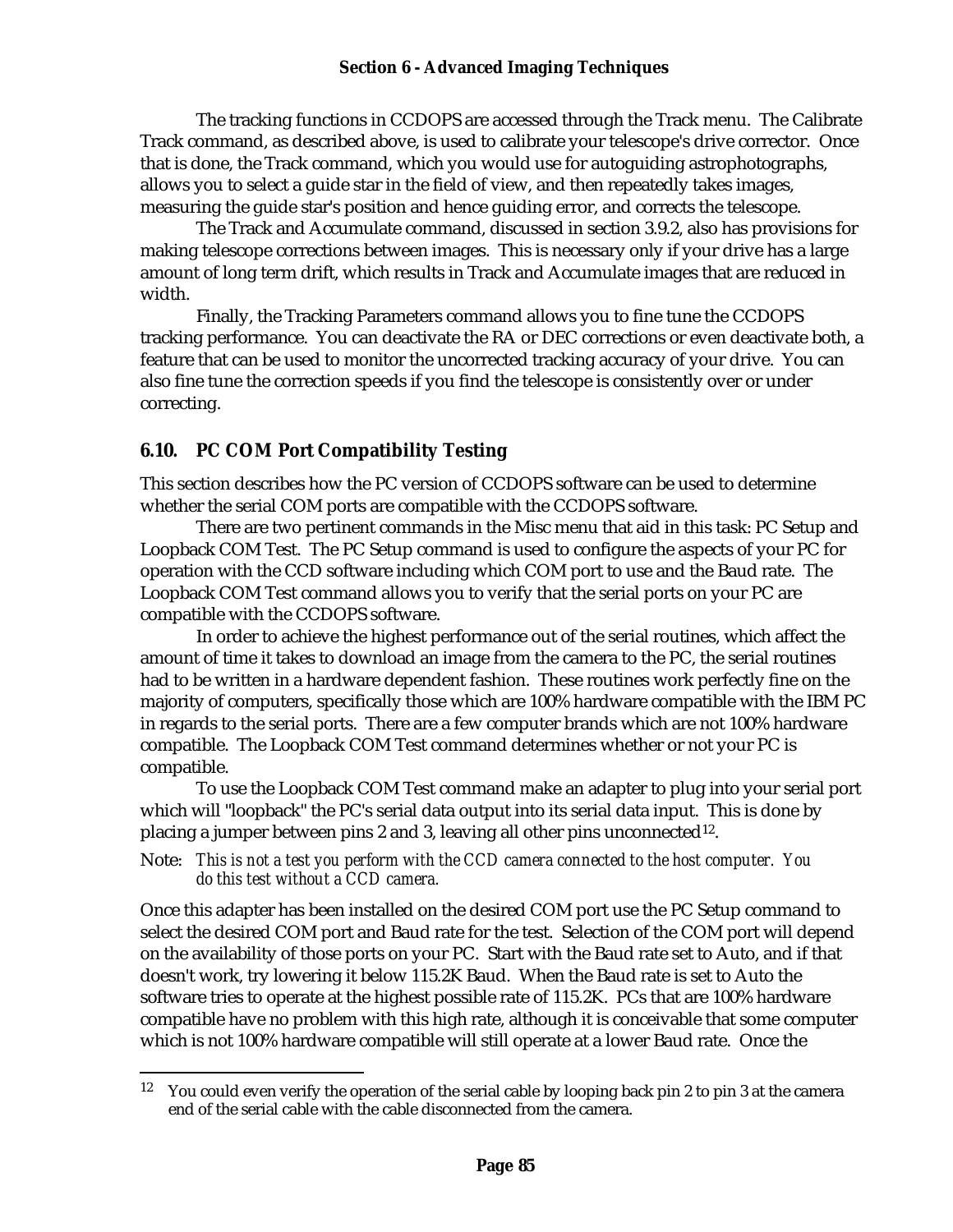adapter has been installed and the COM port and Baud rate have been selected, invoking the Loopback COM Test command will send a data sequence out the COM port and check to see if it was received without error. The results of the test will be shown in an Alert dialog.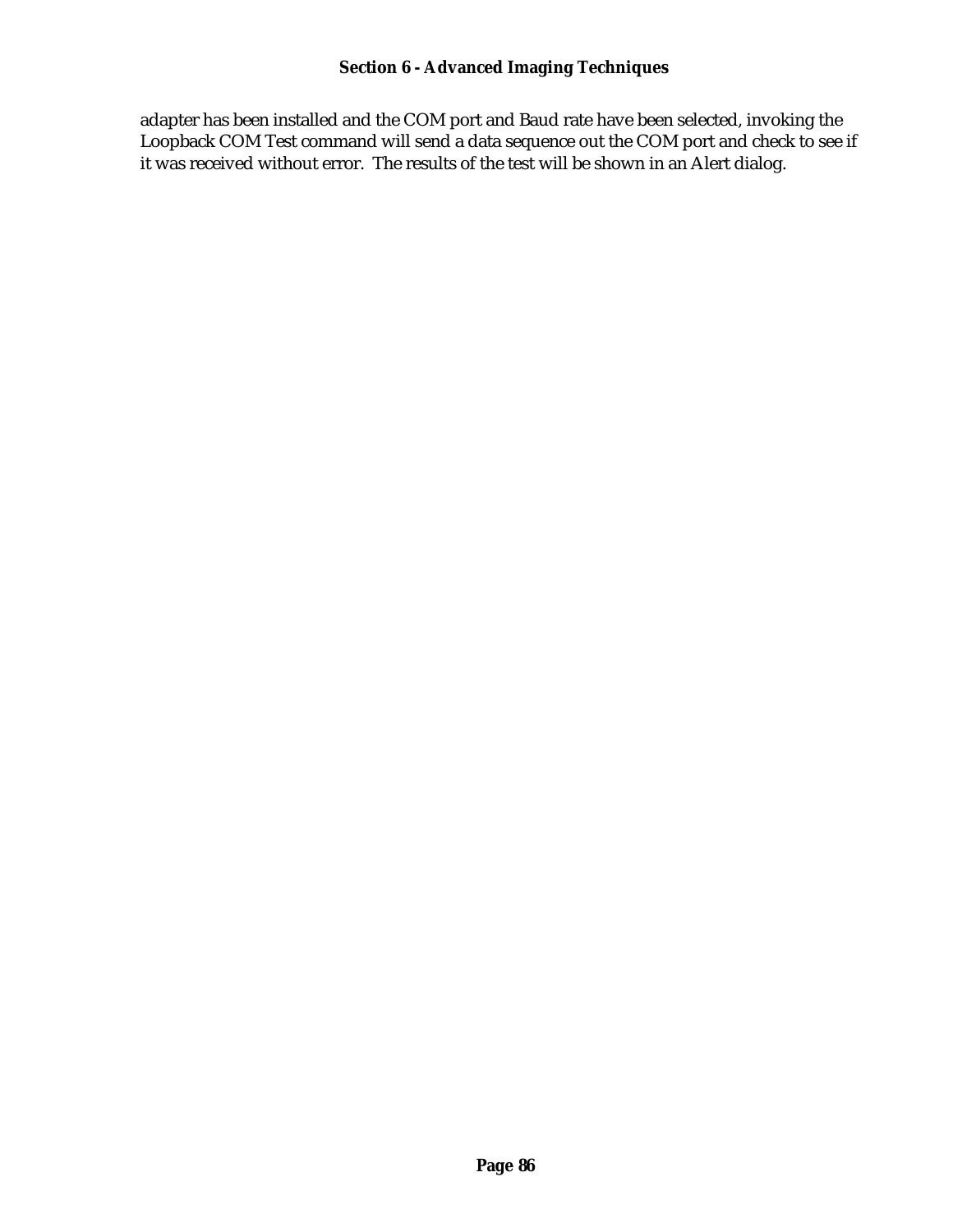## **7. Accessories for your CCD Camera**

This section briefly describes the different accessories available for your CCD camera.

## **7.1. Tri-color Imaging**

You can make splendid color images with your CCD camera by using the optional CFW-6A color filter wheel CCDCOLOR software. The CFW-6A attaches to the front of the CCD head and allows you to take images in red, green and blue light of the same object. When these images are aligned and processed using CCDCOLOR software a full color image results.

## **7.2. Camera Lens Adapters and Eyepiece Projection**

Camera Lens adapters are available for the ST-4X, ST-5 and ST-6. One adapter will fit the ST-4X and ST-5 CCD heads while the ST-6 has a different adapter. The camera lens adapter allows you to mount your camera lens in place of the telescope for very wide field views of the night sky or for daytime terrestrial imaging. The adapters are available for a variety of the most common camera lenses in use.

The same adapters can be used for eyepiece projection assuming you already have a T-thread eyepiece projection adapter for some 35mm camera. Instead of attaching a 35mm camera to the T-thread camera adapter you can attach the CCD camera. You need to get the same type of camera adapter (Minolta, Nikon, etc.) for the CCD that you have for your eyepiece projection adapter.

## **7.3. Focal Reducers**

SBIG makes an ST-4X focal reducer which is designed to fit in the 1.25" barrel on the front of the CCD head. Several rings are supplied with the lens which will move the lens farther from the CCD chip, resulting in increasing focal reduction, depending on the number of rings used. Normally, the lens will reduce an  $f/10$  system to an  $f/4$  system without vignetting. Further reduction is possible, but vignetting may occur requiring a flat field correction. The focal reducer produces dramatically better images when the telescope is as slow as f/10.

In addition several third party vendors, including Celestron and Meade, make focal reducers for their telescopes that could be used with the ST-4X, ST-5 and ST-6 cameras.

# **7.4. Third Party Products and Services**

There are numerous third party products and services available directed to the CCD user. We mention a few to give you an idea of the ever increasing interest in this new technology. Scanning through the pages of Sky & Telescope, CCD Astronomy, or Astronomy magazine reveals many third-party vendors of CCD accessories and software.

#### **7.4.1. Windows Software**

If you are a PC user interested in using Windows software with your camera, there are several commercial Windows programs available which include a stellar database, telescope control for computerized telescopes like the Meade LX200, and CCD camera functions in an integrated package.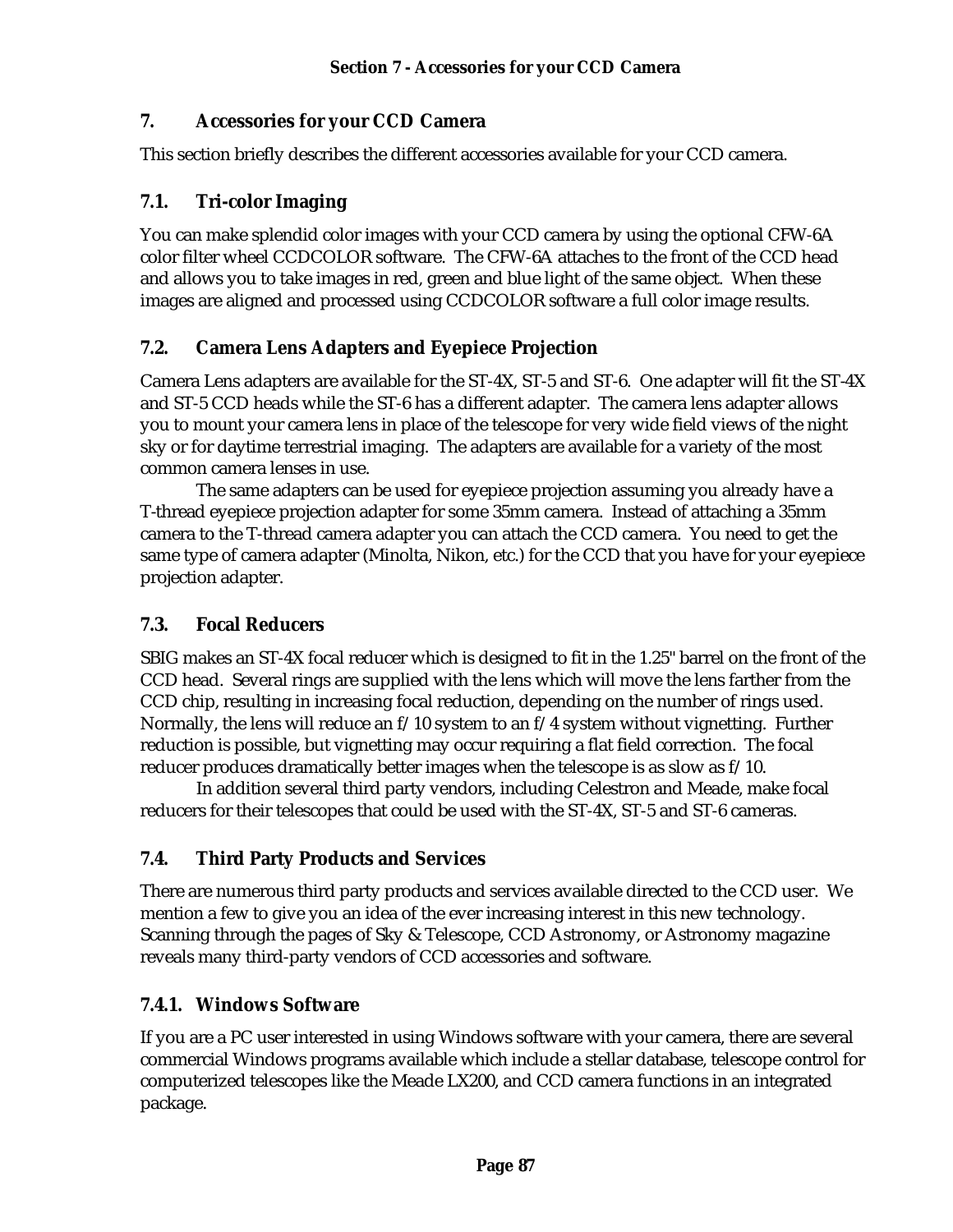# **7.4.2. Image Processing Software**

There are a host of image processing software packages capable of reading and processing TIFF files and new packages are being developed which will read and process SBIG image formats as well. In addition to commercial software, on-line services like CompuServe and GEnie have many public domain and shareware programs available through their Astronomy interest groups.

# **7.4.3. Getting Hardcopy**

In our opinion the best method of producing a hard copy of images taken with the CCD camera is to simply take a photograph of the computer screen while the image is displayed. It is best to use a long lens and step back from the monitor to reduce the appearance of the curvature of the edges of the screen, and use an exposure longer than 1/30th of a second to avoid the video refresh rate of your monitor. Darken the room, and use a brighter background than is visually optimum.

Another way to obtain hard copy is to save the files in TIFF format and send a copy of the file on a disk to a photo lab which offers printing of digital images. The MAC version of CCDOPS allows for printing of the images, and there are a number of third party software programs for the PC such as Pizzaz Plus which will capture and print the display on your computer screen. These programs, however, do not produce very detailed prints and are useful only to a very limited degree.

# **7.5. SBIG Technical Support**

If you have any unanswered questions about the operation of your CCD camera system or have suggestions on how to improve it please don't fail to contact us. We appreciate all your comments and suggestions. Additionally if you are interested in writing software supporting SBIG cameras, we offer technical support regarding our file formats found in Appendix B, and Technical Notes regarding the camera command protocol which we will make available upon request.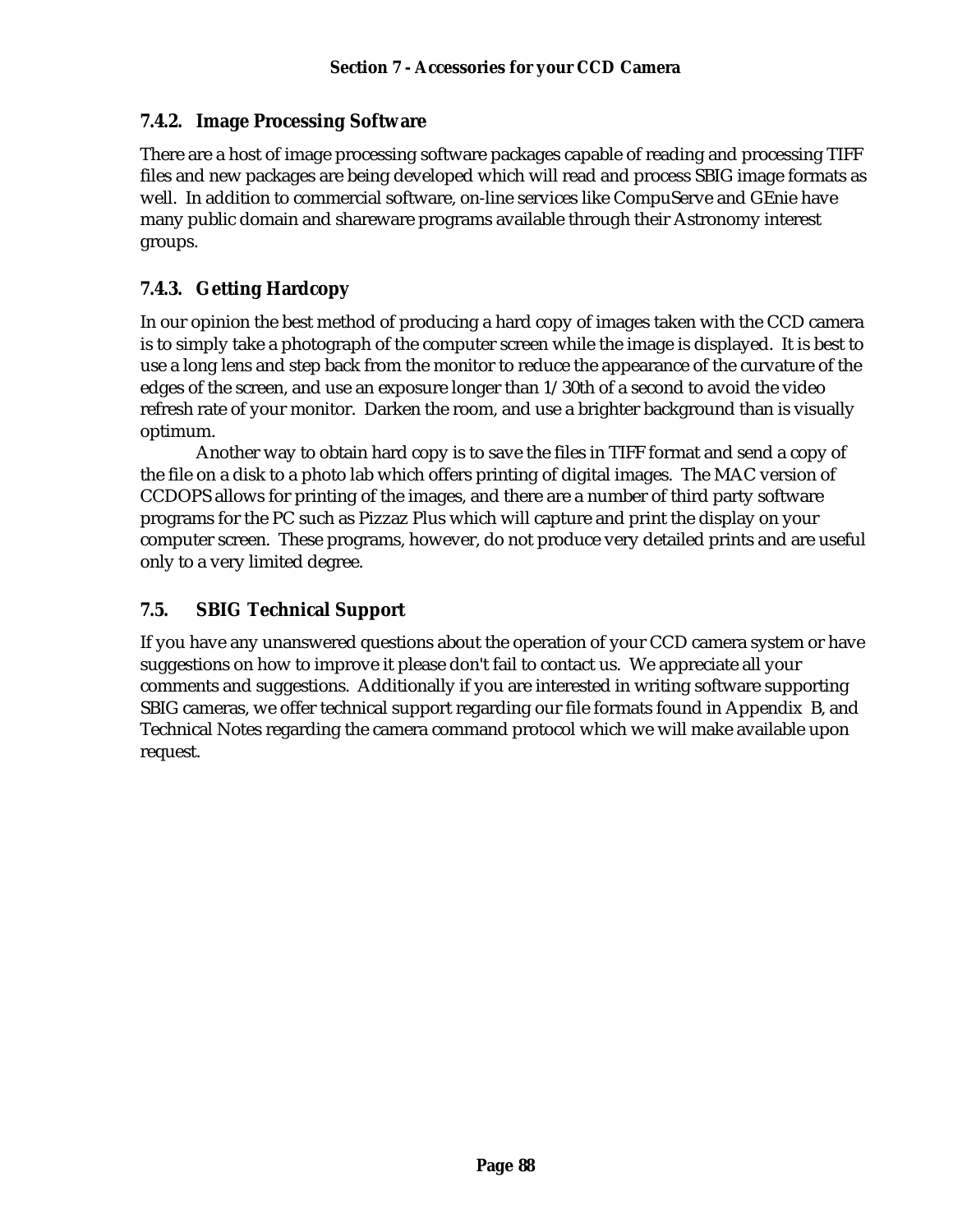## **8. Common Problems**

This section discusses some of the more common problems others have encountered while using our CCD cameras. You should check here if you experience difficulties, and if your problem still persists please contact us to see if we can work it out together.

**Serial Communication Errors** - If you are unable to establish a COM link between your camera and the computer or are receiving TIME OUT errors when downloading an image, you're probably having serial COM port problems. This can be both a failure of the camera as well as the computer. Some computers and or serial I/O cards may not be able to run at the maximum Baud rate that the camera achieves.

If you are unable to establish a COM link with the camera, try the following tests:

- 1. Check that the serial cable is properly plugged in at both the computer and the camera.
- 2. Check that the camera is indeed turned on.
- 3. Try changing the selected COM port in CCDOPS with the PC Setup or Mac Setup command.
- 4. Make a test connector and run the Loopback COM test. See section 6.10 of this manual for a complete explanation of this procedure.

If you get TIME OUT error messages when downloading an image or during Focus mode, try the following:

- 1. Change the Baud rate with the Mac Setup or PC set up command to a lower Baud rate and try again.
- 2. PC users should remove all nonessential drivers from their CONFIG.SYS and AUTOEXEC.BAT files and Macintoh user should remove all Inits from the System folder and then reboot the computer and try again.
- 3. Try removing any cards from the motherboard that may be conflicting with the serial ports.
- 4. Try a different serial interface card, in the case of a PC. or try a different computer. If doing so solves the time out error problem, your serial interface card is probably incapable of running at the maximum Baud rate.
- **Achieving Good Focus** Achieving a good focus is one of the most difficult areas in working with CCD cameras due to the lack of real time feedback when focusing. Focus can take a good deal of time, and as with all forms of imaging, focus is critical to getting the most out of your camera.

Once you have achieved a good focus with your system, it can be very useful for future observing sessions to scribe an eyepiece or mark down or log positions of each component so the next time you will at least be close to focus at the start.

If you know where the focal plane lies for your telescope, you can use Table 3.1 to calculate exactly where the CCD is with respect to your system. By placing the CCD close to the focal plane initially, you can save a lot of time.

The best kind of object to focus on is a star. As you converge towards focus, more light from the star will be concentrated onto one pixel. Thus, watching your peak reading while focusing and focusing for a maximum reading is a good way to get best focus.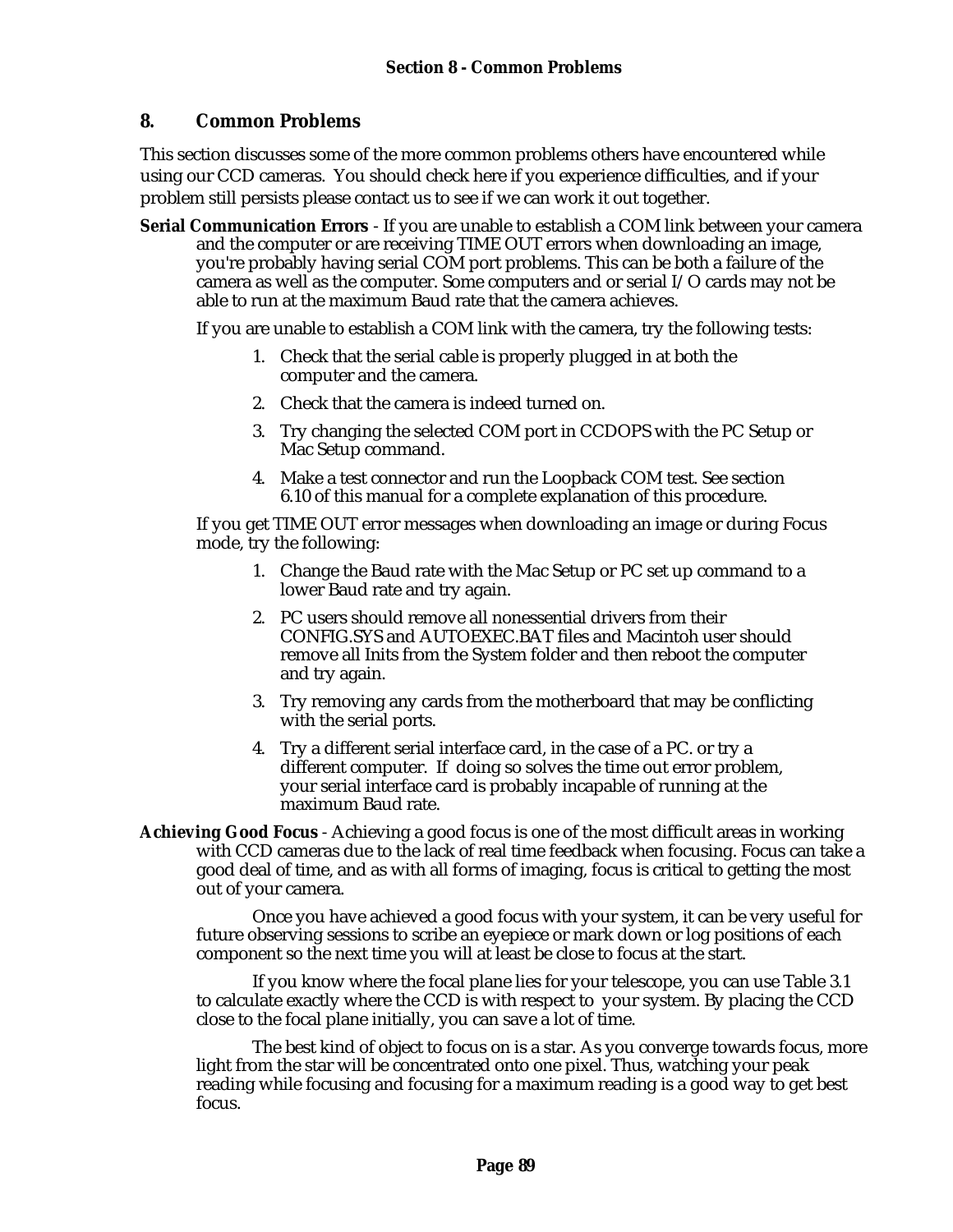**Streaked CCD Images** - Streaking in CCD images usually is the result of a bright object "burning in" during the frame transfer portion of an exposure. Since the CCD is not covered during these transfers it is still sensitive to light. A frame transfer occurs at the beginning of an exposure to clear the CCD. Another frame transfer occurs at the end of an exposure to protect the image, in the case of an ST-5 or ST-6, or to digitize, on an ST-4X.

When a bright object is imaged using a short exposure time, readout streaking can sometimes occur. Readout streaking can look similar to blooming except it extends across the entire image passing through the bright object. This is a result of image shift at the beginning and again at the end of an exposure due to frame transfer in the case of the ST-5 and ST-6 and due to digitization in the ST-4X. The readout streaking is usually very faint with respect to the overall image and can sometimes be eliminated from the display image by slightly raising the background level. Another means of reducing streaking is to increase the exposure time by either reducing your aperture (by masking), by increasing the f number if you're using a camera lens or by using filters to attenuate the bright object.

With an ST-4X you can use the half frame mode or try to make the exposure at least one second to reduce the streaking. With a ST-5 or ST-6 increasing the exposure time to 0.1 second will reduce the streaking.

**Elongated Guided Images** - When using Track and Accumulate, if you notice guiding errors resulting in elongated star images, you are probably using too long a snapshot time. If the snapshot time is longer than the amount of time your drive can track unguided with acceptable guiding errors, you will see elongated stars in your final images. If your snapshot times are getting down to 30 seconds or less you should improve your drive.

If you are using your camera as an autoguider for film photography and are noticing unacceptable guiding errors, please check the following before calling SBIG:

- 1. Can you move the telescope using the Move command? This is an indicator as to whether or not you are properly connected to your drive system via the relay cable from the CPU.
- 2. Be sure that your calibration time gives at least 10 to 50 pixels of movement for each step of the Calibrate Track command.
- 3. Check for flexure between the CCD camera head and your system. Check for flexure between the guide scope or off-axis guider and your telescope system. This is a very common source of guiding errors. A very small movement of the CCD head with respect to the guide scope during an exposure can cause unacceptable streaking.
- 4. If your mount is stable, try longer exposure times while tracking to average out the atmospheric effects.
- **Finding Objects** The size of the CCDs used in the ST-4X and ST-5 (roughly 4mm diagonal) can make finding objects a little difficult. If you experience this problem you might try the following suggestions.

The easiest method of finding objects is to use a reticule eyepiece, if the object is bright enough to see. Pull the CCD optical head from the eyepiece holder and insert a 12-20mm eyepiece, focussing the eyepiece by sliding it in and out of the eyepiece holder, not by adjusting the telescope's focus mechanism. Center the object carefully (to within 10% of the total field) and then replace the CCD optical head. Since the head was fully seated against the eyepiece holder when you started, fully seating it upon replacement will assure the same focus.

If the object is too dim to see visually you will have to rely on your setting circles.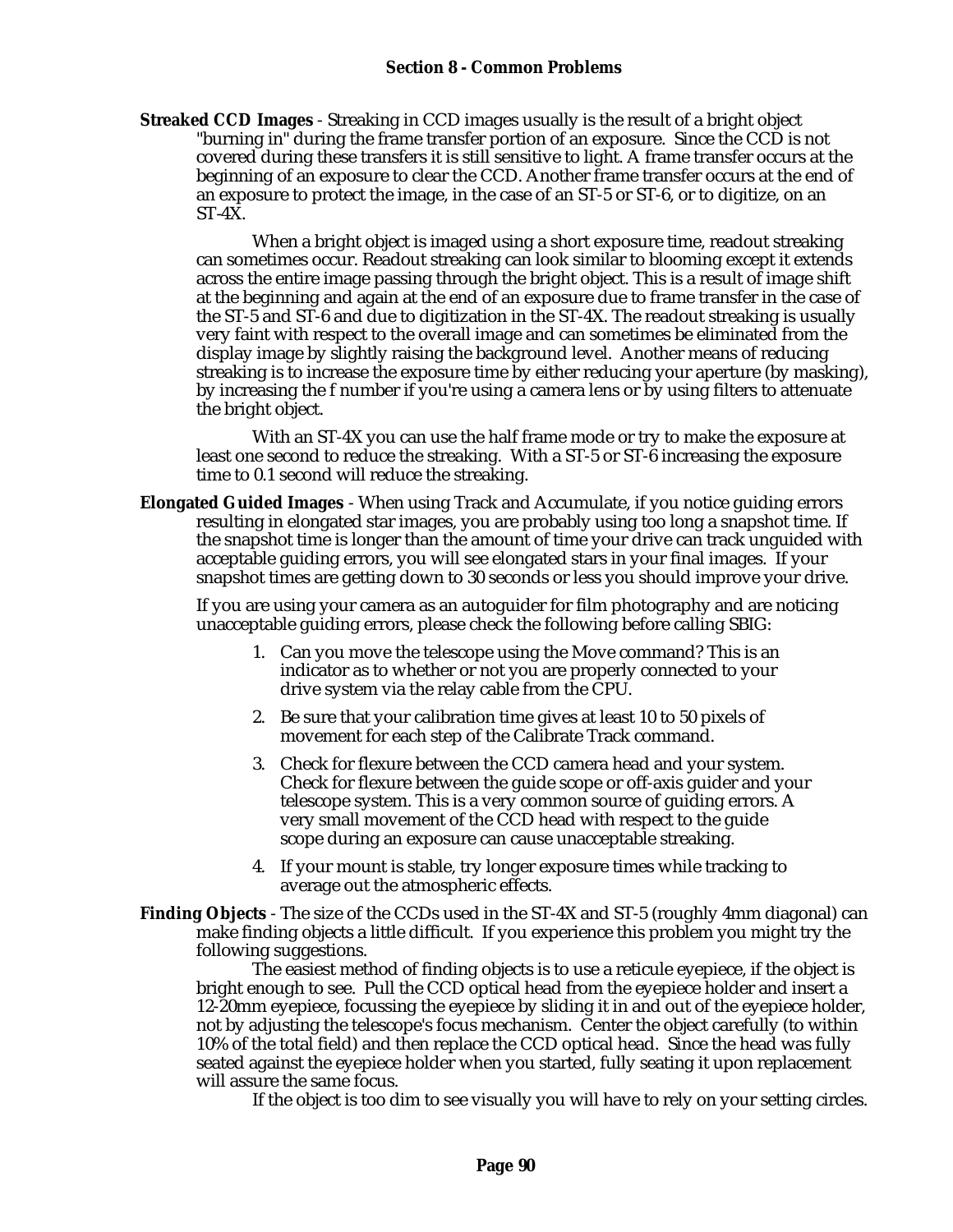Go to a nearby star or object that is easily visible and center that object in the CCD image. Calibrate your RA setting circle on the known object's RA and note any DEC errors. Reposition the telescope at the intended object, using the correct RA setting and the same DEC offset noted with the calibration object. Try a ten second or one minute exposure and hopefully you will have winged the object. If not you will have to hunt around for the object. You can use the Focus mode for this and hopefully you won't have to search too far. Check in DEC first, as DEC setting circles are often smaller and less accurate.

- **Relays don't Move Telescope** If you find the CPU is not moving the telescope for Tracking or Track and Accumulate you should use the Move Telescope command with a several second period to isolate the problem down to a specific relay or relays. If you set the Camera Resolution to the Low mode in the Camera Setup Command, you can move the telescope and Grab an image fairly quickly to detect movement of the telescope pointed at a moderately bright star. Try each of the four relays and see which ones move and which ones don't. At this point the most likely culprit is the hand controller modification. Trace the signals from the Relay cable's CPU connector back through the hand controller, paying particular attention to the offending wires.
- **Can't Reach Low Setpoint Temperatures** If you find that the ST-5 or ST-6 isn't getting as cold the problem is probably increasing ambient temperatures. While these cameras have temperature regulation, they still can only cool a fixed amount below the ambient temperature (40 to 50 °C). Lowering the ambient temperature allows the cameras to achieve lower setpoint temperatures. If you are working in a relatively stable environment, without much air blowing across the optical head's cooling fins, you may find using a small fan to blow across the fins will allow lower setpoints. It doesn't take much air flow, but the improvement can be 5° to 10° if your environment is inside and quite stable.
- **CCD Frosts** If your ST-6 starts to frost after a year of use it's time to replace the desiccant as described in Appendix C. The ST-4X and ST-5 do not use desiccant and will frost around the edges when first powered up, but the frost will clear in five minutes. If it frosts completely and never clears you should contact SBIG.
- **Display is Blank with Paradise or Tseng Super VGAs** If you use the Photo display mode on a PC and the display is completely blank or a flashing cursor is all that is shown you have entered incorrect values for the Paradise or Tseng mode items in the PC Setup command. Try the VESA setting which automatically selects the appropriate mode if your Super VGA is VESA compliant.
- **No Image is Displayed** Try the Auto Contrast setting or use the crosshairs to examine the image pixel values an pick appropriate values for the Background and Range parameters.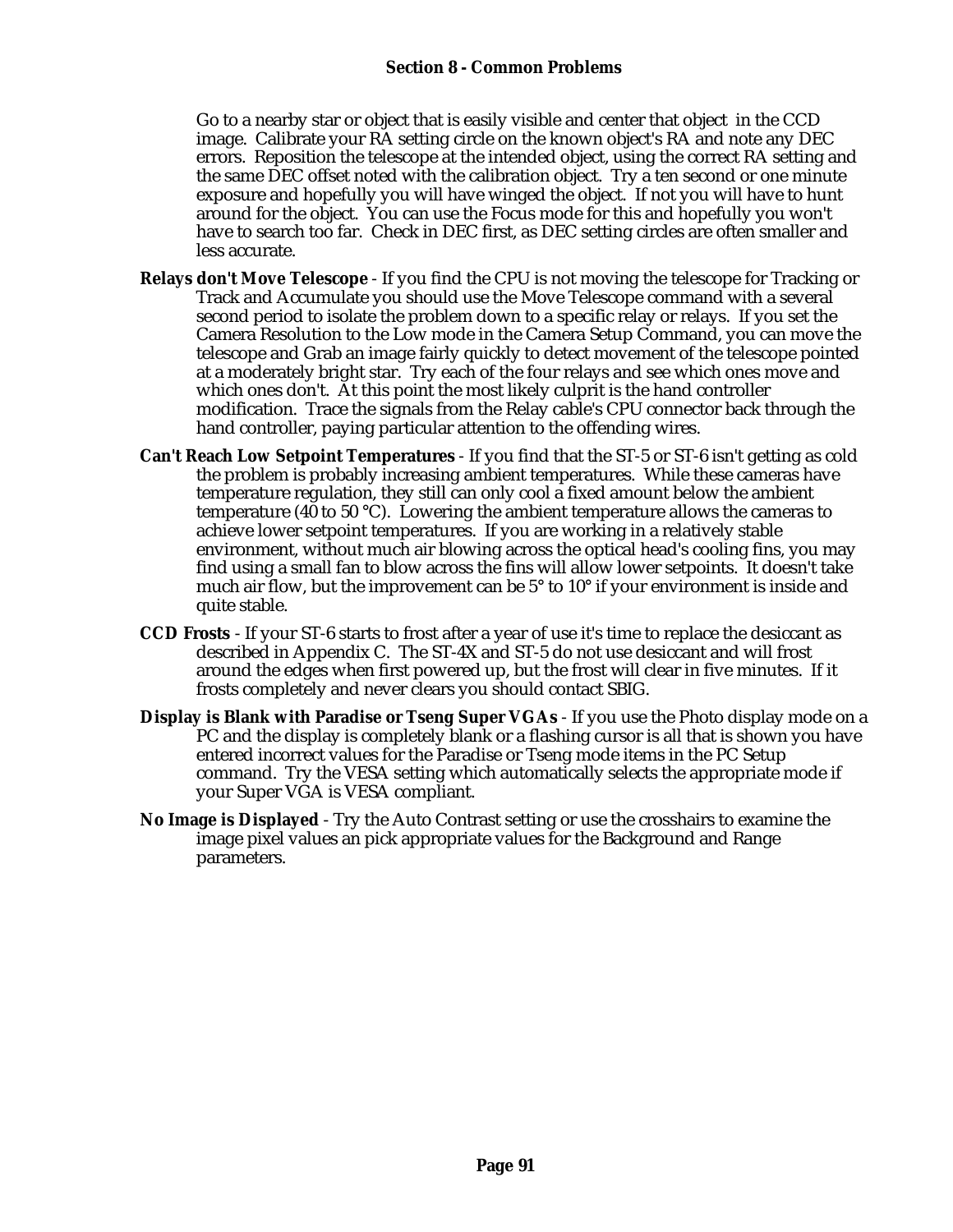#### **9. Glossary**

- **Antiblooming Gate** When a CCD pixel has reached its full well capacity, electrons can effectively spill over into an adjoining pixel. This is referred to as blooming. The Antiblooming gate can be used to help stop or at least reduce blooming when the brighter parts of the image saturate.
- **Astrometry** Astrometry is the study of stellar positions with respect to a given coordinate system.
- **Autoguider** All SBIG CCD cameras have auto guiding or "Star Tracker" functions. This is accomplished by using the telescope drive motors to force a guide star to stay precisely centered on a single pixel of the CCD array. The camera has four relays to control the drive corrector system of the telescope. The CCD camera head is installed at the guide scope or off axis guider in place of a guiding eyepiece.
- **CCD** The CCD (Charged Coupled Device) is a flat, two dimensional array of very small light detectors referred to as pixels. Each pixel acts like a bucket for electrons. The electrons are created by photons (light) absorbed in the pixel. During an exposure, each pixel fills up with electrons in proportion to the amount of light entering the pixel. After the exposure is complete, the electron charge buildup in each pixel is measured. When a pixel is displayed at the computer screen, its displayed brightness is proportional to the number of electrons that had accumulated in the pixel during the exposure.
- **Dark Frame** The user will need to routinely create image files called Dark Frames. A Dark Frame is an image taken completely in the dark. The telescope aperture must be covered or in the case of the ST-6, a shutter vane covers the CCD. Dark Frames are subtracted from normal exposures (light frames) to eliminate fixed pattern and dark current noise from the image. Dark Frames must be of the same integration time and temperature as the light frame being processed.
- **Dark Noise**  Dark Noise or Dark Current is the result of thermally generated electrons building up in the CCD pixels during an exposure. The number of electrons due to Dark Noise is related to just two parameters; integration time and temperature of the CCD. The longer the integration time, the greater the dark current buildup. Conversely, the lower the operating temperature, the lower the dark current. This is why the CCD is cooled for long integration times. Dark noise is a mostly repeatable noise source, therefore it can be subtracted from the image by taking a "Dark Frame" exposure and subtracting it from the light image. This can usually be done with very little loss of dynamic range.
- **DC Restore** DC Restore (DCR) only applies to the ST-6. It is used as a faster readout alternative to Double Correlated Sampling during focus mode. It works by setting the black level to the offset in a particular ST-6 by reading the average value of dark pixels. This usually results in a usable image for focusing while giving a much faster digitization and download cycle during focusing.
- **Double Correlated Sampling** Double Correlated Sampling (DCS) is employed to lower the digitization errors due to residual charge in the readout capacitors. This results in lower readout noise but can increase the digitization time by a factor of two in the ST-6. This feature can be switched off when faster digitization rates are desired. This is often done during find and focus modes.
- **False Color** False Color images are images that have had colors assigned to different intensities instead of gray levels.
- **FITS Image File Format** The FITS image file format (which stands for Flexible Image Transport System) is a common format supported by professional astronomical image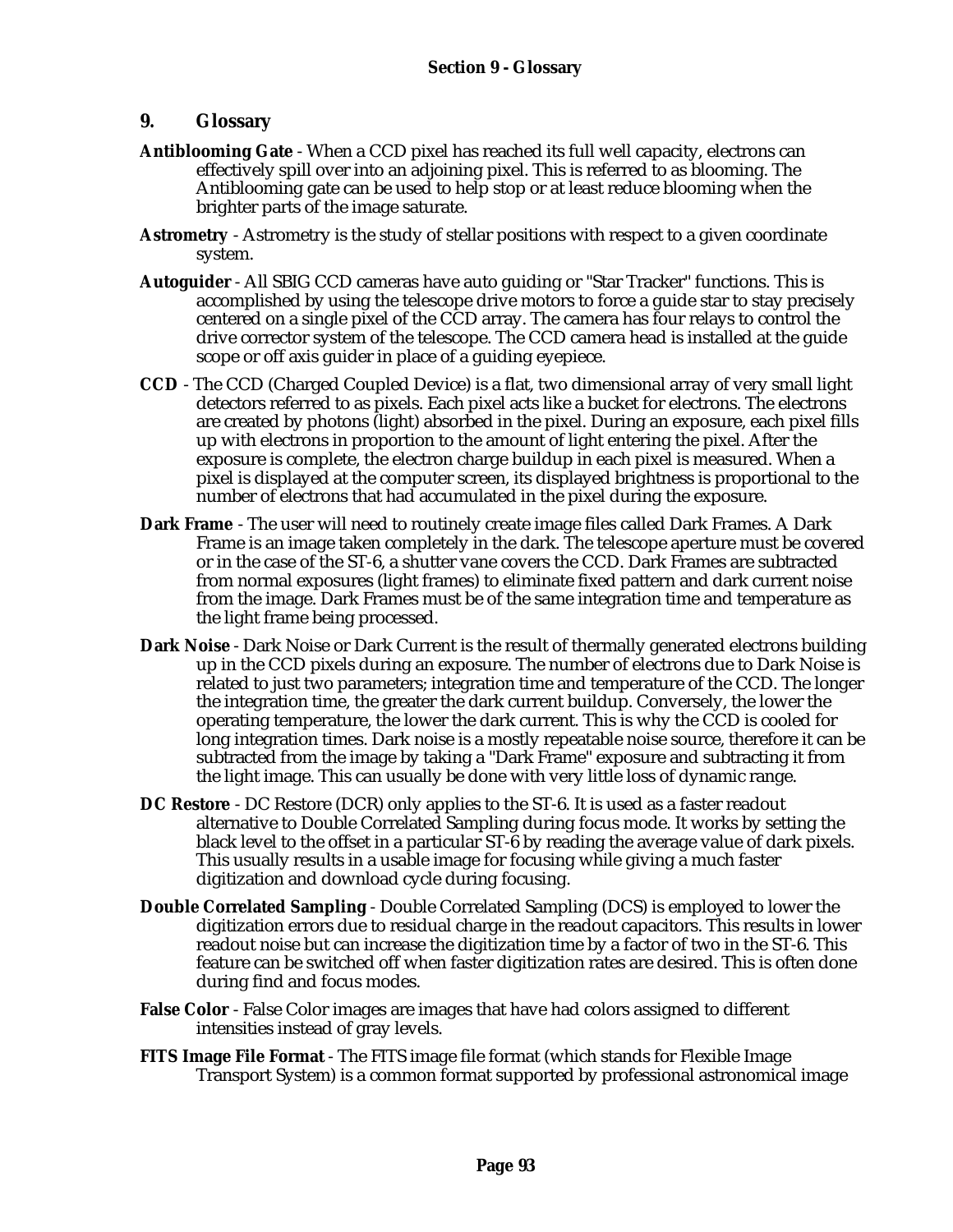processing programs such as IRAF and PC Vista. CCDOPS can save image files in this format but can not read them..

- **Flat Field** A Flat Field is a image with a uniform distribution of light entering the telescope. An image taken this way is called a flat field image and is used with CCDOPS to correct images for vignetting.
- **Focal Reducer** A Focal Reducer reduces the effective focal length of an optical system. It consists of a lens mounted in a cell and is usually placed in front of an eyepiece or camera. With the relatively small size of CCDs compared to film, focal reducers are often used in CCD imaging.
- **Frame Transfer CCDs** Frame Transfer CCDs are CCDs that have a metal mask over some portion (usually half) of the pixel array. The unmasked portion is used to collect the image. After the exposure is complete, the CCD can very quickly shift the image from the unmasked portion of the CCD to the masked portion, thus protecting the image from light which may still be impinging on the CCD. This acts as an electronic shutter.
- **Full Well Capacity** Full Well Capacity refers to the maximum number of electrons a CCD pixel can hold. This number is usually directly proportional to the area of the pixel.
- **Half Frame Mode** Half Frame Mode is used with the ST-4X to help eliminate streaking from bright objects during readout. Place the bright object (planets, moon, etc.) in the lower half of the frame. After the exposure is complete, the ST-4X will shift the image very quickly into the upper half of the frame. This allows the ST-4X time to digitize the half frame image without the bright object in the field of view corrupting the data.
- **Histogram** The Histogram is a table of the number of pixels having a given intensity for each of the possible pixel locations of the image file. Remember that, in the end, the image file is nothing more than a list of pixel values, one for each CCD pixel. These value numbers can be displayed in two formats; as a table or plotted as a graph.
- **Light Frame** The Light Frame is the image of an object before a Dark Frame has been subtracted.
- **Path/Filter**  For PC users the Path setting tells CCDOPS which directory and disk drive to find and store the image files. In essence, it defines the current directory. The filter controls which image files are shown in the Open directory. Only files that match the filter are shown. For example, a filter setting of "\*.ST6" will only show files that have an "ST6" extension.
- **Photometry** Photometry is the study of stellar magnitudes at a given wavelength or bandpass.
- **Pixel Size** The smallest resolution element of a CCD camera is the CCD pixel. The pixel sizes for each of the SBIG cameras are as follows:

| <b>Camera</b> | Pixel Size (microns) |
|---------------|----------------------|
| $ST-4X$       | $13.75 \times 16$    |
| $ST-5$        | $10 \times 10$       |
| $ST-6$        | $23 \times 27^{13}$  |

**Planet Mode** - Planet Mode is the most useful way to achieve focus. When you select Planet mode, a full frame is exposed, downloaded, and displayed on the computer monitor. A small window can be placed anywhere in the image area and the size of the window can be changed. Subsequent downloads will be of the area inside the box resulting in a much faster update rate.

1

<sup>13</sup> The TC241 CCD used in the ST-6 actually has 11.5 x 27 micron pixels. The CPU combines two 11.5 micron pixels to make the 23 micron pixel . This give pixel with a more square aspect ratio.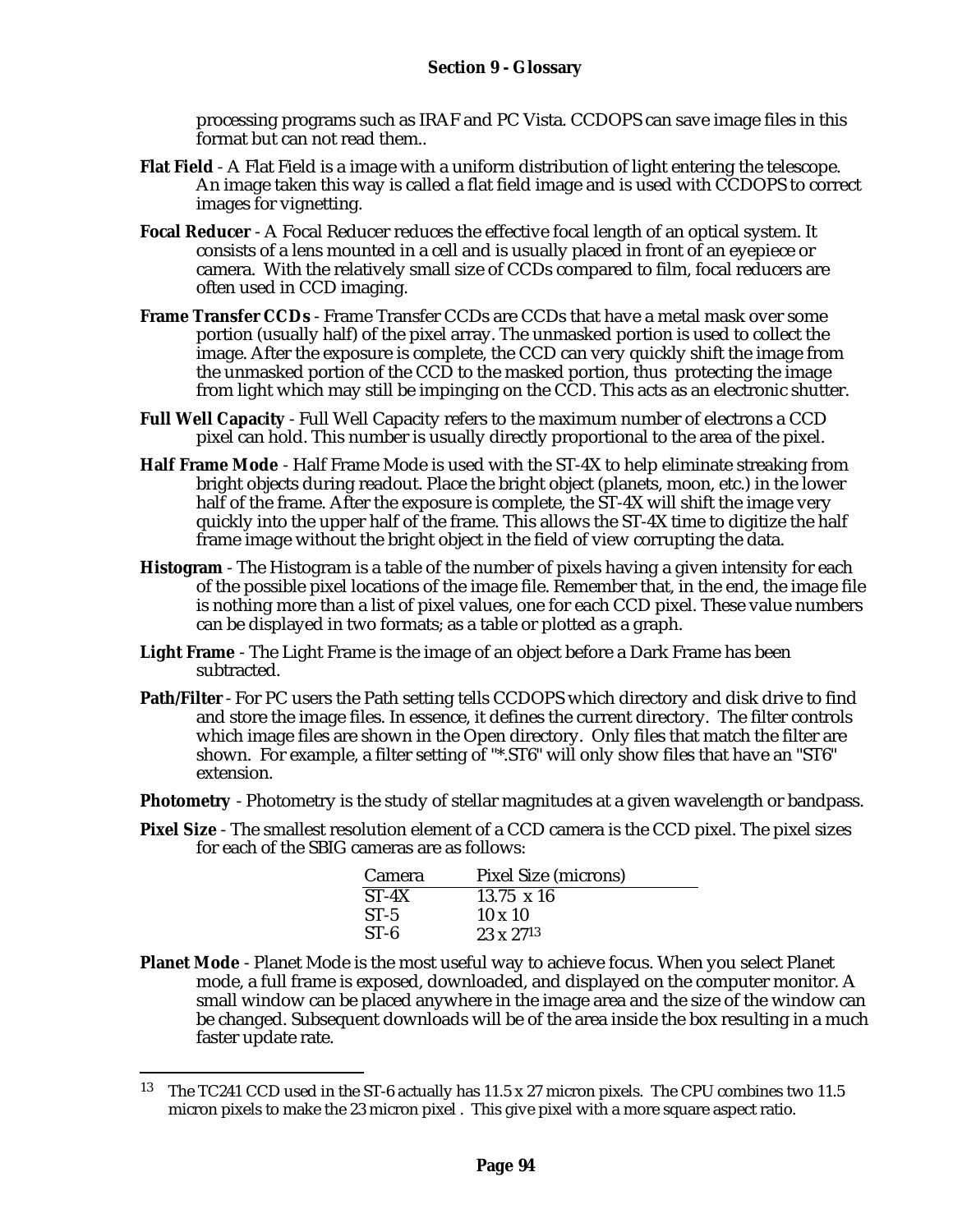- **Quantum Efficiency** Quantum Efficiency refers to the fractional number of electrons formed in the CCD pixel for a given number of photons. Quantum Efficiency is usually plotted as a function of wavelength.
- **Readout Noise** Readout noise is associated with errors generated by the actual interrogation and readout of each of the CCD pixels at the end of an exposure. This is the result of fixed pattern noise in the CCD, residual charge in the readout capacitors and to a small extent the noise from the A/D converter and preamplifier.
- **Readout Streaking** When a bright object is imaged using a short exposure time, readout streaking can occur. Readout streaking can look similar to blooming except it extends across the entire image passing through the bright object. This is a result of image shift at the beginning and again at the end of an exposure due to frame transfer in the case of the ST-5 and ST-6 and due to digitization in the ST-4X. The readout streaking is usually very faint with respect to the overall image and can sometimes be eliminated from the display image by slightly raising the background level.
- **Resolution Mode** The resolution of a CCD camera is determined by pixel size. Pixel size can be increased by combining or binning more than one pixel and displaying it as one pixel. Doing so decreases the effective resolution but speeds up the download time of the image. Maximum resolution is determined by the size of the individual CCD pixel. All three cameras covered in this manual can be run in different resolution modes. The ST-4X and the ST-5 can run in High, Low and Auto resolution modes. The ST-6 has an additional Medium resolution mode.
- **Response Factor** Response Factor is a multiplier used by CCDOPS to calibrate CCDOPS to a given telescope for photometric calculations. The Response Factor multiplied by 6700 is the number of photoelectrons generated in the CCD for a 0th magnitude star per second per square inch of aperture.
- **Saturation** Saturation refers to the full well capacity of a CCD pixel as well as the maximum counts available in the A/D converter. The pixel is saturated when the number of electrons accumulated in the pixel reaches its full well capacity. The  $A/D$  is saturated when the input voltage exceeds the maximum. The saturation values for the various cameras are shown in the table below.

| Camera  | <b>Full Well</b><br>Capacity | Maximum<br>$A/D$ Counts | $e^{-}/Count^{14}$ |
|---------|------------------------------|-------------------------|--------------------|
| $ST-4X$ | 150,000e <sup>-</sup>        | 16,383                  | 7.2                |
| $ST-5$  | 50,000e <sup>-</sup>         | 16,383                  | 3.0                |
| $ST-6$  | 400,000e <sup>-</sup>        | 65,535                  | 6.7                |

- **Sky Background** The sky background illumination or brightness is the number of counts in the image in areas free of stars or nebulosity and is due to city lights and sky glow. High levels of sky background can increase the noise in images just like dark current. For some objects deep sky filters can be used to reduce the sky background level.
- **Seeing** Seeing refers to the steadiness and the clarity of the atmosphere during an observing session.

1

<sup>&</sup>lt;sup>14</sup> The e<sup>-</sup>/Count shown are for the High Resolution readout mode. These numbers can be different for other readout modes. Use the Parameters command in the Display menu to see the actual value for images acquired in other readout modes.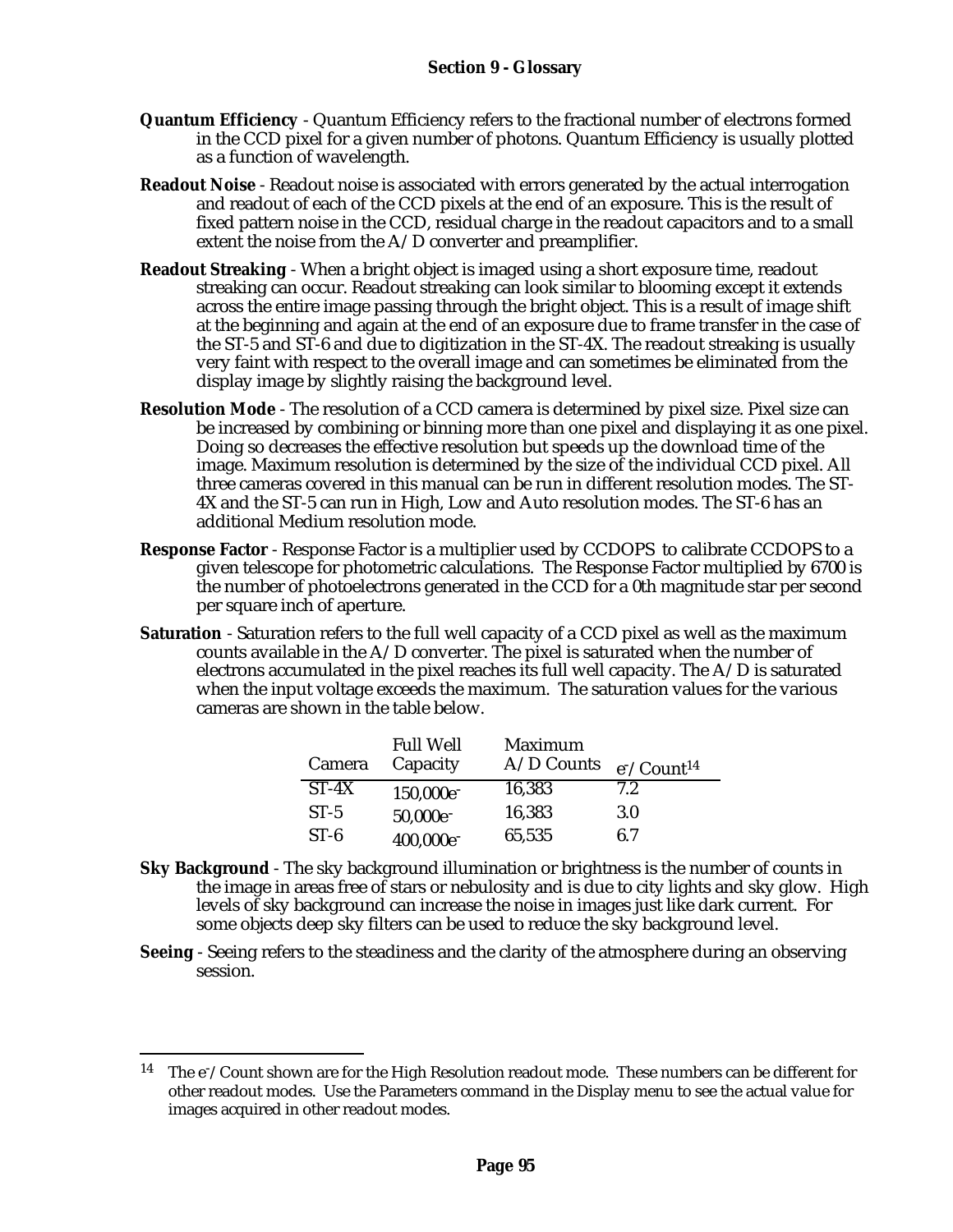- **TE Cooler**  The TE Cooler is a Thermal Electric cooling device used to cool the CCD down to operating temperature. The CCD is mounted to the TE Cooler which is mounted to a heat sink, usually the camera head housing.
- **TIFF Image File Format** The TIFF image file format (which stands for Tagged Interchange File Format) was developed jointly by Microsoft and Aldus Corporations to allow easy interchange of graphics images between programs in areas such as presentation and desktop publishing. CCDOPS can save image files in this format but it can not read them.
- **Track and Accumulate** The Track and Accumulate function is an patent pending feature of CCDOPS that allows the user to automatically co-register and co-add (including dark frame subtraction) a series of images of an object. These exposures can be taken unguided as long as the "Snapshot time" does not exceed the length of time before tracking errors of your clock drive become apparent. This allows you to image and track without guiding or the need to connect the CCD Relay port to your drive motors.
- **Track List** The Track List is an ASCII file generated by CCDOPS during a Track and Accumulate session. The Track List logs all the corrections made by CCDOPS for each of the images. Track lists are required when flat fielding Track and Accumulate images.
- **Tri-Color** Tri-Color refers to color images created using three different colors mixed into a balanced color image using red, green and blue filters. An object is imaged three times, once with each color filter. The three images are then co-added and color balanced with the appropriate software.
- **Vignetting** Vignetting is obstruction of the light paths by parts of the instrument. It results in an uneven illumination of the image plane. The effects of vignetting can be corrected using flat field images.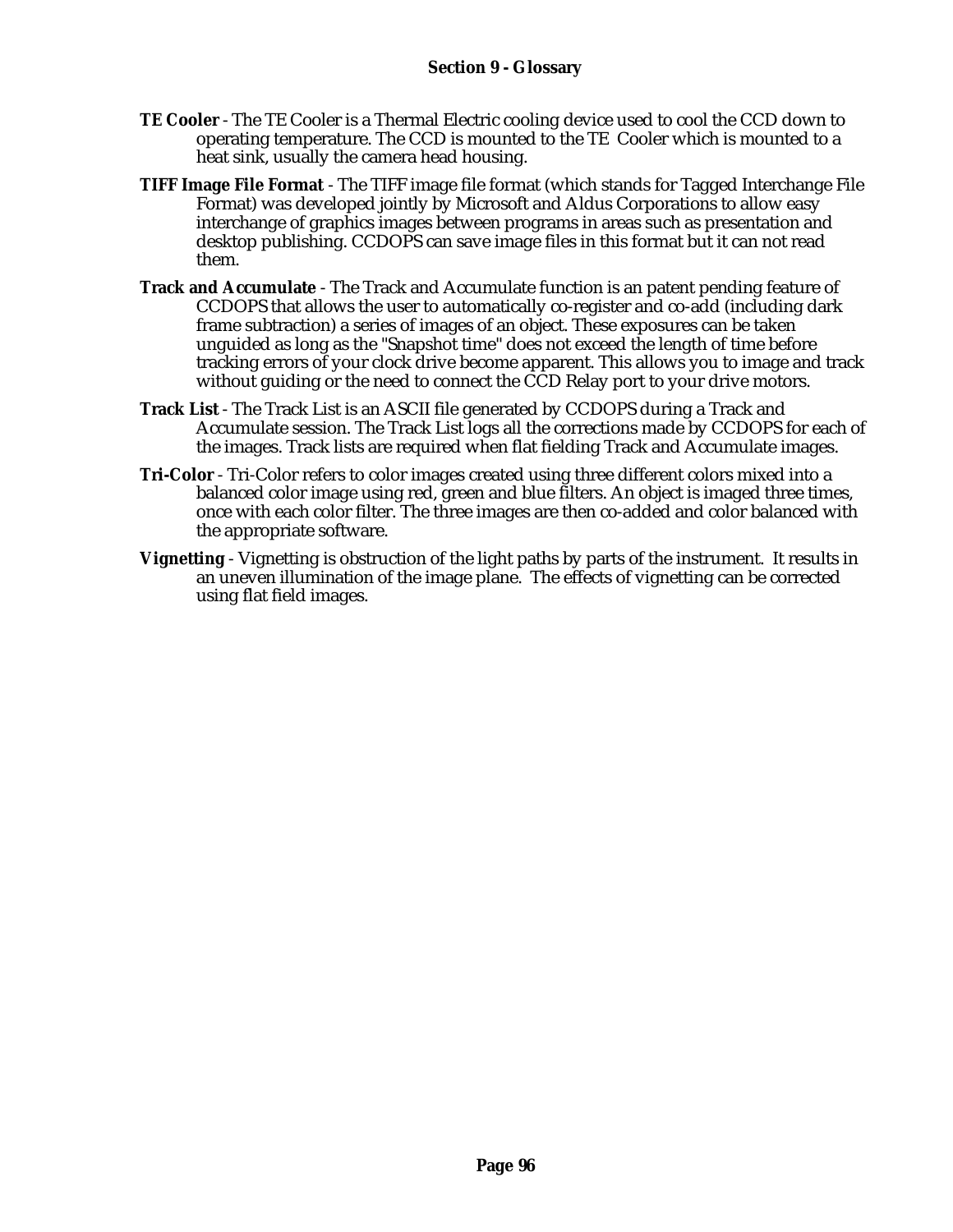# **A.1. Appendix A - Connector Pinouts**

Tables A1 through A3 below show the pin-outs of the Relay, Power and the COM and AUX port connectors on the CPU. Additionally, the colors of the tinned, flying leads of the Relay Cable are shown.

| <b>Pin Number</b> | <b>Function</b>              | Color         |
|-------------------|------------------------------|---------------|
| 11                | $+X$ , Common                | Gray          |
| 3                 | +X, Normally Closed (NC)     | Pink          |
| 10                | +X, Normally Open (NO)       | Tan           |
| 5                 | -X, Common                   | Brown         |
| 12                | -X, Normally Closed (NC)     | Yellow        |
| 4                 | -X, Normally Open (NO)       | <b>Violet</b> |
| 14                | $+Y$ , Common                | Green         |
| 6                 | +Y, Normally Closed (NC)     | Orange        |
| 13                | +Y, Normally Open (NO)       | Blue          |
| 8                 | -Y, Common                   | <b>Black</b>  |
| 15                | -Y, Normally Closed (NC)     | Red           |
| 7                 | -Y, Normally Open (NO)       | White         |
| $\boldsymbol{2}$  | Alarm relay, common          | None          |
| 9                 | Alarm relay, Normally Closed | None          |
| 1                 | Alarm relay, Normally Open   | None          |
| Shell             | <b>Chassis Ground</b>        | Shield        |

*Table A1 Relay Connector/Cable*

| <b>Pin Number</b> | <b>Function</b>              |
|-------------------|------------------------------|
| 5, Shell          | <b>Chassis Ground</b>        |
|                   | DC Ground or 12 VAC          |
|                   | $+12$ VDC, or 12 VAC         |
|                   | Alarm relay, common          |
|                   | Alarm relay, Normally Closed |
|                   | Alarm relay, Normally Open   |

*Table A2 Power Connector*

| Pin           |                                     | PC 25 pin | PC 9 pin | Mac 8 pin |
|---------------|-------------------------------------|-----------|----------|-----------|
| <b>Number</b> | Function                            | D Conn.   | D Conn.  | DIN Conn. |
| 1,Shell       | <b>Chassis Ground</b>               | Shell     | Shell    | Shell     |
| 12            | - Transmit data from CPU            |           |          |           |
| l3            | - Receive data to CPU               |           |          |           |
| 4, 5          | Signal Ground                       |           |          |           |
| 6             | + Transmit data from CPU            |           |          | 815       |
| 17            | + Receive data to CPU               |           |          | 615       |
| 18            | $+15$ Volts DC, 100mA <sup>16</sup> |           |          |           |
|               | $-15$ Volts DC, $100mA^{16}$        |           |          |           |

*Table A3 COM/AUX Connector/Cables*

1

<sup>&</sup>lt;sup>15</sup> Short Macintosh cables do not require connection of the  $+$ Transmit and  $+$ Receive signals.

 $16 +15$  Volts DC is not available on the COM port. It is only available on the AUX port.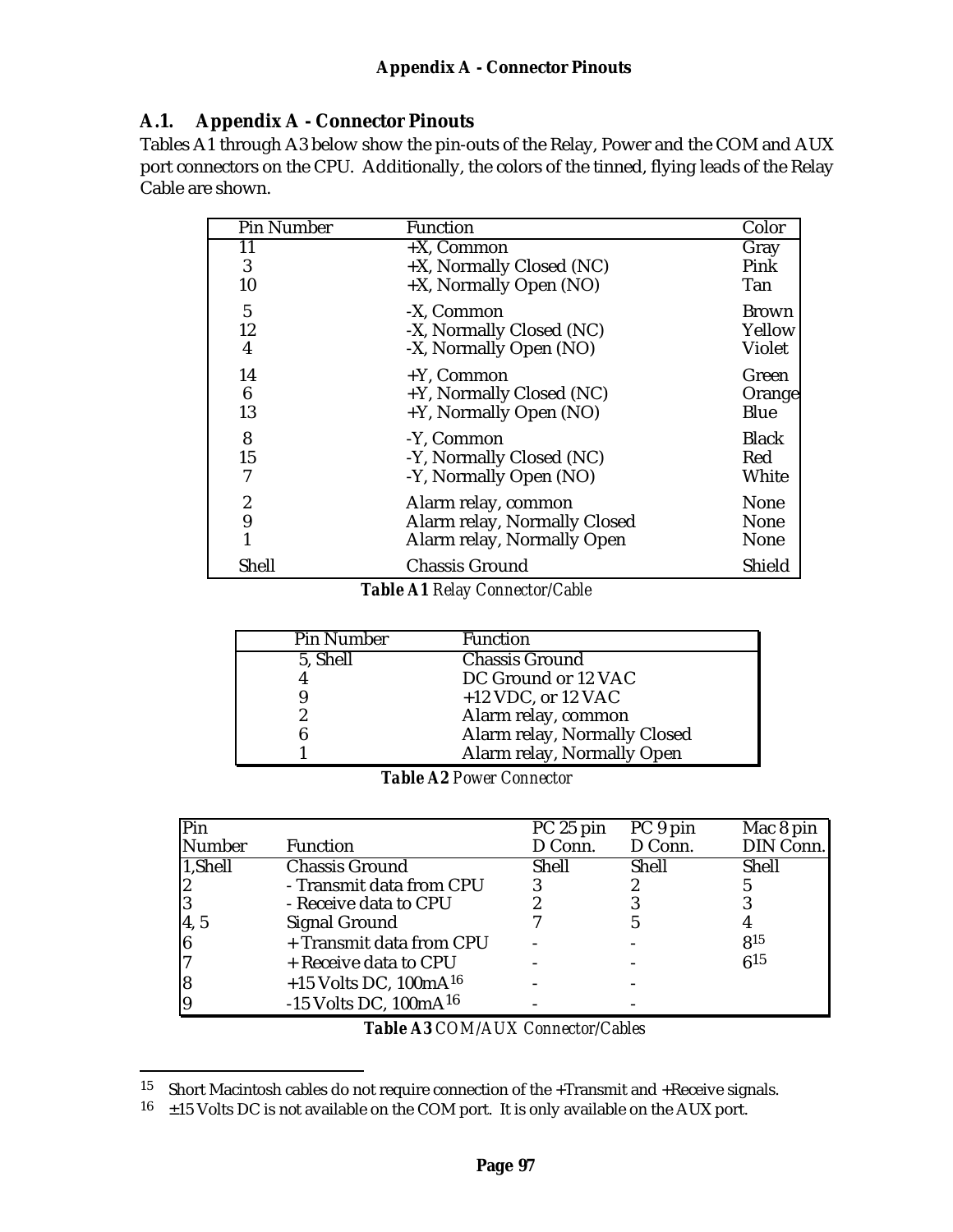# **A.2. Using RS422 on the PC**

If you need to have the CPU and the host computer separated by more than 30 to 50 feet you may need to purchase an RS232/RS422 converter so you can drive the longer cable. The PC puts out RS232 levels which are not really meant for driving long cable runs at the 115K Baud rates. By converting the PC's RS232 levels to RS422, longer cable runs are possible. RS422 drives a pair of wires differentially and can handle hundreds of feet of cable at the high Baud rates.

You will need to make a shielded 5 conductor serial cable. Connect the RS422 converter's TX+ and TX- pins to the CPU's COM port pins 7 and 3 and connect the RS422 converter's RX+ and RX- pins to the CPU's COM port pins 6 and 2 respectively. Use the 5th wire to connect the RS422 converter's Signal Ground to the CPU's COM port pin 5. Finally, connect the shield of the cable to the metal shell at both ends of the cable in order to connect the chassis grounds.

Check with your local computer store or Radio Shack for the RS232/RS422 converters, making sure you specify the type of connector you have on the back of your PC (it should either be a 9 pin or a 25 pin male D connector). If you can not find a local source you can purchase a converter from B & B Electronics in Ottawa, Illinois. Their phone number is (815) 434-0846. The part you need is a "Model 422COR" RS232/RS422 converter plus a "Model 422PS" wall transformer. This adapts a 25 pin PC serial port to RS422. If you have a 9 pin serial port you will need to get an additional 9 to 25 pin adapter.

# **A.3. SBIG Tracking Interface Cable (TIC)**

Many of the newer telescopes have a phone-jack connector on the drive corrector for connecting directly to the SBIG CCD Camera's Relay Port. These include the Celestron Ultima, Losmandy CG11 and Meade LX-200. You can interface these telescopes to the CPU's relay port with our TIC (Tracking Interface Cable), or you can make your own cable. Figure A1 below shows the pinouts on these telescopes.



*Figure A1 - CCD Connector for TIC Mating*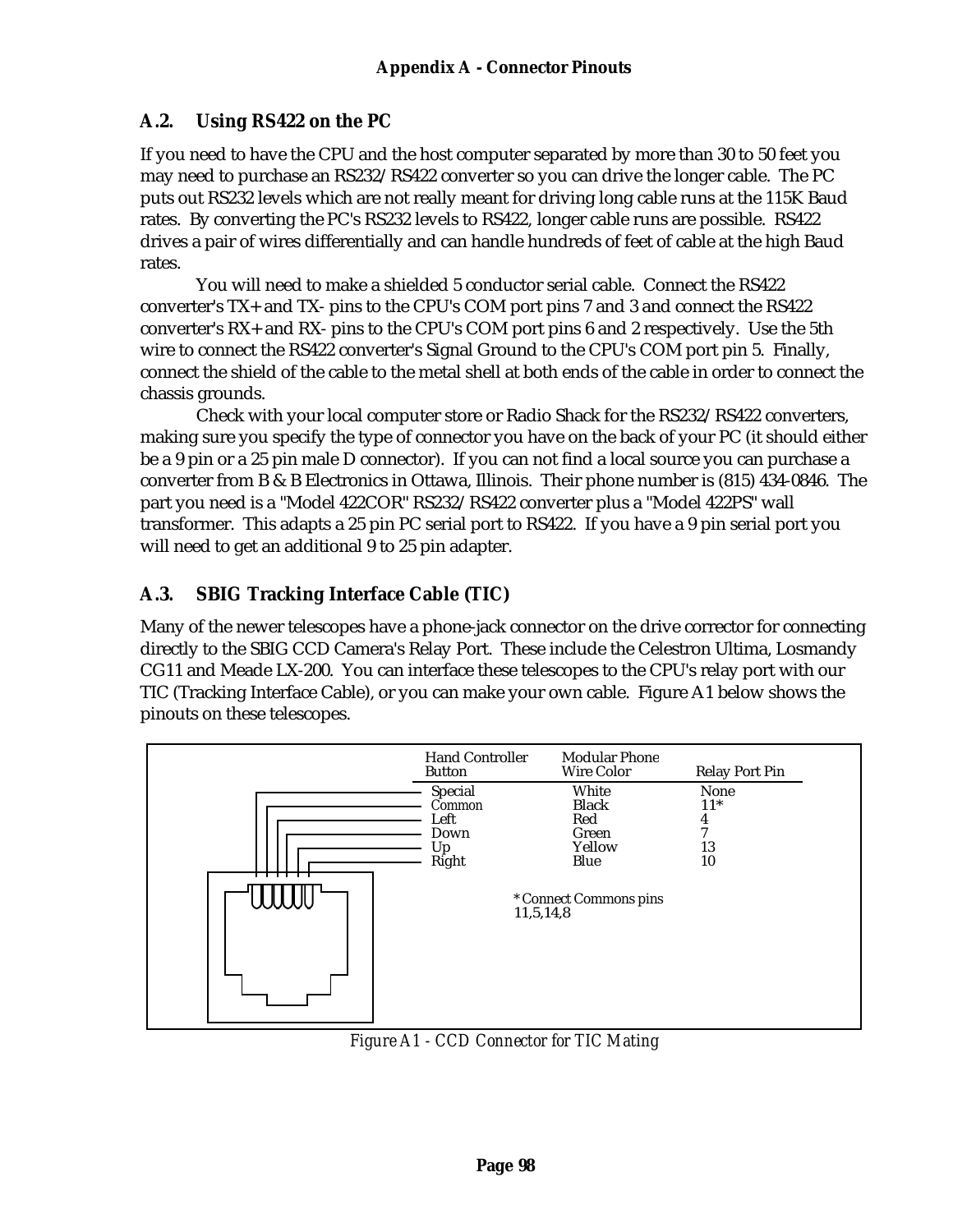## **B. Appendix B - SBIG File Formats**

This Appendix describes the formats of the image and color table files used by the CCDOPS software. You should read this if you wish to write software to read SBIG images or create your own color table files for the PC version of CCDOPS.

#### **B.1. SBIG Image Formats**

This section describes the file formats used by CCDOPS to save ST-4X, ST-5 and ST-6 images. The files contain the image data as well as header information describing the image in terms of exposure time, telescope, etc. The files come in several varieties: Compressed, Uncompressed, TIFF and FITS. In addition the file format has evolved into four types referred to as "Old format", "Type 1", "Type 2", and "Type 3" throughout time. The released version 1.0 of the CCDOPS software reads all formats but only writes Type 3 images. Only the Type 3 standard will be discussed here. TIFF and FITS image file formats are discussed in a further section.

#### **B.1.1 Type 3 Format**

The Type 3 format starts out with a 2048 byte header of ASCII information followed by the image data in one of two varieties: Compressed or Uncompressed. The image header consists of lines of ASCII text, each line ending with a linefeed character followed by a carriage return character (<lf><cr>). The end of the text in the header contains a Control-Z (<ctrl-z>)character so you can use the TYPE command in DOS to view the header. The following information is available in Type 3 headers:

| Type 3 Parameters                     |  |  |
|---------------------------------------|--|--|
| ST-xx Compressed Image or ST-xx Image |  |  |
| $File\_version = 3$                   |  |  |
| Data_version = $1$                    |  |  |
| $Exposure = xxx$                      |  |  |
| Focal_length = $xx$ . $xxx$           |  |  |
| $A$ perture = xx.xxx                  |  |  |
| $Respose\_factor = xx.xxx$            |  |  |
| $Note = XXXXXX$                       |  |  |
| $Background = xxx$                    |  |  |
| $Range = xxx$                         |  |  |
| $Height = xxx$                        |  |  |
| $Width = xxx$                         |  |  |
| Date = $xx/xx/xx$                     |  |  |
| $Time = xx:xx:xx$                     |  |  |
| $Exposure\_state = xx$                |  |  |
| Temperature $= xx.xx$                 |  |  |
| $Number_{exposures} = xx$             |  |  |
| $Each\_exposure = xx$                 |  |  |
| $History = XXXXXX$                    |  |  |
| $Observe = xxxxxxx$                   |  |  |
| $X$ <sub>pixel_size</sub> = xx.xx     |  |  |
| $Y$ _pixel_size = xx.xx               |  |  |
| $Pedestal = xx$                       |  |  |
| $E_{gain} = x.xx$                     |  |  |
| $User_1 = XXXXXX$                     |  |  |
| $User_2 = XXXXXX$                     |  |  |
|                                       |  |  |

Type 3 Parameters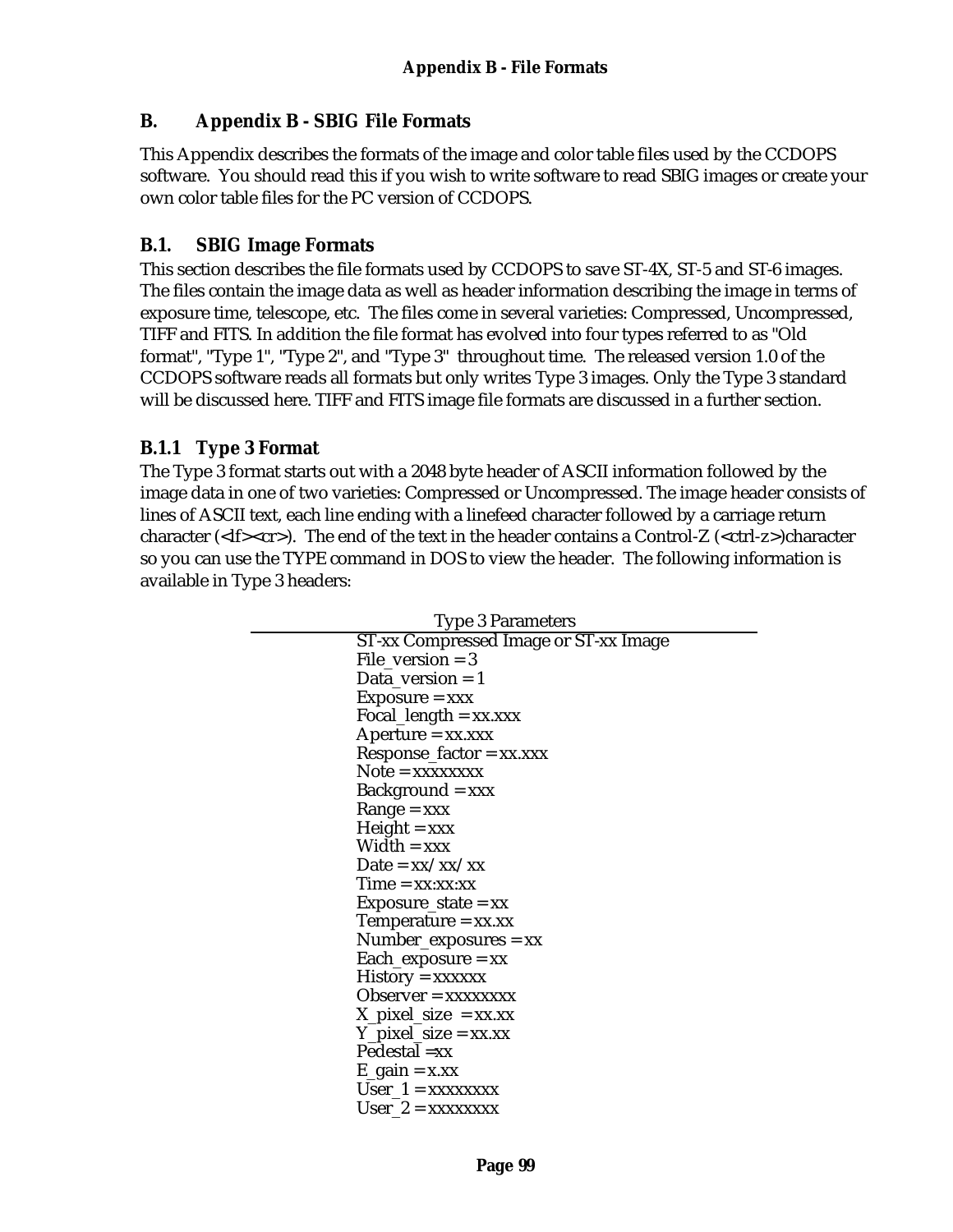$User_3 = XXXXXXX$ User  $4 =$  xxxxxxxx  $Filter = **xxxxxxx**$ Readout  $mode = xx$ **End** 

Parameter Descriptions

- ST-xx Compressed Image This indicates the image data is compressed as described below. The ST-xx refers to the model of camera used to take the image and will be "ST-4X", "ST-5" or "ST-6".
- ST-xx Image This indicates the image data is not compressed and is saved as N rows of M pixels where N and M are indicated by the height and width parameters below. The pixels are two bytes each with the least significant byte before the most significant byte. The pixels are written with pixel (1,1) first, proceeding in left-toright order to pixel (1,M), followed by the subsequent N-1 rows of pixel data. The ST-xx refers to the model of camera used to take the image and will be "ST-4X", "ST-5" or "ST-6".
- File\_version This field indicates the file type. This is 3 for Type 3 images.
- Data version This field describes the version of the image data and will be 1.
- Exposure This field indicates the exposure time in 1/100ths of a second.
- Focal\_length This field indicates the focal length (in inches) of the telescope used to capture the image.
- Aperture This field indicates the aperture area (in square-inches) of the telescope used to capture the image.
- Response\_factor This field specifies the CCD's response calibration factor.
- Note This field is the annotation attached to the image.
- Background This is the value of the Background parameter used to display the image when it was last saved.
- Range This is the value of the Range parameter used to display the image when it was last saved.
- Height This is the height of the image in pixels. The minimum and maximum image height supported by CCDOPS are 20 and 242 respectively.
- Width This is the width of the image in pixels. The minimum and maximum image width supported by CCDOPS are 20 and 375 respectively although some ST-6 images can be 750 pixels wide if they are 121 pixels high or less.
- Date This field shows the date the image was captured.
- Time This field shows the time the image was captured.
- Exposure\_state This field contains sets of bits indicating whether ABG was active during the exposure, whether Double Correlated Sampling was used and whether DC Restore was used.
- Temperature This field indicates the temperature of the CCD in °C at the end of the exposure.
- Number\_exposures This field indicates how many images were co-added to produce a composite image.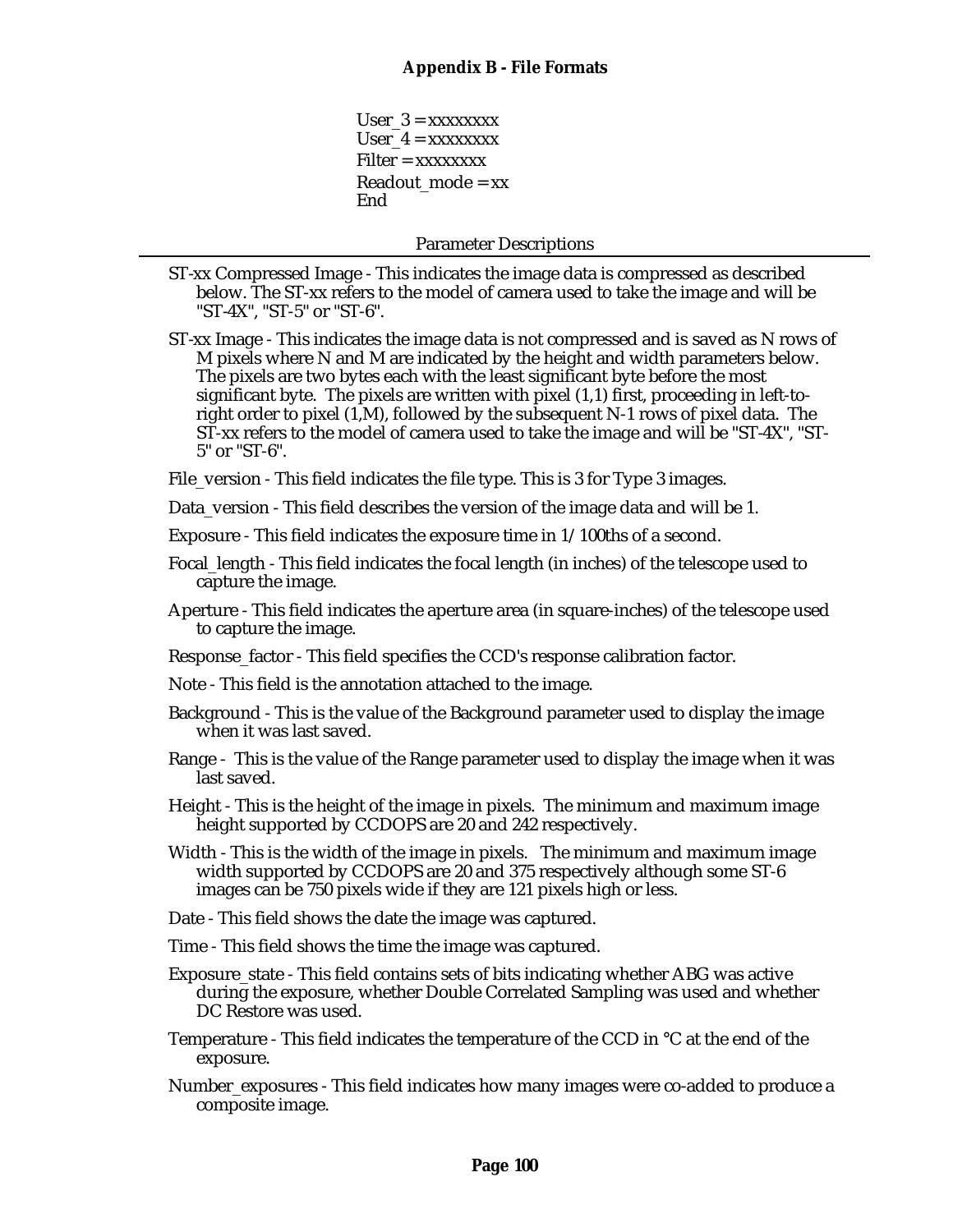- Each\_exposure For composite images this field indicates the exposure time of the individual exposures in 1/100ths of a second.
- History This is a string of characters indicating which image processing functions have been performed on the image.
- Observer This string contains the name of the observer that captured the image.
- X pixel size This field indicates the width (in millimeters) of the pixels in the image.
- Y pixel size This field indicates the height (in millimeters) of the pixels in the image.
- Pedestal This field indicates any pedestal (constant value) that has been subtracted from each pixel in the image.<sup>17</sup>
- E\_gain This field gives the conversion factor between pixel values and electrons of charge in the CCD. The units are  $e^-$ /count.
- User 1 through User 4 These optional fields are for the use by non-SBIG software packages and can be up to 64 characters in length each, terminated with the  $\langle$ If> $\langle$ cr> characters. SBIG software will ignore and preserve the settings of these 4 user parameters when reading and writing files.

Note that the presence of these four fields in type 3 files is optional. Either all 4 should be present or none of them should be present. If present and any one of them is blank then a single dash character  $("")$  should be written before the  $\langle$ lf> $\langle$ cr $\rangle$ characters.

- Filter This optional field is a 10 character text string indicating the name of the optical filter used when taking the image.
- Readout\_mode This optional field indicates the readout mode the CCD camera's internal firmware utilized to capture the image.

#### **B.1.2. Image Compression**

1

Type 3 images can be saved using a simple form of image compression. The image compression consists of saving the differences between adjacent pixels and using single bytes for small differences rather than double bytes.

Each line of compressed image data starts with a two-byte integer (least significant byte first) indicating the compressed length of the line (in bytes) followed by the compressed image data. The 1st pixel of the actual image data is written using 2 bytes and is the actual pixel value. Subsequent pixels are written as follows depending on the difference between that pixel and the previous pixel ( $\Delta$  = pixel (m,n) - pixel (m, n-1)):

If  $-127 \le \Delta \le 127$  then write  $\Delta$  as a single byte in 2's complement format, otherwise write hex 80 (-128) followed by the actual pixel value using two-bytes (least significant byte first).

The last caveat to the compressed image data is that if any line, after being compressed has as many or more bytes than if it were stored uncompressed then that line is stored uncompressed

Actual Counts = Image Counts - 100 + Pedestal

where Image Counts is the value read from the file and Actual Counts is the light response.

<sup>&</sup>lt;sup>17</sup> All image pixels have a bias of 100 counts added to them to stop underflow due to noise. If you need to interpret pixel values or flat field correct an image with your software the pixel value that is due to light is: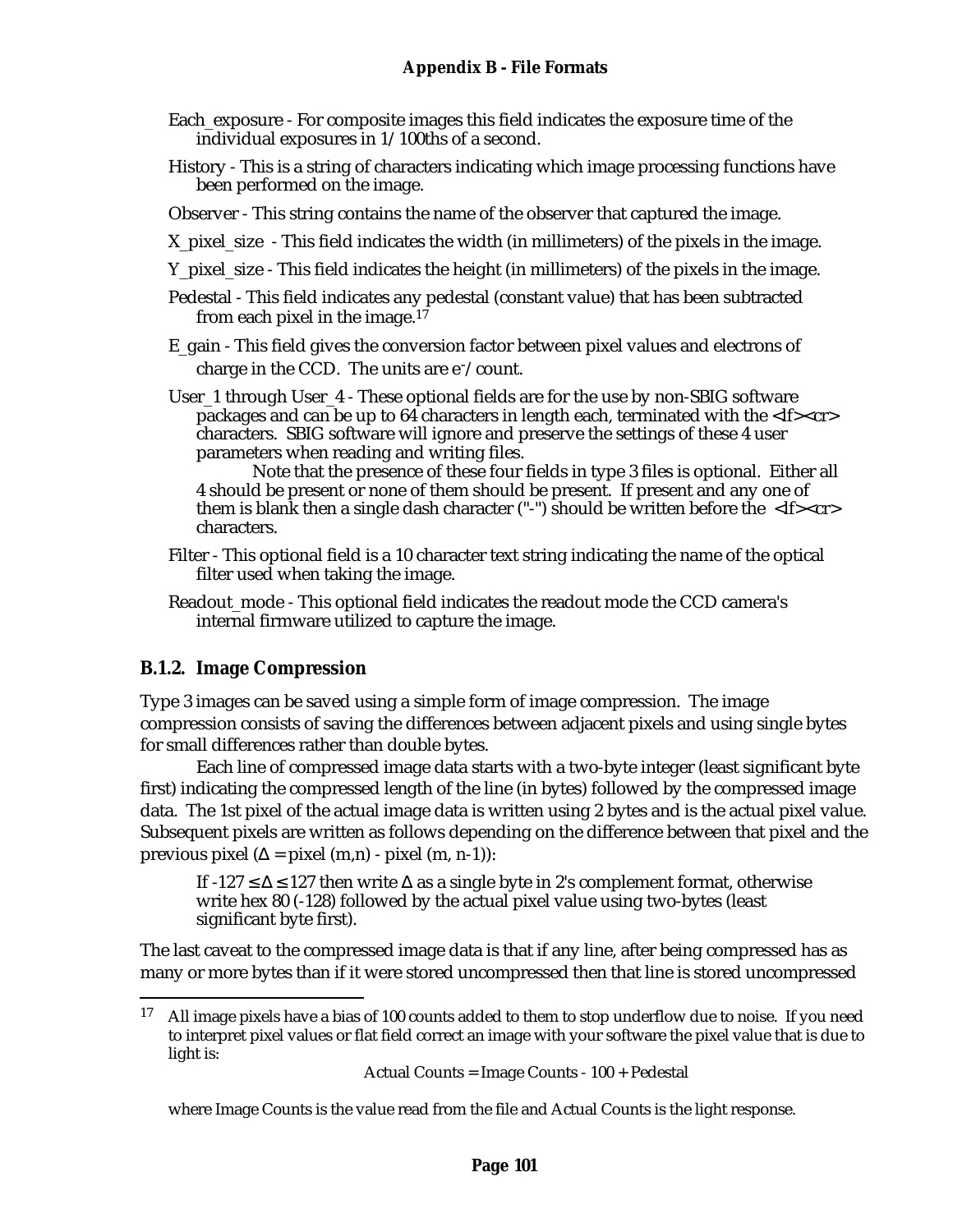with the 2 bytes of length followed by the actual pixel values written using 2-bytes per pixel (least significant byte first).

## **B.2. PC Color Table Formats**

The PC version of CCDOPS software supports the use of user generated color tables with EGA, VGA, MCGA, and Super VGA video graphics adapters. These color tables are loaded with a command in the Display menu and apply in the Photo display mode.

The Data Buffer box of the Status Window contains a Color Table field to the right which has space for loading one color table for each of the supported graphics display adapters. For example, if VGA and Super VGA color tables were loaded, the Color Table field would say "-- VX". The dashes indicate no EGA or MCGA tables are currently loaded, where as VGA and Super VGA (XVGA) are loaded.

The Color Table files share a common format, and are ordinary text files to facilitate easy creation and modification by the user. Color Table files are stored in the same directory as the ST6OPS software and have a .TBL extension. The first line of a Color Table file indicates the file is a color table and is as follows:

#### "CCDOPS Color Table"

The second line indicates the intended graphics display adapter and will be either "EGA", "MCGA", "VGA" or "XVGA". The third line is a number indicating the number of color entries contained in the Color Table file. Table B1 below shows the maximum allowed number of color table entries for a given display mode.

| Display Mode                   | <b>Maximum Colors</b> |  |  |  |
|--------------------------------|-----------------------|--|--|--|
| <b>EGA</b>                     | 16                    |  |  |  |
| <b>MCGA</b>                    | 256                   |  |  |  |
| VGA                            | 16                    |  |  |  |
| <b>XVGA</b>                    | 256                   |  |  |  |
| Table B1 - Display Mode Colors |                       |  |  |  |

After the third line are N lines of color table entries where N is the number contained on the third line. The format of the color table entries is different for the various display adapters and is described individually below:

- **EGA** Each color table entry is a single number from 0 through 63. 0 is black, 63 is bright white. A maximum of 63 represents 6 bits of color (bits b0 thru b5). The representation of color in this format is as follows: The 6 bits are broken down into two 3-bit fields occupying bits b0-b2 and b3-b5. Bits b0, b1 and b2 represent high intensity (bright) shades of Blue, Green and Red respectively. Bits b3, b4 and b5 represent low intensity (dim) shades of Blue, Green and Red respectively.
- **Others** Each color table entry is a series of three numbers, from 0 to 63 each, separated by a space. The three numbers in order from left to right on the line represent the Red, Green and Blue intensities. "0 0 0" represents black and "63 63 63" represents white.

Finally, the last line of the Color Table file is "End" to signify the end of the file.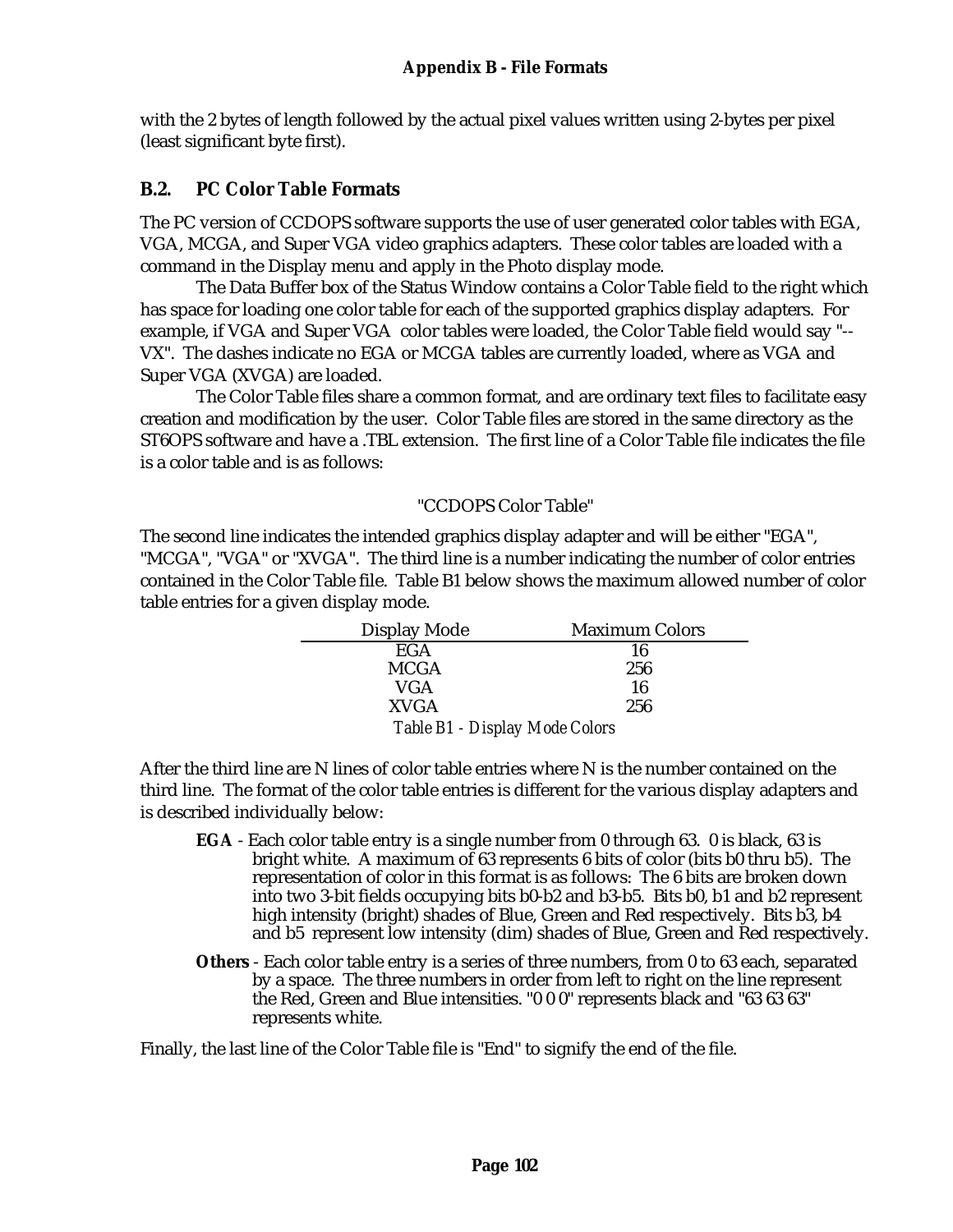## **B.3. TIFF Format**

The TIFF format (which stands for Tagged Interchange File Format) was developed jointly by Microsoft and Aldus Corporations to allow easy interchange of graphics images between programs in areas such as presentation and desktop publishing. The TIFF format is described in "Tag Image File Format, Revision 5.0, FINAL" by Aldus Corporation, Seattle, Washington.

## **B.4. FITS Format**

The FITS format (which stands for Flexible Image Transport System) is a common format supported by professional astronomical image processing programs such as IRAF and PC Vista. The format of FITS images is described in "Implementation of the Flexible Image Transport System (FITS)" published by NOST, NASA/OSSA Office of Standards and Technology, NASA Goddard Space Flight Center, Greenbelt, MD.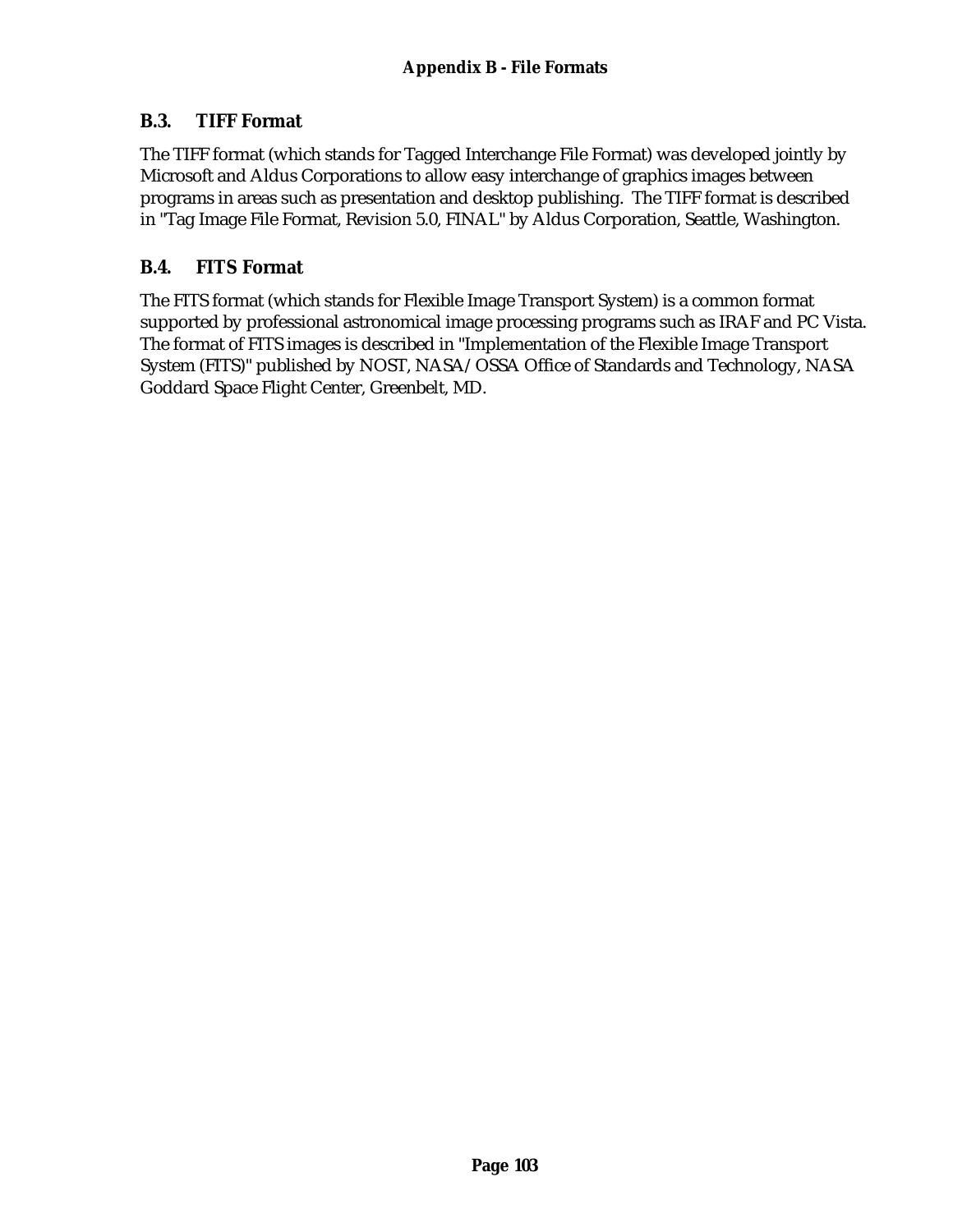## **C. Appendix C - Maintenance**

This appendix describes the maintenance items you should know about with your CCD camera system.

## **C.1. Replacing the Fuse**

The Universal CPU is internally fused with a 4 amp fast blow fuse. The fuse is located inside the CPU box on the printed circuit board. Remove the four screws on the bottom of the CPU box to access the fuse holder.

The larger wall transformers supplied with the ST-6 are also internally fused and unfortunately there is no way to replace this fuse without damaging the case. Please be careful to not short the output of these transformers as it will almost surely blow the internal fuse.

## **C.2. Cleaning the CCD and the Window**

The design of SBIG cameras allows for cleaning of the CCD. The optical heads are not evacuated and are quite easy to open and clean. When opening the CCD chamber, one should be very careful not to damage the structures contained inside.

# **C.2.1 Cleaning the ST-4X and ST-5**

On the ST-4X and ST-5 you have to be careful about the fine wires that connect the CCD to the feedthru pins. Even the slightest brush with a Q-Tip can break one of these wires. The CCD array is protected by a thin cover glass that can be cleaned with Q-Tips and Isopropyl Alcohol. The optical window of the chamber housing can be cleaned the same way.

Remove the four screws holding the windowed chamber to the heat sink portion of the optical head and carefully raise the chamber upward. At this point you can clean the window and CCD. Do not use excess alcohol, and give the head a minute or so to dry out after cleaning before reattaching the chamber.

*Note: The key to cleaning optical surfaces is successive cleanings with a fresh Q-tip each time.*

#### **C.2.2 Cleaning the ST-6**

On the ST-6 the shutter vane is a very thin metal sheet that is normally close to the inside wall of the chamber. Under the CCD and at the opposite end from the shutter vane solenoid is a small packet of desiccant. The desiccant helps to keep the chamber dry and should be stored in a dry airtight container while the chamber is exposed (baby food jars work well).

To open the CCD Chamber, remove the four screws that hold the 1.25 inch nose piece in place. After removing the nose piece, you will find six similar allen head (1/16 inch) screws. Remove the six screws and lift the CCD Chamber slowly upward, exposing the structures inside. There is a rubber O-Ring that sets in the groove on the bottom of the Chamber housing.

 The CCD array is protected by a thin cover glass that can be cleaned with Q-Tips and Isopropyl Alcohol. *Do not get alcohol on the vane. It will disolve the paint!* The optical window of the chamber housing can be cleaned the same way. When reinstalling the chamber housing, be very careful to not hang-up on the vane, and make sure the O-ring is in the groove when seated. Try to tighten all the screws a small amount at a time, so as to tighten all six screws at about the same time.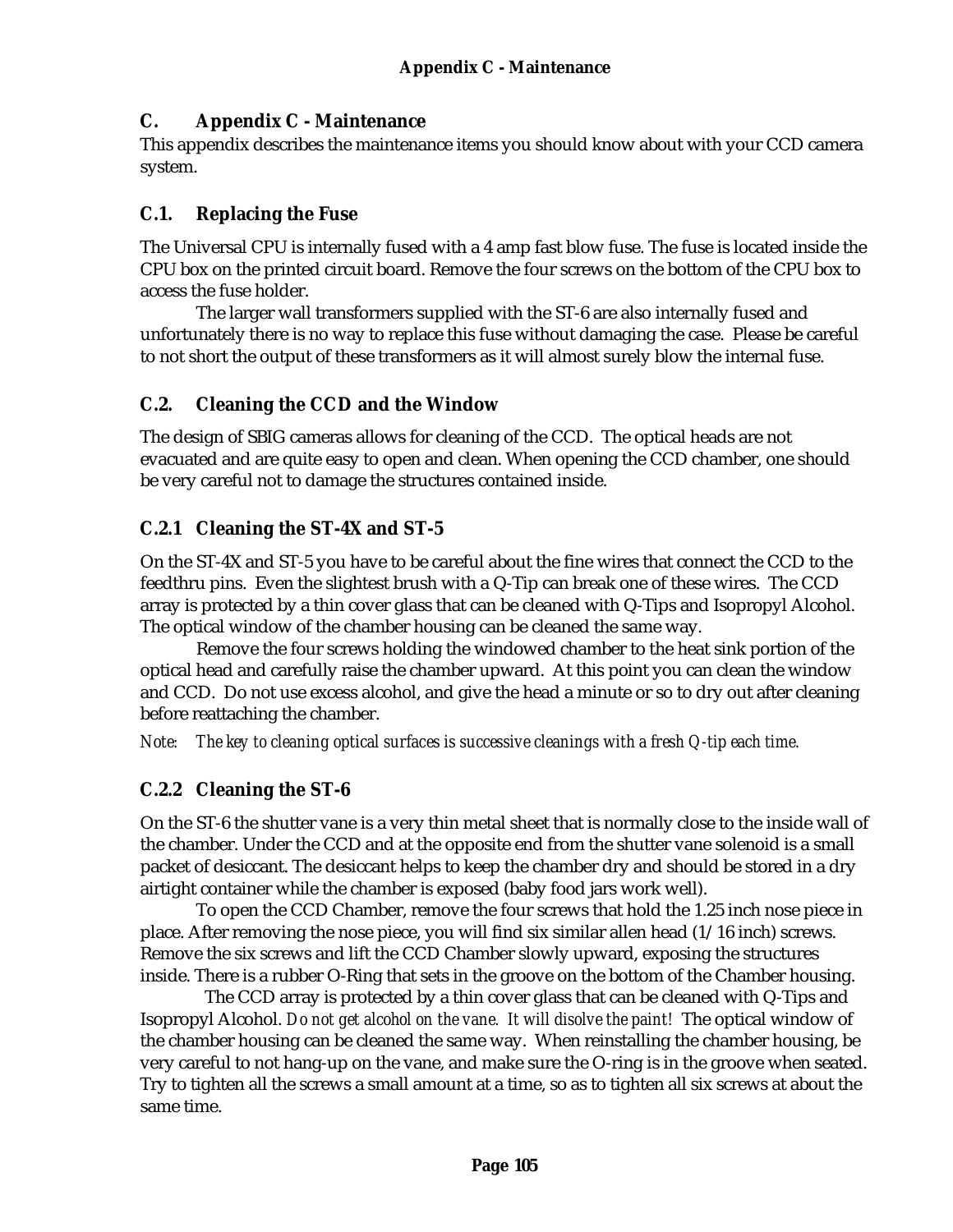## **C.3. Replacing the Desiccant in the ST-6**

This section describes the replacement procedure for the desiccant used in the ST-6. The desiccant absorbs moisture in the CCD chamber, lowering the dew point below the operating temperature of the cooled CCD, thus preventing the formation of frost. The desiccant is contained in a small rectangular package inside the CCD chamber. In normal operation the useful life of the desiccant is over a year. If the CCD chamber is opened often, the desiccant should be replaced when frosting is noticed. Follow the procedure below to replace the desiccant:

- 1. Remove the four screws holding the nose piece onto the ST-6 CCD chamber. Then, in clockwise fashion, loosen the six hex screws holding the CCD chamber to the front plate of the ST-6, loosening each screw in sequence roughly 1/2 turn at a time until all the screws are loose.
- 2. Once all six screws have been removed, carefully lift the CCD chamber directly upward.
- 3. At the end of the CCD opposite the vane solenoid, pull the old desiccant package out from between the CCD and the thermal cooler.
- 4. Carefully insert the new desiccant package into place.
- 5. Place the O-Ring on the front plate roughly centered around the CCD assembly.
- 6. Holding the CCD chamber well above the CCD assembly, orient the chamber such that the 4 mounting holes for the nose piece are aligned with and orthogonal to the CCD, not off at an angle.
- 7. Carefully lower the CCD chamber onto the CCD assembly, paying attention to not hang the vane on the edge of the CCD chamber. It is helpful to slightly skew the CCD chamber away from the vane to accomplish this.
- 8. Once the chamber has be placed down over the CCD assembly, align the chamber to the O-Ring such that the O-Ring seats in its groove.
- 9. Reinstall the six long screws holding the CCD chamber to the front plate, tightening them  $1/\overline{2}$  turn at a time in clockwise sequence until they are all tight an there is no visible gap between the CCD chamber and the front plate. Finally attach the nose piece to the ST-6.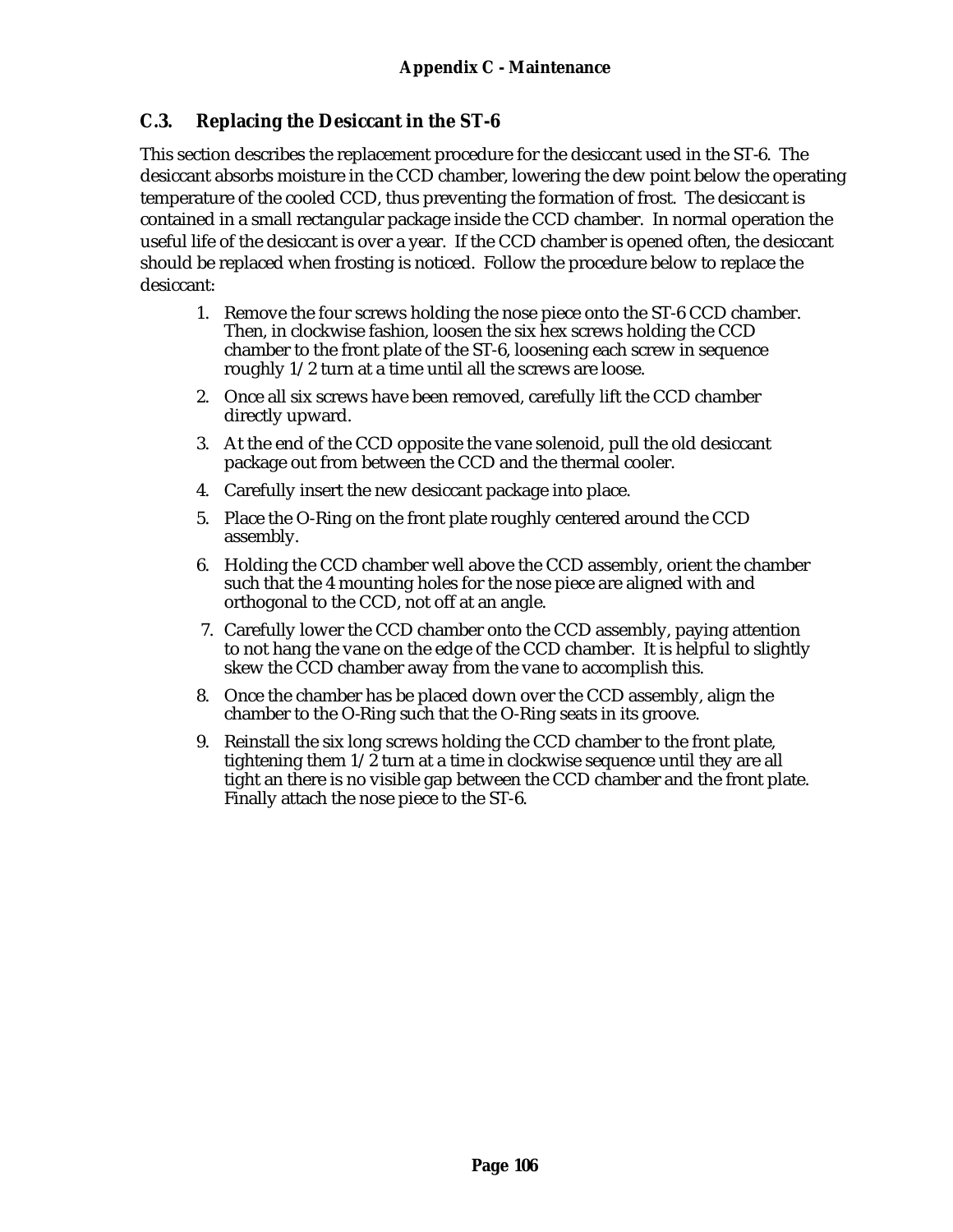# **D. Appendix D - Cross Platform Compatibility**

The PC and Macintosh versions of CCDOPS write identical image file formats which can be used on either system. In order to use a Macintosh Image on the PC, and vice versa, you will have to connect the two systems in some way to get the image across.

The easiest way to transport the images between the two systems is using a file transfer utility. Since the Macintosh and PC do not use the same disk format you cannot just load the PC floppy into the Macintosh. On the Macintosh, if you have a Super Drive, Apple File Exchange can read 3.5 inch PC disks and will translate files back and forth between the PC diskette and the Macintosh diskette or hard disk. There are also programs for the PC that allow reading Macintosh format disks. If that's the route you choose we suggest contacting one of the large PC software distribution companies like PC Connection.

Another way to transfer files between the two systems is in a networked environment. While this works just as well as the previous method, most users won't have access to a network of PC and Macintosh computers. The network could be as simple as a Macintosh and PC connected through their serial ports, each running a terminal program like SmartCom on the PC and Microphone on the Macintosh. The file could then be sent from one system and received on the other using an error-free file transfer protocol like X-Modem.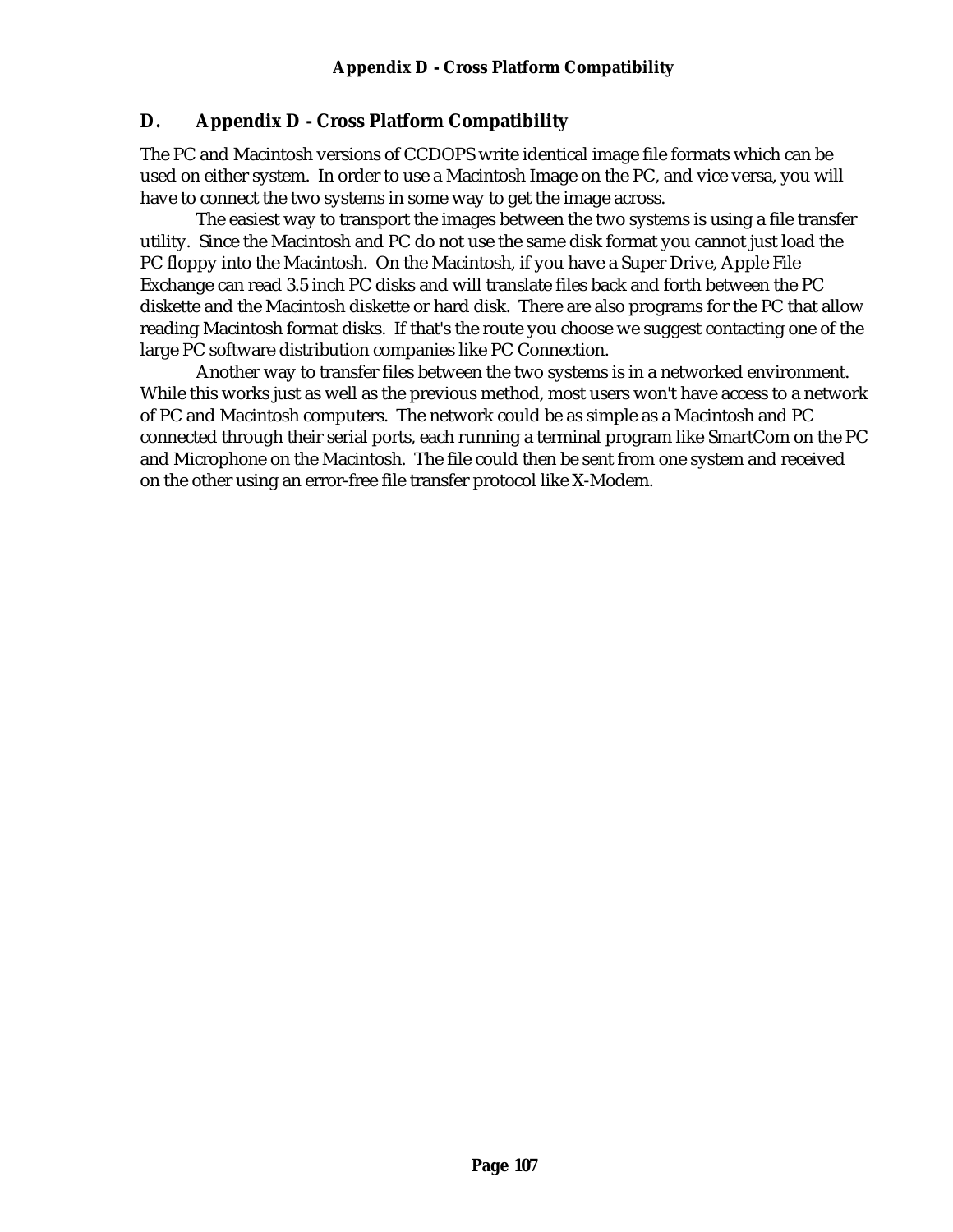### **A**

| Add by Track List Command 62, 84    |  |
|-------------------------------------|--|
|                                     |  |
|                                     |  |
| antiblooming29, 51, 52, 53, 93      |  |
|                                     |  |
|                                     |  |
|                                     |  |
| astrometric measurements 18, 77, 93 |  |
|                                     |  |
|                                     |  |
|                                     |  |
|                                     |  |
| Auto Grab Command 20, 46            |  |
| Auto Offset Adjust Command 44       |  |
|                                     |  |
| autoguider3, 7, 19, 23, 84, 93      |  |
|                                     |  |
| Average Images Command 62           |  |
|                                     |  |

### **B**

| background parameter  17, 56, 59 |  |
|----------------------------------|--|
|                                  |  |
|                                  |  |

### **C**

| Calibrate Filter Wheel Command73       |  |
|----------------------------------------|--|
| Calibrate Track Command 20, 68, 70, 84 |  |
|                                        |  |
|                                        |  |
|                                        |  |
| Camera Setup Commands 19, 44           |  |
|                                        |  |
|                                        |  |
| cameras  3, 5, 7, 13, 21, 26, 27       |  |
|                                        |  |
|                                        |  |
|                                        |  |
|                                        |  |
|                                        |  |
|                                        |  |
|                                        |  |
|                                        |  |
|                                        |  |
|                                        |  |
|                                        |  |
|                                        |  |
|                                        |  |
|                                        |  |
|                                        |  |
|                                        |  |

| co-register images 19, 23       |
|---------------------------------|
|                                 |
|                                 |
|                                 |
|                                 |
| color table33, 56, 60, 93, 102  |
| Color Table Command 54          |
|                                 |
| COM connector22, 97, 98         |
| COM port 13, 15, 22, 65, 66, 85 |
|                                 |
| Commands                        |
| Add by Track List  62, 84       |
|                                 |
|                                 |
| Auto Offset Adjust 44           |
|                                 |
|                                 |
| Calibrate Track 20, 68, 70, 84  |
|                                 |
|                                 |
|                                 |
|                                 |
|                                 |
|                                 |
|                                 |
|                                 |
| Dark Subtract 17, 61            |
|                                 |
|                                 |
|                                 |
| Edit Parameters 62, 63          |
| Establish COM Link 15, 44       |
|                                 |
|                                 |
|                                 |
|                                 |
|                                 |
|                                 |
|                                 |
|                                 |
|                                 |
|                                 |
|                                 |
|                                 |
| Load User Color Table55         |
| Loopback COM Test 64, 85        |
| Mac Setup 15, 64, 65            |
| Manual Offset Adjust 44         |
|                                 |
|                                 |
|                                 |
|                                 |
|                                 |
|                                 |
|                                 |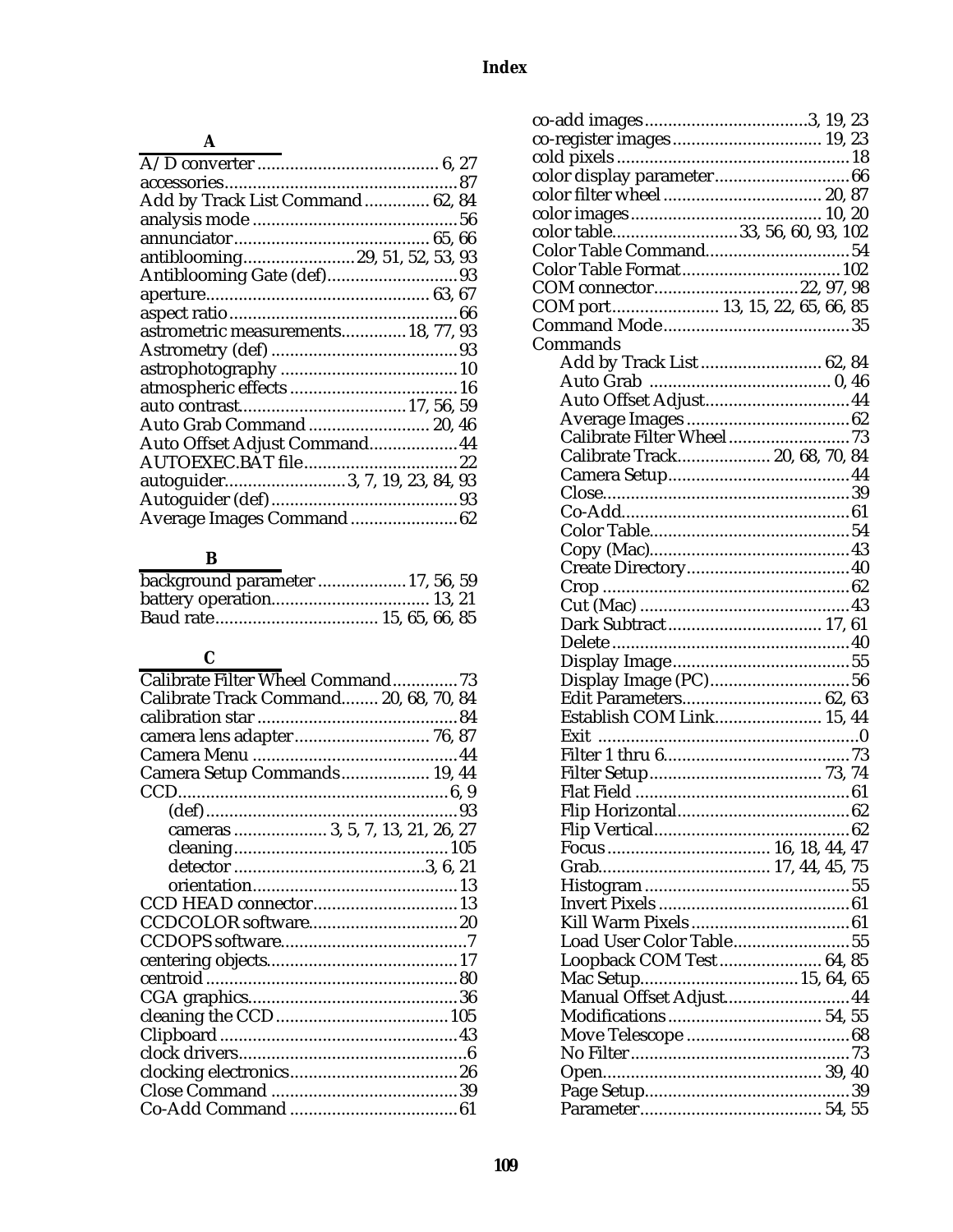| Commands (continued)                   |
|----------------------------------------|
|                                        |
|                                        |
|                                        |
|                                        |
|                                        |
|                                        |
| Remove Cool Pixels 61                  |
|                                        |
|                                        |
|                                        |
|                                        |
|                                        |
|                                        |
|                                        |
|                                        |
|                                        |
|                                        |
|                                        |
|                                        |
|                                        |
|                                        |
| Show/Hide Icon Bar (Mac) 43            |
|                                        |
|                                        |
|                                        |
|                                        |
| Telescope Setup  64, 67                |
|                                        |
|                                        |
|                                        |
| Track and Accumulate19, 68, 69, 75, 85 |
| <b>Tracking Parameters 68, 71, 85</b>  |
|                                        |
| Upload Dark Frame 44                   |
|                                        |
|                                        |
| compressed format 39, 101              |
|                                        |
| connector (CPU)                        |
| .13                                    |
|                                        |
|                                        |
|                                        |
| RELAYS 23, 84, 97, 98                  |
|                                        |
|                                        |
|                                        |
|                                        |
|                                        |
|                                        |
| Create Directory Command 40            |
|                                        |
|                                        |
|                                        |

|  | ۰,<br>۰, |
|--|----------|

|                                        | $\cdot$ .7 |
|----------------------------------------|------------|
| dark frame6, 8, 13, 17, 51, 52, 53     |            |
|                                        |            |
|                                        |            |
|                                        |            |
| Dark Subtract Command 17, 61           |            |
| dark subtracted8, 13, 17               |            |
|                                        |            |
|                                        |            |
|                                        |            |
| Declination 13, 23, 70, 71, 84, 85, 91 |            |
|                                        |            |
|                                        |            |
|                                        |            |
|                                        |            |
| Diffuse Magnitude 18, 79, 82           |            |
|                                        |            |
|                                        |            |
| Display Image Command 55, 56           |            |
|                                        |            |
|                                        |            |
|                                        |            |
|                                        |            |
| Double Correlated Sampling (def) 93    |            |
|                                        |            |

#### $\mathbf{E}$

| Edit Parameters Command 62, 63    |  |
|-----------------------------------|--|
|                                   |  |
|                                   |  |
|                                   |  |
|                                   |  |
| Establish COM Link Command 15, 44 |  |
|                                   |  |
|                                   |  |
|                                   |  |
|                                   |  |
|                                   |  |
|                                   |  |

### $\mathbf F$

| Filter Setup Command 73, 74 |  |
|-----------------------------|--|
|                             |  |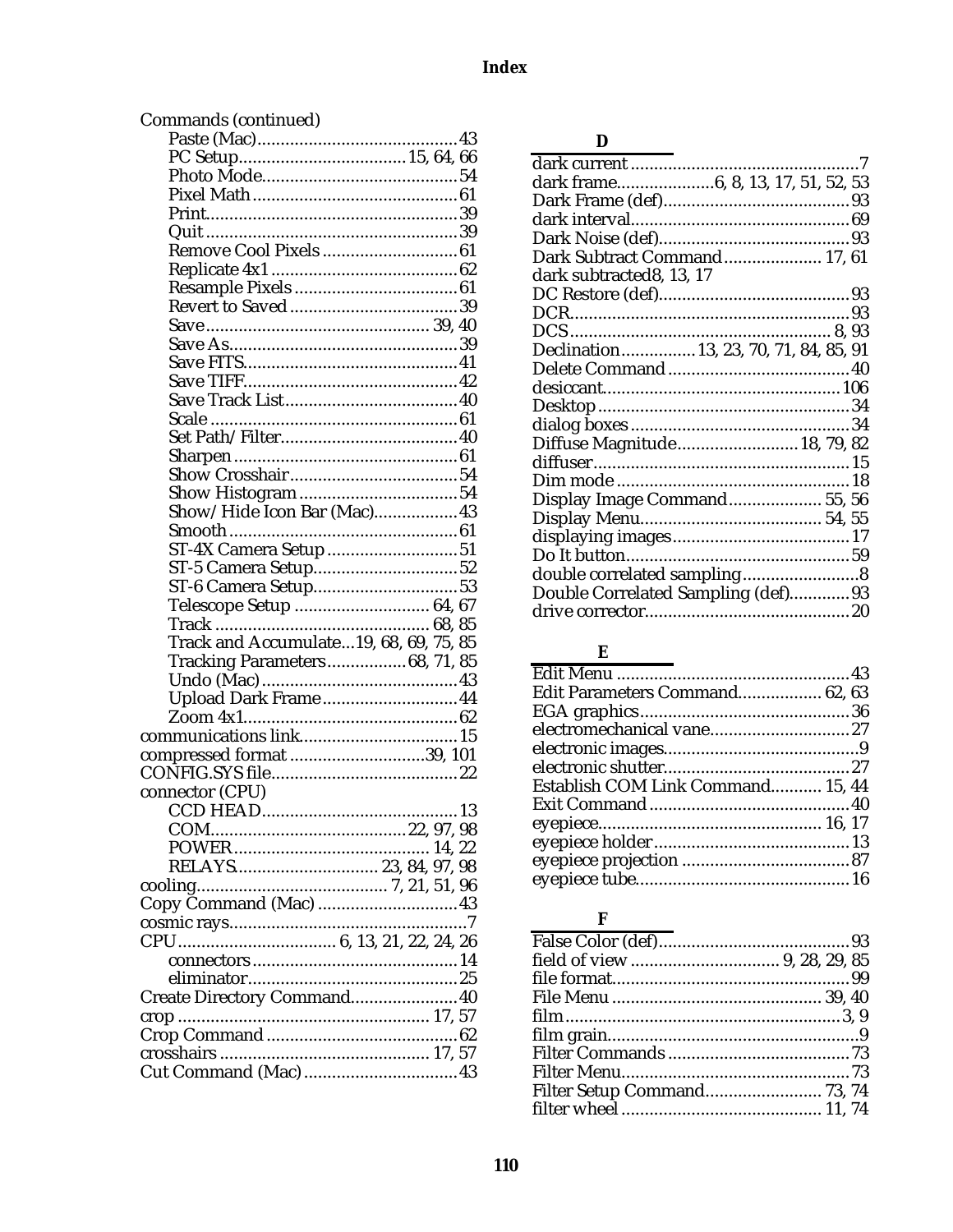| Flip Horizontal Command 62      |  |
|---------------------------------|--|
| Flip Vertical Command 62        |  |
|                                 |  |
|                                 |  |
|                                 |  |
| focus                           |  |
| Dim mode  17, 18, 49, 50        |  |
|                                 |  |
| Full frame mode 16, 18, 49, 50  |  |
|                                 |  |
| Planet mode  16, 18, 49, 50, 94 |  |
| Spot mode  18, 49, 50           |  |
| Focus Command 16, 18, 44, 47    |  |
|                                 |  |
|                                 |  |
|                                 |  |
|                                 |  |
| Frame Transfer CCDs (def)94     |  |
|                                 |  |
|                                 |  |
|                                 |  |
|                                 |  |

 $\overline{G}$ 

| Grab Command  17, 44, 45, 75 |  |
|------------------------------|--|
|                              |  |
| graphics adapters            |  |
|                              |  |
|                              |  |
|                              |  |
|                              |  |
|                              |  |
|                              |  |
|                              |  |

## $\mathbf{H}$

| hand controller 17, 19, 23, 24 |
|--------------------------------|
|                                |
|                                |
|                                |
|                                |
|                                |
|                                |
|                                |

#### $\mathbf{I}$

## $J, K$

## $\overline{\mathbf{L}}$

| library of dark frames 17, 76    |  |
|----------------------------------|--|
|                                  |  |
|                                  |  |
|                                  |  |
| Load User Color Table Command 55 |  |
| Loopback COM Test Command 64, 85 |  |

#### $\mathbf{M}$

| Mac Setup Command  15, 64, 65    |  |
|----------------------------------|--|
|                                  |  |
|                                  |  |
|                                  |  |
|                                  |  |
| magnitude                        |  |
|                                  |  |
|                                  |  |
|                                  |  |
| Manual Offset Adjust Command  44 |  |
| Menus                            |  |
|                                  |  |
|                                  |  |
|                                  |  |
|                                  |  |
|                                  |  |
|                                  |  |
|                                  |  |
|                                  |  |
|                                  |  |
|                                  |  |
|                                  |  |
|                                  |  |
|                                  |  |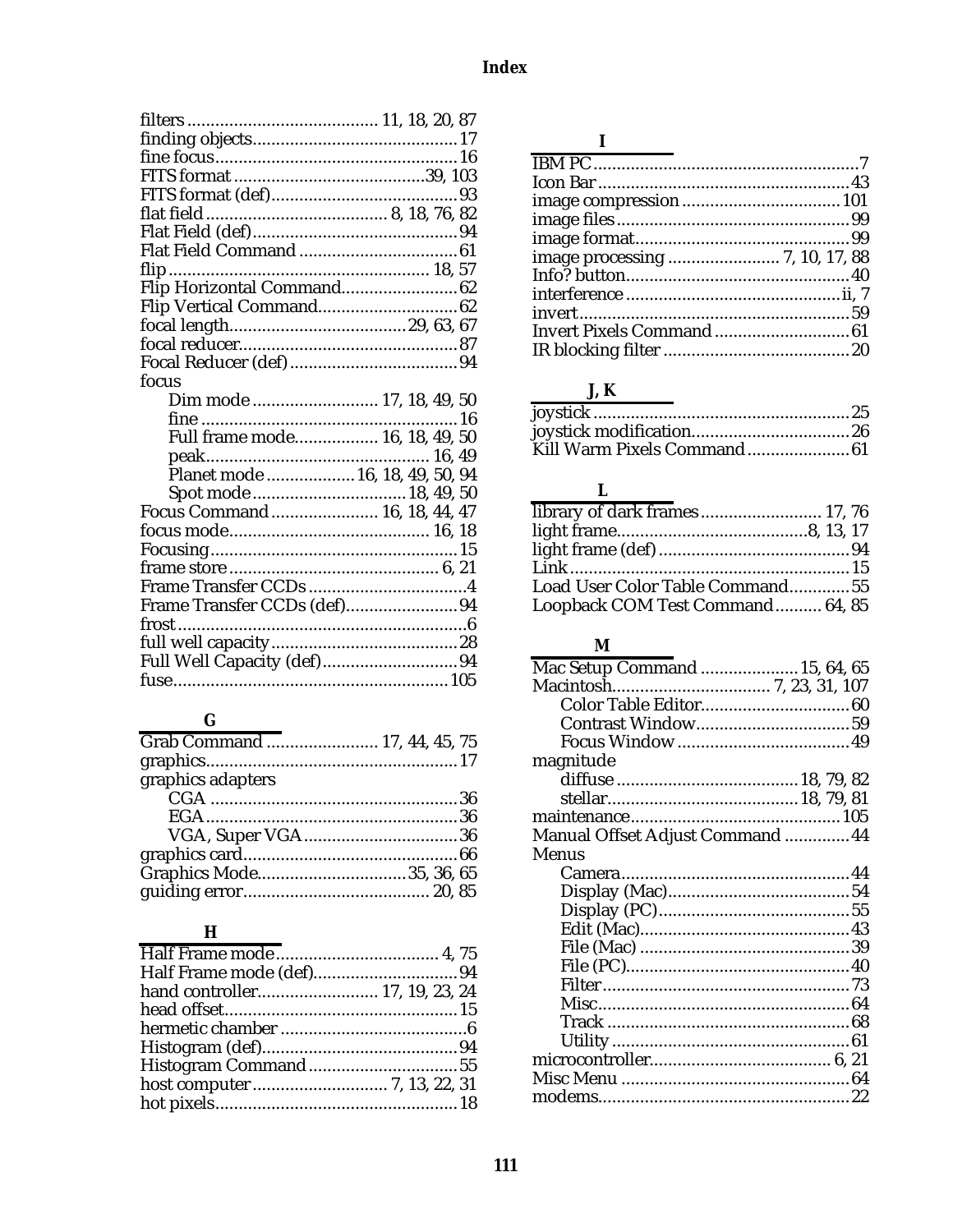#### **Index**

# **N, O**

| negative image 17, 56, 57, 59 |  |
|-------------------------------|--|
|                               |  |
|                               |  |
|                               |  |
|                               |  |
|                               |  |
|                               |  |
| optical head orientation 15   |  |

#### **P**

| Paste Command (Mac) 43                    |  |
|-------------------------------------------|--|
|                                           |  |
|                                           |  |
|                                           |  |
| Display Mode Menus57                      |  |
|                                           |  |
| PC Setup Command  15, 64, 66              |  |
| PEC drive correctors 19, 84               |  |
|                                           |  |
| Photo Mode Command54                      |  |
| photometric measurements  18, 79, 94      |  |
|                                           |  |
|                                           |  |
|                                           |  |
|                                           |  |
|                                           |  |
|                                           |  |
|                                           |  |
|                                           |  |
|                                           |  |
|                                           |  |
| POWER connector  14, 22                   |  |
|                                           |  |
|                                           |  |
| PPEC drive correctors 19, 84              |  |
|                                           |  |
|                                           |  |
|                                           |  |
| push to make switch modification24        |  |
| push to make/break switch modification.25 |  |
|                                           |  |

# **Q, R**

|--|--|--|

| range parameter 17, 56, 59             |  |
|----------------------------------------|--|
|                                        |  |
| readout                                |  |
|                                        |  |
|                                        |  |
|                                        |  |
|                                        |  |
|                                        |  |
|                                        |  |
|                                        |  |
|                                        |  |
| RELAYS connector 23, 84, 97, 98        |  |
| Remove Cool Pixels Command 61          |  |
|                                        |  |
|                                        |  |
| Resample Pixels Command 61             |  |
|                                        |  |
|                                        |  |
|                                        |  |
| response factor 51, 52, 53, 63         |  |
|                                        |  |
| Revert to Saved Command39              |  |
| Right Ascension 13, 23, 70, 71, 85, 91 |  |
|                                        |  |
| RS-232 to RS-422 converter 23, 98      |  |
|                                        |  |
|                                        |  |

# **S**

| Save TIFF Command  42                |  |  |
|--------------------------------------|--|--|
| Save Track List Command 40           |  |  |
|                                      |  |  |
|                                      |  |  |
|                                      |  |  |
|                                      |  |  |
|                                      |  |  |
|                                      |  |  |
|                                      |  |  |
|                                      |  |  |
| Set Path/Filter Command  40          |  |  |
|                                      |  |  |
|                                      |  |  |
|                                      |  |  |
|                                      |  |  |
| Show Crosshair Command54             |  |  |
| Show Histogram Command54             |  |  |
| Show/Hide Icon Bar Command (Mac)  43 |  |  |
| signal to noise ratio 20, 28         |  |  |
|                                      |  |  |
|                                      |  |  |